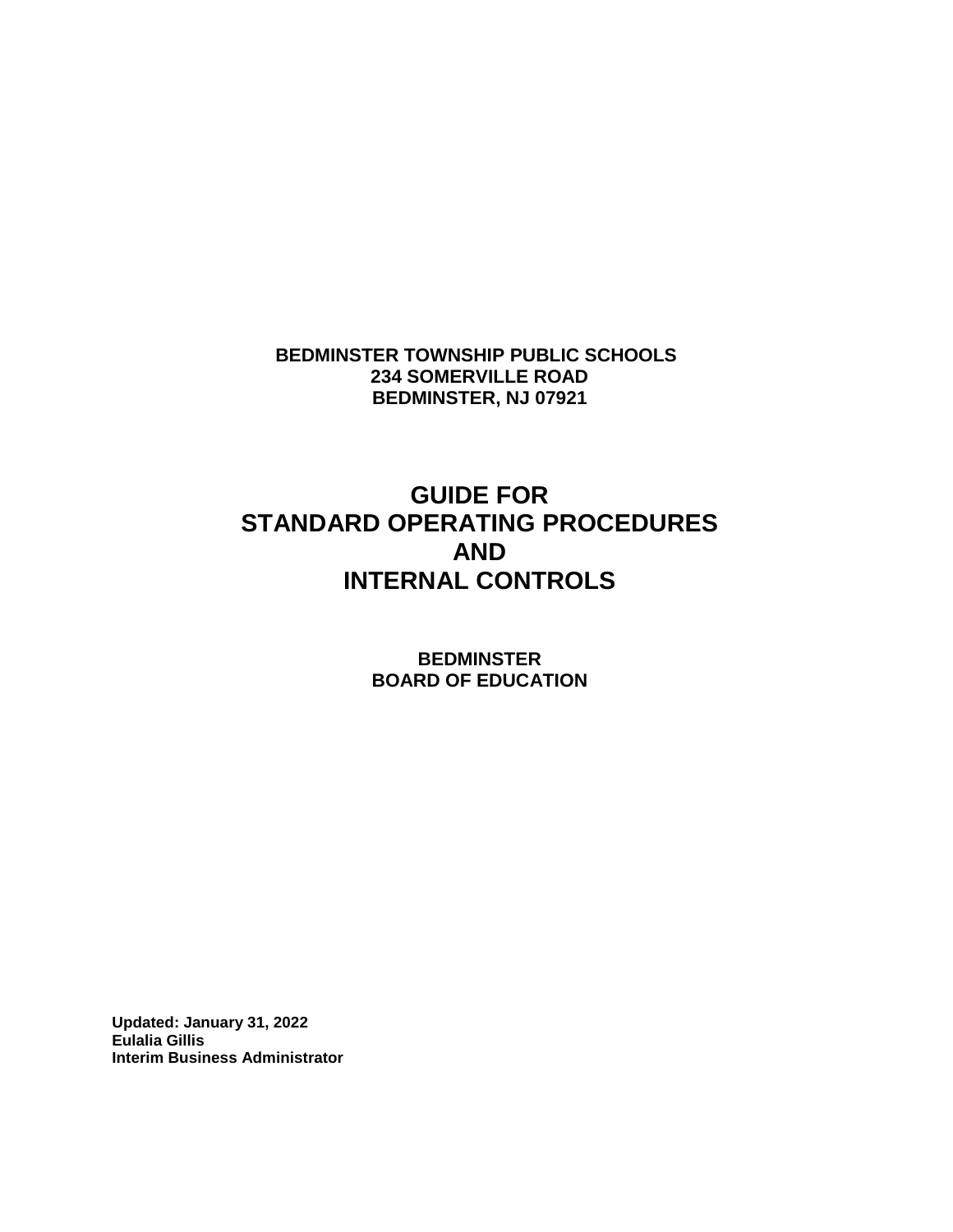Emergency/Extraordinary Conditions

#### Members & Contract Award Chapter 8 – Expenditure Control/End of Year Procedure

Chapter 7 – Purchasing Procedure/Contributions to Board

Chapter 3 – Purchasing Procedure/Purchase Order Form Chapter 4 – Purchasing Procedure/Ordering of Materials Chapter 5 – Purchasing Procedure/Emergency Contracts

- Chapter 9 Expenditure Control/Prof. Affiliation/Expense Reimbursement
- Chapter 10 Professional Services Legal Services
- Chapter 11 Professional Services Authorized Services
- Chapter 12 Expenditure Controls Maintenance Service Contracts
- Chapter 13 Expenditure Controls Maintenance & Computer WO Systems

# Chapter 2 – Purchasing Procedures/Def. of PO,

- Chapter 1 Purchasing Procedures/Bidding and Quotations
- **Section VI: Purchasing:**
- Chapter 2 Position Control Other
- 
- Chapter 1 Position Control General

Chapter 2 – Budget Transfers

**Section V: Position Control**

Chapter 3 – Grant Application Procedure

# **Section IV: Budget Process:**

Chapter 4 – Pay Procedures Chapter 5 – Coding of Budget Accounts Chapter 1 – Budget Development Process

Chapter 1 – Internal Control Document Chapter 2 - Evaluating Internal Controls

Chapter 2 - After School Use of Facilities

Chapter 3 - Communicating Staff Members Roles

Chapter 3 - Inventory/Disposal of Obsolete Equipment

**Section III: Cash Management:** Chapter 1 - Petty Cash Fund

Chapter 3 – Athletic Funds

Chapter 2 - Student Activity Funds

Chapter 4 - Acceptance of Gifts

- 
- Chapter 6 Sales Tax Exemption Qualifications

Chapter 4 – Cash Controls Chapter 5 – Payroll Controls

Chapter 1 - General Ledger

# Chapter 5 - Inventory/Equipment

Preface

**Section I Internal Controls**

**Section II: Accounting:**

## **TABLE OF CONTENTS**

Table of Contents in the contents of the content of the content of the content of the content of the content of the content of the content of the content of the content of the content of the content of the content of the c

2

**NUMBER TITLE/SOURCE PAGE**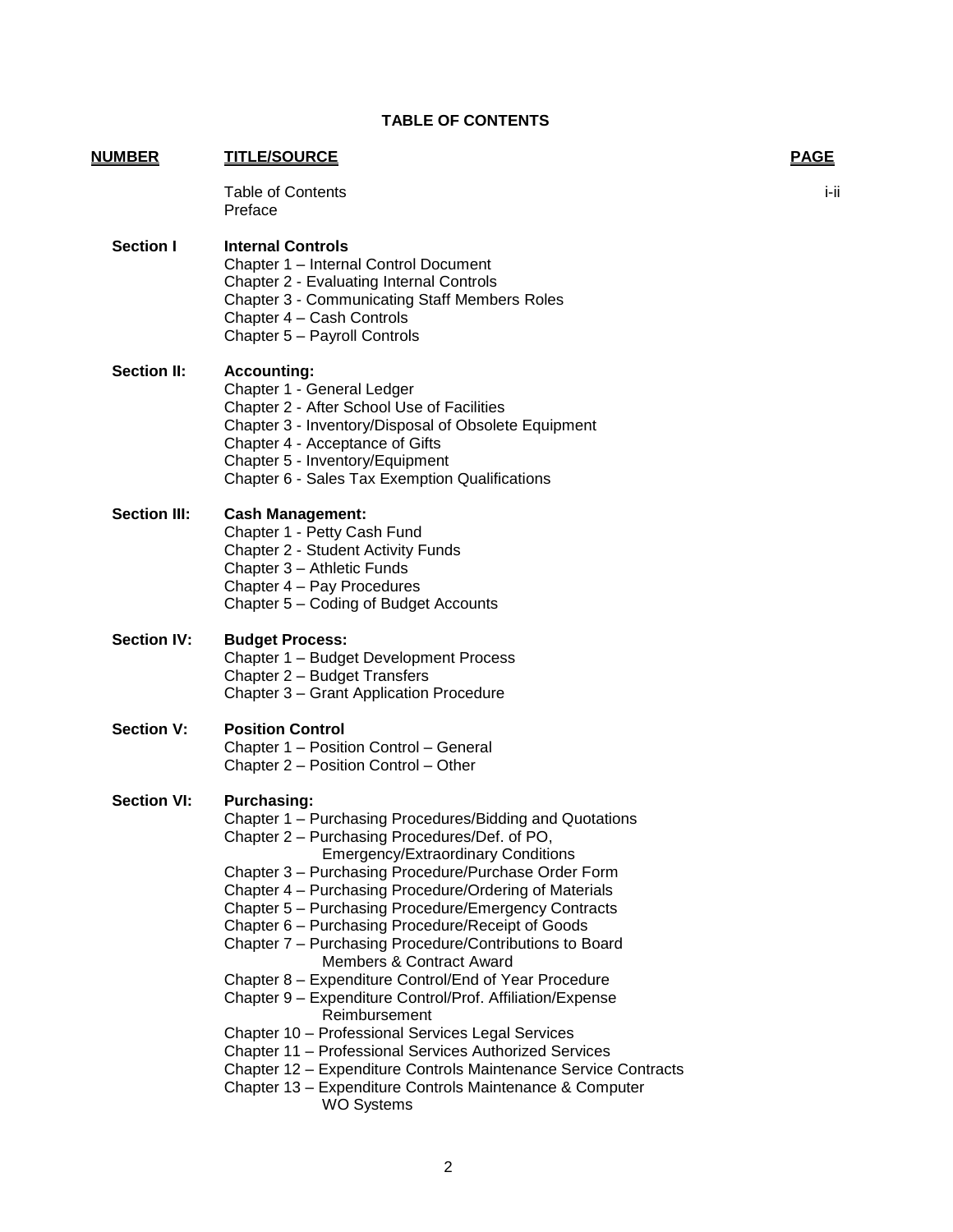| <b>Section VII:</b>  | Facilities Including Administration of Work and Health and Safety<br>Chapter 1 – Facilities (includes administration of work and health<br>and Safety                                                                                                                                                                                                                                                                                                                                                                                                                                                                                                      |
|----------------------|------------------------------------------------------------------------------------------------------------------------------------------------------------------------------------------------------------------------------------------------------------------------------------------------------------------------------------------------------------------------------------------------------------------------------------------------------------------------------------------------------------------------------------------------------------------------------------------------------------------------------------------------------------|
|                      | Chapter 2 - Facilities Maintenance and Repair                                                                                                                                                                                                                                                                                                                                                                                                                                                                                                                                                                                                              |
| <b>Section VIII:</b> | <b>Security</b><br>Chapter 1 - Security                                                                                                                                                                                                                                                                                                                                                                                                                                                                                                                                                                                                                    |
| <b>Section IX:</b>   | <b>Emergency Preparedness</b><br>Chapter 1 - Emergency Preparedness                                                                                                                                                                                                                                                                                                                                                                                                                                                                                                                                                                                        |
| <b>Section X:</b>    | <b>Risk Management:</b><br>Chapter 1 - Safety<br>Chapter 2 - Loss Control/Report of Injuries<br>Chapter 3 - Loss Control/Recording of Days Absent<br>Chapter 4 - Personal Items - Heaters, Microwaves, Refrigerators                                                                                                                                                                                                                                                                                                                                                                                                                                       |
| <b>Section XI:</b>   | <b>Transportation</b><br>Chapter 1 - Transportation                                                                                                                                                                                                                                                                                                                                                                                                                                                                                                                                                                                                        |
| <b>Section XII:</b>  | <b>Food Service:</b><br>Chapter 1 - Food Service<br>Chapter 2 - Expenditure Control/End of Year Procedure                                                                                                                                                                                                                                                                                                                                                                                                                                                                                                                                                  |
| <b>Section XIII:</b> | <b>Technology Systems</b><br>Chapter 1 - Physical Security Over Technology Equipment,<br>Peripherals and Media<br>Chapter 2 - Security Over Data - Passwords and User Accounts<br>Chapter 3 - Systems Software<br>Chapter 4 - Protecting Network from Internet Dangers<br>Chapter 5 - Protect District's Network from Internal Dangers<br>Chapter 6 - Electronic Communication Archival<br>Chapter 7 - Video Surveillance Security<br>Chapter 8 – Web Content Filtering and Supervision<br>Chapter 9 - Network Storage Availability<br>Chapter 10 - Maintenance and Computer Work Order System<br>Chapter 11 - Physical Security Over Technology Equipment |
| <b>Section XIV:</b>  | <b>Information Management</b><br>Chapter 1 - Acceptable Use of Districts<br>Technology and Information<br>Chapter 2 – Securing of Sensitive Manual<br>(written or paper information)<br>Chapter 3 - Maintenance and Computer Work Order System                                                                                                                                                                                                                                                                                                                                                                                                             |
| <b>Section XV:</b>   | <b>Financial and Human Resource Management Systems</b><br>Chapter 1 - Fiscal/Management Systems                                                                                                                                                                                                                                                                                                                                                                                                                                                                                                                                                            |
| <b>Section XVI:</b>  | <b>Reporting</b><br>Chapter 1 - Application for State School Aid (ASSA)<br>Chapter 2 - Free and Reduced Lunch Application<br>Chapter 3 - Fall Report Data Collection Schedule                                                                                                                                                                                                                                                                                                                                                                                                                                                                              |
| <b>Section XVII:</b> | <b>Appendix</b><br>Glossary of Common School Accounting Terms<br><b>Retention of Records</b>                                                                                                                                                                                                                                                                                                                                                                                                                                                                                                                                                               |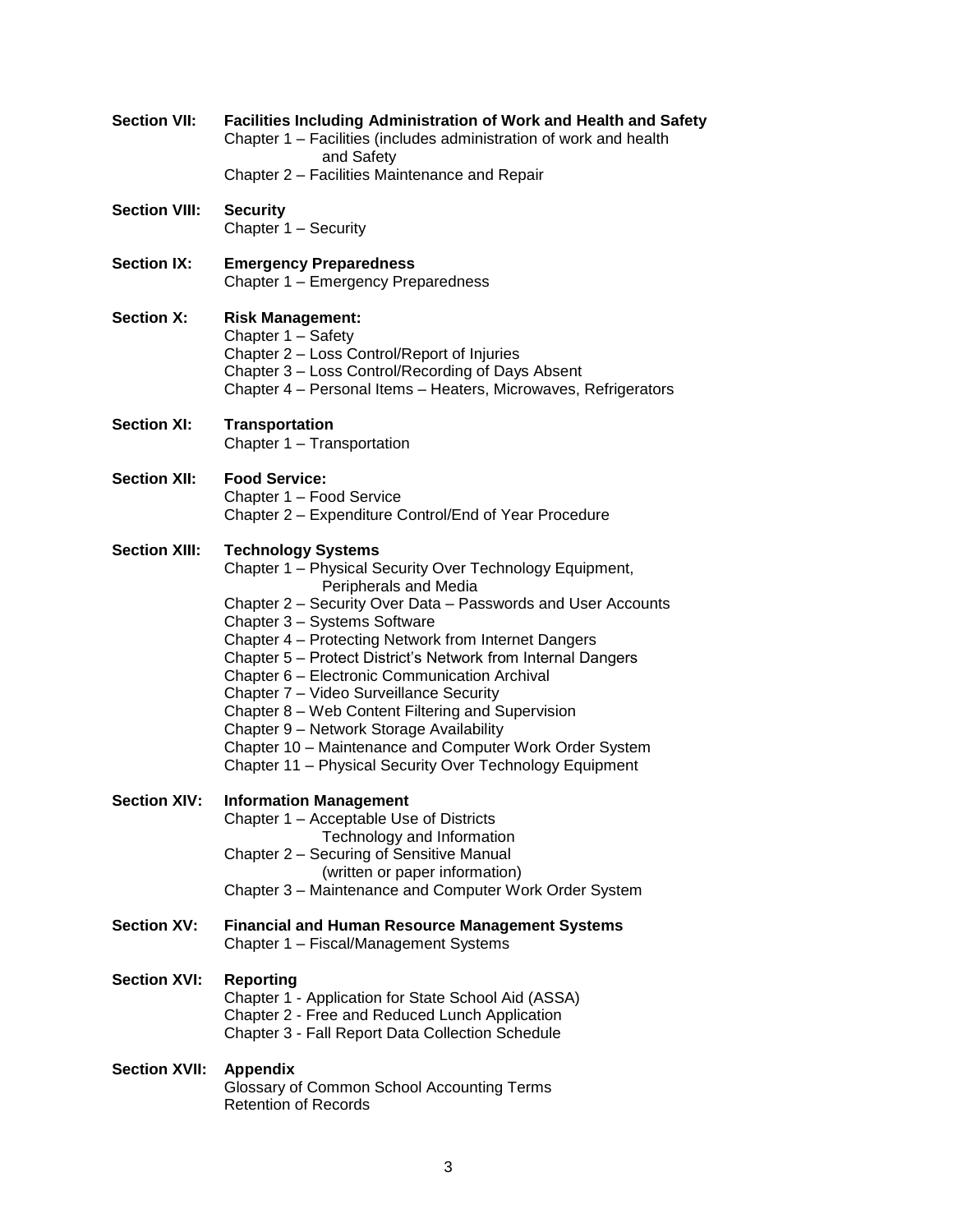#### **PREFACE**

The **Guide for Standard Operating Procedures and Internal Controls** is a document that outlines the business practices that are approved by the Bedminster Township Board of Education and administered by the Business Office. It is intended to be used as a reference manual by administrators, secretaries, and any staff members that have Budgetary/Financial responsibilities. Its purpose is to provide an efficient, control and accountability system that will help assure appropriate use of "Public Funds". It must be understood that the principles of this manual are based on, "Generally Accepted Accounting Principles," and rely on an assumption that individuals have a general understanding of the financial process of a school system. For this program to operate at optimum efficiency there must be a spirit of cooperation, teamwork, and communication between the school staff and the Business Office.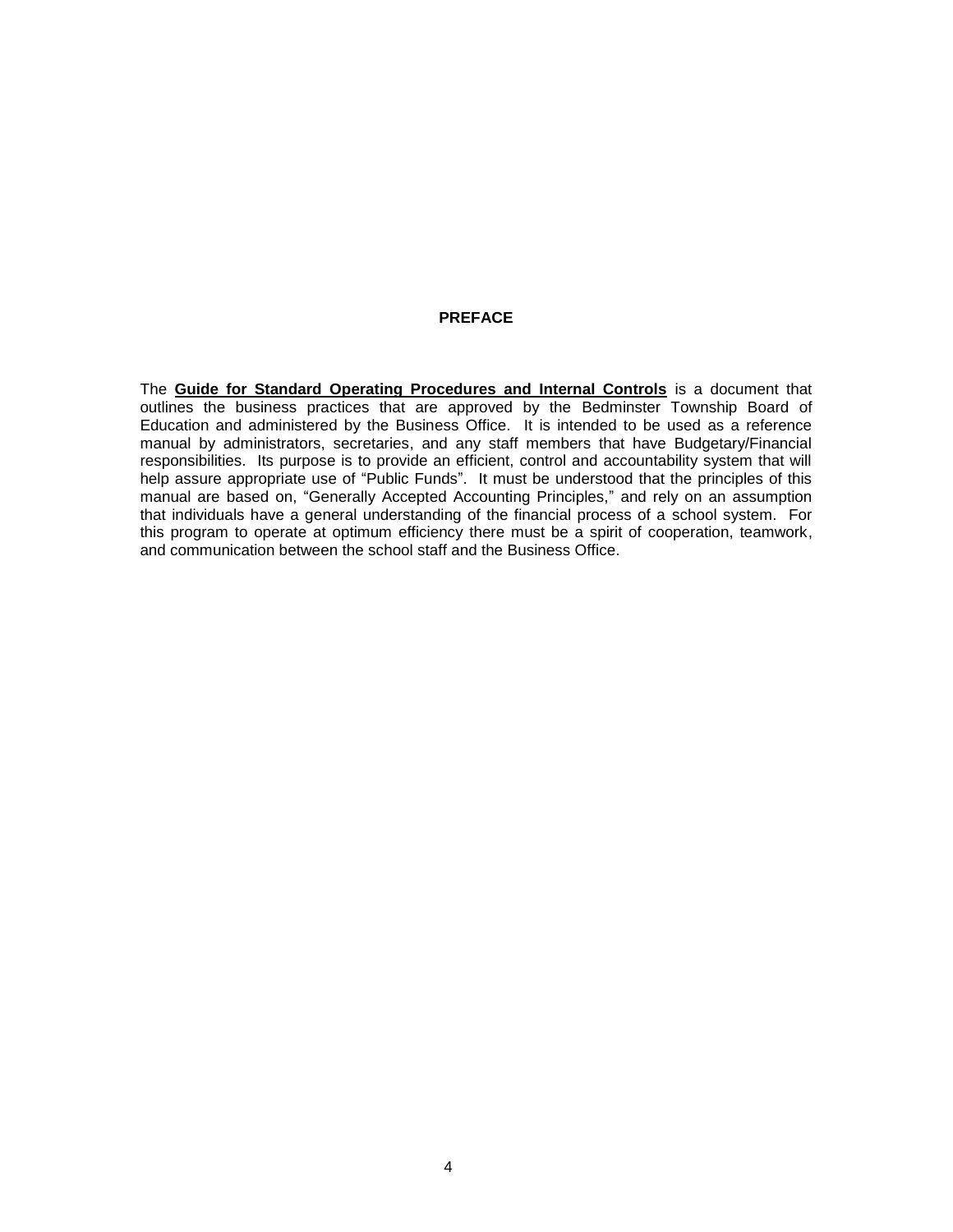#### **SECTION I: INTERNAL CONTROLS CHAPTER 1 - INTERNAL CONTROL DOCUMENT**

#### **OVERVIEW**

Internal controls are not separate systems of the school district. Controls are not an isolated activity but an integral part of each activity used to guide the district.

The establishment, maintenance, and evaluation of the internal controls are the responsibility of the administration. The evaluation of internal controls includes identifying the framework used by the administration to determine the effectiveness of the internal controls.

Controls are in place to detect or prevent errors and fraud. An error is an unintentional mistake that has the potential to affect the financial statements and fraud is the intentional misuse or misappropriation of the district's assets.

#### **OBJECTIVES OF INTERNAL CONTROL**

The three (3) objectives of internal controls are to ensure the effectiveness and efficiency of operations, reliability of financial reporting, and compliance with applicable laws and regulations. The safeguarding of assets is a subset of all of these objectives.

Continuous monitoring and testing is needed to help to identify poorly designed or ineffective controls. The administration is also responsible for communicating the objectives of internal controls and ensuring the organization is committed to sustaining an effective internal control environment.

#### **COMPONENTS OF INTERNAL CONTROLS**

The five (5) components of internal controls include the control environment, administration's risk assessment, administration's communication of the controls, control activities, and monitoring of the controls.

#### **CONTROL ENVIRONMENT**

The control environment includes the organizational structure, the control framework, the district's policies, and procedures, and internal and external influences. The tone set by the school district's board and administration determine the attitude toward the controls of the district.

#### **ORGANIZATIONAL STRUCTURE**

The organizational structure determines the administration's responsibilities and sets the relationship with the board, which sets the policies.

#### **CONTROL FRAMEWORK**

Elements of a control framework include the following:

Segregation of duties to help ensure the reliability of the organization's internal controls, one person should not have access to all stages of a process. If there is no proper segregation situations could arise where errors or irregularities occur and go undetected.

The integrity and competence of the personnel performing the duties are key to achieving the desired controls. This includes hiring the proper people and continually training personnel. It is important to ensure that employees who perform financial tasks have the knowledge and skill to perform their duties.

Communication by the administration of the controls and the employee's responsibilities are as important as ensuring that employees know how to communicate irregularities that may arise.

Proper supervision of employees is needed to ensure proper execution of control activities.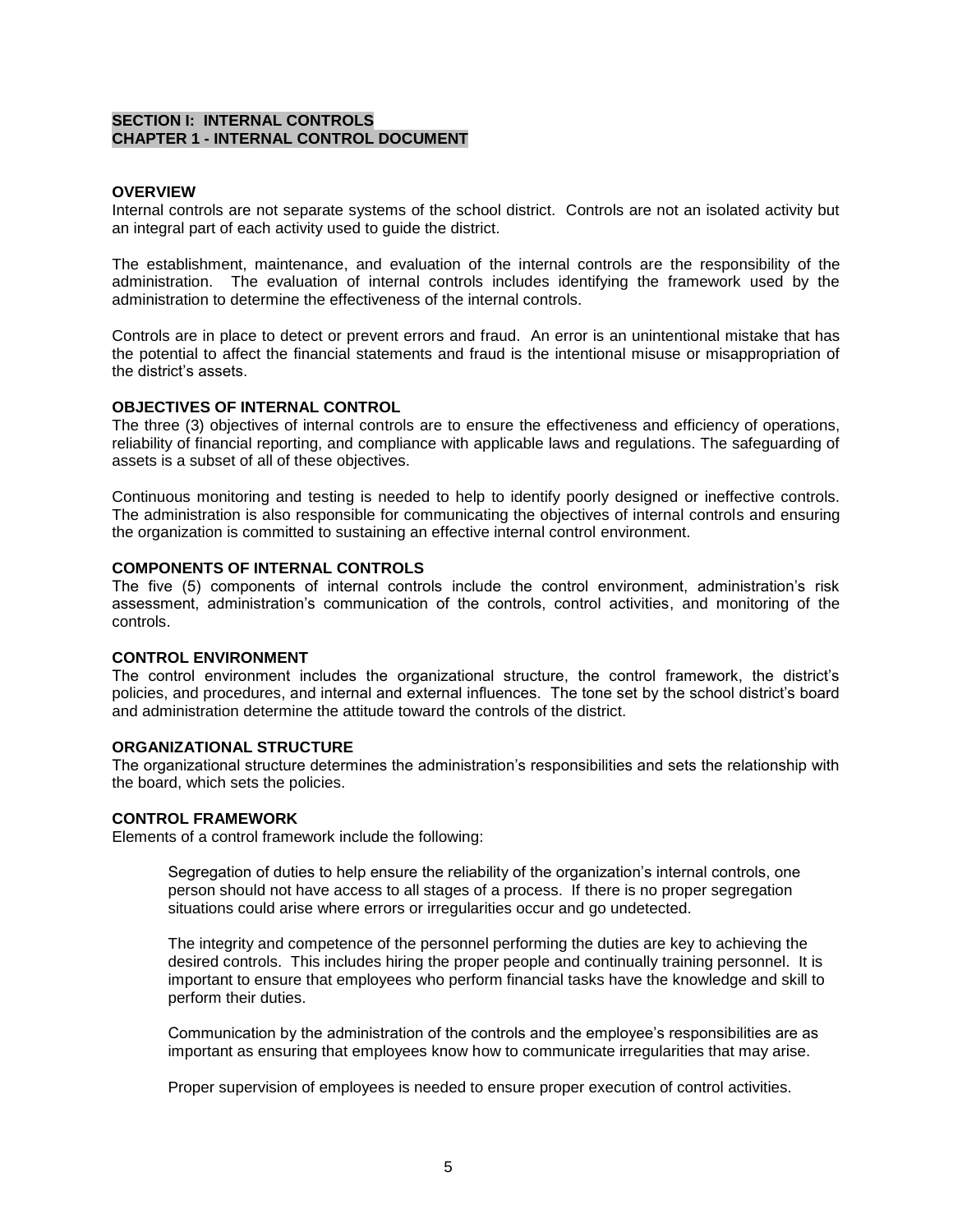#### **DISTRICT'S POLICIES AND PROCEDURES**

The district's policies set the overall direction of the district. Procedures for all areas of financial preparation, reporting, operations, transportation, maintenance, personnel, and payroll are needed. These policies and procedures will become the basis for the determination of compliance.

#### **ADMINISTRATION'S RISK ASSESSMENT**

The administration has to conduct an assessment of risks relevant to the financial statements. This includes the identification of potential risks, the analysis of the potential impact of those risks on the ability to properly report the financial statements, and the overall management of risks. Items to consider in the risk assessment of the district include, but are not limited to:

- 1. New personnel or new duties for existing personnel
- 2. How a change in accounting information system impacts controls and how effectively the training of personnel on new a system was conducted
- 3. Changes in the regulations and laws that may affect the control environment
- 4. Record storage is appropriate and secure (fireproof cabinets when needed for manual documents and proper passwords and access limitations for electronic information)
- 5. District limits access to computers and data files
- 6. Segregation of duties
- 7. Transactions are recorded timely
- 8. Cash is deposited timely
- 9. Assets are physically safeguarded
- 10. Transactions are performed by only authorized personnel
- 11. Reconciliations are properly and promptly completed
- 12. Occurrences of management override

#### **INFORMATION AND COMMUNICATION**

The administration needs to determine if the information systems utilized in the district are adequate and relevant for their intended purpose.

The district's administration is responsible for communicating the controls of the district and the responsibilities of each employee in the control system.

The administration is also charged with reviewing information that may indicate a flaw in the controls that would not allow the control to detect an error in a timely fashion.

#### **CONTROL ACTIVITIES**

Control activities include the policies and procedures that are in place to achieve the controls desired. Documentation of the control activities is vital to the overall control environment. These activities include, but are not limited to:

Segregation of duties Transactions are recorded timely Cash is deposited timely Assets are physically safeguarded Transactions are performed by only authorized personnel Reconciliations are properly and promptly completed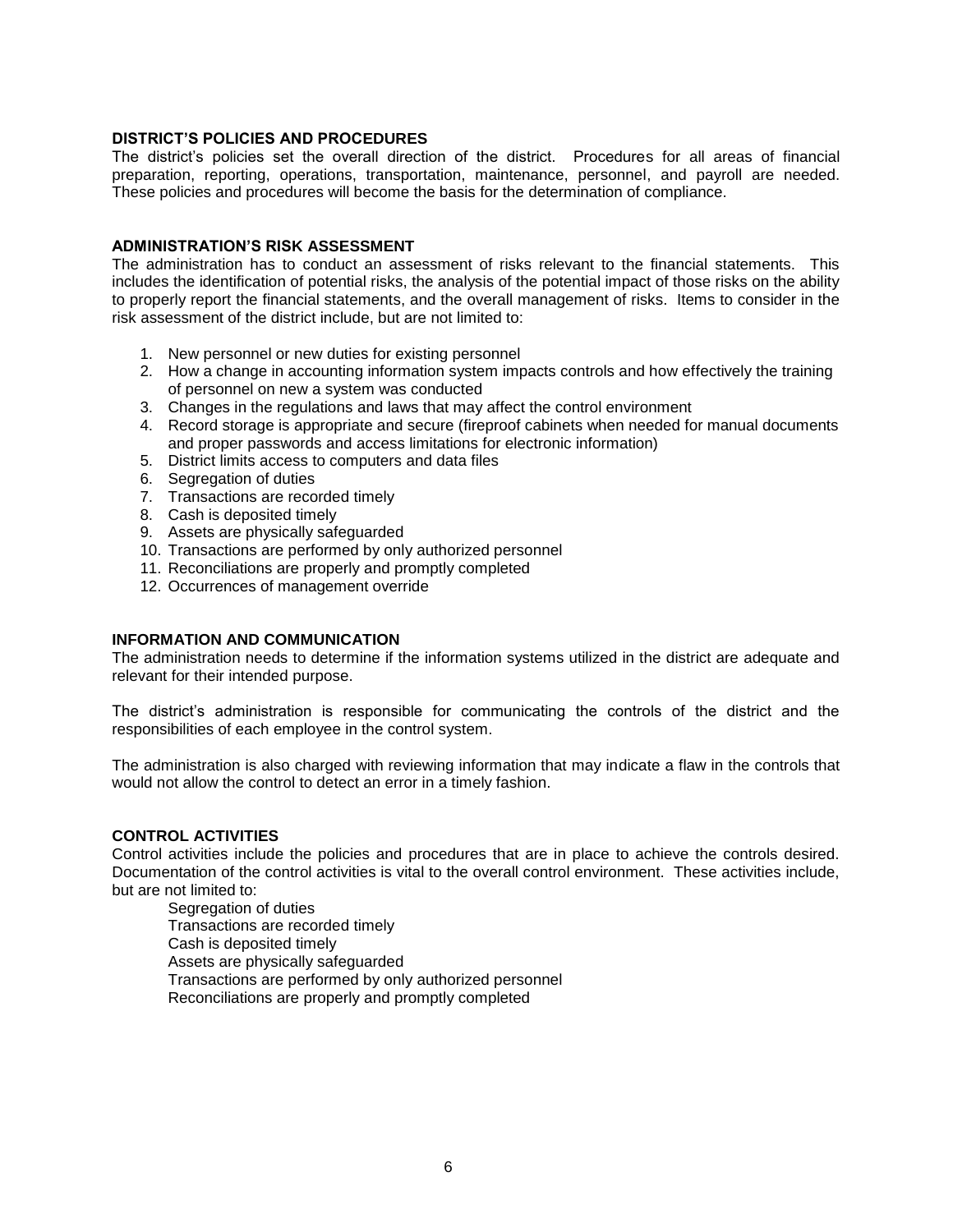#### **CONTROL ASSERTIONS**

Control activities can be categorized into one or more assertions. All assertions should be addressed for each process (payroll, cash disbursements, etc).

- 1. Existence (E) /Occurrence (O) Existence is whether the assets or liabilities of the district exist at any given point in time (cash, state aid receivable). Occurrence is whether the transaction took place (goods were received before the PO was moved to accounts payable from encumbrances)
- 2. Valuation (V) or Allocation  $(A)$  Valuation is whether the asset or liability is included on the board secretary's report at the proper value (the amount of cash or state aid receivable). Allocation is whether the revenue and expenditures were recorded in the proper amounts.
- 3. Accuracy/ Classification (A/CL) transactions are recorded accurately and the classification of the transactions is proper.
- 4. Completeness (CO) is whether all transactions are included (unrecorded purchase orders).
- 5. Cutoff (C) Transactions are recorded at the proper time (purchase orders written in the proper year).

#### **MONITORING**

The administration is charged with reviewing internal controls on an ongoing basis. Monitoring can include responding to the recommendation of the auditor in changes in the controls. Reviewing correspondence from outside sources such as banks and vendors for unusual items is part of monitoring.

Employees should be required to "sign off" on their understanding of the control activities and their responsibilities in those activities.

#### **AFTER THE CONTROLS ARE ESTABLISHED**

Once the district establishes controls, those controls need to be evaluated at least annually and anytime circumstances dictate. Changes in personnel or regulations are examples of these.

As controls are evaluated they will either be effective or ineffective at achieving the proposed control. Controls are effective when there would be no material weaknesses in internal controls involved in financial reporting. Ineffective controls would be those where at least one material weakness exists. If control is determined to be ineffective, then the control deficiency needs to be evaluated.

#### **CONTROL DEFICIENCIES**

A control deficiency exists when the design or operation of a control does not allow the administration to prevent or detect misstatements on a timely basis. A design deficiency exists when a necessary control is missing or is not designed to enable the control objective to be met. An operational deficiency exists when control is designed properly but does not operate as designed or the person performing the control is not qualified to perform the control.

A deficiency may exist that is unavoidable (segregation of duties in a small office). For these, compensating procedures should be put in place. These compensating procedures do not correct the deficiency.

#### **REASONABLE ASSURANCE AND LIMITATIONS ON CONTROLS**

Reasonable assurance is a high level of assurance, but is not absolute. The district should understand that potential fraud could exist and not be detected timely in the following circumstances: when the district has poorly designed or operated internal controls, or when there are too many overrides of controls when there is collusion between employees , or between an employee and a third party.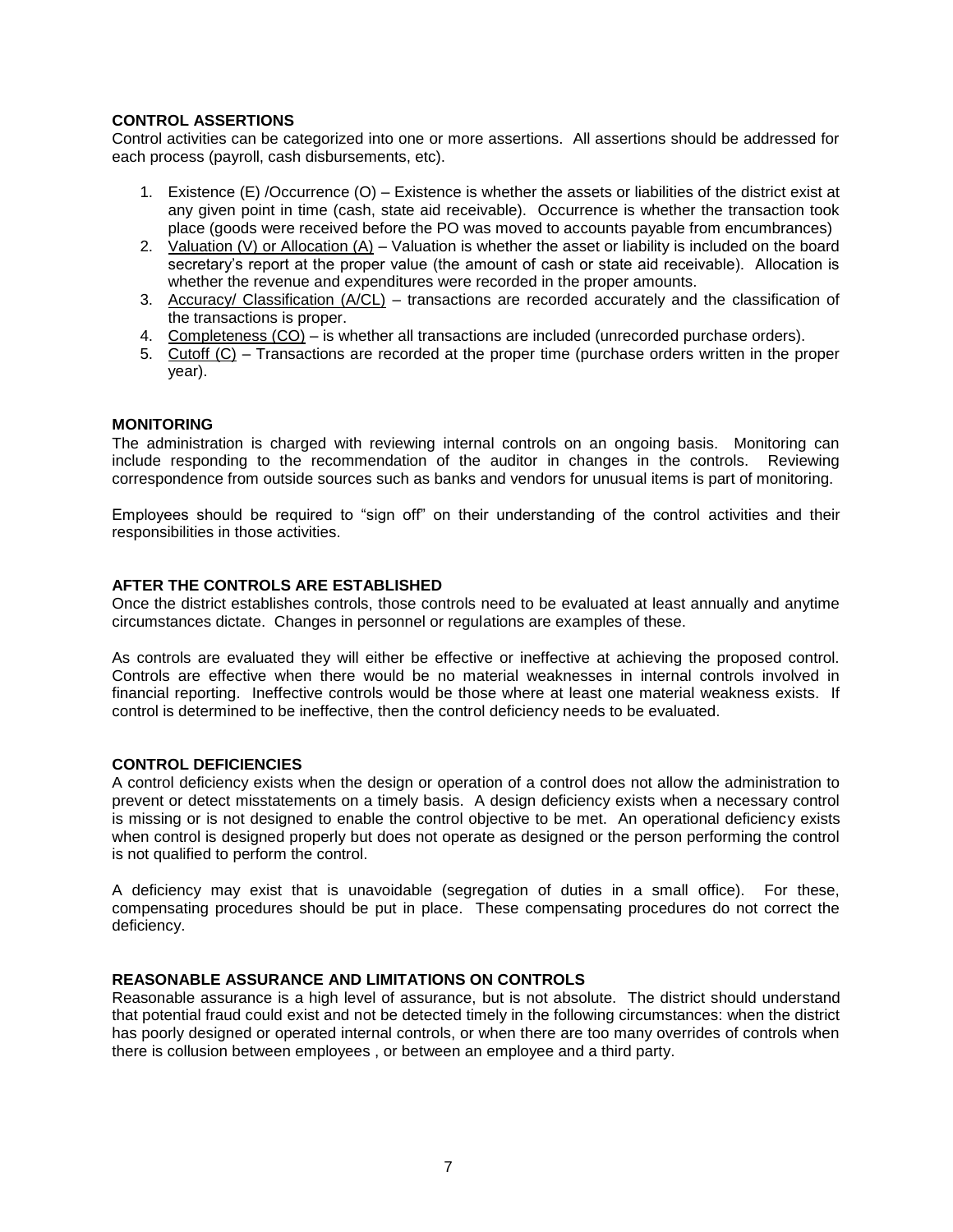#### **REVIEW OF DISTRICT PROCESSES:**

When reviewing processes in the district, it may help to consider incorporating the "5 Ws".

- 1. Who performs each activity? Who receives the outcome of the activities?
- 2. What activities are performed? What forms and reports are used? What computer systems and files are used?
- 3. When are activities performed? What is the sequence of activities? What is the timing of the activities? What is the frequency of the activities?
- 4. Where are activities performed (i.e., board office, school, etc.)?
- 5. Why are activities performed (i.e., what risks are controlled, what control assertion does process step serve, etc.)

One final consideration should be whether any changes to the process will increase the efficiency of the process or firm up the controls.

#### **CONTROLS LISTED**

The controls listed here are not intended to be a complete list of controls, as each district will have different processes, controls, and concerns. These items should be used as a beginning for the review of controls.

#### **SECTION I: INTERNAL CONTROLS CHAPTER 2 - EVALUATING INTERNAL CONTROLS**

#### **PURPOSE**

To ensure that controls are evaluated on a periodic basis to ensure the controls continue to be effective.

#### **PROCEDURE**

- 1. The business administrator will establish a process to evaluate internal controls over all areas of financial and operational procedures in the district.
- 2. These internal controls should be evaluated at least annually and every time one of the following conditions exists:
	- Change in personnel performing a control function
	- Change in the accounting system
	- Change in regulations

As the controls are evaluated, a determination should be made that designates the control as either effective or ineffective. Ineffective controls should be changed to achieve the proper level of effectiveness required.

Written documentation of the review of the controls in place should be kept.

#### **SECTION I: INTERNAL CONTROLS CHAPTER 3 - COMMUNICATING STAFF MEMBERS ROLES**

#### **PURPOSE**

To ensure that everyone in the district who performs or should perform a control function understands the control.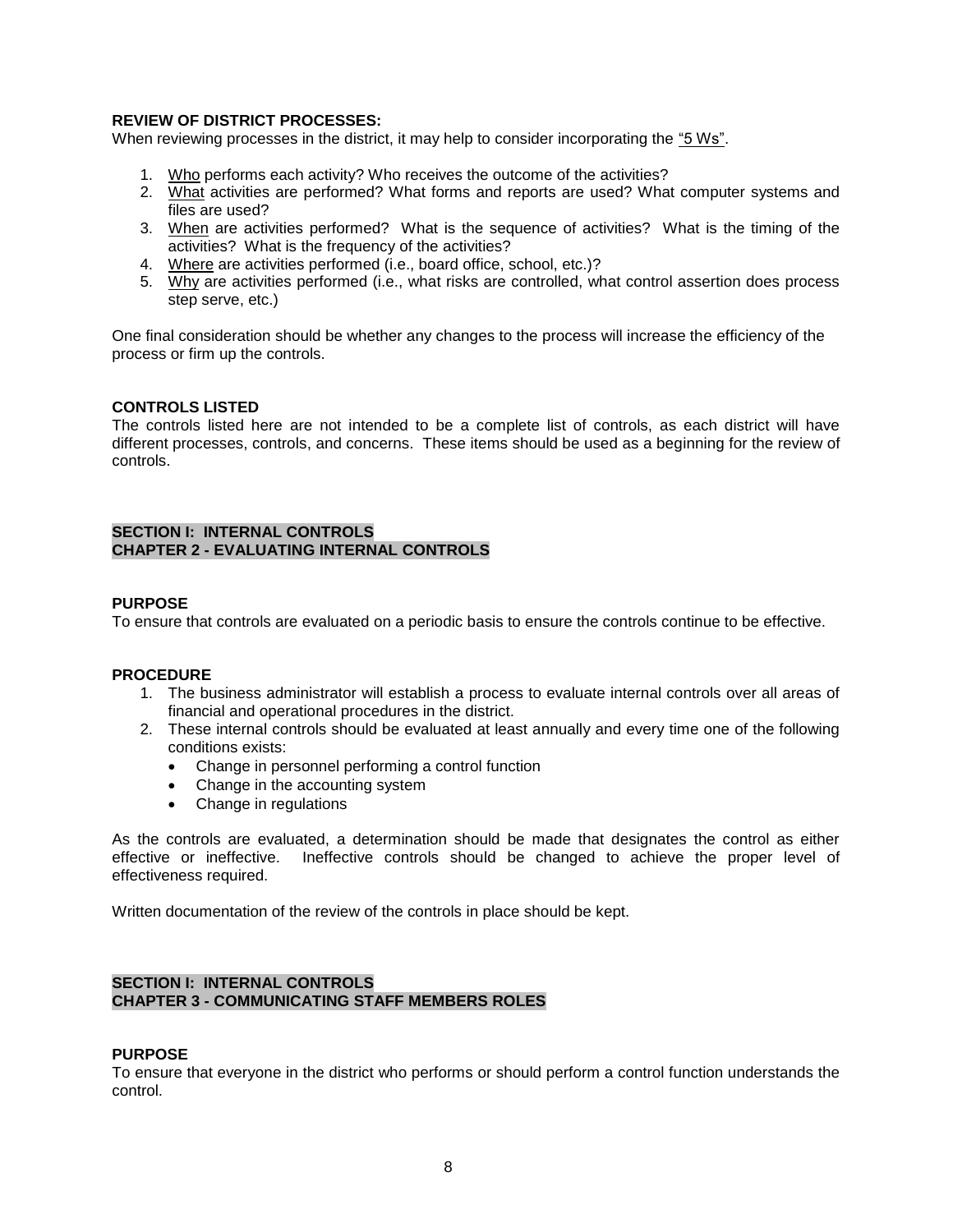#### **PROCEDURE**

- 1. The business administrator will establish a procedure to ensure that all employees and board members who are charged with a control understand the importance of the control and their role in the control environment.
- 2. Controls that are not performed with an understanding of the control will not be effective.
- 3. A review of the controls and the staff members' role in the controls should be conducted at least annually and anytime there is a change in the control, the personnel, or the laws and regulations affecting the control.

Documentation of these reviews should be maintained.

#### **SECTION I: INTERNAL CONTROLS CHAPTER 4 - CASH CONTROLS**

#### **PURPOSE**

To identify the controls over cash and the personnel responsible

#### **PROCEDURE**

#### **Cash Receipts**

Secretary to the School Business Administrator\Board Secretary opens the mail at the Board Office. All cash receipts, in the form of cash or checks, are given to the School Business Administrator. The School Business Administrator posts to the appropriate account(s) in the CDK Accounting System ("System") and then prepares the deposit slips. The postings are done promptly and accurately recorded as to account, amount and period. Most of the revenue received is in the form of wire transfers for Federal and State Aid and is recorded by the School Business Administrator as cash receipts are received. A daily receipts report is printed from the System to compare to the deposit slip.

**Student Activities –** Deposits are received from teachers and parents by the Payroll/Benefits Specialist. Funds are verified with the teacher or parent, then a deposit slip receipt is given to the respective party. The deposits are made by the Payroll/Benefits Specialist. If she is unavailable either the Transportation Coordinator or Assistant to the School Business Administrator/Accounts Payable Specialist will make the deposit. Deposits are made promptly. Any adjustments to cash accounts are made by the School Business Administrator. Cash held on site is kept in the fireproof cabinet in the office of the School Business Administrator.

#### **Cash Disbursements**

All cash disbursements are made by check or bank wire.

Check numbers are assigned sequentially. All blank checks are kept in a fireproof file cabinet, which is locked at night. All cash disbursement records are matched against accounts payable/open invoice files. Checks are prepared only after proper matching of supporting documentation. Supporting documentation is canceled and marked with the check number when a check is prepared. Check signers review all supporting documentation.

All Student Activity checks require two (2) signatures and are signed manually. Occasionally the signature stamp of the School Business Administrator is used.

Electronic Fund Transfers – School Business Administrator performs EFT based on approved purchase orders prepared by the Assistant to the School Business Administrator/Accounts Payable Specialist and/or Payroll/Benefits Specialist.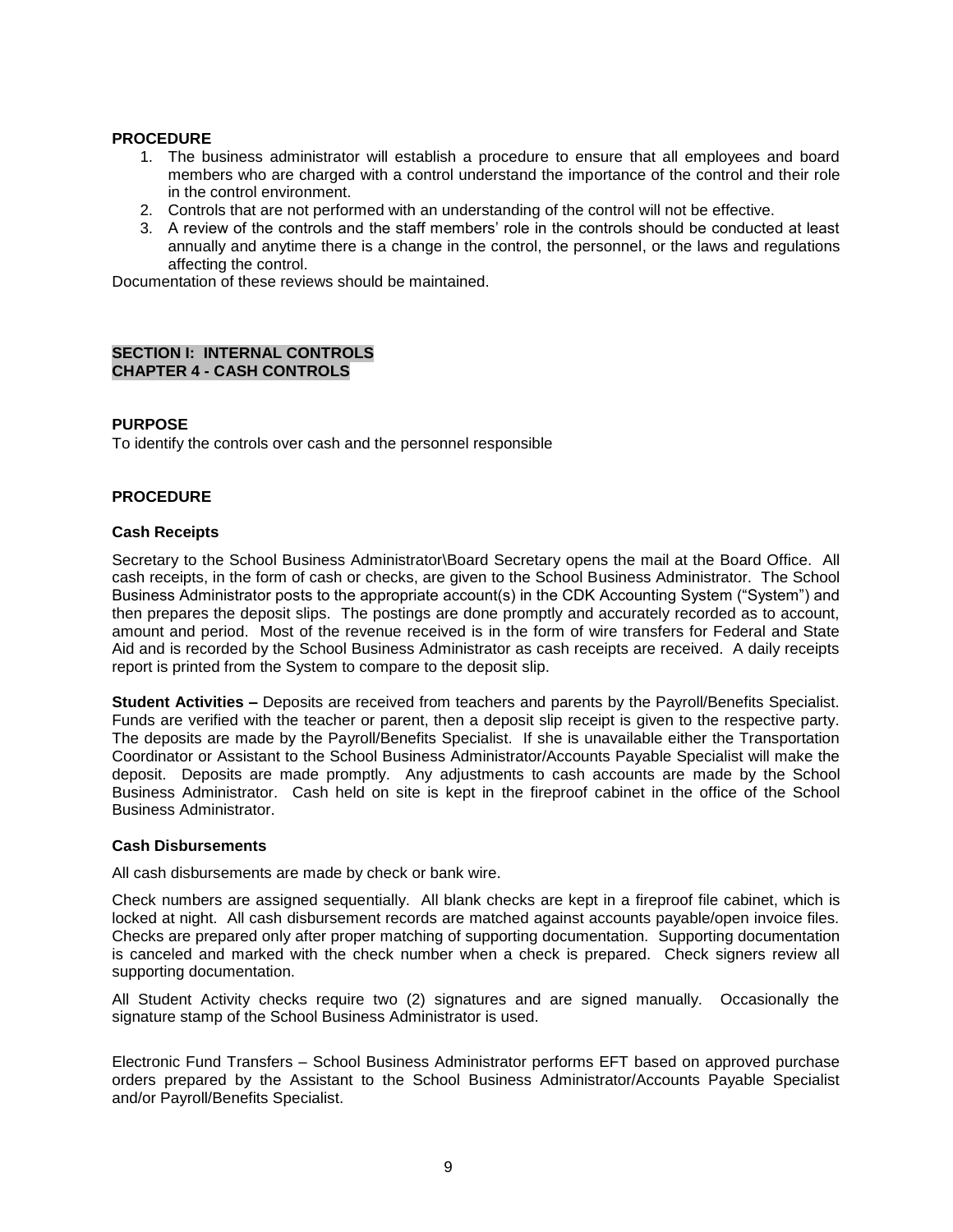#### **Bank Account Reconciliations**

The Treasurer of School Monies prepares monthly bank reconciliations for all accounts except for Student Activities, Food Program and Petty Cash. The School Business Administrator prepares the monthly bank reconciliations for the Student Activities account. The Assistant to the School Business Administrator/Accounts Payable Specialist prepares the monthly bank reconciliations for the Petty Cash Account, which the Business Administrator\Board Secretary reviews. The Payroll/Benefits Specialist prepares the monthly bank reconciliations for the Food Program Account.

#### **ALG-CX-5.4: Control Activities Form for Revenue and Receivables-Governmental Funds**

**STATE AIDS & LOCAL TAX LEVY –** The majority of revenue consists of Federal and State Aids, which come in the form of wire transfers and local tax levy receipts (from the Township), which are received periodically at the Board Office. All receipts are recorded into the CDK Accounting System generating a batch listing of collections. The Treasurer of School Monies receives copies of the monthly receipt journal (from CDK Accounting System) which she utilizes to reconcile the accounts on a monthly basis. A copy of the Balance Sheets and Board Secretary's Report is also given to the Treasurer for review of discrepancies and reconciliation.

**OTHER GOVERNMENTAL REVENUE (Ex. Tuition, Grants, Miscellaneous Revenue, Budget Refunds)** – These receipts are received and posted into the CDK Accounting System by the School Business Administrator in batch format. A cash receipts journal is printed monthly from the computer system. The Treasurer of School Monies receives copies of the monthly receipt journal (from CDK Accounting System) which she utilizes to reconcile the accounts on a monthly basis. A copy of the Balance Sheets and Board Secretary's Report is also given to the Treasurer for review of discrepancies and reconciliation.

#### **ALG-CX-5.5: Control Activities Form for Service Revenue and Receivables-Proprietary Fund Types**

**FOOD SERVICE FUND RECEIPTS –** Are received daily at the school. Foodservice receipts (meals) are collected by the Cafeteria cashiers and deposited into the Food Program Account by the Cafeteria Manager. Federal and State reimbursement for meals is wired transferred into the District's General Account, then transferred by inter-fund wire into the Food Program Account. All receipts are posted into the CDK Accounting System by the School Business Administrator. The food service provider sends over monthly statements (listing all expenditures and revenue) to the Board Office

At the end of the month, the Cafeteria Manager completes the online reimbursement vouchers and prepares free/reduced lunches/breakfasts count information. The School Business Administrator approves the online reimbursement voucher to the State for the free/reduced lunches that the foodservice contractor filled out. The State calculates actual dollar amounts of reimbursement from counts.

#### **ALG-CX-5.6: Control Activities Form for Expenditures for Goods and Services and Accounts Payable**

#### **Purchasing**

All employees generate their own purchase order requisitions through the CDK Requisitioner Program. The employee prints a paper copy of the requisition and forwards it to their immediate supervisor. The immediate supervisor reviews the requisition for proper coding and approves the requisition electronically. The electronic requisition is then forwarded to the business office for approval by the School Business Administrator\Board Secretary. A purchase order is then processed and printed by the Assistant to the School Business Administrator/Accounts Payable Specialist from the CDK Accounting System and mailed by the Assistant to the School Business Administrator/Accounts Payable Specialist. The vendor then ships the merchandise and the bill. CDK Accounting System will not allow purchase order requisitions to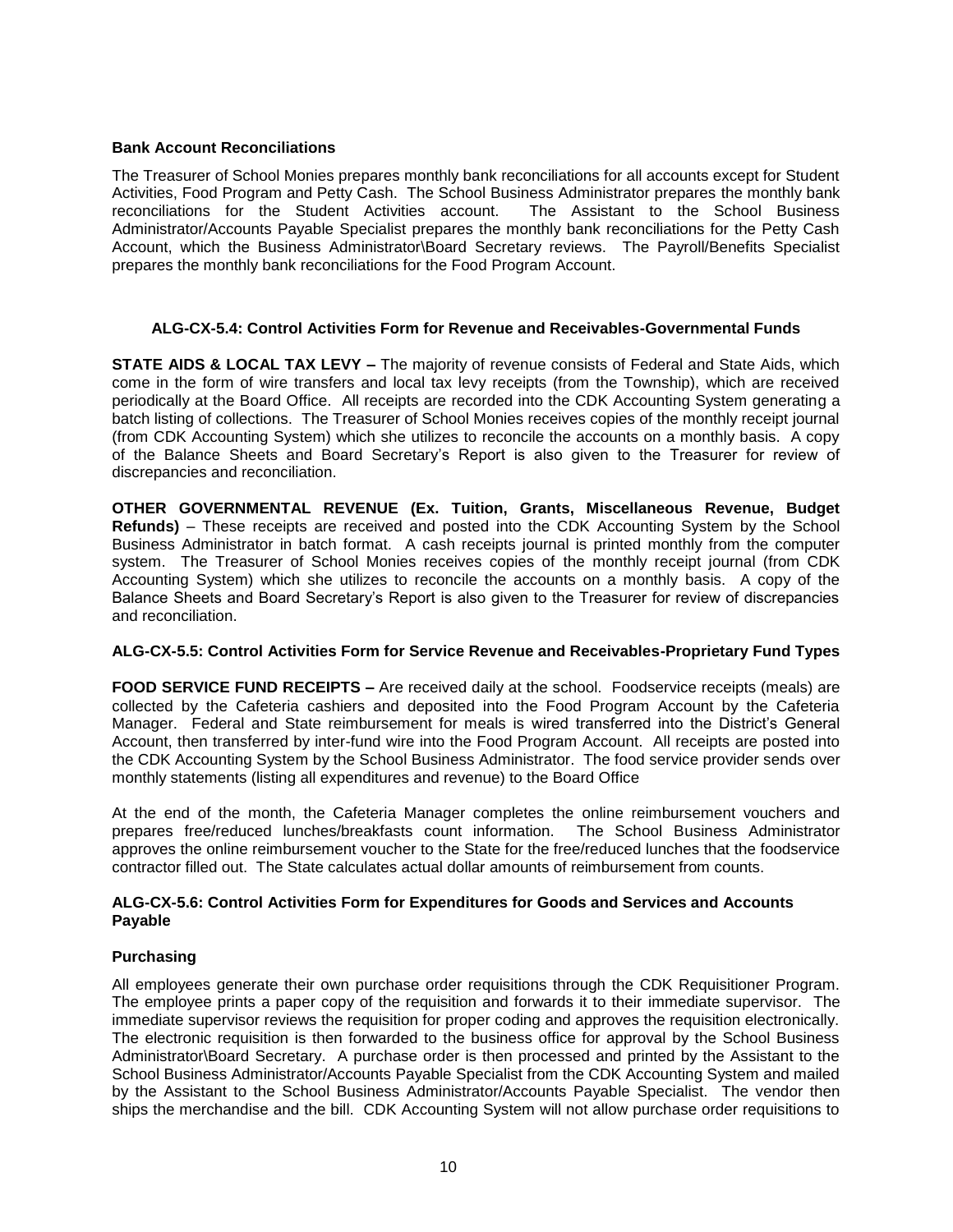be entered (encumbering funds) if there is not sufficient funds in the line item. If a purchase is \$4,350 or more up to the bid threshold of \$29,000 (the School Business Administrator\Board Secretary is a Qualified Purchasing Agent – "QPA"), then quotes are required. If a purchase order requisition is disallowed by either the Superintendent or School Business Administrator\Board Secretary the funds are unencumbered.

An assigned custodian acts as the shipping and receiving agent. He/she matches the delivered merchandise with P.O. and sends it to the respective employee who ordered it. The employee signs and dates for receipt of goods. The Assistant to the School Business Administrator/Board Secretary handles the return of goods. The District has an account with UPS which is called if a package needs to be picked up/returned. She provides them with the District's account/billing number. UPS will send the District a bill monthly). The Assistant to the School Business Administrator/Accounts Payable Specialist then requests a credit memo from the vendor.

#### **Receiving, Recording Payable and Expense**

The respective employee receives the items ordered and manually signs off the voucher acknowledging receipt of goods. The Assistant to the School Business Administrator/Accounts Payable Specialist will then match the invoices received from vendors to the receipt of goods from the employee and compare for quantities received, the product ordered, pricing, and clerical accuracy. For any goods that are returned the shipping documents are maintained and reviewed and matched to vendor credit memos. The Assistant to the School Business Administrator/Accounts Payable Specialist processes the purchase orders for payment and prints out a bills list from the CDK Accounting System. After the bill list is approved by the Board, the Assistant to the School Business Administrator/Accounts Payable Specialist mails the checks. A signature stamp is utilized for the Board President, the Treasurer, and School Business Administrator/Board Secretary to manually sign checks. The signature stamp for the School Business Administrator/Board Secretary is also used. The signature stamps are locked in the office of the School Business Administrator/Board Secretary. The Assistant to the School Business Administrator/Accounts Payable Specialist has the authority to print checks from the System. Blank checks are kept in a locked cabinet in the Board Office. Void checks are voided in the CDK Accounting System by the Assistant to the School Business Administrator/Accounts Payable Specialist and the actual check is voided and stored in a separate file. Vendor Maintenance – The Assistant to the School Business Administrator/Accounts Payable Specialist has the authority to add or modify Vendor information. Note that a business registration certificate is obtained from a new vendor before they are added to the system.

#### **Trial Balance**

The accounts/encumbrances payable listing is maintained in the CDK Accounting System, which automatically updates the general ledger. Monthly vendor statements are reviewed and reconciled to the accounts payable trial balance. The School Business Administrator\Board Secretary reviews the monthly financial statements and compares the balances in expense accounts to budgeted amounts and any significant deviations from expectations are investigated and explained.

#### **Accruals**

For those goods or services for which invoices are not received accruals are recorded in the accounting system by the Assistant to the School Business Administrator/Accounts Payable Specialist and reviewed monthly by the School Business Administrator\Board Secretary.

### **ALG-CX-5.7: Control Activities Form for Payroll and Related Liabilities**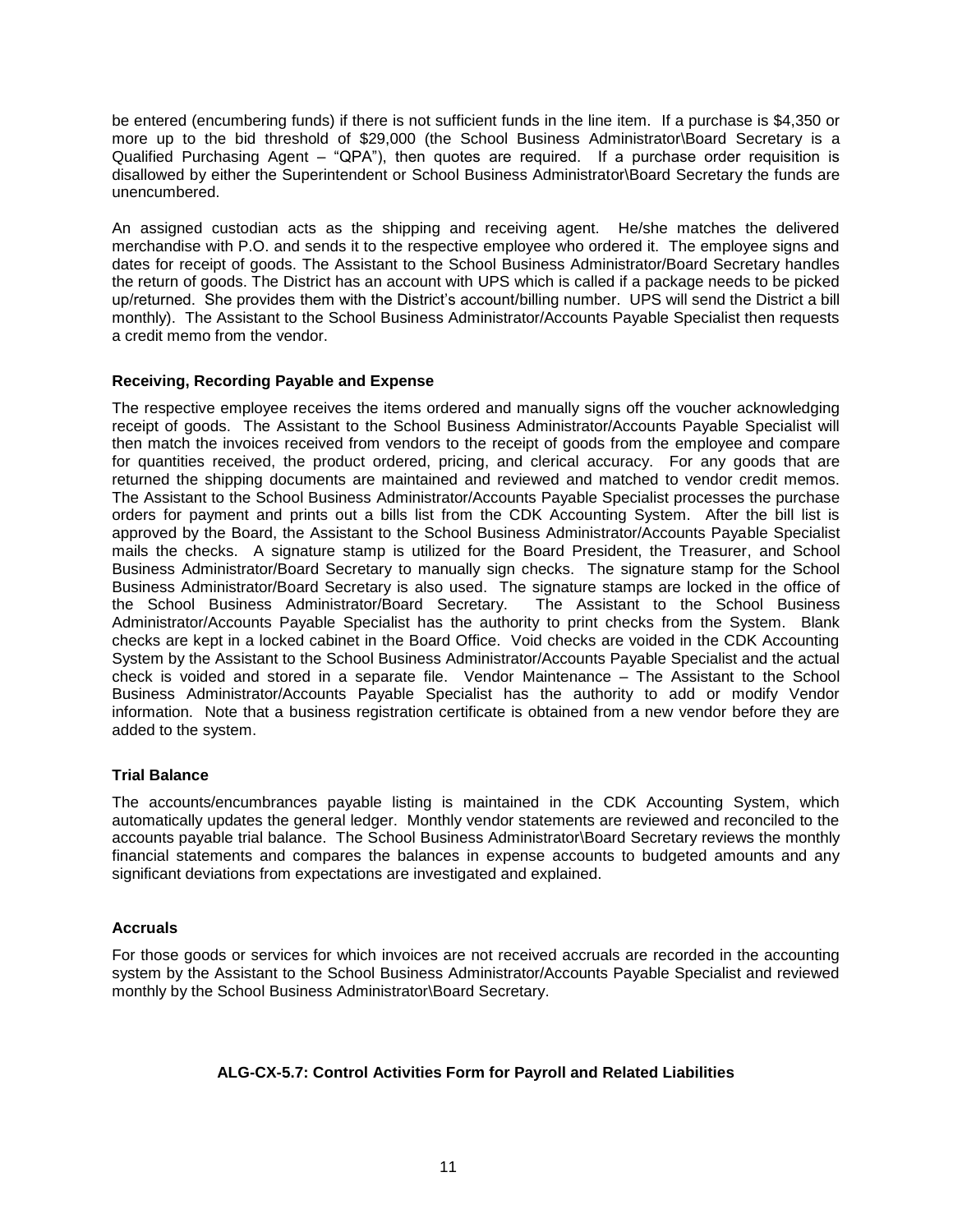#### *Payroll*

Employees are paid bi-monthly through the Net Payroll Account. Funds are deposited into the account used for payroll from the General Fund by the Payroll/Benefits Specialist. The total amount transferred into the account used for payroll is compared to the payroll register by the School Business Administrator\Board Secretary. Employees are never paid in cash.

The District uses R&L Data Systems (R&L), Bloomsbury, NJ to process payroll. An electronic system through R&L is utilized by the Payroll/Benefits Specialist. The Payroll/Benefits Specialist enters the yearly salary for the salaried employees at the beginning of the year. She receives timesheets from the different supervisors for hourly workers. She then enters the information into the system. The timesheets are signed by the employee and the supervisor. The Payroll/Benefits Specialist does a manual calculation for the timesheet employees as a second confirmation that the employees are being paid correctly. Employees must have vacation, sick, and holiday compensation approved by the employee's supervisor. The individuals responsible for approving time are not responsible for processing or recording payroll.

The payroll registers and other related payroll reports are generated by R&L and reviewed by the Payroll/Benefits Specialist and School Business Administrator/Board Secretary. The Payroll/Benefits Specialist also generates a payroll budget distribution report through an Excel spreadsheet, which is given to the Assistant to the School Business Administrator/Accounts Payable Specialist who inputs the information into the CDK accounting system. The payroll registers are given to the School Business Administrator\Board Secretary, Superintendent, and Board President for review and approval in accordance with NJ Department of Education directives. The Treasurer reconciles the payroll account at the end of each month through Quicken and Excel.

All payroll checks are sequentially numbered and issued by R&L and used in sequence. Payroll checks only need the signature of the Business Administrator and Board President.

When new employees are hired they complete the appropriate paperwork including withholding forms and authorizations for payroll deductions that are maintained in payroll files by the Payroll/Benefits Specialist and are entered into the payroll system by the Payroll/Benefits Specialist. When employees are terminated they are removed from the payroll system by the Payroll/Benefits Specialist. When there are raises or changes in pay rates, they are documented by the Payroll/Benefits Specialist, approved by the Board, and entered into the payroll system by the Payroll/Benefits Specialist. All changes in personnel data are reported promptly so they can be properly taken care of in the payroll database.

The timely remittance of payroll taxes and of the payroll tax returns is performed by R&L and overseen by the Payroll/Benefits Specialist and the School Business Administrator/Board Secretary.

#### **Employee Benefits**

For all benefits provided to employees such as health insurance, retirement plans, and fringe benefits, support is maintained in the personnel files authorizing deductions by the Payroll/Benefits Specialist. The Payroll/Benefits Specialist is responsible for monitoring employee benefits matters and for ensuring withholdings such as 403(b) deferrals are remitted timely.

#### **Trial Balance**

The School Business Administrator\Board Secretary reviews the monthly financial statements and compares the balances in the payroll and employee benefit expense accounts to budgeted amounts and any significant deviations from expectations are investigated and explained. The detailed payroll records are also reconciled by the School Business Administrator/Board Secretary to the payroll tax returns quarterly, and the total W-2s are reconciled to the general ledger at year-end.

While an analysis of compensated absences is prepared annually for audit by the School Business Administrator\Board Secretary, there is no requirement for compensated absences to be recorded in the District's internal accounting records.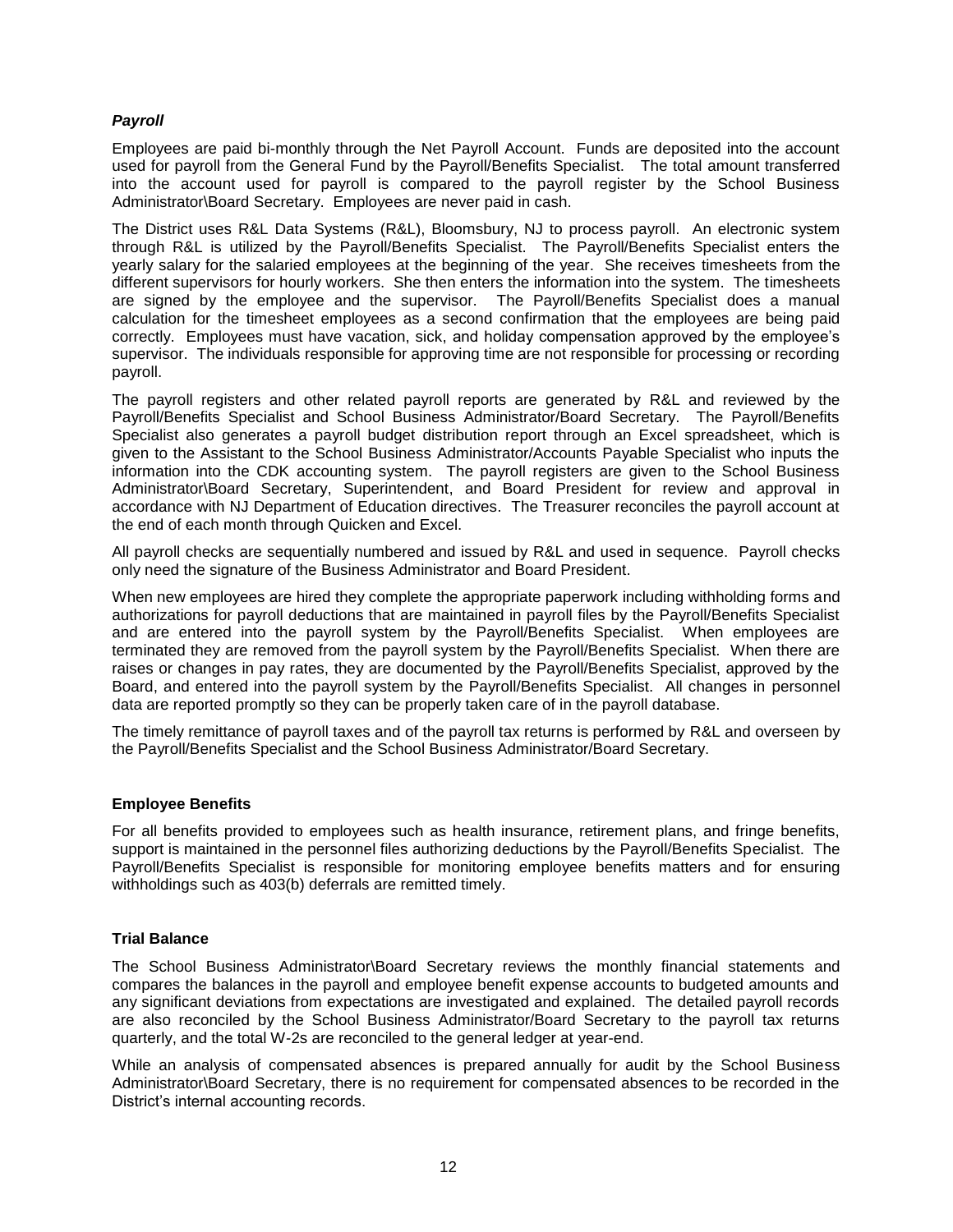#### **ALG-CX-5.9: Control Activities Form for Capital Assets and Expenditures**

An appraisal company is used to perform a thorough appraisal of the district; all additions and deletions are reviewed and appropriate adjustments made. Deletions are recorded only after approval by the Board. Reports are distributed to both the district's auditors and insurance brokers.

Additions/Deletions: Capital Assets over \$2,000 are recorded by the appraisal company and reviewed by the School Business Administrator\Board Secretary or Assistant to the School Business Administrator/Accounts Payable. Employees are required to fill out a deletion form which is then approved by the Board. Tag numbers are assigned and tags are affixed to the physical item by the appraisal company.

**Depreciation:** Calculated by the appraisal company.

**Impairment:** Reviewed by the School Business Administrator\Board Secretary, as well as the auditors during the audit.

#### **SECTION I: INTERNAL CONTROLS CHAPTER 5 - PAYROLL CONTROLS**

#### **PURPOSE**

To identify the controls which exist over payroll-related items.

#### **PROCEDURE**

The School Business Administrator/Board Secretary will establish controls that help ensure that the errors and fraud in payroll would be detected in a timely manner. These controls may be some or all of the following:

With respect to payroll:

- 1. Search for fictitious employees
- 2. Determine improper alterations of amounts
- 3. Verify that proper tax deductions are taken
- 4. Examine time cards and trace to payroll records in order to verify the proper recording of employee hours.
- 5. Verify the accuracy of pay rates by obtaining a list of authorized pay rates from the personnel department.
- 6. Review the adequacy of internal controls relating to hiring, overtime, and retirement.
- 7. Determine if proper payroll forms exist such as W-4s and I-9s.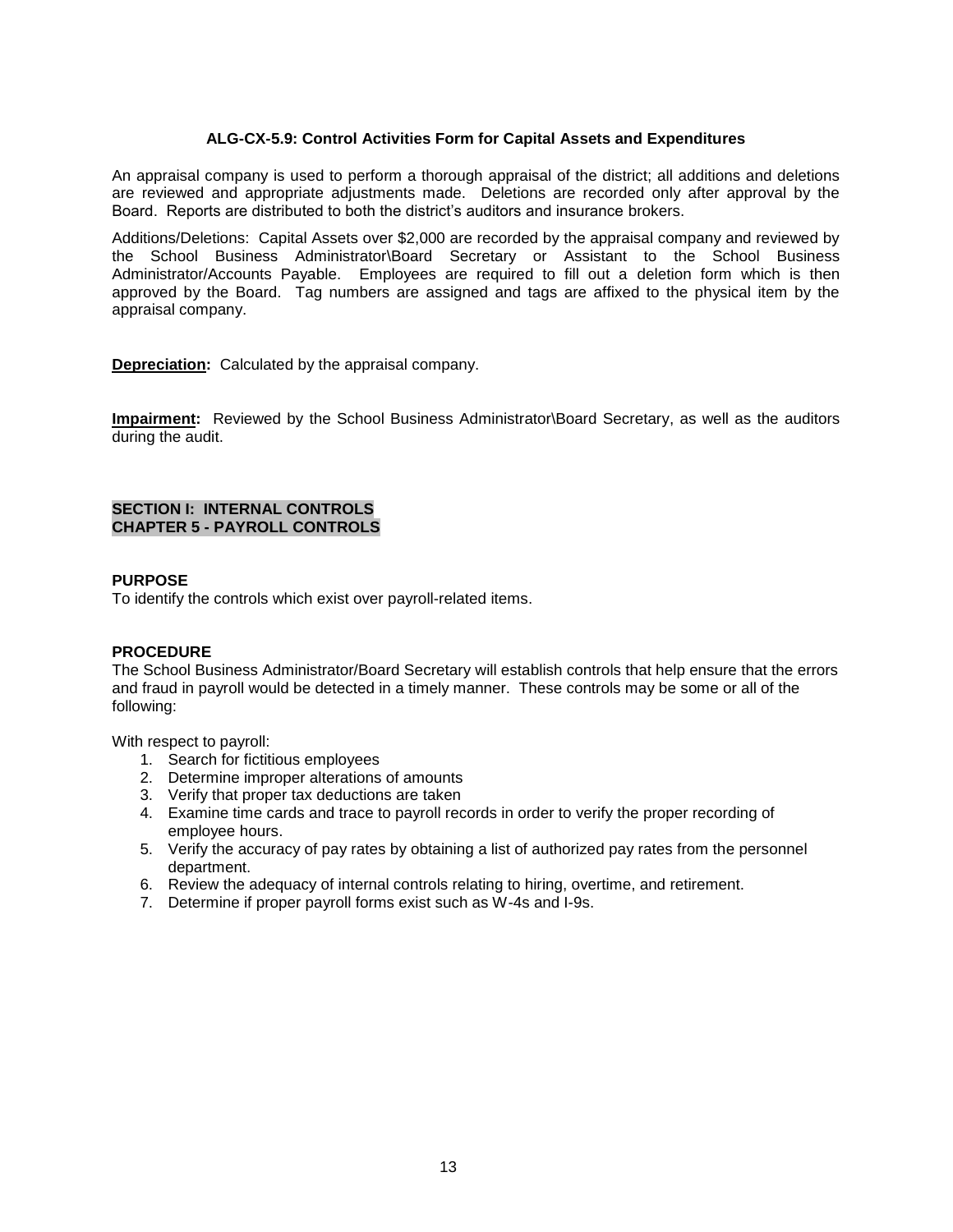#### **SECTION II: ACCOUNTING CHAPTER 1 - GENERAL LEDGER**

#### **PROCEDURE**

#### **Monthly**

- Compare Board Secretary's Report to Subsidiary Ledgers (may be done by software)
- Compare Board Secretary and Treasurer's Report for agreement
- Board Secretary Report balances for all funds
- Verify that all accounts and funds are reported in Board Secretary's Report
- Review all accounts for funds availability

#### **Year-End Procedures**

- At year-end complete all accrual entries and properly close out accounts.
- Supporting documentation for all accounts, for audit verification.
- Review all year-end purchases, for a determination as accounts payable or carry forward encumbrance.
- Verify outstanding encumbrances are paid within ninety (90) days.

#### **ACCOUNTS RECEIVABLE**

- Appropriate users of facilities have been billed for usage and recorded appropriately
- Record tuition receivable for tuition students
- Record transportation receivable for all students transported
- Record tax levy receivable for the general fund and debt service (if applicable)
- Record state aid receivable the general fund, capital projects, and debt service (if applicable)
- At year-end record receivable for foodservice reimbursements due from the state.

#### **ACCOUNTS PAYABLE**

- Verify invoices are paid in a timely manner.
- Included in voucher package for payment, receiving copy is signed by the receiver; invoice, voucher (signed by the vendor if over applicable quote threshold)
- All vouchers signed off by appropriate officials (preferably by SBA)
- Verify funds availability for all tuition/workshop reimbursement.

#### **PAYROLL**

- Encumber all funds for contracted employees, who have board approval
- Verify funds availability for all applicable employee benefits including health benefits, PERS, TPAF, DCRP, and social security.

#### **FIXED ASSETS**

- Identify all equipment costs for fixed asset control if cost is over \$2,000, the item must be tagged and recorded
- If the district asset threshold is lower, the item must be recorded in the inventory control document and tagged
- If using grant funds, all equipment purchases must be tagged and identified by the grant program
- Identify assets that are no longer used
- For disposal of assets, utilizing either, a donation to another school district, surplus sale, or electronic means
- Remove item from fixed asset inventory records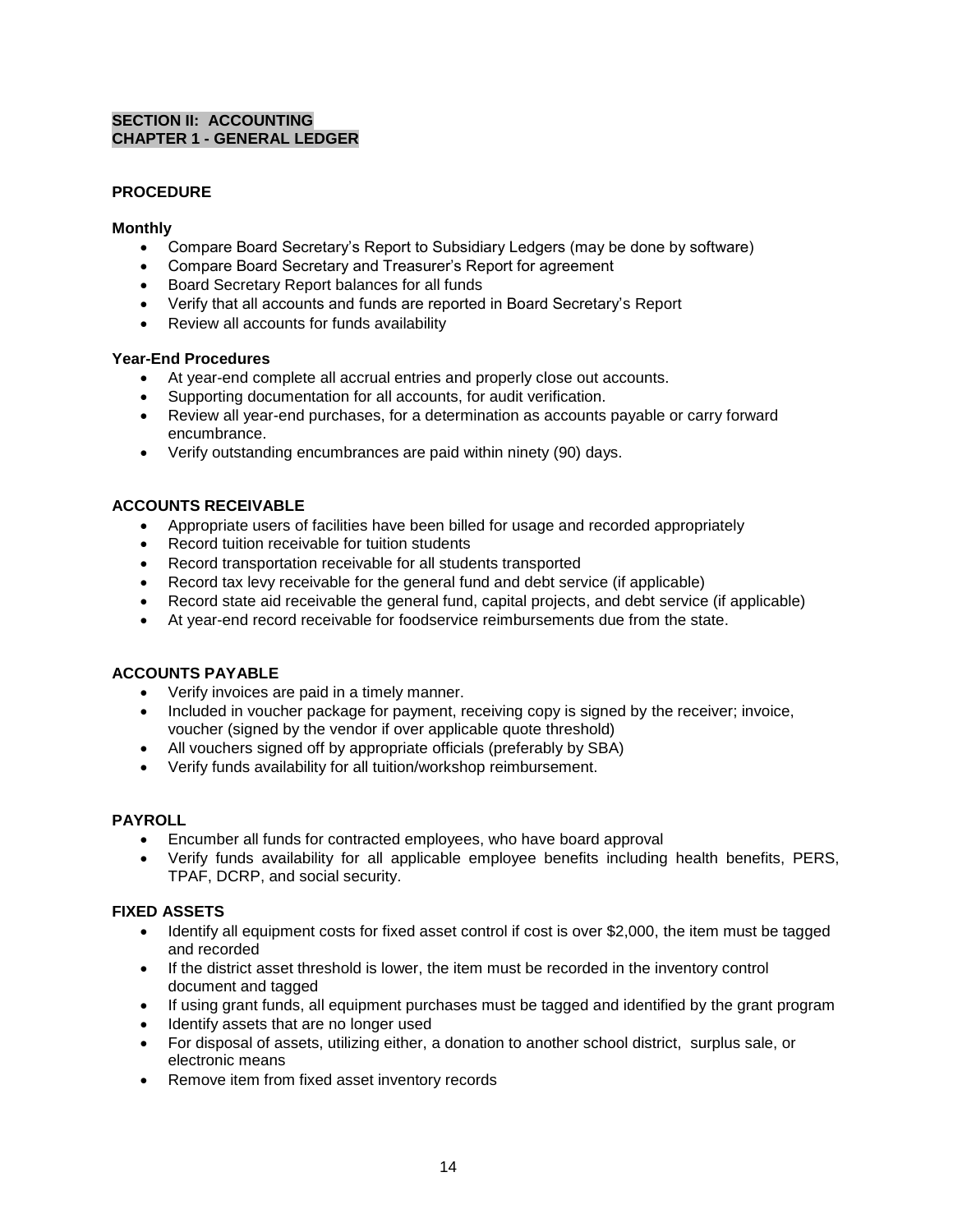#### **CASH MANAGEMENT**

- Cash receipts open mail, prepare deposit slip, ACH transfers, record receipt in the accounting system
- Cash disbursements-identify vouchers to be paid, checks should be stored in locked storage until used if processed in the district, if using pre-printed stock proper numbering sequence, appropriate signatures are affixed, review of all payments to check amounts for agreement, mail checks, properly record wires and payments
- Treasury-confirm verification of signatories on all accounts; verification of person(s) authorized to do wires and ACH; confirmation process for all wires; utilization of online banking – verify authorized users; identify the person(s) for authorizing stop payments
- Investing-cash balances should be reviewed periodically to identify investment opportunities; investment vehicles must be in accordance with state statutes
- Reconciliation of all accounts must be reconciled in a timely manner.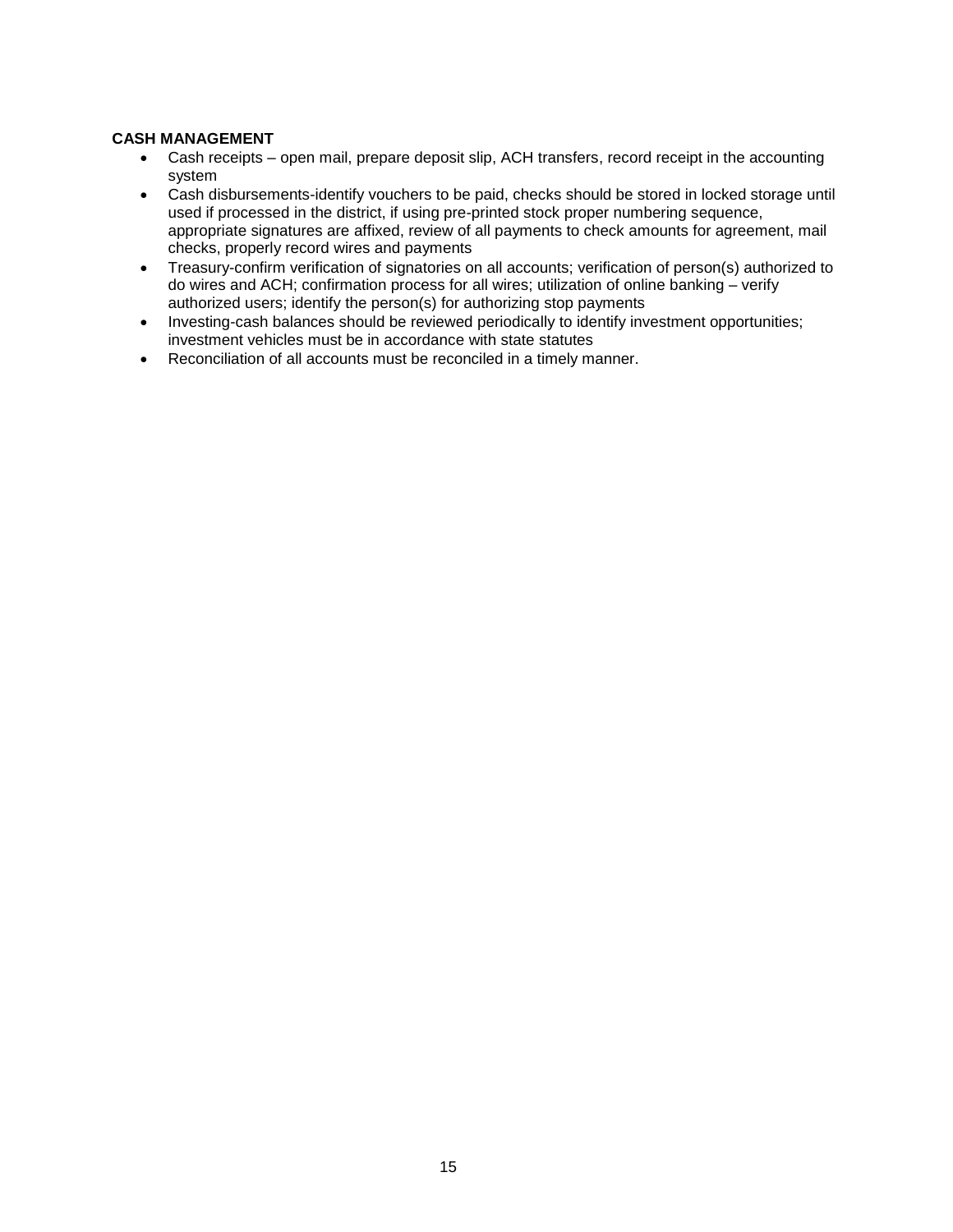#### **SECTION II: ACCOUNTING CHAPTER 2 – AFTER SCHOOL USE OF SCHOOL FACILITIES**

#### **PURPOSE**

Buildings and facilities are constructed and purchased by the Board of Education for providing a school program. The Board encourages community use of these facilities providing that this use does not interfere with the program of the school.

#### **PROCEDURE**

The Board of Education authorizes the Superintendent to approve and schedule the use of school facilities by school-related and non-school organizations in accordance with Board Policy #7510.

The rules and regulations thus adopted are designed to safeguard a community investment while at the same time permitting the use of the school facilities by the community.

The Board of Education shall hold each organization financially responsible for damage to facilities while in its care and retains the right to refuse further permission to any organization not complying with all rules and regulations.

The Superintendent shall request the organization use the facility to supply proof of insurance coverage. Minimum acceptable coverage is \$1,000,000. As a requirement of the district's insurance carrier, the insurance certificate must name the Township Board of Education as co-insured. The insurance certificate must be submitted with the application for use of school property.

#### **SPECIAL REGULATIONS FOR USE OF CAFETERIA**

- 1. Groups giving dances must conform to all rules and regulations for use of the cafeteria.
- 2. The clean-up committee of the group must make arrangements with the school coordinator for removing the debris and work required to restore the cafeteria to its original condition.
- 3. No smoking is permitted anywhere in the school and/or school grounds as per Board Policy #7434.
- 4. Control of the group is the responsibility of the adult sponsors.
- 5. Adult groups using the cafeteria or kitchen will adhere to all rules and regulations of the Board of Education.
- 6. All food must be consumed within the cafeteria. All refuse must be placed in proper containers.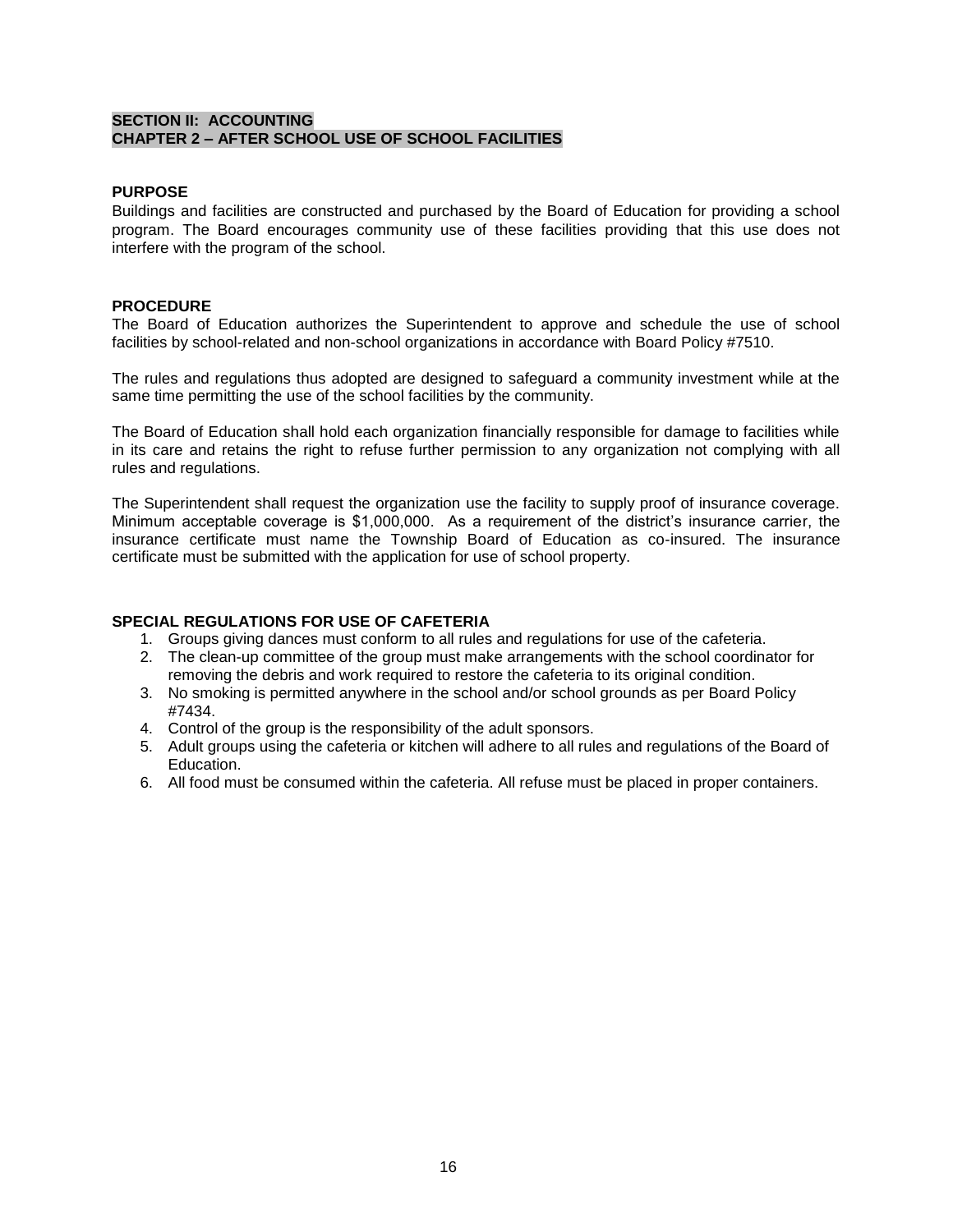#### **SPECIAL REGULATIONS FOR USE OF GYMNASIUM**

- 1. Shoes or black soled sneakers are not permitted on the gym floor. Sneakers with white soles must be worn at all times, by participants, referees, and coaches.
- 2. A responsible adult together with a custodian must check all facilities used after participants have left. Damage should be noted, all water and lights turned off.
- 3. Groups using the gym must meet outside the door with the responsible adult at a designated time. The entire group will be admitted at one time by the custodian on duty.
- 4. Use of the gymnasium does not permit the use of hallways for any reason.
- 5. All rules and regulations apply whether admission is charged or not. Use of the gymnasium bears responsibility for supervision of the public lavatories, locker room facilities, and hallway traffic.
- 6. No smoking is permitted anywhere in the school and/or school grounds please refer to Board Policy #7434.
- 7. No food/drink is to be sold or consumed in the gymnasium.
- 8. Youth groups must be properly chaperoned with the names of chaperons appearing on the application.

Please refer to Policy #7410 for a schedule of costs and the APPLICATION FOR USE OF SCHOOL FACILITIES.

#### **References**

N.J.S.A. 18A:20-20 N.J.S.A. 18a:20-34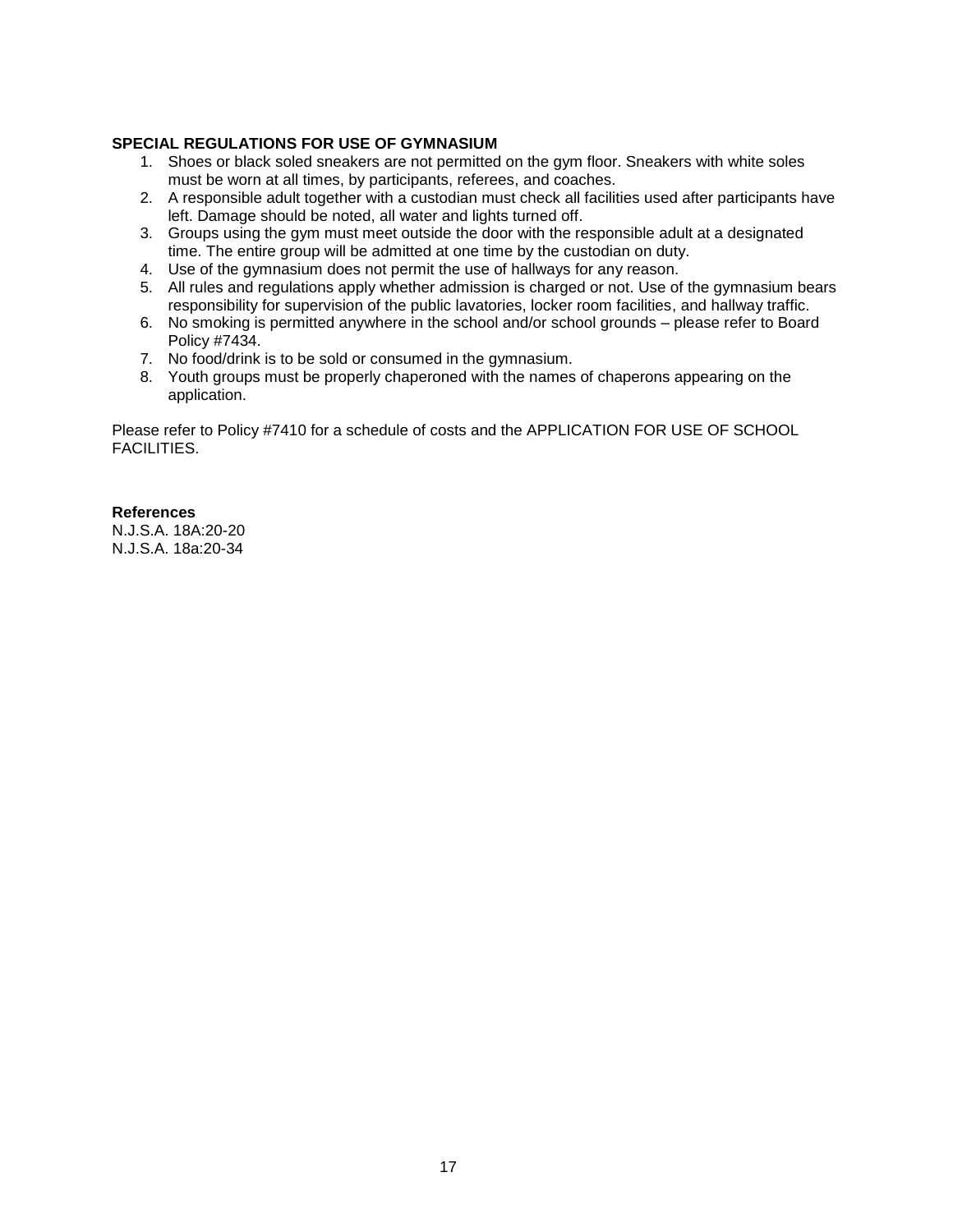#### **SECTION II: ACCOUNTING CHAPTER 3 – INVENTORY – DISPOSAL OF OBSOLETE EQUIPMENT**

#### **PROCEDURE**

Requests to dispose of outdated books and obsolete equipment must be made to the School Business Administrator and in accordance with Board Policy #7300 -

The disposal of textbooks is in accordance with N.J.S.A. 18A:34-3.

Equipment may not be sold directly to individuals. If the estimated fair value or the property to be sold exceeds the amount determined by the Governor in any one sale and it is neither livestock nor perishable goods, it will be sold at public sale to the highest bidder. If the value is less than the amount the public sale is not required, but may be desirable.

All proceeds from the disposition of equipment or supplies will be deposited in the general fund of the Township Board of Education.

#### **References**

Legal Reference N.J.S.A. 18A:18A-5 N.J.S.A. 18A:34-3 N.J.S.A. 18A:18A-45 N.J.S.A. 18A:20-6 et seq. N.J.A.C. 6A:26-7.4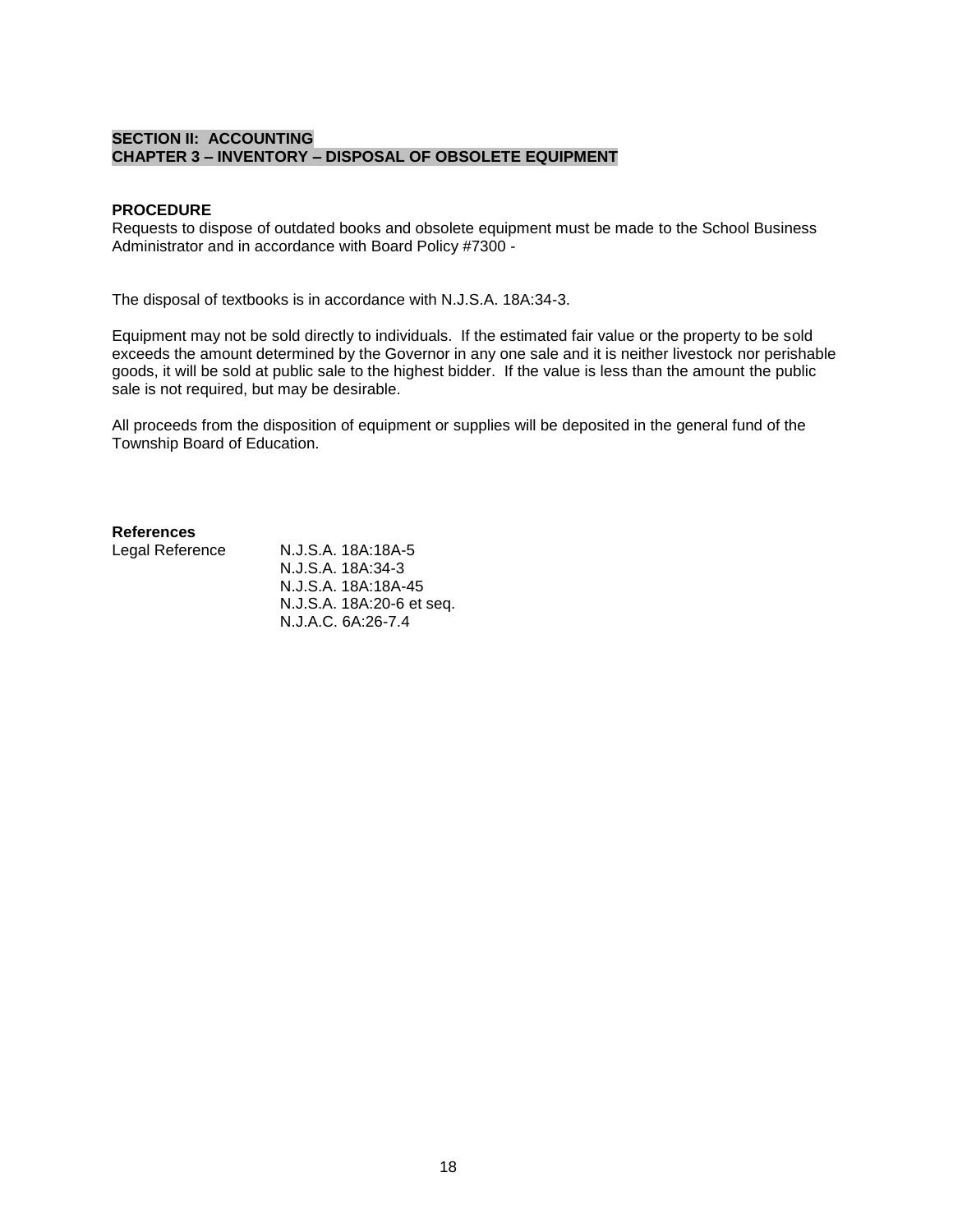#### **SECTION II: ACCOUNTING CHAPTER 4 – ACCEPTANCE OF GIFTS**

#### **PROCEDURE**

Acceptance of gifts or scholarships from any individuals or groups in the community requires the approval of the Superintendent of Schools, subject to the following and in accordance with Board Policy #7230:

- 1. No gift or scholarship will be accepted, which in the opinion of the Superintendent is inappropriate for use by the schools.
- 2. The use and disposition of such gifts or scholarships will remain at the discretion of the Superintendent.
- 3. Gifts that require installation and/or maintenance costs will be accepted only upon approval by the Superintendent and the school Principal.
- 4. All gifts require final approval by the Board of Education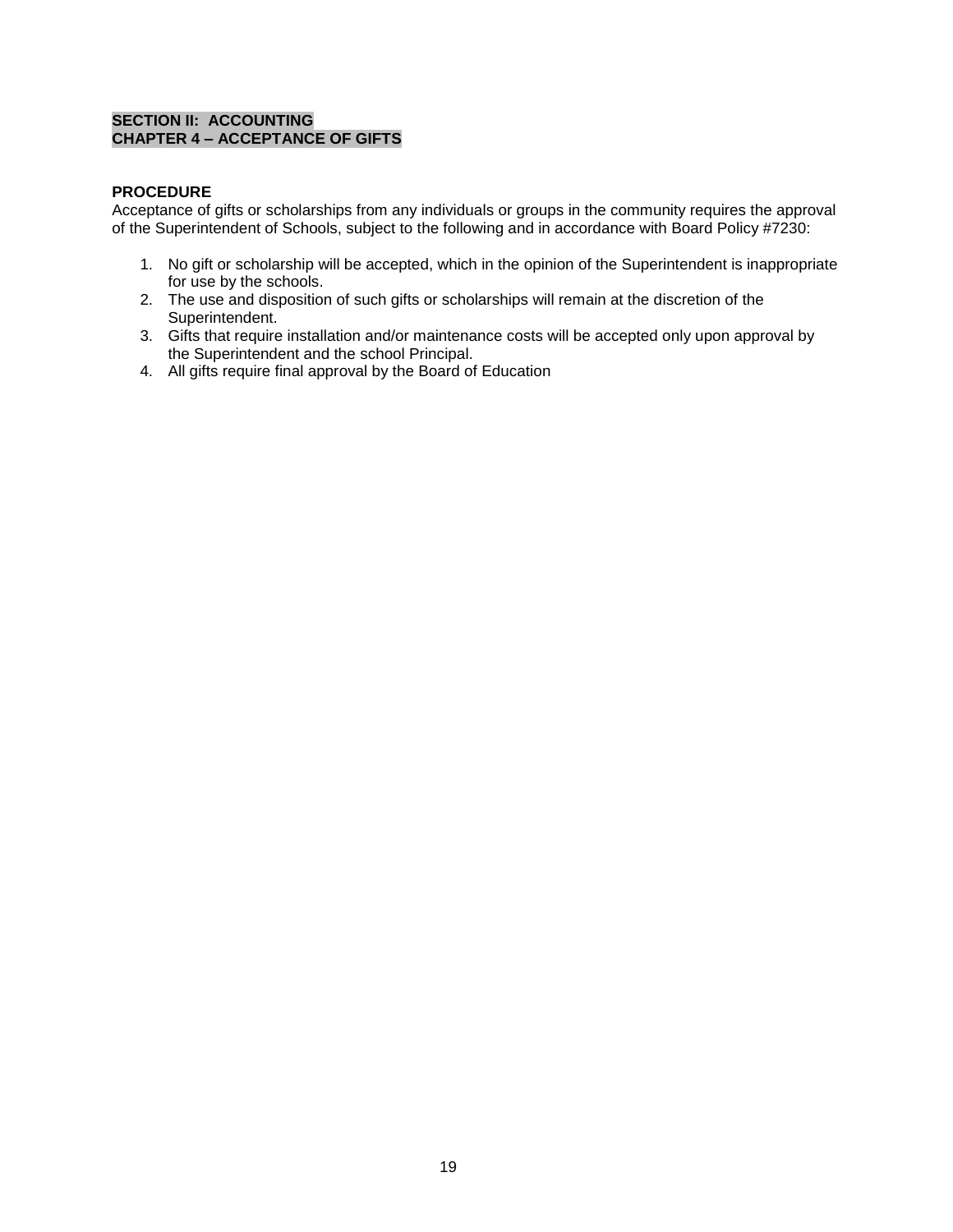#### **SECTION II: ACCOUNTING CHAPTER 5 – INVENTORY EQUIPMENT IDENTIFICATION & ACCOUNTABILITY**

#### **PROCEDURE**

#### **NEWLY PURCHASED ITEMS**

- 1. Equipment items costing \$2,000.00 are recorded both in the CDK Accounting System, assigned an asset number and tagged. These items are also recorded by the appraisal company. All information can be obtained from the Receiving Slip and/or the Purchase Order.
- 2. An Inventory will be maintained and continually updated by the Business Office.

#### **TRANSFERS AND DISPOSAL OF EQUIPMENT**

- 1. When equipment is moved on a permanent basis the school/department initiating the movement fills out **the bottom only** of the **Fixed Asset Form** and passes it on to the business office for completion. It is the responsibility of the principal/ supervisor to ensure the equipment is at the proper location.
- 2. When requesting disposal of equipment, send over the **Fixed Asset Form** with all appropriate information and check the top for Disposal.
- 3. The Business Office will use this copy to update the Inventory.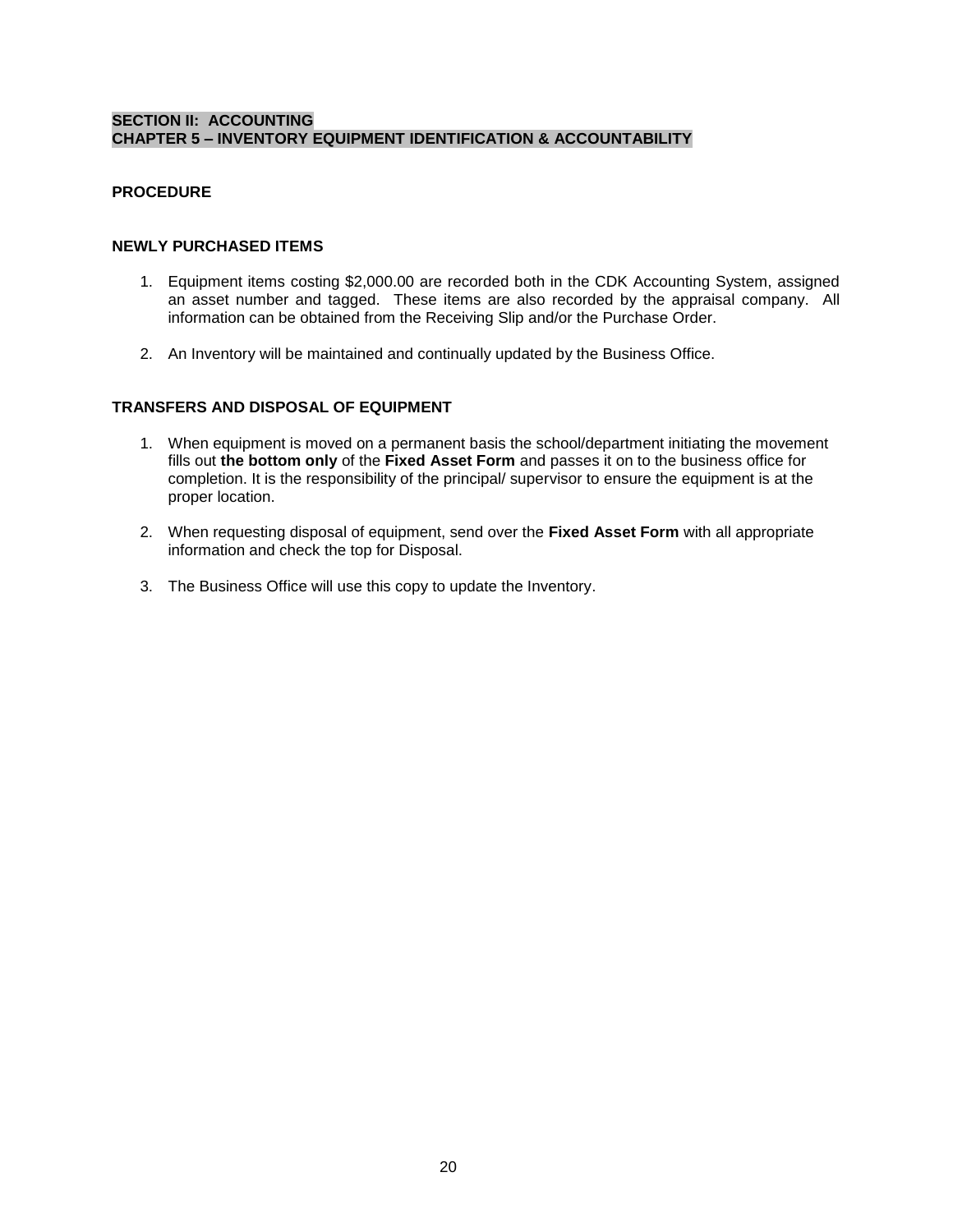#### **SECTION II: ACCOUNTING CHAPTER 6 – SALES TAX EXEMPTION QUALIFICATIONS**

### **PROCEDURE**

- 1. Only expenditures from the approved Board of Education operating budget are eligible for sales tax exemption.
- 2. Exemption letters are available through the Business Office.

#### **References**

Legal Reference: Sales Tax Exemption Letter Form - Sales Tax Exemption Letter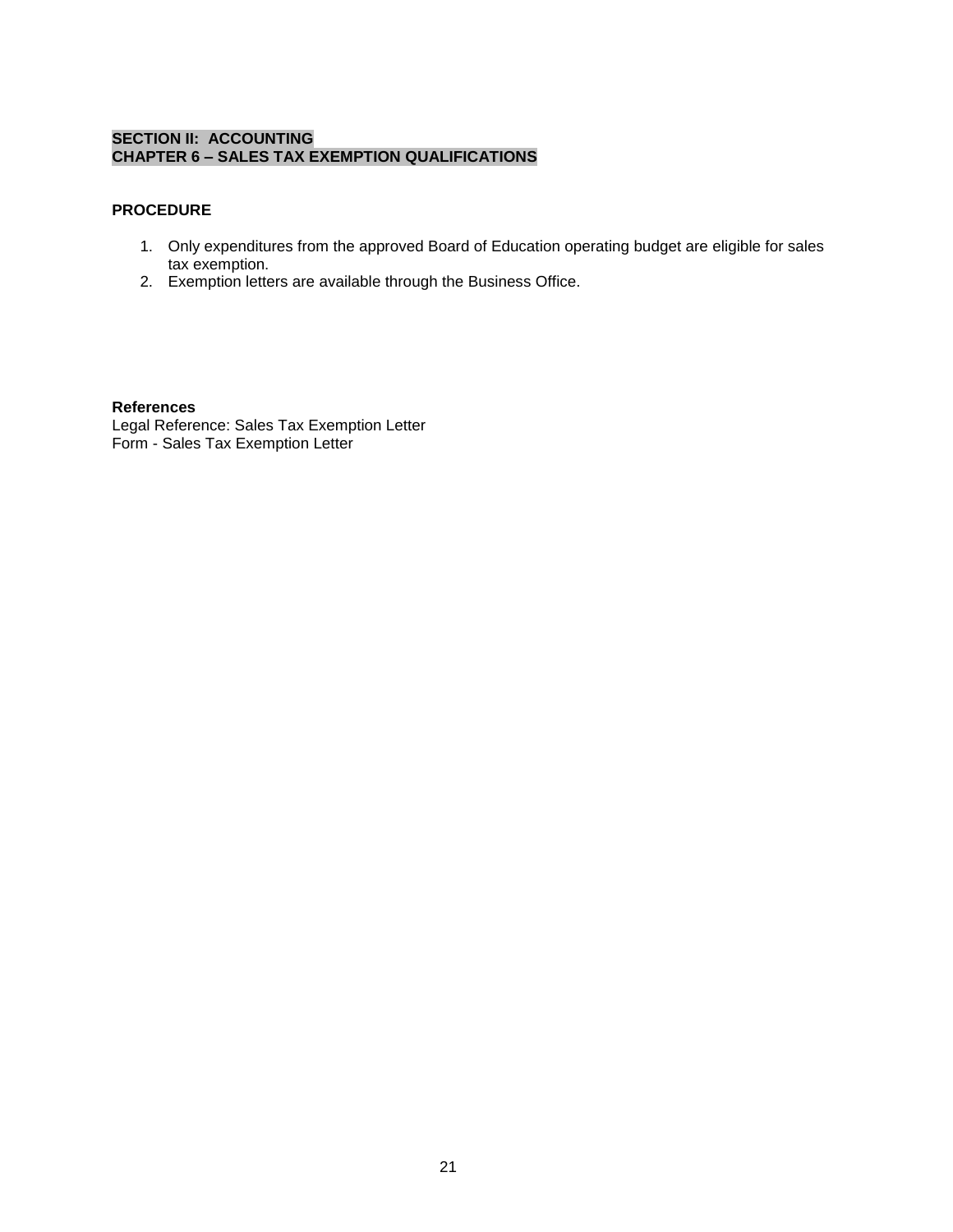#### **SECTION III: CASH MANAGEMENT CHAPTER 1 – PETTY CASH FUND**

#### **PURPOSE**

To establish a uniform method of account for the Petty Cash Funds

#### **PROCEDURE**

- 1. The Board of Education recognizes the convenience of a petty cash fund in the day-to-day operation of a school district, but the Board is also aware of the abuses that can result from the establishment of such funds unless there are proper controls.
- 2. The Board authorizes the establishment of a petty fund (revolving) at the School Business Administrator's Office in the amount of \$1,000.00, in accordance with Policy #6620.
- 3. In accordance with district practice, no single payment from petty cash will exceed \$150.00. The School Business Administrator shall ensure that petty cash funds are spent only for stamps, delivery charges, office supplies, and miscellaneous purchases. Funds shall not be used to subvert the regular purchasing procedure.
- 4. To request a purchase using petty cash, prior approval by the School Business Administrator is required before any such purchase may occur. A **Petty Cash Request Form** is to be prepared and all applicable invoices or receipts are to be attached along with the information of the account to be charged. All documentation must be forwarded to the Assistant Business Administrator's office for processing of the reimbursement. All reimbursements will be by check only.
- 5. All funds are to be closed out on June 30. To accomplish this, final reimbursement will be into the Business Office for payment at the final Board Meeting in June. This will allow for turning in the local amount of the authorized fund in cash to the School Business Administrator for the deposit back into the General Account of the Board. All Board approved funds will be reestablished on July 1.

#### **References:**

N.J.A.C. 6:20-2.10 and N.J.S.A. 18A19-13 Form - Petty Cash Request Form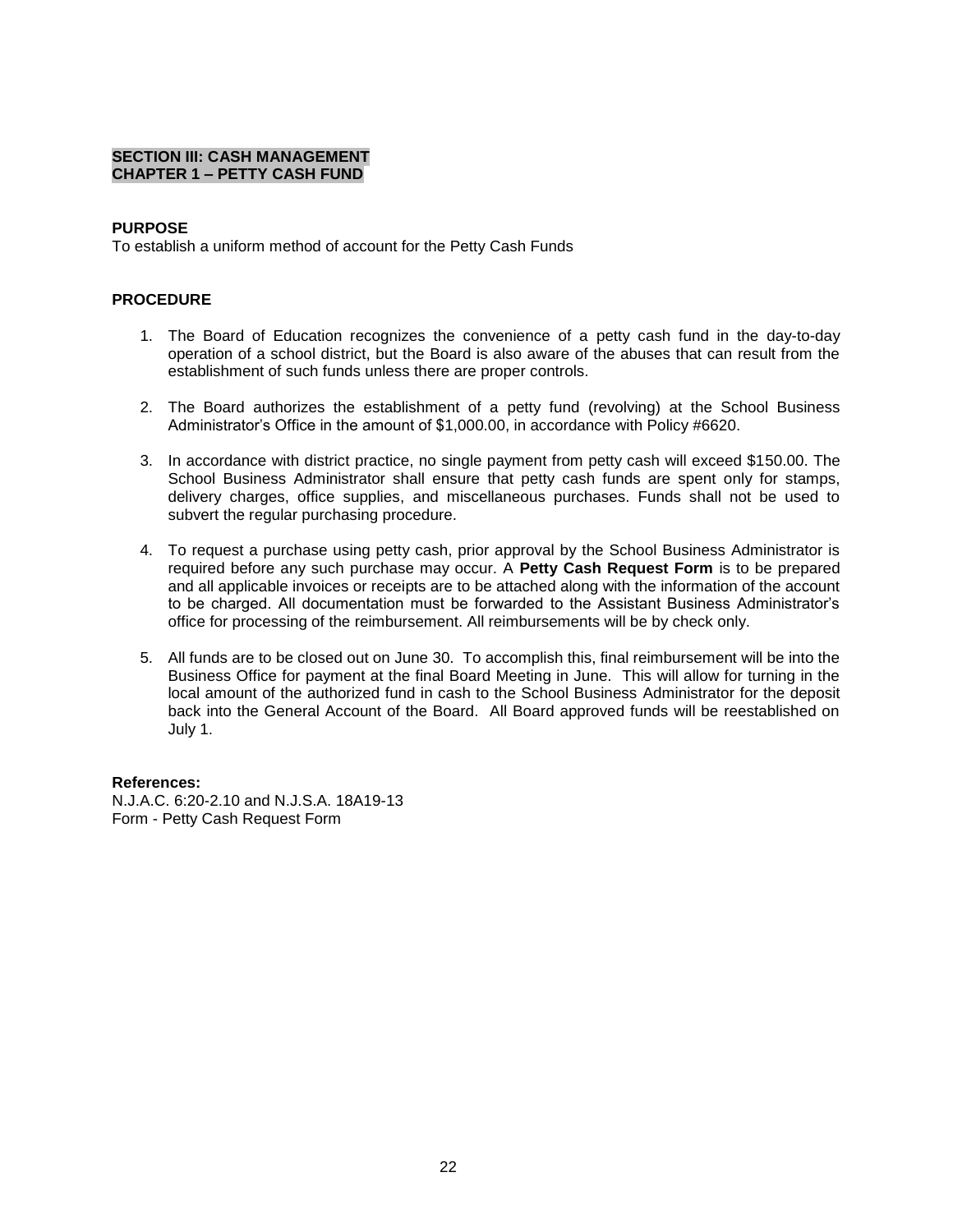#### **SECTION III: CASH MANAGEMENT: CHAPTER 2 – STUDENT ACTIVITY FUNDS**

#### **PURPOSE**

To establish financial controls for the administration of the various student activities operated for the benefit of the students, managed by adults, not part of the regular instructional program with the Board indirectly responsible.

- 1. The general organization of the fund includes student government, student clubs, student publications, school classes, and class trips.
- 2. The Board authorizes the maintenance of student activity funds to be located at and known as the Student Activities Account.
- 3. All funds must be self-sustaining, the responsibility of a designated person, and administered by the School Business Administrator.

#### **PROCEDURE**

#### **Receipt of Funds**

- 1. All funds will be collected by the Student Activity Bookkeeper. These funds will be deposited in a reasonable amount of time into the established bank checking account by the Payroll/Benefits Specialist.
- 2. All funds should be of an exchange nature and large balances should not be permitted to accumulate. Money should not be raised or collected unless there is a definite purpose for doing so.
- 3. All deposited funds will be recorded on a **Funds Submittal Form** by the individual submitting the funds. The form will include the date of submittal, source of funds, amount of funds submitted and the total amount of the deposit. The amount of the deposit will be confirmed by the Payroll/Benefits Specialist. A signed copy of the Funds Submittal Form will be given to the submitter of funds as a receipt. The completed Funds Submittal Form will be maintained by the Student Activities Bookkeeper (Payroll/Benefits Specialist) in the Business Office. All deposited funds will be recorded using Quicken software.

#### **Disbursement of Funds**

- 1. No educational materials may be purchased from these funds.
- 2. All funds will be disbursed from the established checking account on the authority of the School Business Administrator. All disbursements must be supported by a receipt, claim or company invoice and will be attached to a **Student Activities**-**Request for Funds Form** or a **Student Activities Fund Voucher.**
- 3. All checks written will be recorded in Quicken software and will include the date, check number, payee, amount of check, and activity or class to which it is to be charged.
- 4. Checks will require two of the following signatures: that of the School Business Administrator and Payroll Benefits Specialist
- 5. Each month a bank reconciliation must be prepared and this balance is balanced with the individual activity or class balance by the Student Activity Bookkeeper in the Business Office.

These reconciliations are kept on file, with all canceled checks, for review by the District Auditor and/or School Business Administrator.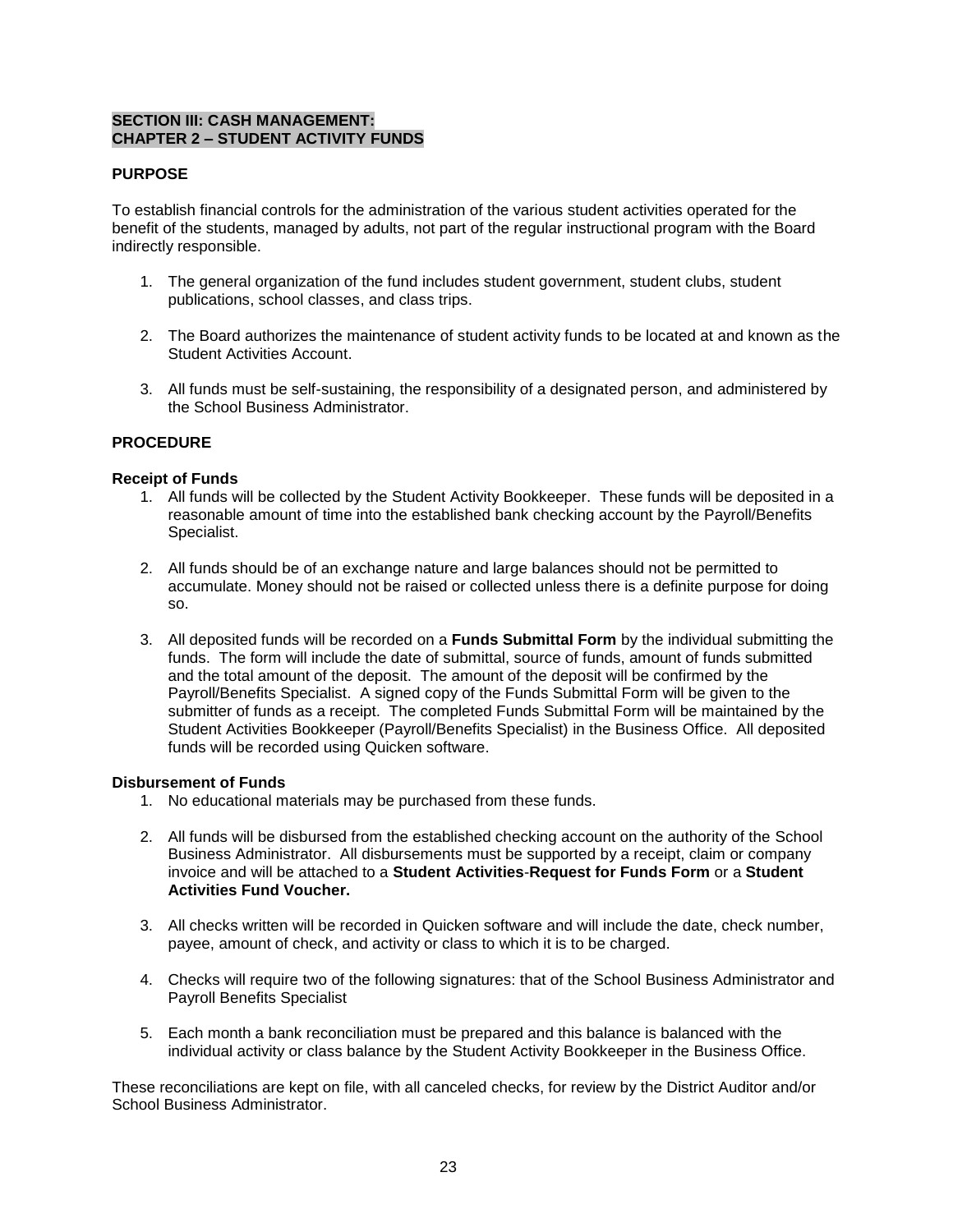#### **Class Accounts: The following procedure pertains to treasury balances for graduating classes.**

- 1. The treasury balance of each graduating class will be maintained by the Student Activities Bookkeeper in the Business Office for a maximum of five (5) years.
- 2. After five (5) years, the balance remaining will be deposited in the general account of the Student Activities Account. The president of the class or parent fundraising chairperson will receive written notification of such action at least sixty (60) days before the account is closed.
- 3. A class may liquidate its account prior to the five (5) year period if it so desires, but the account can not be liquidated prior to September 30<sup>th</sup> following June graduation (to cover financial responsibilities of the class during the summer).

#### **References**

Form - School Accounts-Request for Funds Form - Student Activity Fund Voucher Form – Student Activity Funds Submittal Board Policy #6620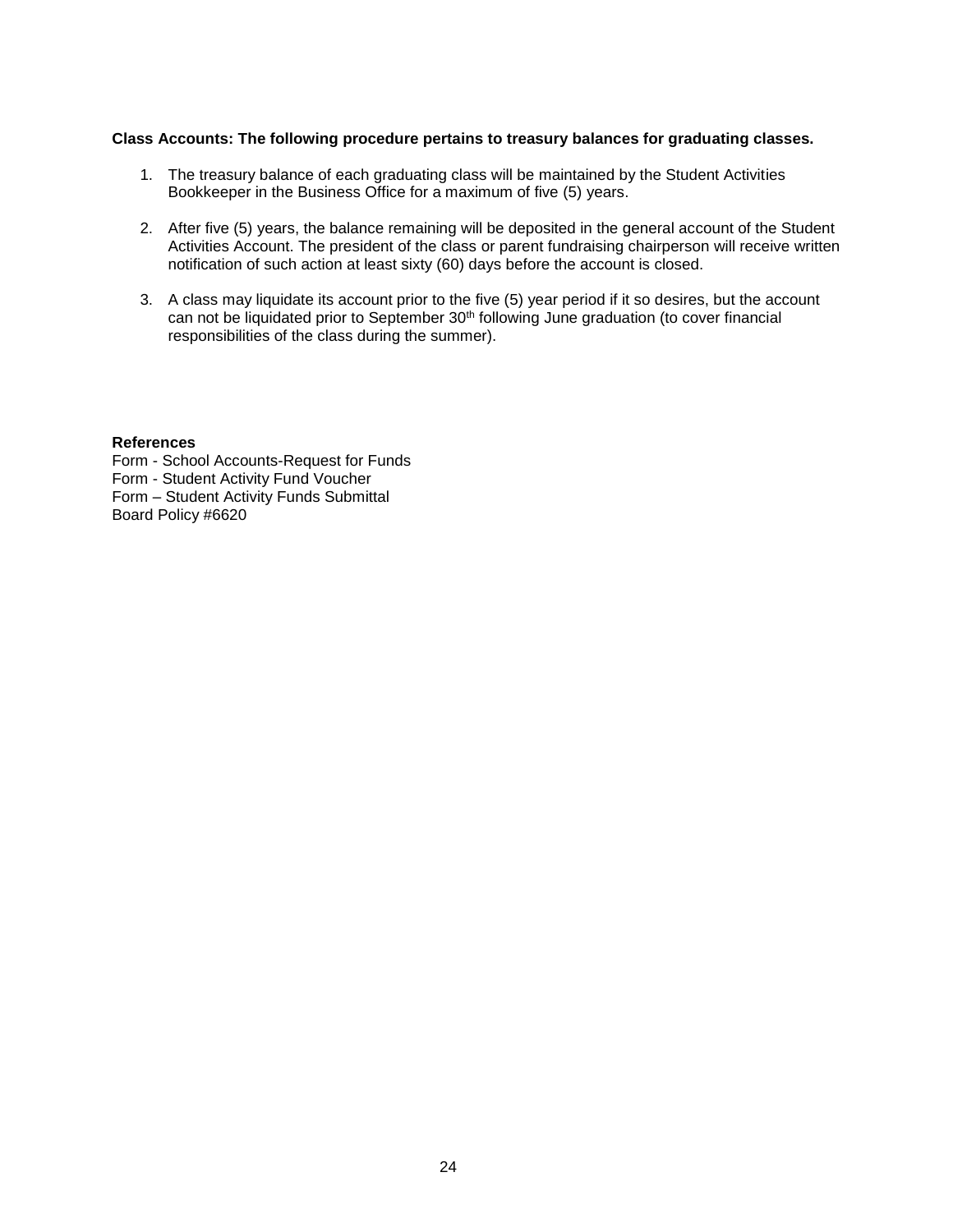#### **SECTION III: CASH MANAGEMENT: CHAPTER 3 – PAY PROCEDURES**

#### **PROCEDURE**

#### **Regular Pay**

Employees will be paid on the 15th and the 30th of each month as per contract. When there is a school holiday or an employee is scheduled to be off or out of the district, then he/she may receive his/her pay after 3:00 p.m. on a working day prior to the payday

- 1. All ten-month employees will receive equal payments that total their contract salary, from September to June inclusive.
- 2. All twelve-month employees will receive their contract salary, in equal payments, from July thru June inclusive.
- 3. Beginning with the 2008-2009 school year, at least every three years, during the first pay in October each employee will be required to provide to the payroll department in the Business Office, a picture identification and sign for the release of his or her check or direct deposit voucher.
- 4. Picture identification shall be in the form district-issued identification card, valid drivers' license, official passport, or other picture identification issued by a state, county, or other local government agency.
- 5. Where no appropriate identification can be produced, the School Business Administrator shall withhold paychecks or stop direct deposits until such time that the payee/district employee can produce appropriate identification or until an investigation and corrective action is concluded.
- 6. Upon completion of the payroll check distribution verification procedures, the Superintendent shall submit a certification of compliance, to the Executive County Superintendent.

#### **Extra Contracts**

- 1. Coaching stipends will be paid at the end of their respective coaching season after all uniforms and equipment are accounted for by the Athletic Director.
- 2. All other extra compensation stipends will be paid upon completion of the work or for year-long assignments, on the first pay in June.
- 3. A **Request for Payment** form is used to request payment for extra compensation. Extra compensation for stipends is paid upon confirmation or Board approval and evidence that the work has been completed. Requests for payment forms must be signed by the employee's immediate supervisor, the Superintendent, and the Business Administrator.

#### **Substitutes and Hourly Paid Employees**

- 1. All daily and hourly paid individuals will receive pay monthly on the  $15<sup>th</sup>$  of the month for the time worked the previous month.
- 2. An **Employee Payroll Time Sheet** is used to report hours and/or days worked for this classification of employees.

#### **Overtime:**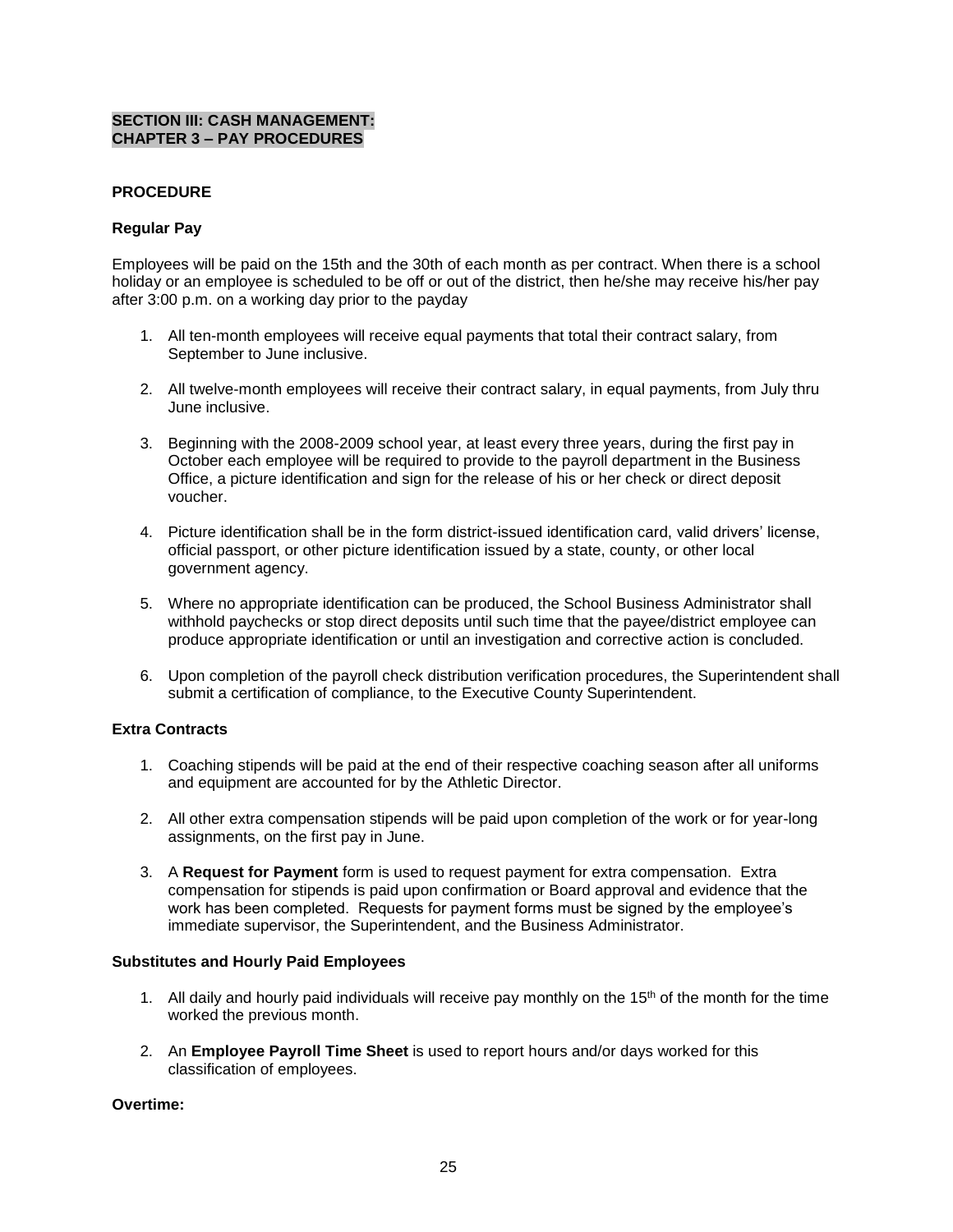Overtime is also reported on the **Payroll Time Sheet** and is paid when reported. Payment of overtime will be based on negotiated contract provisions.

#### **403(b) Salary Reduction Plan**

- 1. In order to take advantage of the 403(b) Salary Reduction Plan, an employee must agree not to contribute, more than the **Maximum Exclusion Allowance (MEA),** the total amount of contribution to the plan allowed by Internal Revenue Service code each year. Deductions for 403(b) salary reduction plans will begin only upon the receipt of a **Salary Reduction Agreement** form. Any changes made during the year may be done upon receipt of a new **Salary Reduction Agreement**.
- 2. All other changes to be made for tax or voluntary deductions must be forwarded to the Payroll Department "In Writing" prior to the first of the month in which the changes are to take effect.

#### **References**

6A:23A-5.7 Verification of payroll check distribution Form - Employee Payroll Time Sheet Form - Request for Payment Form - 403(b) Salary Reduction Agreement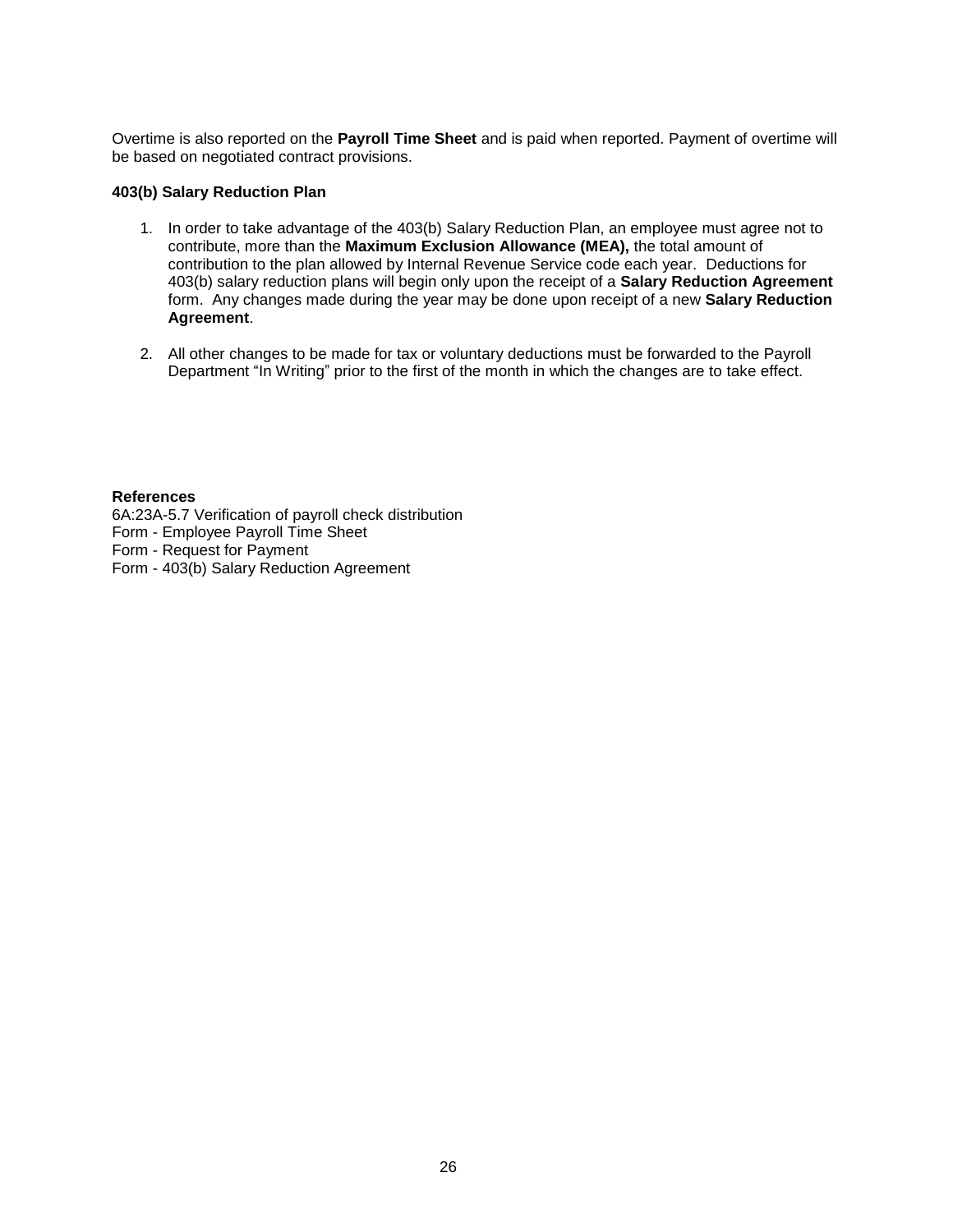#### **SECTION III: CASH MANAGEMENT: CHAPTER 4 – CODING OF BUDGET ACCOUNTS**

#### **PROCEDURE**

When completing purchase orders for materials, supplies, equipment, and /or services, it is important to use the correct Budget account number as outlined by the New Jersey Chart of Accounts.

To assist administrators, supervisors, and staff members who complete purchase orders an example of how accounts are displayed has been developed. The GAAP accounts are broken down into 13 digits as follows:

### **11 190 100 610 01 11**–**Fund 190**-**Program 100**-**Function 610**-**Object 01**-**Location**

- **Fund-** an accounting entity with a self-balancing set of accounts.
	- **11** General Fund (instruction)
	- **12** Capital Outlay Fund (assets over \$2,000)/acquiring fixed assets
	- **13** Special Schools
	- **20** Special Revenue

**Program-** activities, and procedures to accomplish an objective.

- **5** Pre-K
- **10** K
- **20** Grades 1-5
- **30** Grades 6-8
- **0** Grades 9-12
- **50** Home Instruction
- **90** Undistributed
- **0** *Special Programs*(Special Education)

**000**- *Undistributed Expenditures*- charged indirectly to a program

**Function** - describes the activity for which a service/material is acquired.

**0**- *Instruction*- activities dealing directly with instruction

**0-** *Support Services*- provide administrative, technical support to enhance instruction. Examples: **211**-Attendance/Social Services **213**- Health Services **240** - Support-Sch. Admin.

**Object-** the service obtained as a result of a specific expenditure.

- **320** *Purchased Professional Services* Consultants, Assembly speakers
- **420** *Cleaning, Repair and Maintenance Services* Equipment and repair contracts

**500** *Repair and Maintenance of Instructional Equipment*

- **580** *Travel-Staff Conferences*-staff mileage
- **590** *Miscellaneous Purchased Services*-Printing costs-student publications, booklets,
- **610** *General Supplies*-A.V. supplies, furniture under \$2,000, workbooks, classroom/office supplies **640** *Textbooks*
- **730** *Equipment* Capital Outlay Fund each unit must exceed \$2,000 & last more than a year.
- **800** *Miscellaneous Expenditures-* Awards, graduation expenses, registration-conferences

**Location** - School Buildings/ Departments

Examples:

| LAUTIPIUS.              |                        |                          |                   |
|-------------------------|------------------------|--------------------------|-------------------|
| High School             | Middle School          | <b>Elementary School</b> | Curriculum Office |
| Administrative Off      | <b>Special Service</b> | Maintenance              | Transportation    |
| <b>Special Services</b> | <b>Business Office</b> |                          |                   |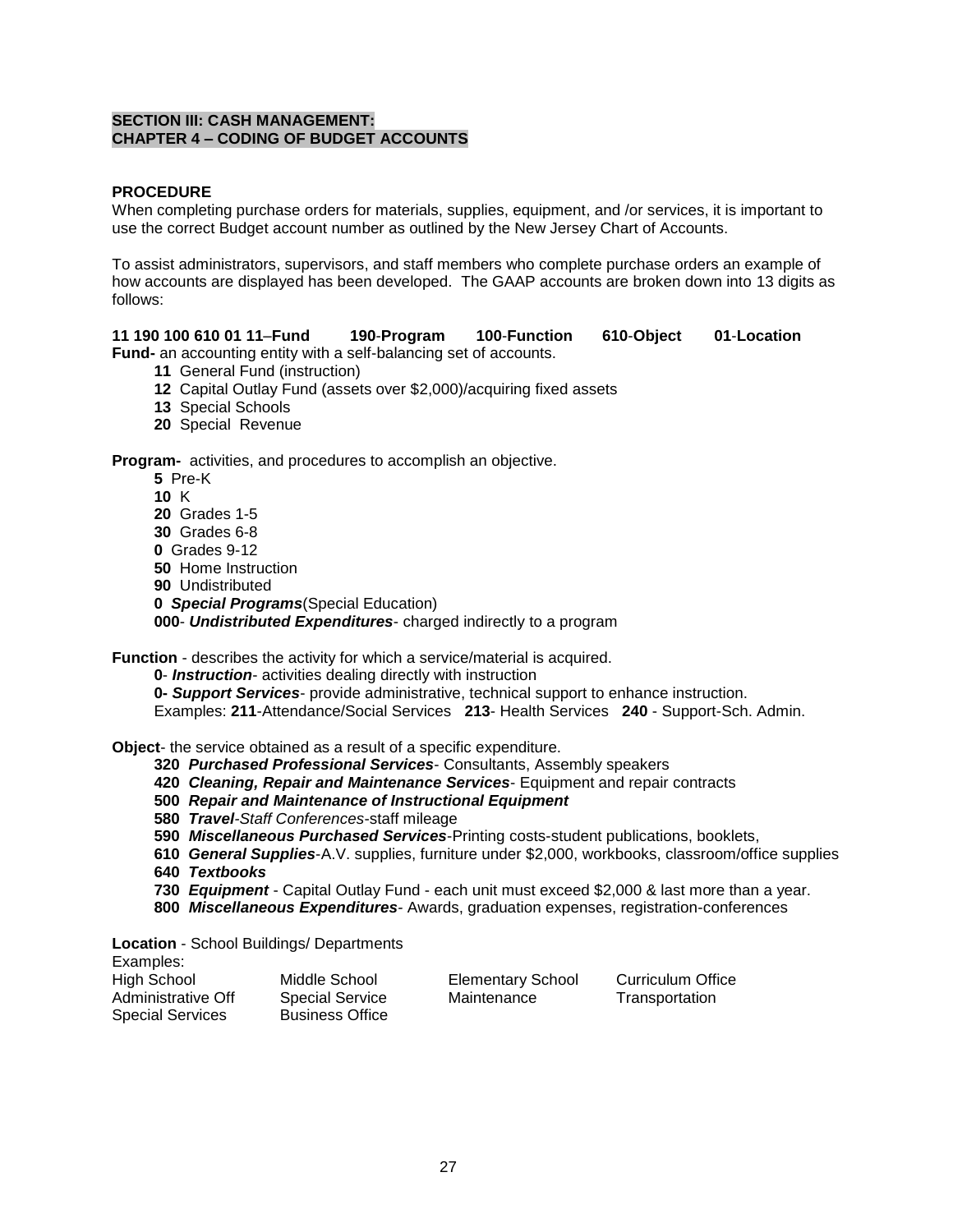#### **SECTION IV: PURCHASING CHAPTER 1 – BUDGET DEVELOPMENT PROCESS**

#### **PROCEDURE:**

#### **School Budgets – Site-Based Management**

School Budgets are the responsibility of the Building Principal. It is also the responsibility of the Principal to justify proposed expenditures in each of the line item accounts. Building Principals track their school accounts during the year making the necessary transfers needed to ensure no accounts are overexpended. If during the budget development process there is a need to reduce the school budgets, the Building Principal will be notified of the amount and is responsible for re-submitting the changes to the revised school budget. Below is a breakdown of the budget process.

#### **October 15**

#### Distribution of:

- 1. Individual school/ department line-item budget
- 2. Personnel request form; for additions and /or reductions of staff.

#### **November**

- 1. Beginning of November, meeting with the Superintendent of Schools, School Business Administrator, and individual School Principal or Supervisor to review additional needs for the following year.
- 2. November  $15<sup>th</sup>$  the return of the individual school/ department line item Budget, along with the Personnel Request Form.
- 3. April 20<sup>th</sup>-Teachers may begin inputting orders through the Requisitioner system for next year.

#### **December 15**

1. Verification from principals/ supervisors of approval of all school purchase orders. All changes to the submitted budgets will be at the direction of the Superintendent of Schools.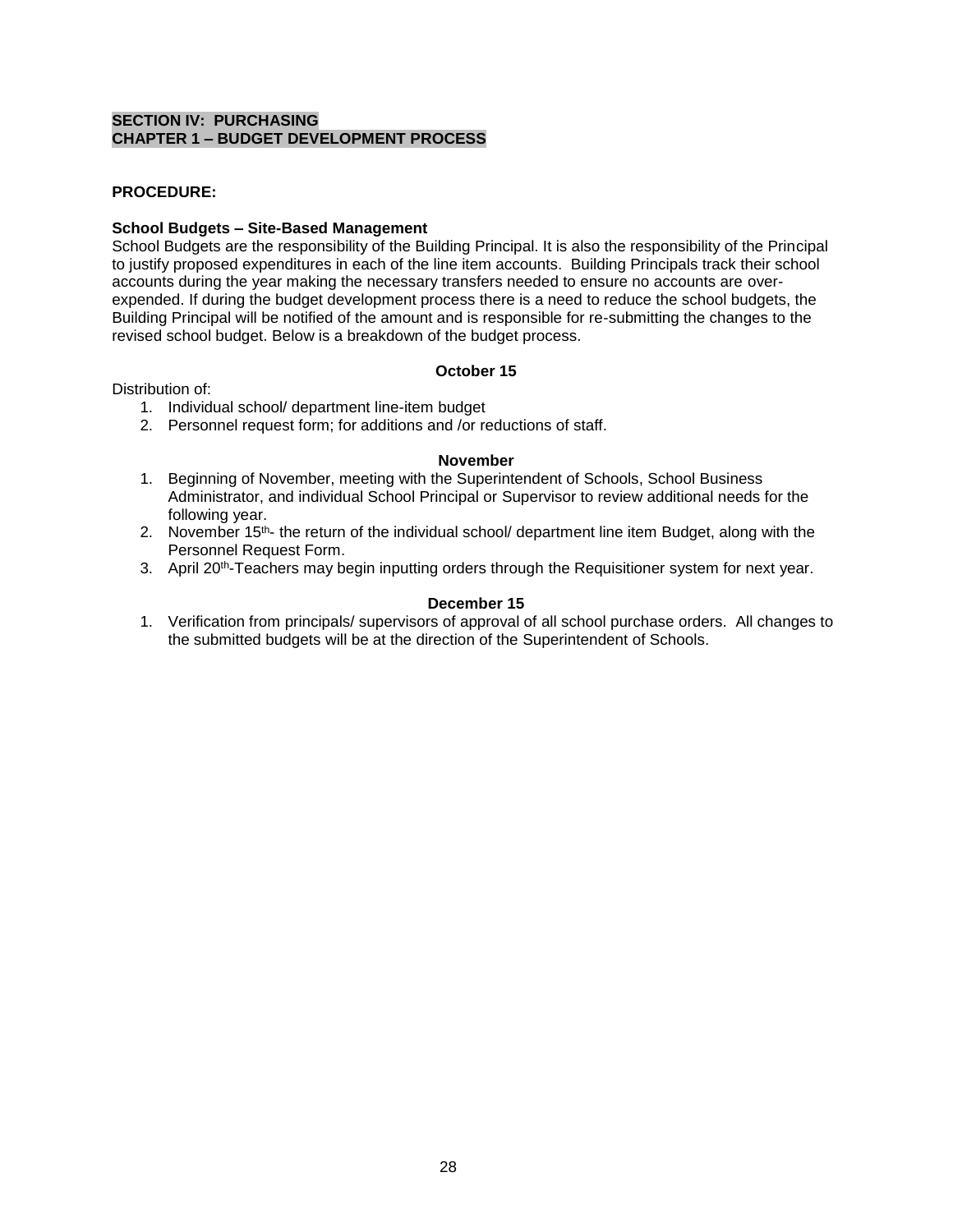#### **SECTION IV: PURCHASING CHAPTER 2 – BUDGET TRANSFERS**

#### **PROCEDURE:**

Individual budget line item transfer requests are to be submitted to the School Business Administrator by the Building Principal, Director of Student Services and/or Supervisor of Instruction. Requests must be submitted in writing. When transferring money from one account to another, the "from" account must have enough money to cover the transfer, if not, then the transfer cannot be completed. Make sure the correct account numbers that need to be affected are used and fill in the description of the account.

Update the transfer report as necessary, (suggested on a monthly basis), for submission to County Office twice a year (December and June).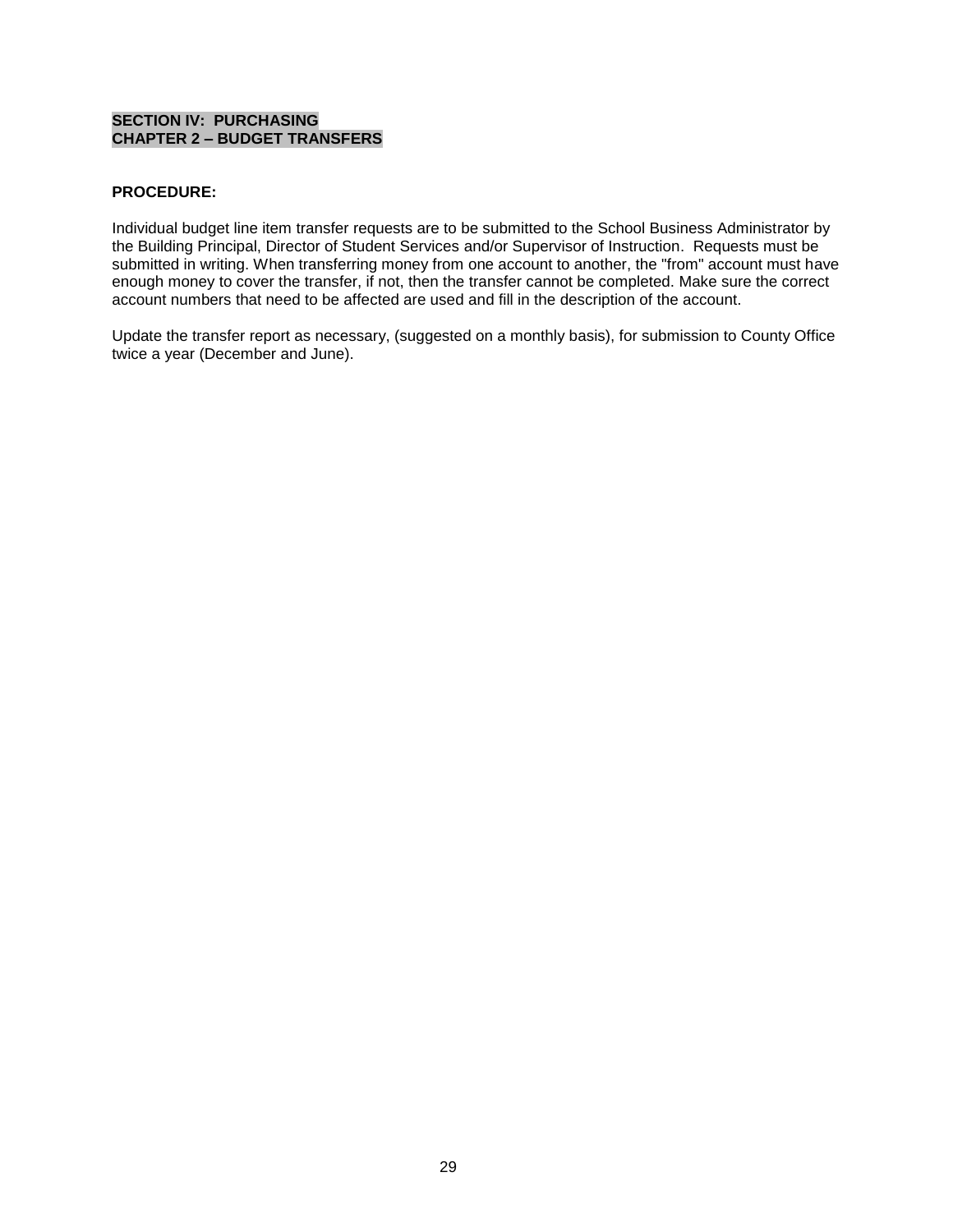#### **SECTION IV: PURCHASING CHAPTER 3 - GRANT APPLICATION PROCEDURE**

### **PROCEDURE**

All grant applications must be submitted for approval prior to submission to the Granting Authority. Applications should be submitted to the Building Principal then Superintendent. All grants require approval from the Superintendent and action from the Board of Education.

Reimbursement requests are done on a monthly basis on the EWEG system through the Homeroom website.

All other procedures as described in this handbook will apply to transactions involving grant funds.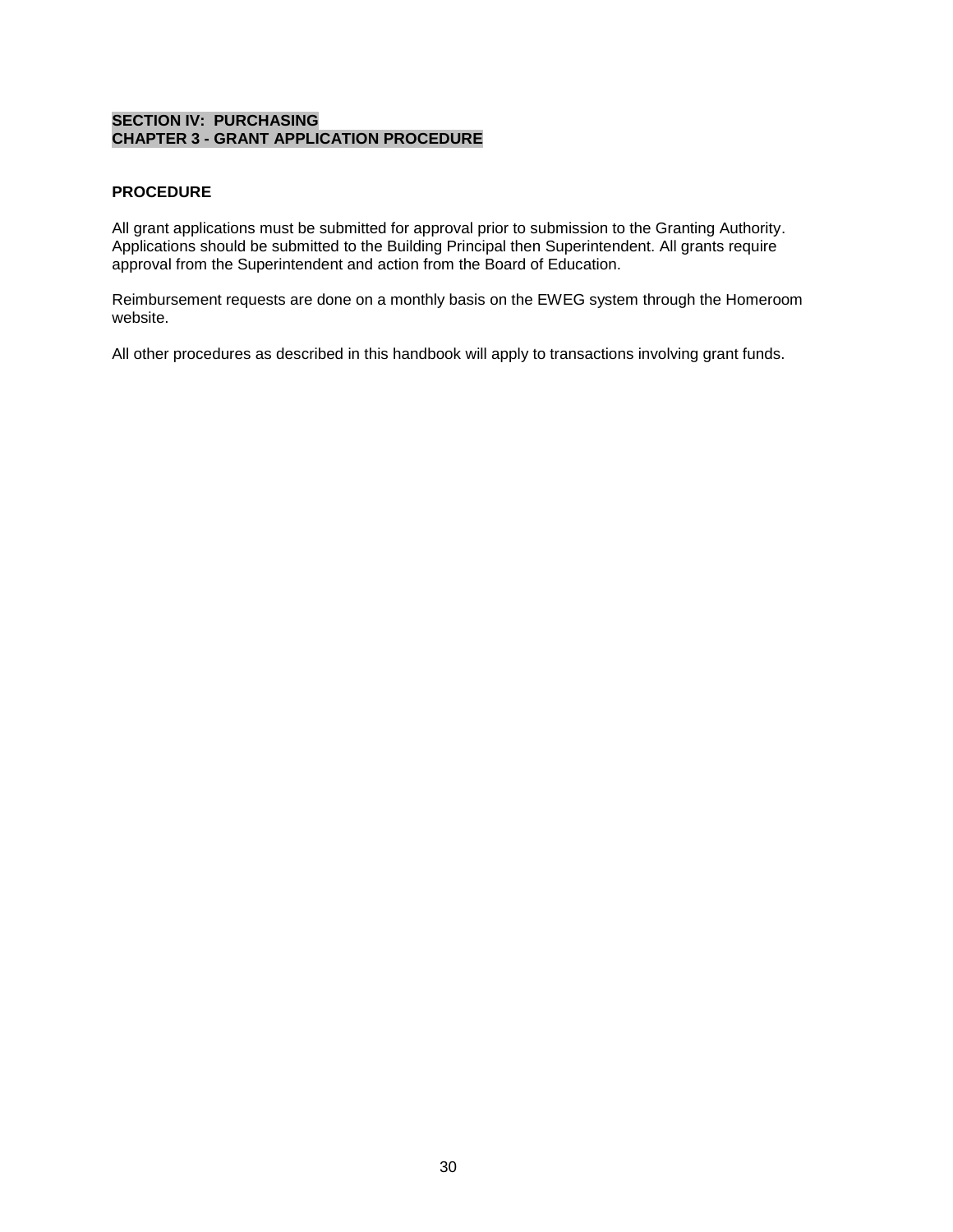#### **SECTION V: POSITION CONTROL CHAPTER 1 – POSITION CONTROL - GENERAL**

Position control is a process to measure the current status of positions for personnel services within the district in order to analyze their fiscal impact on the whole budget year. The impact of a position is determined by actual expenditures from the beginning of a fiscal year plus amounts set aside to cover appointments to the position for the remainder of the fiscal year.

The concept of position control implies that each position must be defined in specific terms and that the hiring procedure may not be completed until a specifically defined position exists for the applicant. Budget Status is determined by combining elements from the Position File, the Payroll Distribution File, and the Employee Data Base.

The baseline year to use for position control is the snapshot date of February 1 of the pre-budget year. Grouping should be established by budgetary function and object at a minimum.

According to 6A:23A-6.8, districts shall maintain an accurate, complete, and up-to-date automated position control roster in order to track the actual number of employees, as well as, the category of employees in detail.

The position control roster shall:

- 1. Share a common database and be integrated with the district's payroll system;
- 2. Agree to the account codes in the budget software.
- 3. Ensure that the data within the position control roster system includes:
	- a.) The employee name
	- b.) The date of hire
	- c.) A permanent position tracking number for each employee including:
		- (1) An accurate expenditure account code(s)
		- (2) The building the position is assigned
		- (3) The certification title and endorsement held, as applicable
		- (4) The assignment position title is as follows:
			- (A) Superintendent or Chief School Administrator
			- (B) Assistant Superintendent
			- (C) School Business Administrator
			- (D) Board Secretary (when other than I, II or III above)
			- (E) Principal
			- (F) Vice Principal
			- (G) Director
			- (H) Supervisor
			- (I) Facilitator
			- (J) Instructional Coach by Subject Area
			- (K) Department Chairperson by Subject Area
			- (L) Certificated Administrator Other
			- (M) Guidance
			- (N) Media Specialist/Librarian
			- (O) School Nurse
			- (P) Social Worker
			- (Q) Psychologist
			- (R) Therapist OT
			- (S) Therapist PT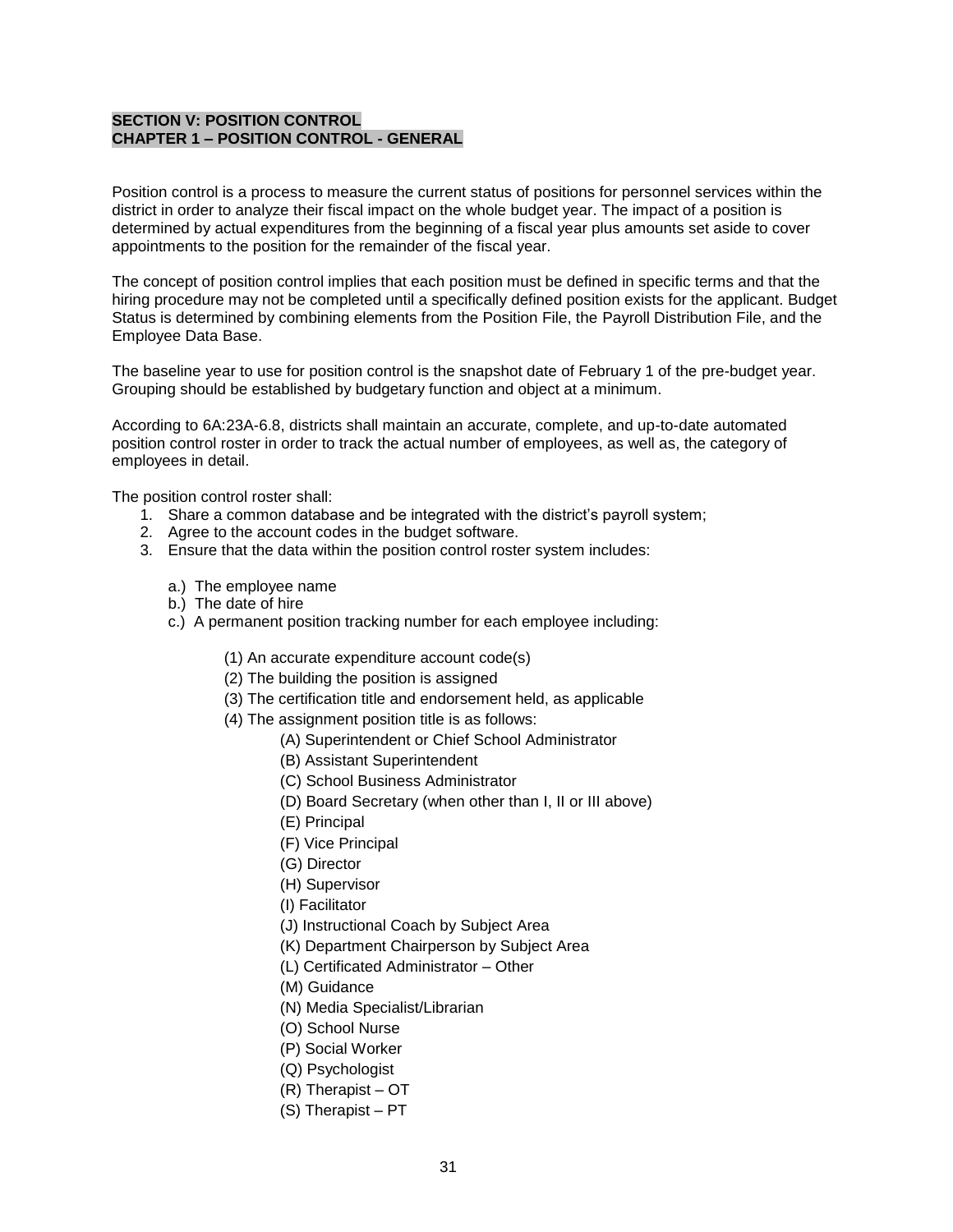- (T) Therapist Speech
- (U) Certificated Support Staff Other
- (V) Teacher by Subject Area
- (W) Instructional Assistants
- (X) Certificated Instructional-Other
- (Y) Aides supported by IEP
- (Z) Other Aides
- (AA) Maintenance Worker
- (BB) Custodian
- (CC) Bus Driver
- (DD) Vehicle Mechanic
- (EE) Food Service
- (FF) Other Non-certificated
- d) A budgetary control number for substitute teachers
- e) A budgetary control number for overtime
- f) A budgetary control number for extra pay
- g) The status of the position (filled, vacant, abolished, etc.)
- h) An indication, when available, of whether the employee is retiring in the budget year or not being renewed including associated costs such as contractual buyouts, severance pay, paid vacation or sick days, etc;
- i) Each of the following:
	- 1. base salary
	- 2. step
	- 3. longevity
	- 4. guide
	- 5. stipends by type
	- 6. overtime
	- 7. other extra compensation
- j. The benefits paid by the district, net of employee reimbursements or co-pays, by type of benefit and for FICA and Medicare;
- k. The position's full-time equivalent value by location;
- l. The date the position was filled; and
- m. The date the position was originally created by the board. If the date the position was originally created is not available, this item shall represent the date the person currently filling that position was approved by the board.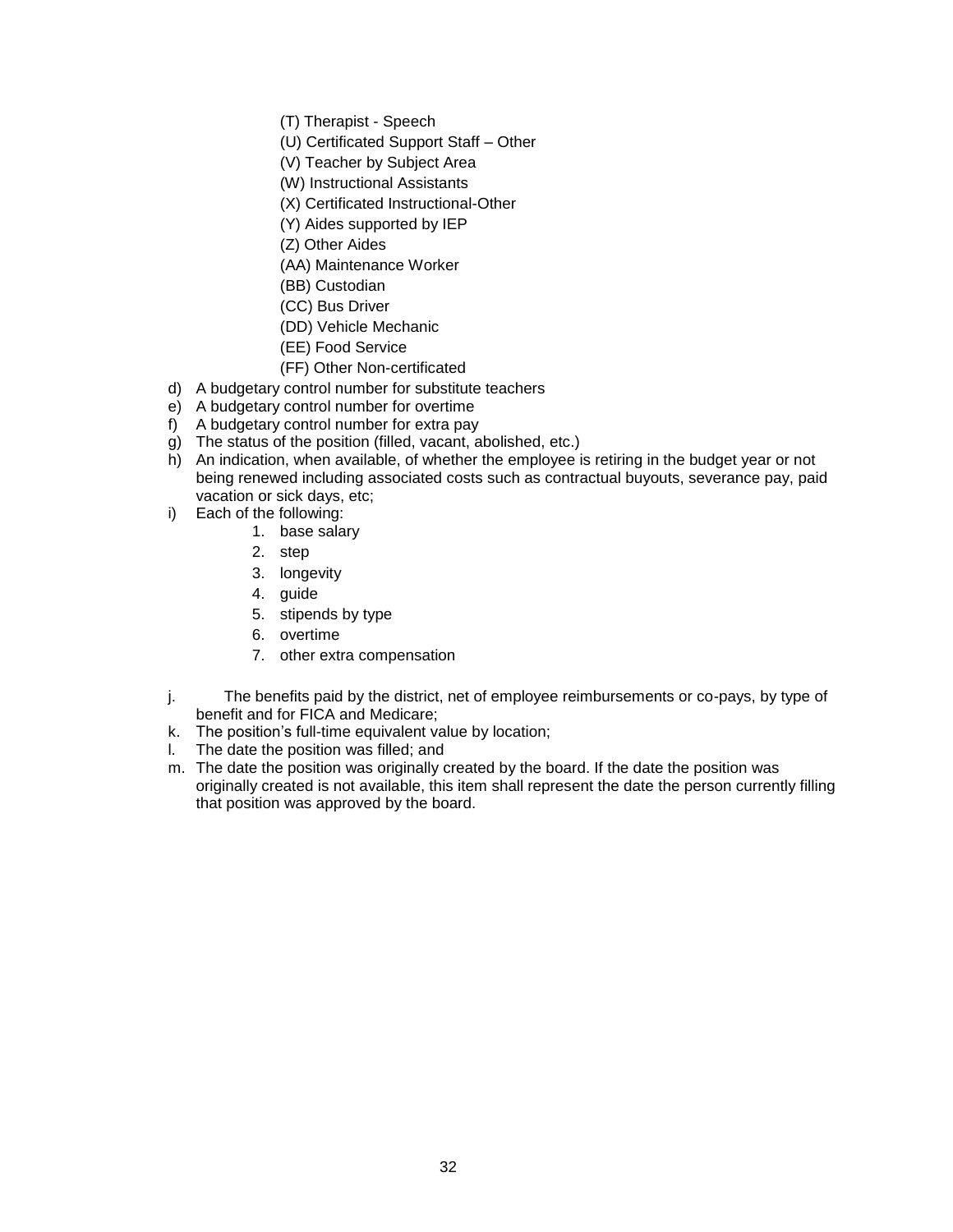#### **PURPOSE**

The purpose of this Standard Operating Procedure is to describe forms and procedures needed to assign position control numbers and create or abolish positions.

#### **SCOPE**

These procedures cover all positions and all employees of the district.

#### **AUTHORITY**

The assignment of PCN's should be initiated by the CSA. Human Resources in conjunction with the SBA should maintain a list available to the CSA when hiring or transferring employees for the district. It is recommended that the PCN number be referenced in the resolution approved by the Board of Education.

#### **POSITION**

A position is a set of duties and responsibilities specified in a specific job description assigned to be performed by an employee of the district. A position may be full-time, part-time, stipend, permanent/nonpermanent, seasonal (summer school, after school, athletics, etc…), and either filled or vacant. A permanent position does not exist until it has been authorized and established by the Board of Education, Human Resources, and the Office of Business Administration.

#### **POSITION CONTROL NUMBER – CREATING AND MAINTAINING**

Position Control data is maintained in the Office of Business Administration. (See attached sample for creating) It is recommended that monthly or semi-monthly before the payroll is processed a report or review be done of all employees being paid. This report or review should indicate at a minimum the individual PCN and linked budgetary account to be charged. Individuals not assigned a PCN must be assigned one and any vacant PCN should be noted for future reference.

#### **POSITION CONTROL NUMBER (PCN)**

A position control number (PCN) is created to represent each board-approved contracted *position* within a district. These control numbers are attached to the budget spread, telling the system which accounts the position is to be paid from. As the positions are filled, the corresponding control number is linked to the employee who is currently filling the position. Control numbers that are not linked to any employees represent vacant positions. An example: if your district has five board-approved positions for high school math teachers, you would establish five PCNs to represent the five separate positions.

PCNs are independent of employee records. Each PCN represents a separate *position* within the district, *not* the employee who fills it at any particular time. Thus, if an employee leaves a position and the position remains open, the PCN remains active in the system representing a vacant position to be filled. Once an employee is hired for that position, the vacant PCN is then assigned to that person.

Vacant PCNs can provide an area where a projected estimated salary amount may be entered, providing the district with the ability to budget for positions that are expected to be filled. An assigned PCN will forward a calculated salary into the budget projection. As PCNs represent *positions* within the district, they are only added or deleted when a job position itself is either created or phased out.

#### **REQUEST FOR PCN FOR A NEW POSITION**

The Department's request for the use of PCNs for new positions or to reactivate an abolished position shall include detailed justification and a cost-benefit analysis. The superintendent will determine if the new position is justified, needed and that adequate funds are or have been budgeted. Based on this determination, the superintendent will decide if he/she will make a recommendation to the Board of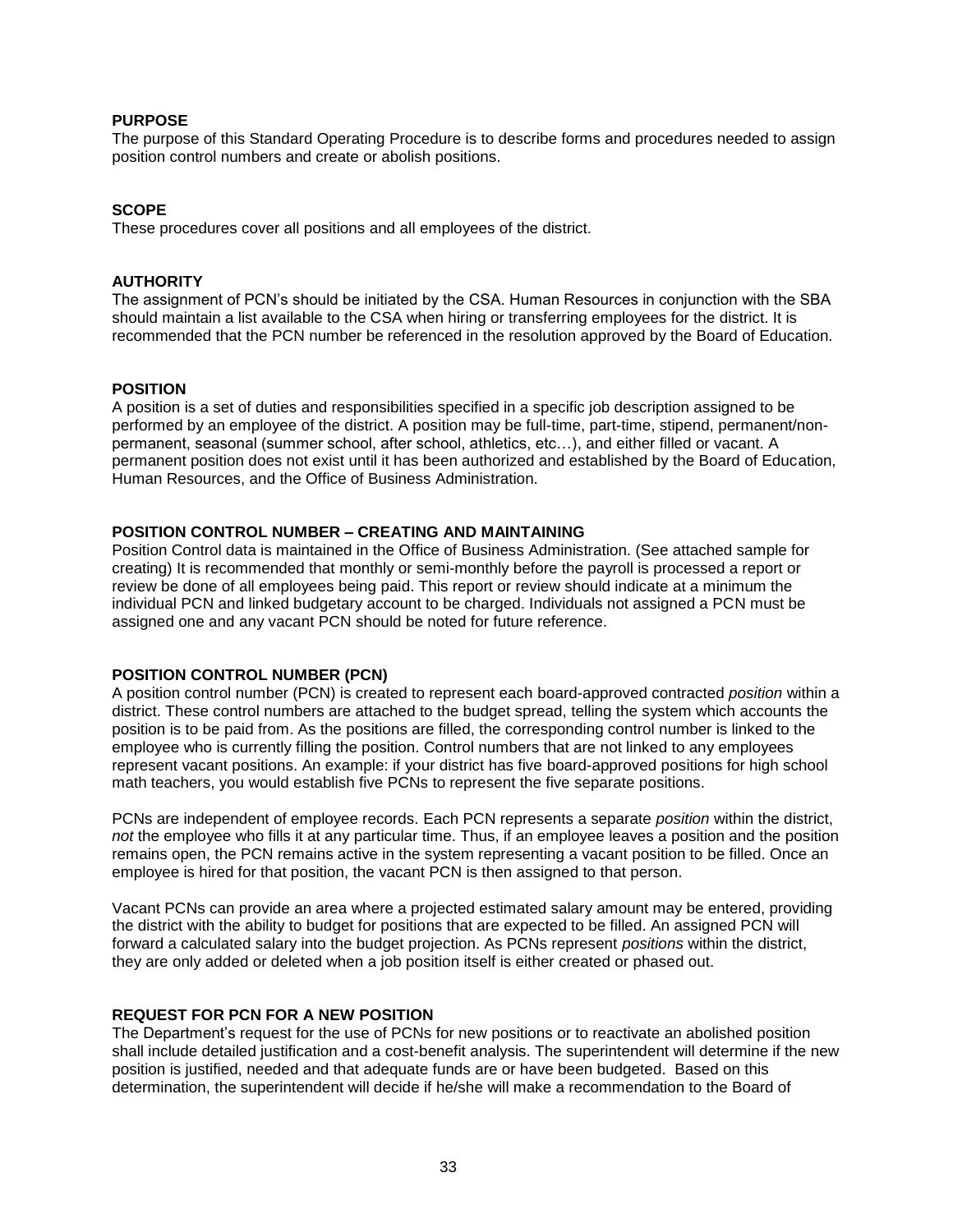Education. Upon approval from the Board of Education, the Office of Business Administration will create a new PCN.

#### **OTHER**

Each PCN shall be integrated with the payroll system to ensure that the correct budgetary account is charged. The PCN system should be able to track through payroll and the personnel system the position by account number, individual, PCN, and the history of the use of the PCN.

#### **SAMPLE REPORTS**

Reports can be generated from CDK Personnel to give the SBA information on the actual full function of the use of a PCN system. A suggested format is provided for creating actual position control numbers for staff within their particular district.

- Personnel to Payroll Spread This report compares personnel information to payroll.
- History Report -This report shows who has been assigned to a specific PCN.
- PCN by alpha-A simple alphabetical list indicating FTE, PCN, budgetary account charged, percent charged and salary charged.
- PCN by budgetary account- A list of all staff by budgetary account code with PCN, FTE, budgetary account charged, percent charged and salary charged.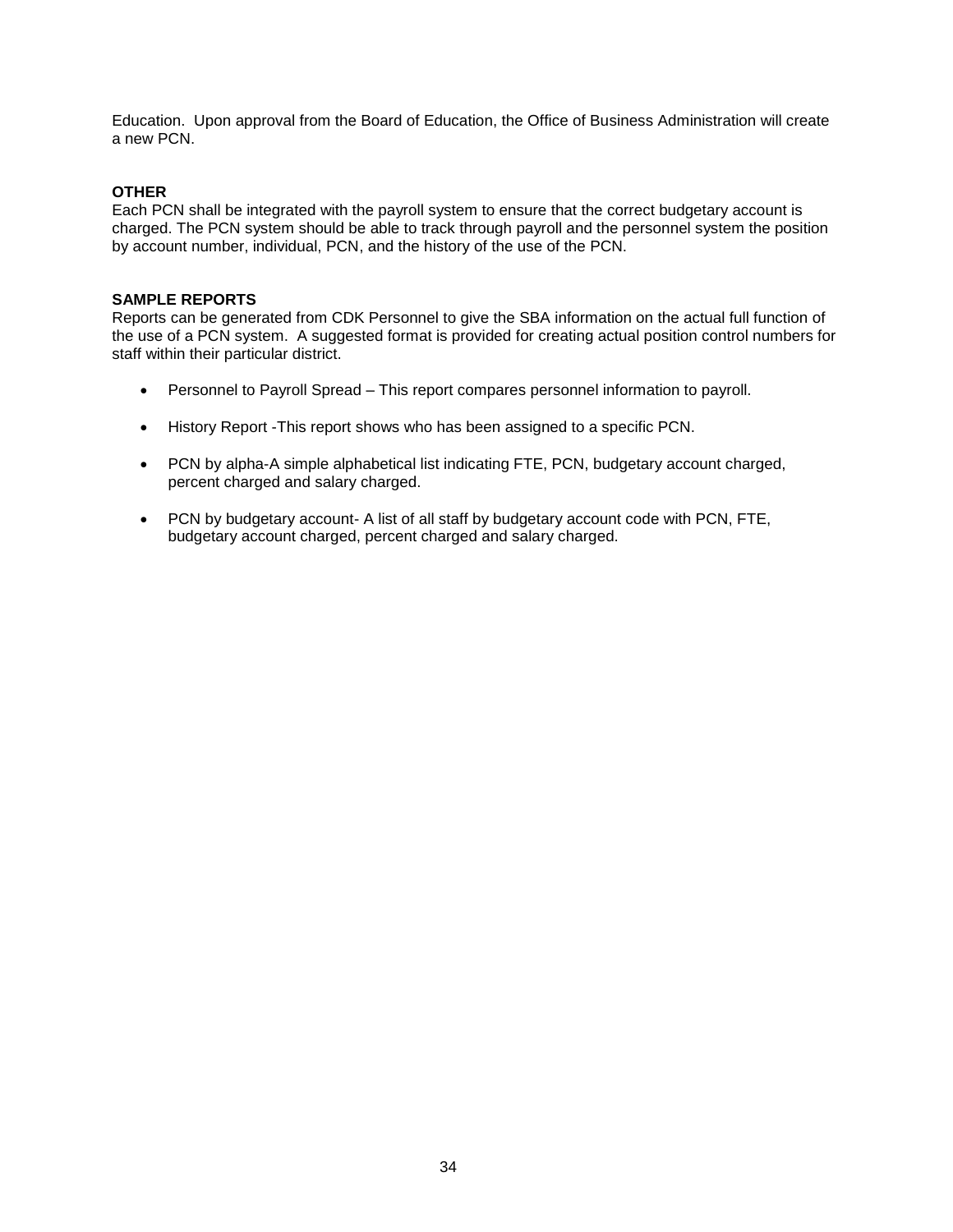#### **SECTION V: POSITION CONTROL CHAPTER 2 – POSITION CONTROL – SUGGESTED FORMAT**

Each individual district must develop a PCN format that represents their board-approved positions. If broken down into segments, PCNs are easily identifiable.

The chart below displays a recommended format that is consistent with other districts maintaining PCNs. This format can be implemented as is, or it can be used to assist your district in developing your own PCN format.

| General<br>Category | $\mathbf{r}$   | <b>District</b><br>Location | $\mathbf{r}$   | Dept /<br><b>Position</b> | $\blacksquare$ | <b>Specific</b><br>Grade | $\blacksquare$ | Total # of<br><b>Positions</b><br>Available |
|---------------------|----------------|-----------------------------|----------------|---------------------------|----------------|--------------------------|----------------|---------------------------------------------|
| 3 char              | $\mathbf{r}$   | 2 chars or<br>digits        | ÷              | 4 char                    | $\blacksquare$ | 2 chars<br>or digits     | $\blacksquare$ | 2 digits                                    |
| ADM                 | ×              | BO                          | ×              | <b>SUPT</b>               |                | <b>NA</b>                | ٠              | 01                                          |
| ADM                 | ×              | <b>BO</b>                   | ×              | <b>BADM</b>               | ä,             | <b>NA</b>                | ٠              | 01                                          |
| <b>SEC</b>          | ×              | <b>BO</b>                   | ×              | <b>BADM</b>               |                | <b>NA</b>                | ٠              | 01                                          |
| <b>TCH</b>          | ٠              | <b>HS</b>                   | ٠              | <b>MATH</b>               |                | 09                       | ٠              | 01                                          |
| <b>TCH</b>          | $\blacksquare$ | <b>HS</b>                   | $\blacksquare$ | <b>MATH</b>               | ٠              | 09                       | ٠              | 02                                          |
| <b>TCH</b>          | $\blacksquare$ | <b>MS</b>                   | $\blacksquare$ | <b>MATH</b>               | ٠              | 07                       | ٠              | 01                                          |

#### **Format for PCN Segments**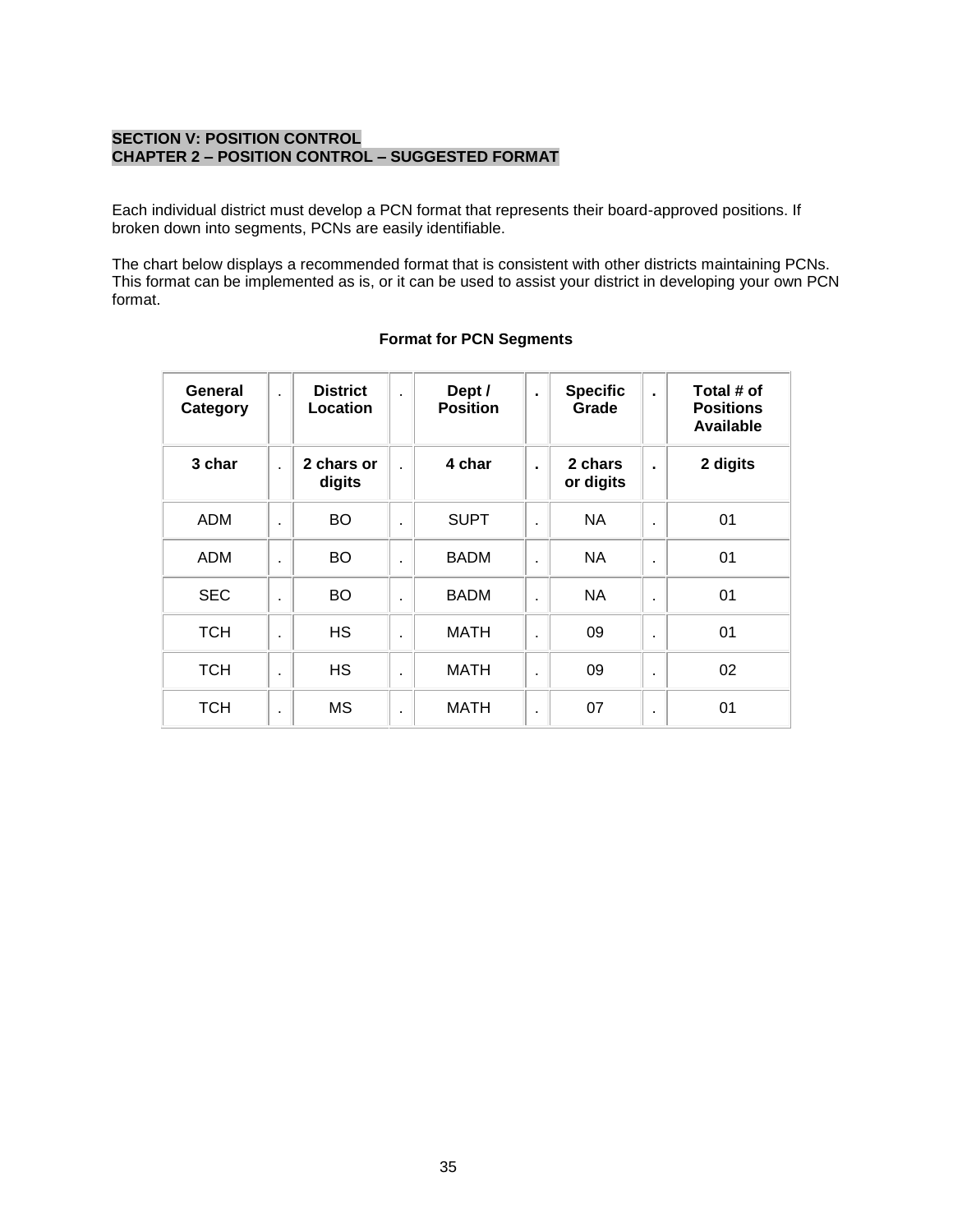#### **School Locations**

| <b>Category Description</b> | Code |
|-----------------------------|------|
| <b>District Office</b>      | חח   |
| Bedminster School           | ВS   |

## **General Category Codes**

| <b>Category Description</b> | Code       |
|-----------------------------|------------|
| Administrators              | ADM        |
| Aides                       | AID        |
| <b>Child Study Team</b>     | <b>CST</b> |
| Clerical                    | <b>CLR</b> |
| Custodians                  | CUS        |
| Maintenance                 | MNT        |
| <b>Nurses</b>               | <b>NRS</b> |
| Secretarial                 | SEC        |
| <b>Special Services</b>     | <b>SPS</b> |
| Supervisors                 | <b>SUP</b> |
| <b>Support Staff</b>        | SPT        |
| <b>Teachers</b>             | <b>TCH</b> |
| Technology                  | <b>TCN</b> |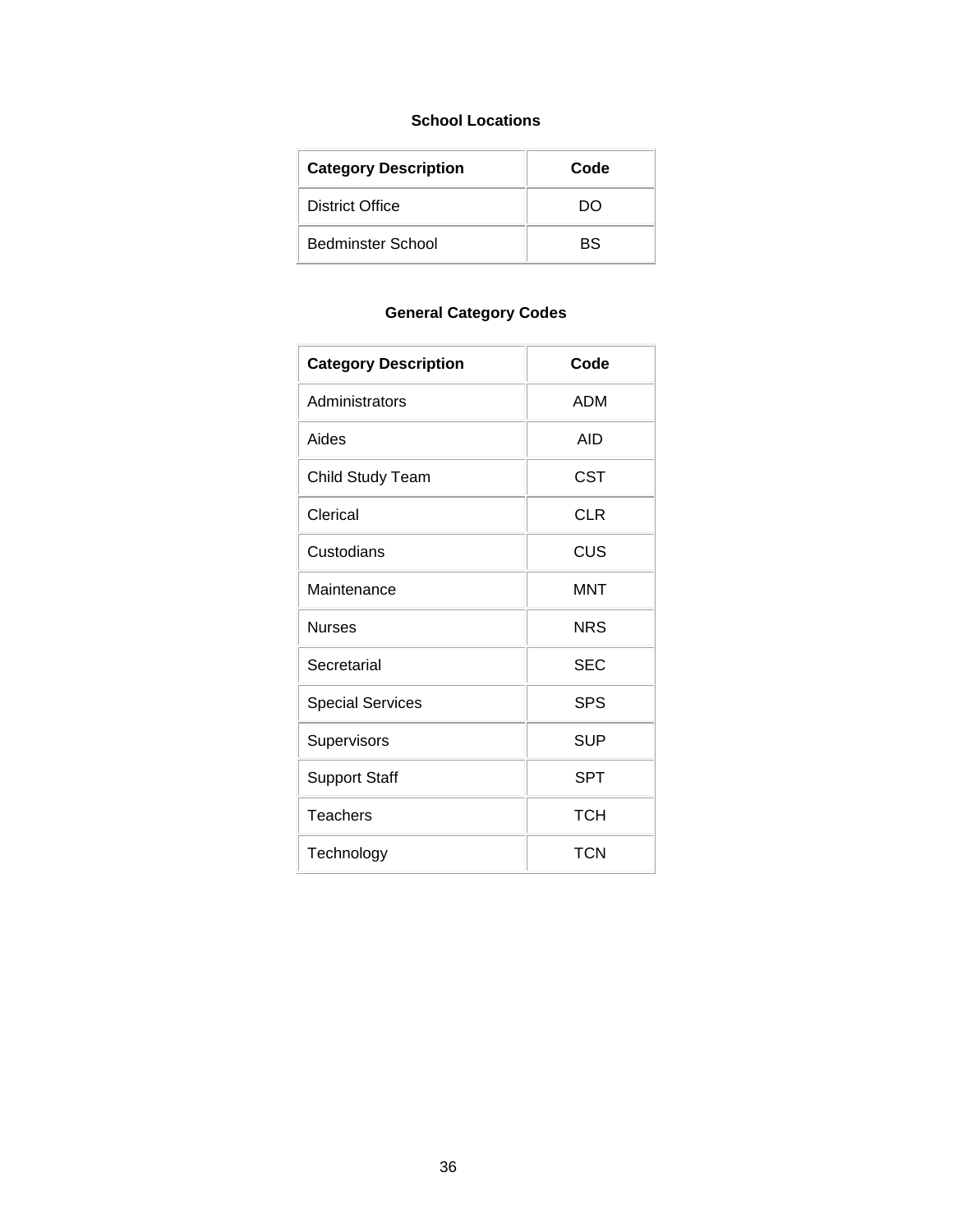# **Department/Position Codes**

| <b>Department/Position</b>       | Code        |
|----------------------------------|-------------|
| Superintendent                   | <b>SUPT</b> |
| <b>Business Administrator</b>    | <b>BADM</b> |
| <b>Assistant Board Secretary</b> | <b>ABS</b>  |
| Principal                        | <b>PRIN</b> |
| Director of Student Services     | <b>DSS</b>  |
| Supervisor of Instruction        | <b>SUPV</b> |
| Payroll                          | <b>PYRL</b> |
| <b>School Secretary</b>          | <b>SCHS</b> |
| Psychologist                     | <b>PSYC</b> |
| <b>Clerk</b>                     | CLRK        |
| Math                             | MATH        |
| Elementary                       | <b>ELEM</b> |
| History                          | <b>HIST</b> |
| English                          | <b>ENGL</b> |
| Science                          | <b>SCNC</b> |
| World Language                   | WLAN        |
| PE/Health                        | PEH         |
| Art                              | ART         |
| Technology                       | <b>TECH</b> |
| Music                            | <b>MUS</b>  |
| Gifted & Talented/SWE            | <b>GTSW</b> |
| <b>Family Consumer Science</b>   | <b>FCS</b>  |
| Media Center                     | <b>MED</b>  |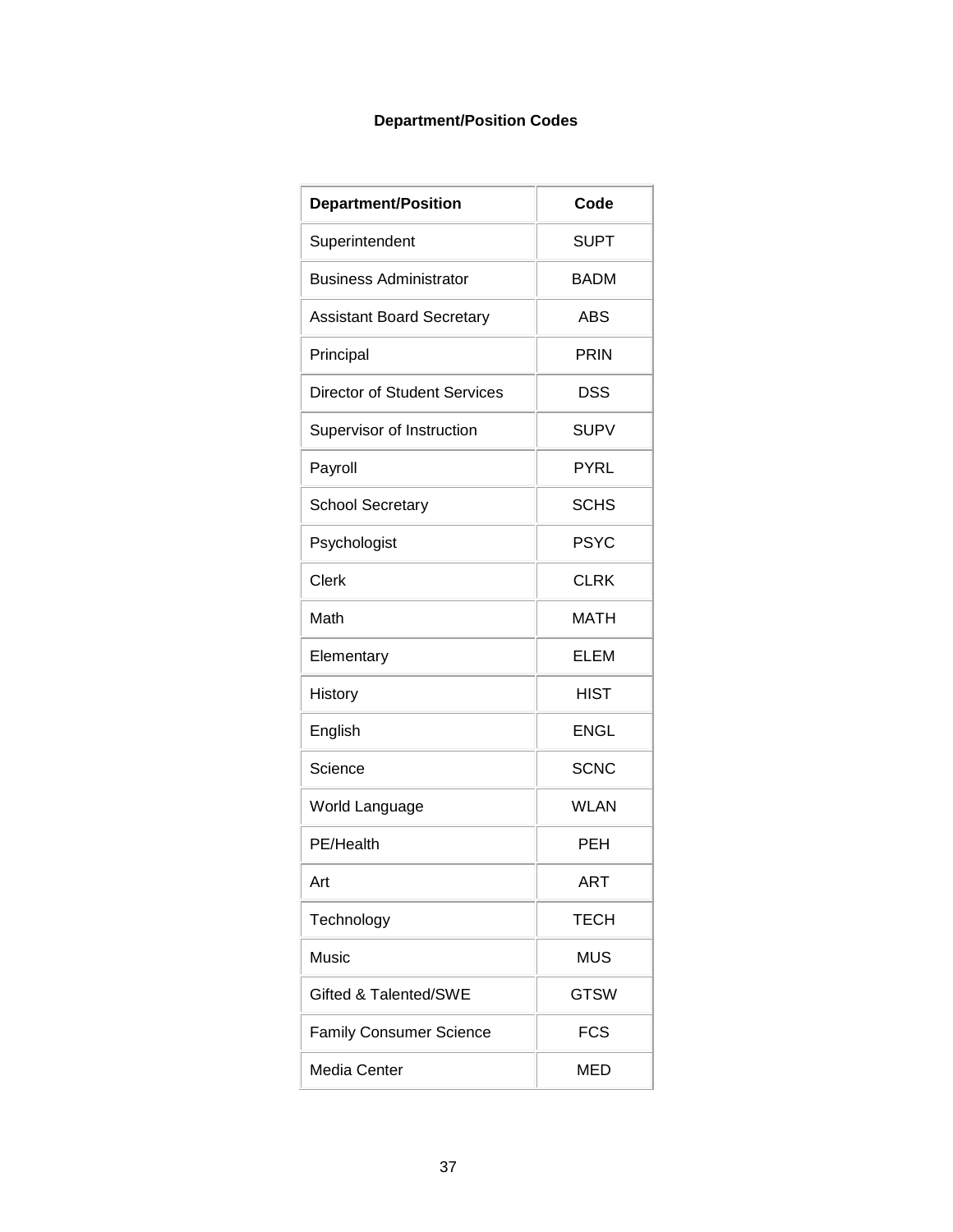| Instructional Aide | <b>INST</b> |
|--------------------|-------------|
| Special Ed Aide    | <b>SPEC</b> |
| Cafeteria Aide     | CAFT        |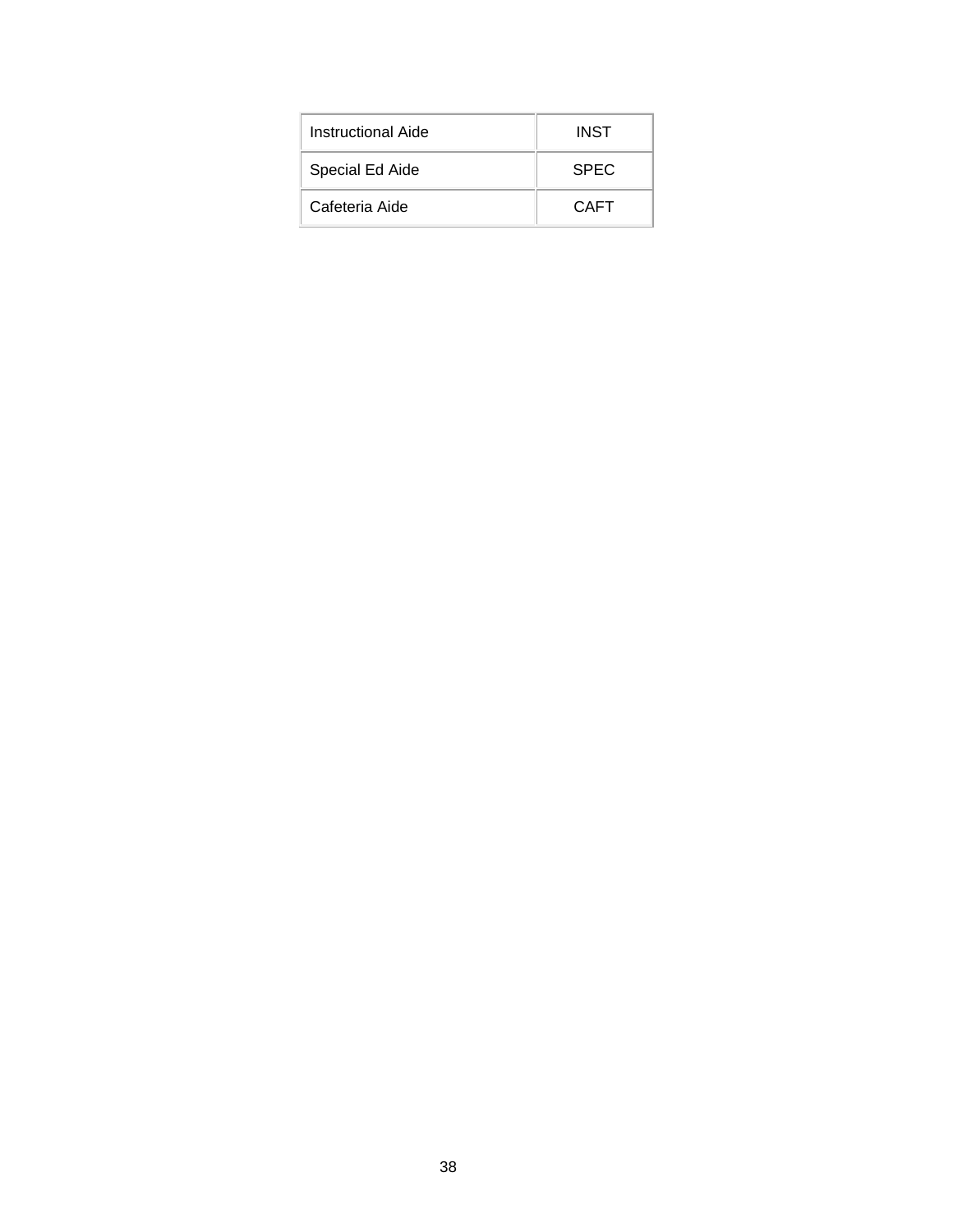# *Suggested Grade Codes*

| <b>Grade Level</b>          | Code |
|-----------------------------|------|
| Pre-K                       | РK   |
| Kindergarten                | KD   |
| Grade 1                     | 01   |
| Grade 2                     | 02   |
| Grade 3                     | 03   |
| Grade 4                     | 04   |
| Grade 5                     | 05   |
| Grade 6                     | 06   |
| Grade 7                     | 07   |
| Grade 8                     | 08   |
| <b>Multiple Grades</b>      | MG   |
| <b>Grade Not Applicable</b> | NA   |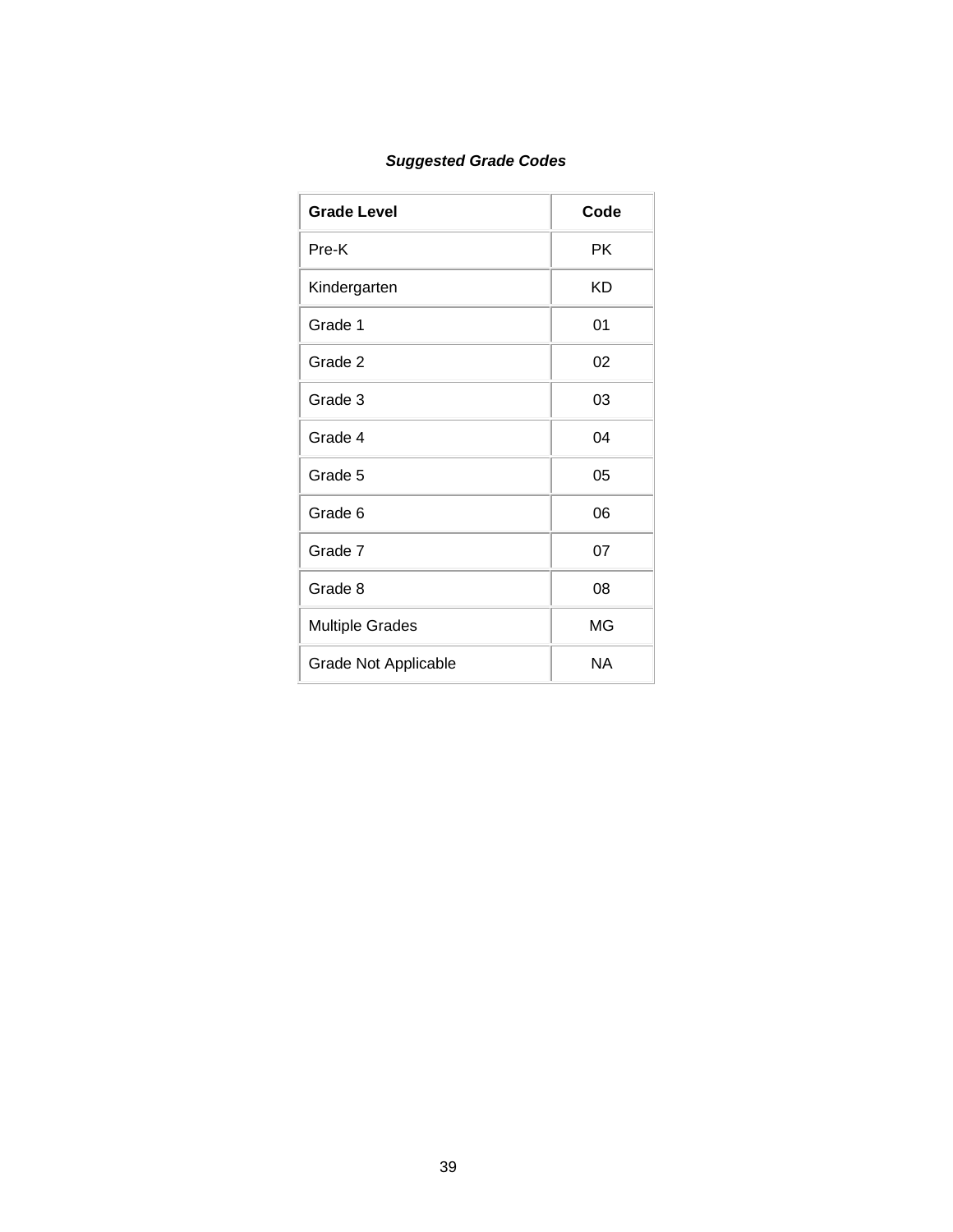# INTERNAL CONTROL QUESTIONNAIRE - EMPLOYEE DUTIES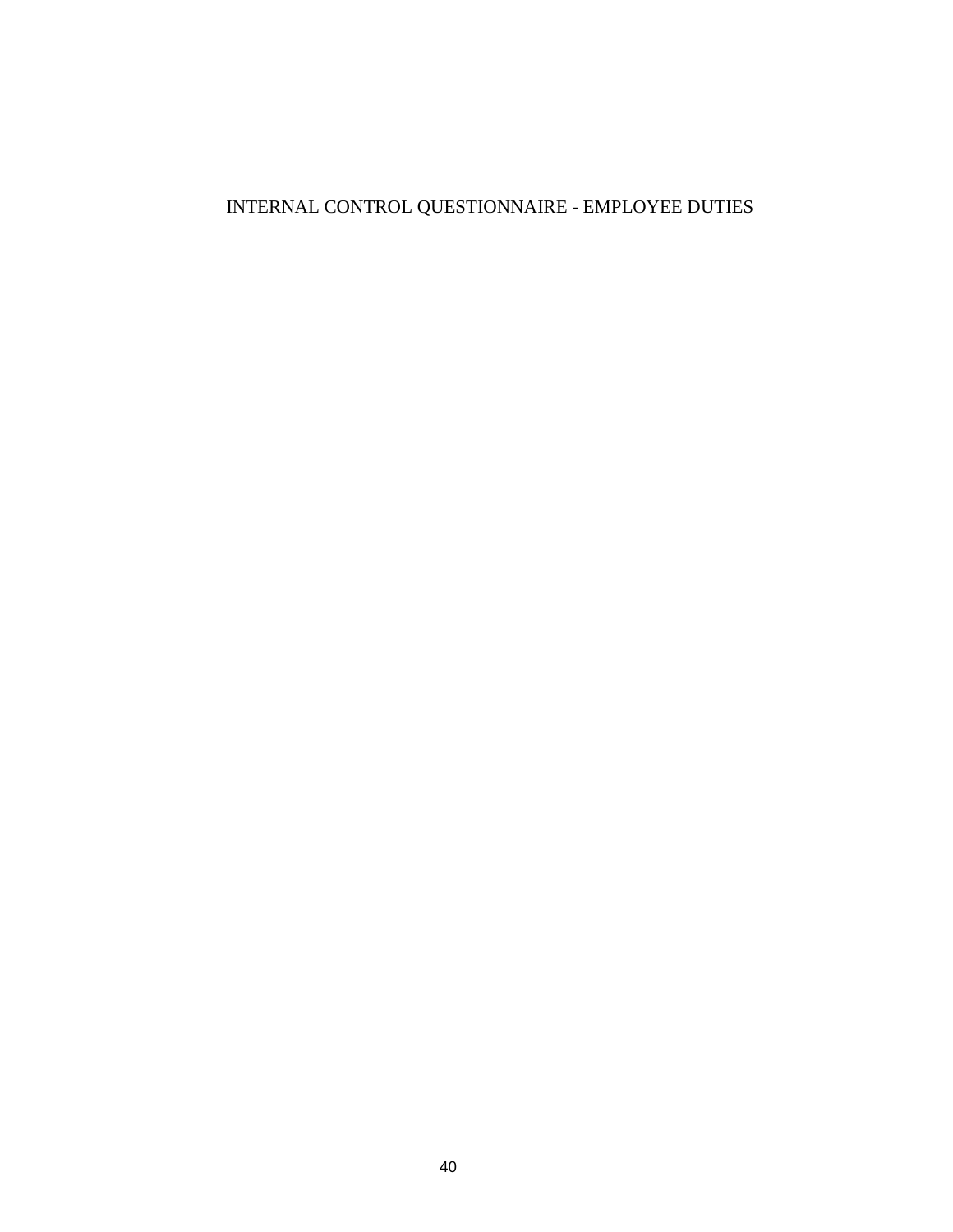# INTERNAL CONTROL QUESTIONNAIRE- EMPLOYEE DUTIES

This form is used to tabulate the separation of employee duties. It may be used by itself or in conjunction with a narrative, flowchart, or other means of documentation. The name of the employee or the identification of the group performing an identical function is to be written in the space provided at the top of each column. On the applicable horizontal line, if the duty listed is a primary one for the employee, that is, one which he performs with considerable regularity, the numeral 1 should be used. If the duty listed is a secondary one, that is, one which he performs more or less infrequently as a backup for the usual performer, the numeral 2 should be used. Upon the completion of the questionnaire, a careful analysis should be made to ascertain whether or not a proper separation of duties exists. Any conflicts existing in the current division of duties should be indicated on the evaluation of employees' duties sheet.

| LIST OF DUTIES BY EMPLOYEES                       |         |         |             |                    |               |         |        |                   |                         |                    |                 |  |
|---------------------------------------------------|---------|---------|-------------|--------------------|---------------|---------|--------|-------------------|-------------------------|--------------------|-----------------|--|
|                                                   |         |         |             |                    |               |         | School |                   |                         |                    |                 |  |
|                                                   | Asst BA | Bus Adm | - Treasurer | $\frac{P}{P}$      | $\frac{4}{5}$ | Payroll | Chief  | Individual School | Prin. and/or Dept Heads | Board of Education | Human Resources |  |
|                                                   |         |         |             |                    |               |         |        |                   |                         |                    |                 |  |
| <b>ACCOUNTING</b>                                 |         |         |             |                    |               |         |        |                   |                         |                    |                 |  |
| Open new cycle                                    |         | X       |             |                    |               |         |        |                   |                         |                    |                 |  |
| Set System Date                                   |         | X       |             |                    |               |         |        |                   |                         |                    |                 |  |
| Syncronize Remote Data Locations                  |         | x       |             |                    |               |         |        |                   |                         |                    |                 |  |
| <b>System Settings/Status</b>                     |         | x       |             |                    |               |         |        |                   |                         |                    |                 |  |
| <b>Billing</b>                                    |         | x       |             | $\pmb{\times}$     |               |         |        |                   |                         |                    |                 |  |
| Budget-account number edit                        |         | X       |             |                    |               |         |        |                   |                         |                    |                 |  |
| <b>Budget-appropriation transfer</b>              |         | X       |             |                    |               |         |        |                   |                         |                    |                 |  |
| Budget-disbursement adjustment                    |         | X       |             |                    |               |         |        |                   |                         |                    |                 |  |
| Expense account entry                             |         | x       |             |                    |               |         |        |                   |                         |                    |                 |  |
| <b>Budget Projection Entry Edit</b>               |         | X       |             |                    |               |         |        |                   |                         |                    |                 |  |
| <b>Budget Projection Build or Refresh Account</b> |         | X       |             |                    |               |         |        |                   |                         |                    |                 |  |
| <b>Budget Projection Import Data</b>              |         | X       |             |                    |               |         |        |                   |                         |                    |                 |  |
| <b>Budget Projection Analysis</b>                 |         | X       |             |                    |               |         |        |                   |                         |                    |                 |  |
| <b>EOY Rollover</b>                               |         | Χ       |             |                    |               |         |        |                   |                         |                    |                 |  |
| <b>General Ledger</b>                             |         | X       |             |                    |               |         |        |                   |                         |                    |                 |  |
| <b>Database Utilities</b>                         |         | x       |             |                    |               |         |        |                   |                         |                    |                 |  |
| P.O.Process (entering, copying)                   |         |         |             | X                  |               |         |        |                   |                         |                    |                 |  |
| P.O. Process (deleting, changing, override)       |         | x       |             | X                  |               |         |        |                   |                         |                    |                 |  |
| <b>EXPENDITURES CYCLE</b>                         |         |         |             |                    |               |         |        |                   |                         |                    |                 |  |
| Purchase orders approved by                       |         | x       |             |                    |               |         | x      |                   |                         |                    |                 |  |
| Receiving records prepared by                     |         |         |             | X                  |               |         |        |                   |                         |                    |                 |  |
| Vendors' invoices approved by                     |         | X       |             | $\mathsf{x}$       |               |         |        |                   |                         |                    |                 |  |
| Purchase journal prepared by - N/A                |         |         |             |                    |               |         |        |                   |                         |                    |                 |  |
| Perpetual inventory records kept by - N/A         |         |         |             |                    |               |         |        |                   |                         |                    |                 |  |
| Physical custody of inventory by                  |         |         |             |                    |               |         |        |                   |                         |                    |                 |  |
| Payments processed by-                            |         |         |             | $\pmb{\mathsf{x}}$ |               |         |        |                   |                         |                    |                 |  |
| Check sent by-                                    |         |         |             | $\pmb{\mathsf{x}}$ |               |         |        |                   |                         |                    |                 |  |
| PAYROLL CYCLE                                     |         |         |             |                    |               |         |        |                   |                         |                    |                 |  |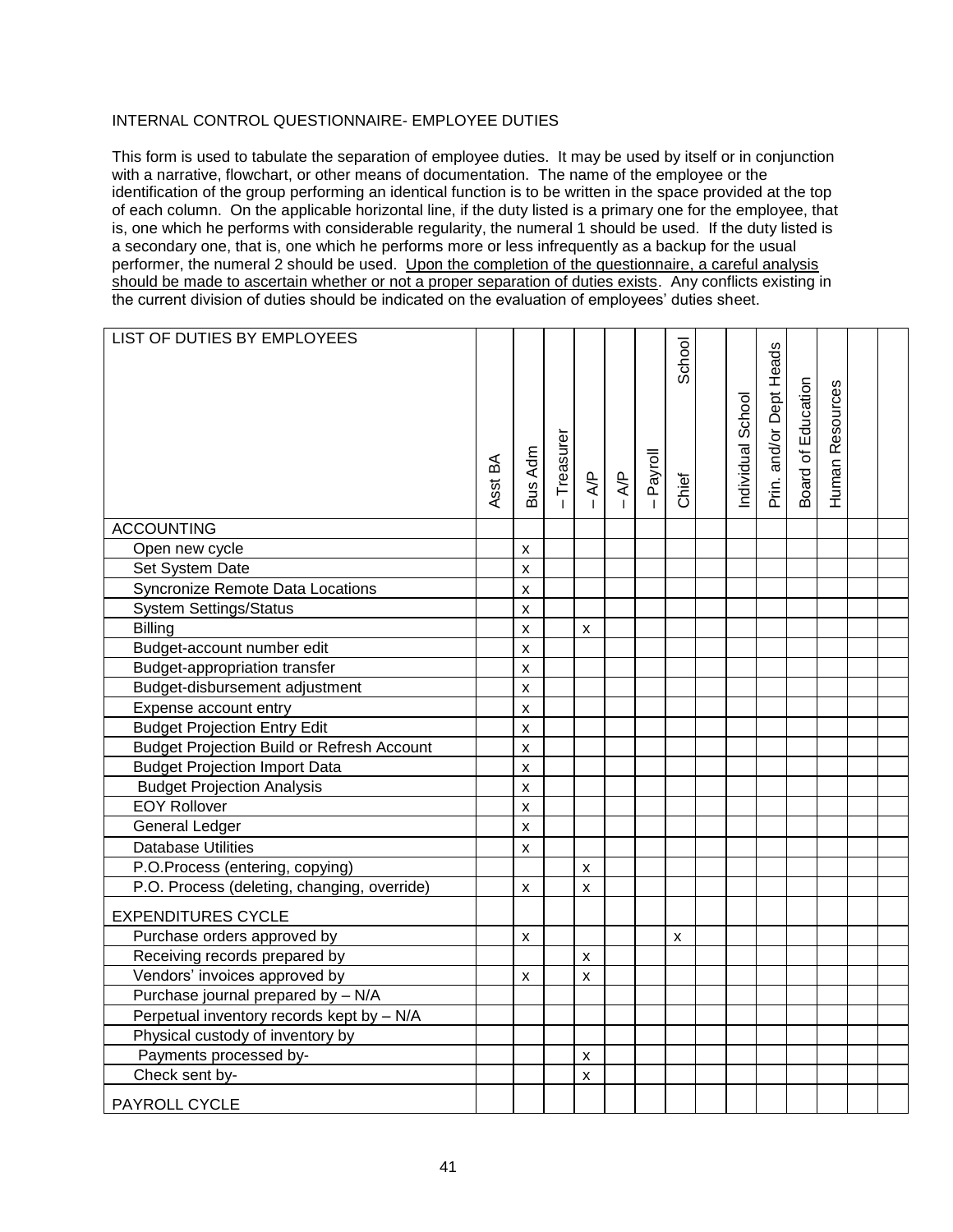| LIST OF DUTIES BY EMPLOYEES                   |         |         |             |                |                                 |                           | School             | Individual School | Prin. and/or Dept Heads | Board of Education | Human Resources    |                    |  |
|-----------------------------------------------|---------|---------|-------------|----------------|---------------------------------|---------------------------|--------------------|-------------------|-------------------------|--------------------|--------------------|--------------------|--|
|                                               | Asst BA | Bus Adm | - Treasurer | $\overline{R}$ | $\overline{A}P$<br>$\mathbf{I}$ | Payroll                   | Chief              |                   |                         |                    |                    |                    |  |
| Additions to payroll authorized by            |         |         |             |                |                                 |                           |                    |                   |                         |                    | $\pmb{\mathsf{X}}$ | X                  |  |
| Pay rates authorized by                       |         |         |             |                |                                 |                           | x                  |                   |                         | X                  |                    |                    |  |
| Terminations authorized by                    |         |         |             |                |                                 |                           | $\pmb{\mathsf{x}}$ |                   |                         | X                  |                    |                    |  |
| Time approved by                              |         | X       |             |                |                                 |                           | $\mathsf{x}$       |                   | $\pmb{\times}$          |                    |                    |                    |  |
| Payrolls computed by                          |         |         |             |                |                                 | X                         |                    |                   |                         |                    |                    |                    |  |
| Payroll checks prepared by                    |         |         |             |                |                                 | $\pmb{\times}$            |                    |                   |                         |                    |                    |                    |  |
| Payroll records prepared by                   |         |         |             |                |                                 | $\boldsymbol{\mathsf{x}}$ |                    |                   |                         |                    |                    |                    |  |
| Payroll checks signed by N/A                  |         |         |             |                |                                 |                           |                    |                   |                         |                    |                    |                    |  |
| Cash payroll envelopes prepared by - N/A      |         |         |             |                |                                 |                           |                    |                   |                         |                    |                    |                    |  |
| Payroll distributed by N/A                    |         |         |             |                |                                 |                           |                    |                   |                         |                    |                    |                    |  |
| Payroll bank account reconciled by            |         |         |             |                |                                 | X                         |                    |                   |                         |                    |                    |                    |  |
| <b>GENERAL LEDGER prepared by</b>             |         |         |             |                |                                 |                           |                    |                   |                         |                    |                    |                    |  |
| Additions to payroll authorized by            |         |         |             |                |                                 |                           |                    |                   |                         | $\pmb{\mathsf{x}}$ | $\pmb{\mathsf{X}}$ |                    |  |
| Assignments authorized by                     |         |         |             |                |                                 |                           |                    |                   |                         | $\pmb{\mathsf{x}}$ | $\pmb{\times}$     |                    |  |
| Terminations authorized by                    |         |         |             |                |                                 |                           |                    |                   |                         | $\pmb{\times}$     | $\pmb{\times}$     |                    |  |
| Leave of absences authorized by               |         |         |             |                |                                 |                           |                    |                   |                         | X                  | X                  |                    |  |
| Assignment of PCN by                          |         |         |             |                |                                 | X                         |                    |                   |                         |                    |                    |                    |  |
| Employee Certifications checked by            |         |         |             |                |                                 |                           |                    |                   |                         |                    |                    | X                  |  |
| To add an employee authorization              |         |         |             |                |                                 |                           |                    |                   |                         |                    | x                  | X                  |  |
| Access to employee records                    |         |         |             |                |                                 | X                         |                    |                   |                         |                    |                    | $\pmb{\mathsf{X}}$ |  |
| Creation of job titles, salary guides         |         | X       |             |                |                                 |                           |                    |                   |                         |                    | X                  | X                  |  |
| Creation of PCN                               |         | x       |             |                |                                 |                           |                    |                   |                         |                    |                    |                    |  |
| Attendance Input/Edit Control                 |         |         |             |                |                                 | X                         |                    |                   |                         |                    |                    | X                  |  |
| End of year roll over                         |         | X       |             |                |                                 | X                         |                    |                   |                         |                    |                    |                    |  |
| ADDITIONAL DUTIES APPLICABLE IN THIS<br>CASE: |         |         |             |                |                                 |                           |                    |                   |                         |                    |                    |                    |  |
|                                               |         |         |             |                |                                 |                           |                    |                   |                         |                    |                    |                    |  |

The above list indicates a proper separation of duties except for those indicated at \_\_\_\_\_\_\_\_\_\_\_\_\_\_\_\_\_\_\_\_\_\_\_\_\_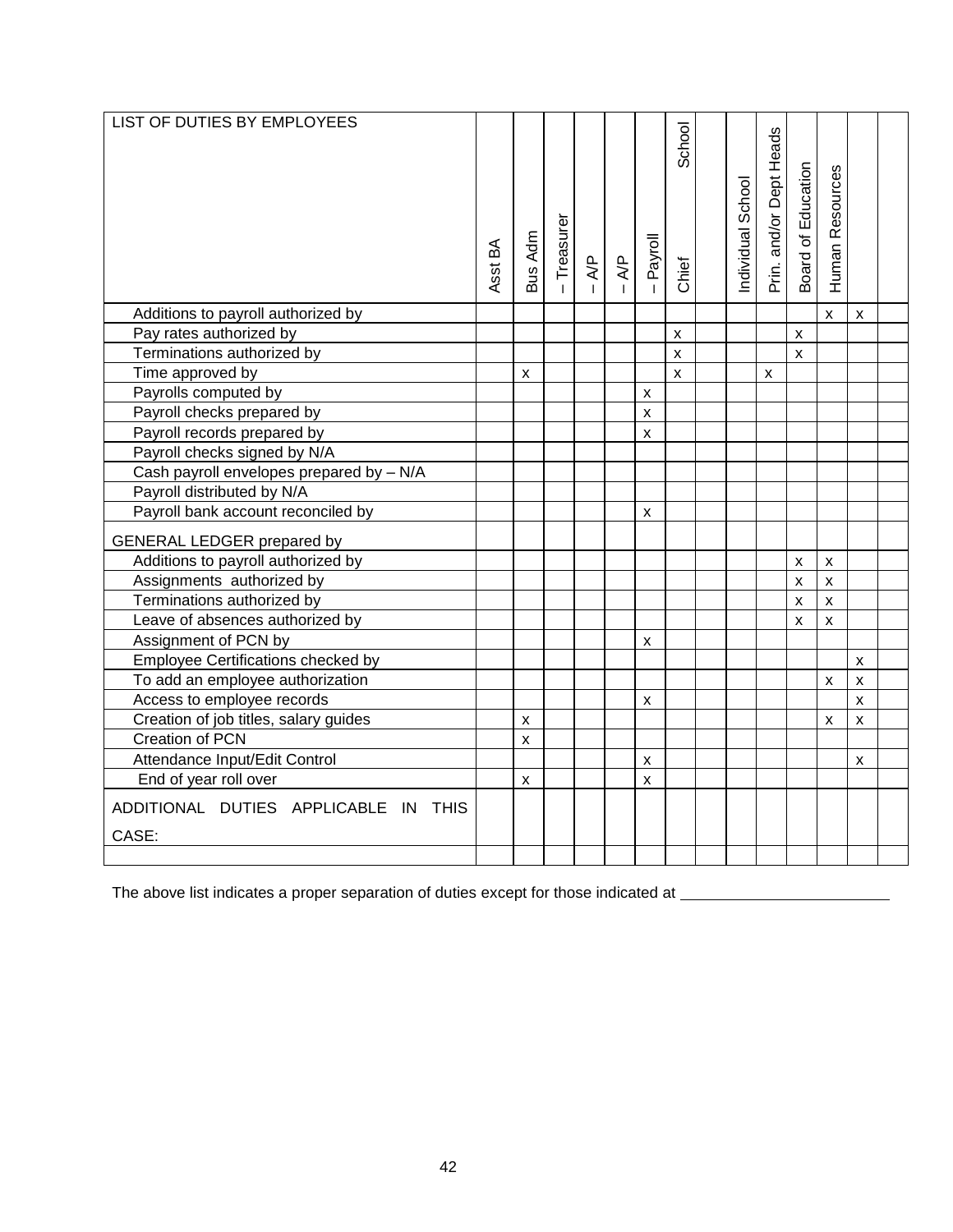# **SECTION VI: PURCHASING CHAPTER 1 – PURCHASING PROCEDURES BIDDING & QUOTATIONS**

# **AUTHORITY TO PURCHASE**

According to New Jersey State statue 18A:18A-2(b), the Purchasing Agent/School Business Administrator is the only individual in the school district that has the authority to make purchases for the Board of Education.

# **AUTHORIZED PURCHASES**

All requests for the purchase of goods and /or services must be made through an approved purchase order signed by the School Business Administrator. No goods or materials may be ordered or work/service be authorized to begin by any other individual in the school district other than the School Business Administrator.

# **UNAUTHORIZED PURCHASES**

Any Board of Education employee who orders and/or receives any materials, supplies or services without going through the approved purchase order process has made an unauthorized purchase that may be subject to disciplinary action.

# **PROCEDURE**

### **QUOTATIONS**

When a single item or service, or group of like items costs between **\$4,800** to **\$32**,**000 two quotations are required.** Notification of this range will be sent throughout the district by July 1, of each year. Copies of the quotes must be attached to the requisition for submission to the Business Office.

- 1. **Bidding Process:** When the cost for a single item or service or a group of like items is at **\$32,000** or greater, the formal bidding process through the Business Office is required (July 1, the threshold amount will be sent to the school office). Building Principal or Program Supervisors are responsible for providing the Business Office with detailed specifications and a list of vendors (if requested) for each item or service being purchased. The legal process takes approximately four to eight weeks from the date the Business Office receives the request and specifications. After the award of the bid, the Business Administrator will notify the appropriate party of the award and the person requesting will submit a requisition.
- 2. If the vendor has a State Contract Number, no quotes or bids are necessary, however, the State Contract Number must appear on the requisition and the purchase order.
- 3. **Other Items:** The purchase of any single item or service not falling into one of the above categories must be processed on a requisition which will be approved by the School Business Administrator prior to the purchase. This means **there will be no purchase orders authorized by a telephone call by a Principal, Supervisor, Teacher, or other staff members.** Board members/staff members attending conventions or workshops are not to make purchases in the name of the school district without following the purchasing process. All purchases of goods and services require a purchase order to be generated with approval from the Superintendent and Business Administrator.
- 4. **Preview of Materials:** All staff members must receive permission from Principals or Supervisors **to preview materials**. After the preview process has been completed, the item must be returned. If there is a desire to purchase the previewed item, then a requisition must be originated for a new item**.** All purchases must go through the Business Office.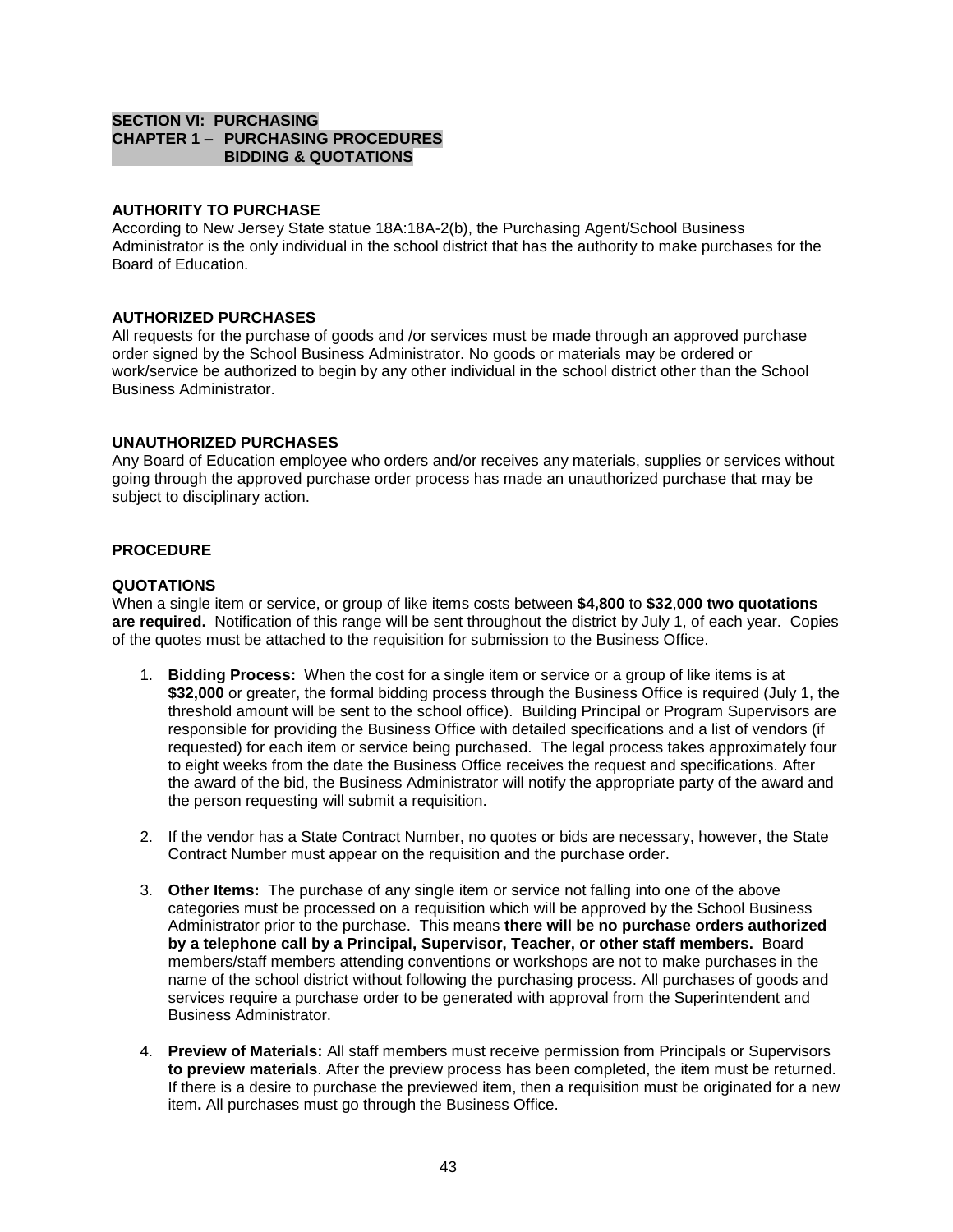- 5. **Reimbursements of employees:** The Board of Education recognizes an employee reimbursement purchase order when it pertains to pre-approved travel, meal, and conferences. The Board **will not reimburse** employees for items and goods personally purchased by the employee as these items are required to be purchased through a vendor through the purchase order system.
- 6. **Student Activity Accounts:** Purchases made through Student Activity Accounts may not be reimbursed with Board funds. Purchase orders made payable to the Student Activity Accounts for the aforementioned purpose will not be signed by the Purchasing Agent.

# **LEGAL REFERENCE**

.

Bidding requirements N.J.S.A. 18A:18A 3 and 4, quotation requirements N.J.S.A. 18A:18A-37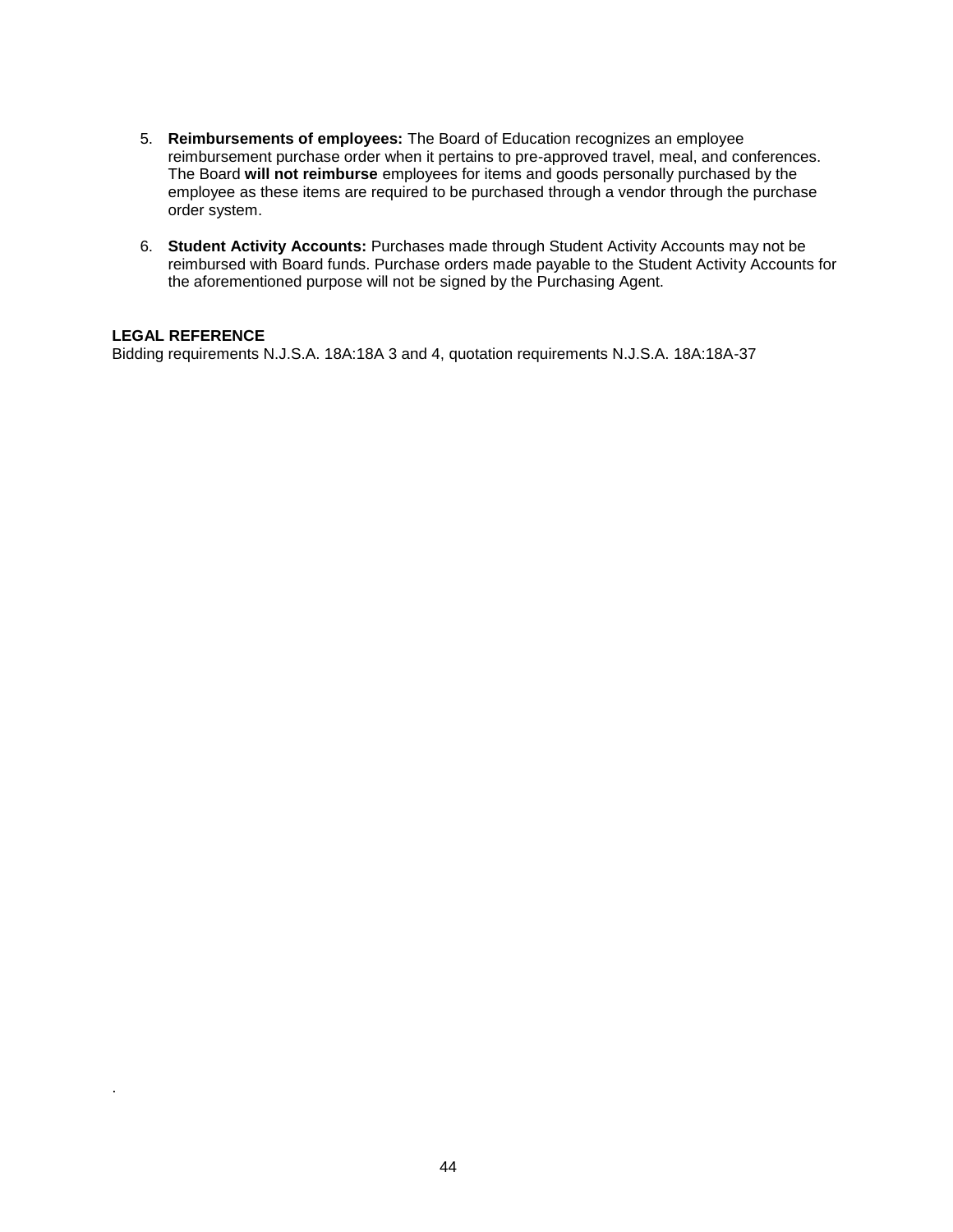#### **SECTION VI: PURCHASING CHAPTER 2 – PURCHASING PROCEDURES DEFINITION OF PURCHASE ORDER EMERGENCY/EXTRAORDINARY CONDITIONS**

### **PURCHASE ORDER**

According to 18A:18A-2(v), a purchase order is a legal document issued by the Purchasing Agent (School Business Administrator) authorizing a purchasing transaction with a vendor to perform or provide goods or services to the Board of Education. ONLY THE PURCHASING AGENT IS AUTHORIZED BY LAW TO PURCHASE GOODS AND SERVICES FOR THE SCHOOL DISTRICT.

# **EMERGENCY ORDERS OR EXTRAORDINARY CONDITIONS**

#### **PROCEDURE:**

- 1. **EMERGENCY SITUATIONS** will be defined as situations in which the operation of a school or program would be seriously hampered.
- 2. **EXTRAORDINARY CONDITIONS** will be defined as conditions that are not known until after an operation has begun, which required unanticipated parts, equipment, or materials to be obtained in order for the operation to be completed.
- 3. Under the conditions defined as emergency or extraordinary in nature, the appropriate Central Office Administrator may request an emergency purchase order by contacting the Business Office immediately with all correct information and provided there is enough unencumbered balance in the account to cover the amount of the purchase order. The Business Office will make all necessary contacts with vendors. This type of purchase order will be immediately processed.
- 4. **Confirming purchase orders**, orders where the vendor is given the PO number prior to the PO being processed or approved by the Superintendent and Business Administrator, **are not allowed and are a violation of state law.**

**References:** 18A:18A-3(A)40a:11-9(b)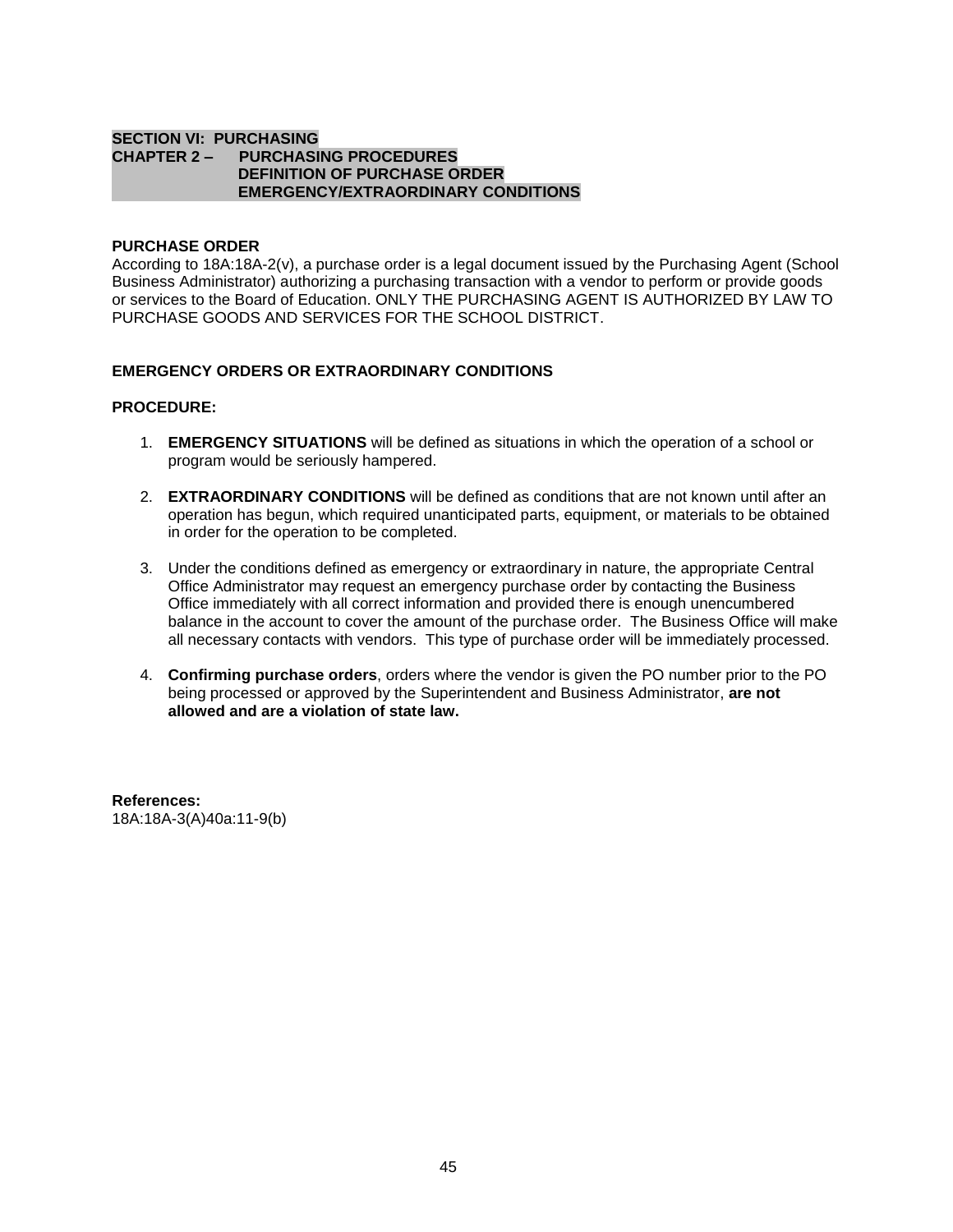# **SECTION VI: PURCHASING CHAPTER 3 – PURCHASING PROCEDURES PURCHASE ORDER FORM**

# **PROCEDURE**

- 1. The initiator generates an electronic requisition through the CDK Requisitioner program.
	- Account Number to be charged this information is available in requisitioning program
	- Vendor's Name, address, zip code, phone, and fax number
	- Ship to: School Address, with person's name who placed the order as the contact.
	- Quantity, description, unit price and the total should be clearly stated. It is essential that current prices are used and shipping costs are included in the total.
	- Incomplete or improper requisitions will be returned electronically with a memo explaining the deficiencies.
- 2. If a requisition requires paper backup (as in the case of workshops) the initiator notes "Back up to Follow" on the electronic requisition, prints the requisition, attaches the backup, and submits the paper copy to their supervisor for approval.
- 3. Upon completion the requisition is electronically forwarded to the initiator's supervisor for approval. All purchase orders will be approved and dated by the following:

**The principal or Supervisor**-must check to determine if funds are available and if the requisition is appropriate for the curriculum.

**Superintendent** determines the educational value of each order.

**School Business Administrator reviews** the technical aspects to ensure compliance with State Law and Board Policy.

If approved by all administrators, the requisition is electronically converted to a Purchase Order by the Board Office. Incomplete or improper requisitions can be returned electronically to the originator at any stage of the approval process. It will include an explanation of the deficiencies. The rationale for the request can be placed on the requisition by the originator under "View Requisition Messages."

4. The Purchase Order form is a one-part form generated by the CDK Accounting program from the electronic requisition and faxed or mailed to the vendor. The form contains the following sections:

Vendor's section – name, address, phone, and fax numbers of vendor Voucher section – for signature by the vendor Receipt verification – for signature by a school employee Payment information – section to record check number and payment amount

- 5. All orders from \$4,800 to \$32,000, unless purchased under a state contract, require two written quotes
- 6. Upon receipt of the goods/ services the Assistant Board Secretary or designee checks the delivered merchandise against the purchase order and attaches all packing slips to the PO. The PO is returned to the Business Office noting the receipt of all materials. I the PO is complete, the employee checking in the merchandise signs the receipt verification area. If the order is incomplete, damaged materials, wrong materials or an incorrect amount, the deficiencies are noted on the purchase order when returned to the Business Office where it is kept in a pending file. When the Order is complete, the Business Office authorizes the payment to the vendor.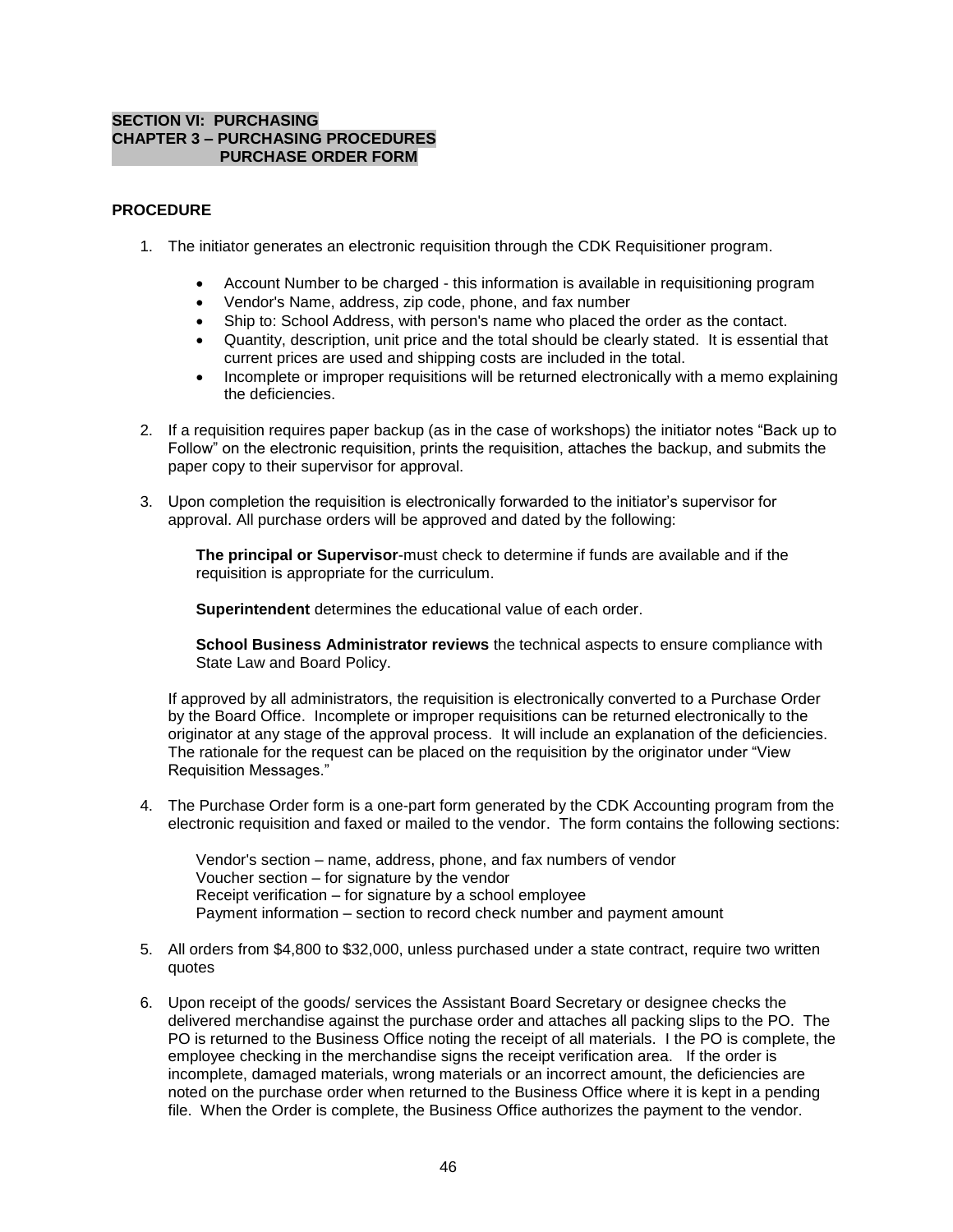- 7. **Partial Payments** Partial payments may be authorized based on confirmation of receipt of goods (packing slip). As stated above final payment will not be made until the purchase order has been signed indicating that all goods have been received.
- 8. **Approval of amounts paid in excess of approved purchase:** As per 6A:23A-6.10 the Board will permit the School Business Administrator to approve adjustments to purchase orders up to ten percent (10%) over the original amount without issuing a new purchase order provided that the changes do not change the purpose, vendor or bid award price of the original purchase order.
- 9. **Computers /Hardware** All purchases of computers/hardware require the Principal/Supervisor to contact the district Technology Coordinator to assist employees with the technical aspects and the State Contract requirements of purchasing computers. The Technology Coordinator will originate the requisition for all computers/hardware and software. The purchase orders will be approved by the Superintendent and the Business Administrator.
- 10. **Copiers** If a copier needs to be replaced or a new one purchased the Business Administrator must be contacted.. All purchases or replacements must be pre-approved by the Business Administrator.
- 11. **Cooperative Purchasing**-The Board of Education has contracted with Hunterdon County Educational Services Commission (HCESC) to bid on items in the following categories on an asneeded basis.
	-
	- 1. Office Supplies 2. School Supplies 3. Custodial Supplies
	- 4. Art Supplies 5. Science Supplies 6.Industrial Arts
		-
- 
- 
- 7 .Athletics 8. Technology
- Supply catalogs are available in the main office and business office.

### **References**

6A:23A-6.10 Form - Purchase Order Form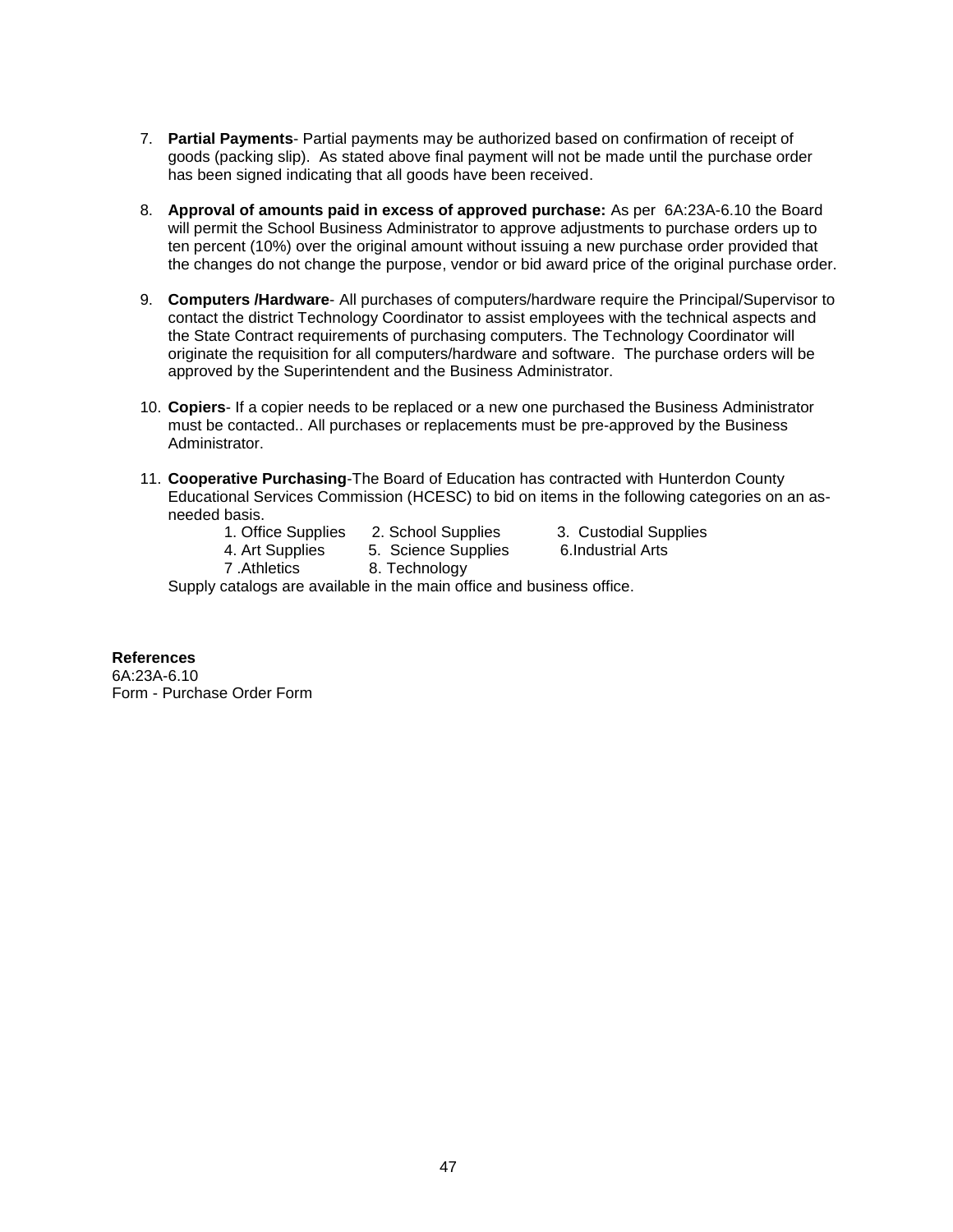# **SECTION VI: PURCHASING CHAPTER 4 – PURCHASING PROCEDURES ORDERING OF MATERIALS**

# **PURPOSE**

To establish a uniform method of purchasing goods, materials, and services.

# **PROCEDURE**

- 1. All persons responsible for the ordering of goods, materials, and services will use CDK Requisitioner program as described in Section VI, Chapter 3 of this manual.
- 2. All employees responsible for submitting requisitions for goods and services must provide a rationale that will determine why the purchase is essential to the school district. Non–essential items will not be ordered.

#### 3. **Exceptions for Rationale:**

- a. After School Supplementary Service Providers (regulated state law)
- b. Emergency purchases (rationale all ready provided),
- c. Field trips, student transportation, & athletic trips (not required),
- d. Travel reimbursement for employees (state code and board policy),
- e. Tuition contracts (state regulated) and tuition reimbursement for employees (contractual).
- 4. It will be the responsibility of the Building Principals and Supervisors, to notify all staff members under their supervision that orders for goods, services, or materials will be made by strictly following the procedure for issuing a purchase order.
- 5. Emergency Orders: Should it be necessary that goods, services, or materials are needed quickly, an order must be placed in a prescribed way. The Building Principal/Supervisor and all others responsible for approving orders will call the Business Office for approval and will submit immediately all necessary information needed for the Business Office to process. The following procedure must be followed:
	- A requisition must be immediately sent to the Business Office with **"EMERGENCY PURCHASE ORDER"** noted in the "Summary" field.
	- The purchase order will be immediately processed.
	- Upon receipt of the goods/ services the Assistant Board Secretary or designee checks the delivered merchandise against the purchase order and attaches all packing slips to the PO. The PO is returned to the Business Office pending file noting the receipt of all materials. If the order is incomplete, damaged materials, wrong materials, or an incorrect amount, the deficiencies are noted on the purchase order when returned to the Business Office where deficiencies are corrected. When the order is complete, the Business Office authorizes the payment to the vendor.
- 6. By following the above procedure for all purchase orders, the obligations of the Board of Education will be more accurately maintained.

#### **References**

18A:18A-7 Form - Requisition Form – Purchase Order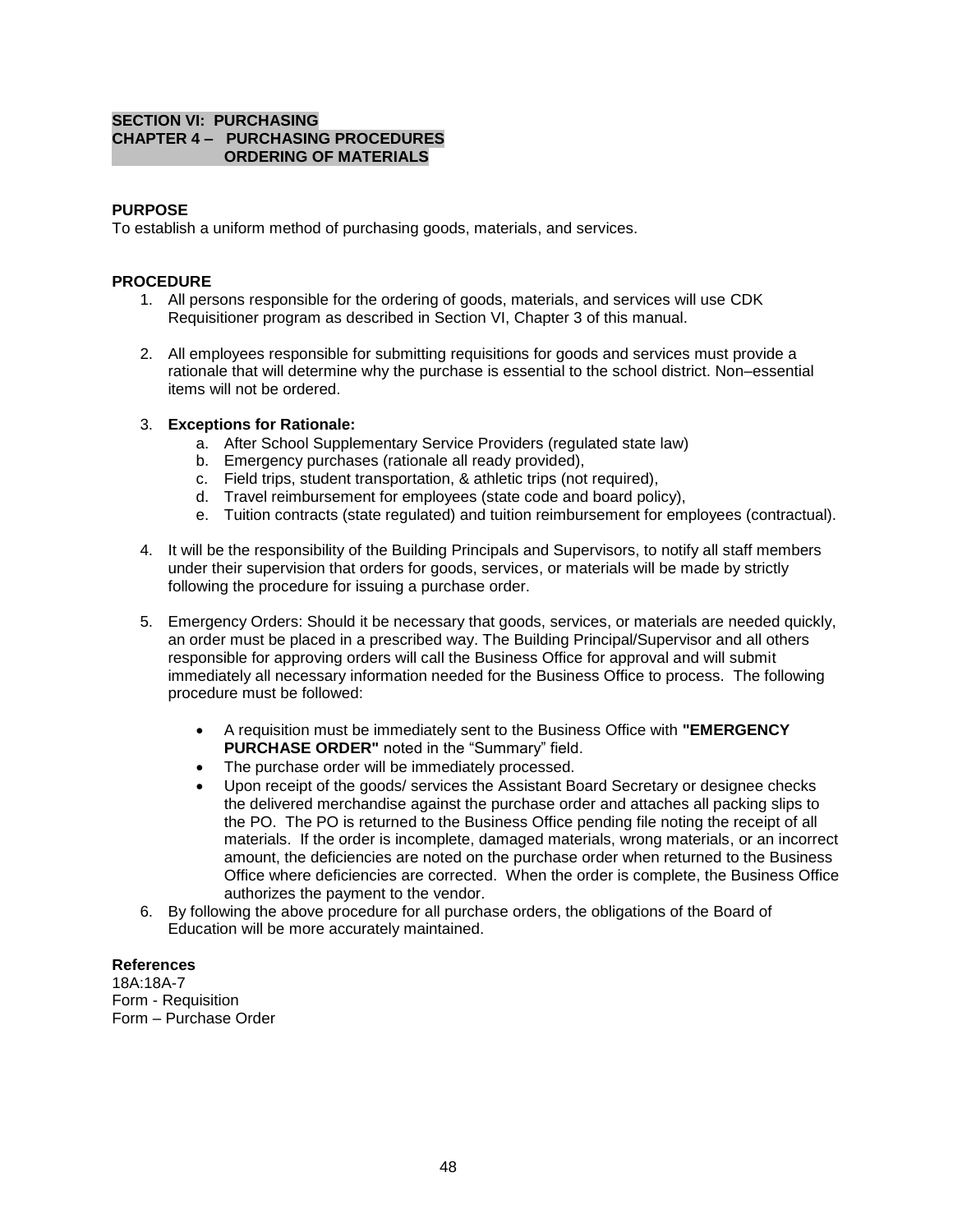# **SECTION VI: PURCHASING CHAPTER 5 – PURCHASING PROCEDURES EMERGENCY CONTRACTS**

# **PURPOSE**

To be able to deal with emergency situations involving the health and safety of occupants of school buildings by forgoing the bidding process.

### **PROCEDURE**

1. Any contract may be negotiated or awarded for the Board without public advertising for bids even if the price exceeds the bid threshold when an emergency affecting the health or safety of occupants of school buildings, provided that the contracts are awarded in the following manner:

The principal or other designee in charge of the building, facility, or equipment where the emergency occurs notifies the Business Administrator of the need for the performance of the contract, the nature of the emergency, the time of the occurrence, and the need to utilize the emergency provision.

- 2. This notification must be put in writing to the Business Administrator.
- 3. If the Business Administrator is satisfied that an emergency exists, he/she shall be authorized to award a contract or contracts for such purposes as may be necessary to respond to the emergent needs.
- 4. If conditions permit, the Business Administrator will seek at least two quotes if the bid is below the bid threshold. If the expenditures are expected to be in excess of the bid threshold, the Business Administrator shall attempt to obtain at least three quotes.
- 5. Upon furnishing the goods or services under the terms of this emergency contract provision, the contractor shall be entitled to be paid and the Board shall be obligated to take action needed to authorize the payment of the bill.
- 6. This procedure will only be enacted in an emergency situation. All other contracts for goods and services will proceed using the regular purchasing process.
- 7. At the conclusion of the contract the Business Administrator shall submit a final report to the Board for any contract under the provisions of an emergency contract in accordance with N.J.S.A. 18A:18A-7. The report shall describe:
	- The nature of the emergency
	- The time of the occurrence
	- The need for invoking this regulation
	- The action taken
	- The costs of the action
	- The accounts to be charged
	- The plan for preventing a similar situation in the future

*Reference N.J.S.A. 18A:18A-7*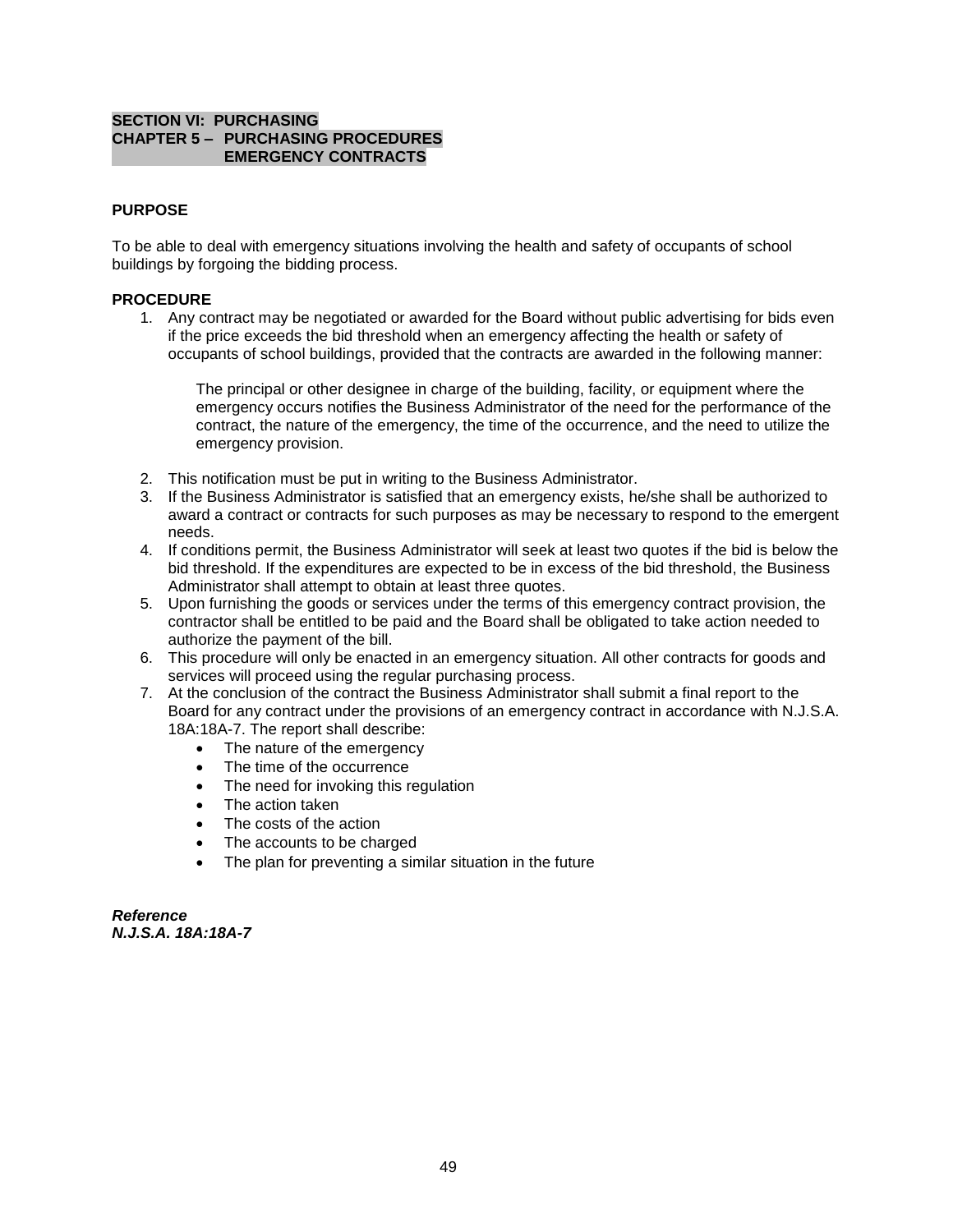### **SECTION VI: PURCHASING CHAPTER 6 PURCHASING PROCEDURES RECEIPT OF GOODS**

# **PURPOSE**

To facilitate the receipt of goods and to make prompt payments to vendors.

# **PROCEDURE**

- 1. Check the packing slips very carefully without delay, as soon as the shipment is received. If the items are on back-order, mark backorder" on the Purchase Order and wait a reasonable time for orders to be received (four weeks should be enough time unless the vendor gave you a receiving date). If by that time the back order has not been received the Board Office will contact the vendor. If the packing slip is marked "out of stock" or "cancel" the Business Office will pay only for merchandise received.
- 2. If there is a problem with an order, notify the Business Office immediately with an **Order Information Form** with the packing slip attached. Most companies will allow a shortage claim within thirty (30) days.
- 3. Should it be necessary to cancel the back order items, send back the copy of the Purchase Order to the Business Office, so marked.
- 4. The Receiving Record of the Purchase Order must be given to the Business Office within 30 days after returning to school for all items delivered during the summer months.

### **References**

Form – Order Information Form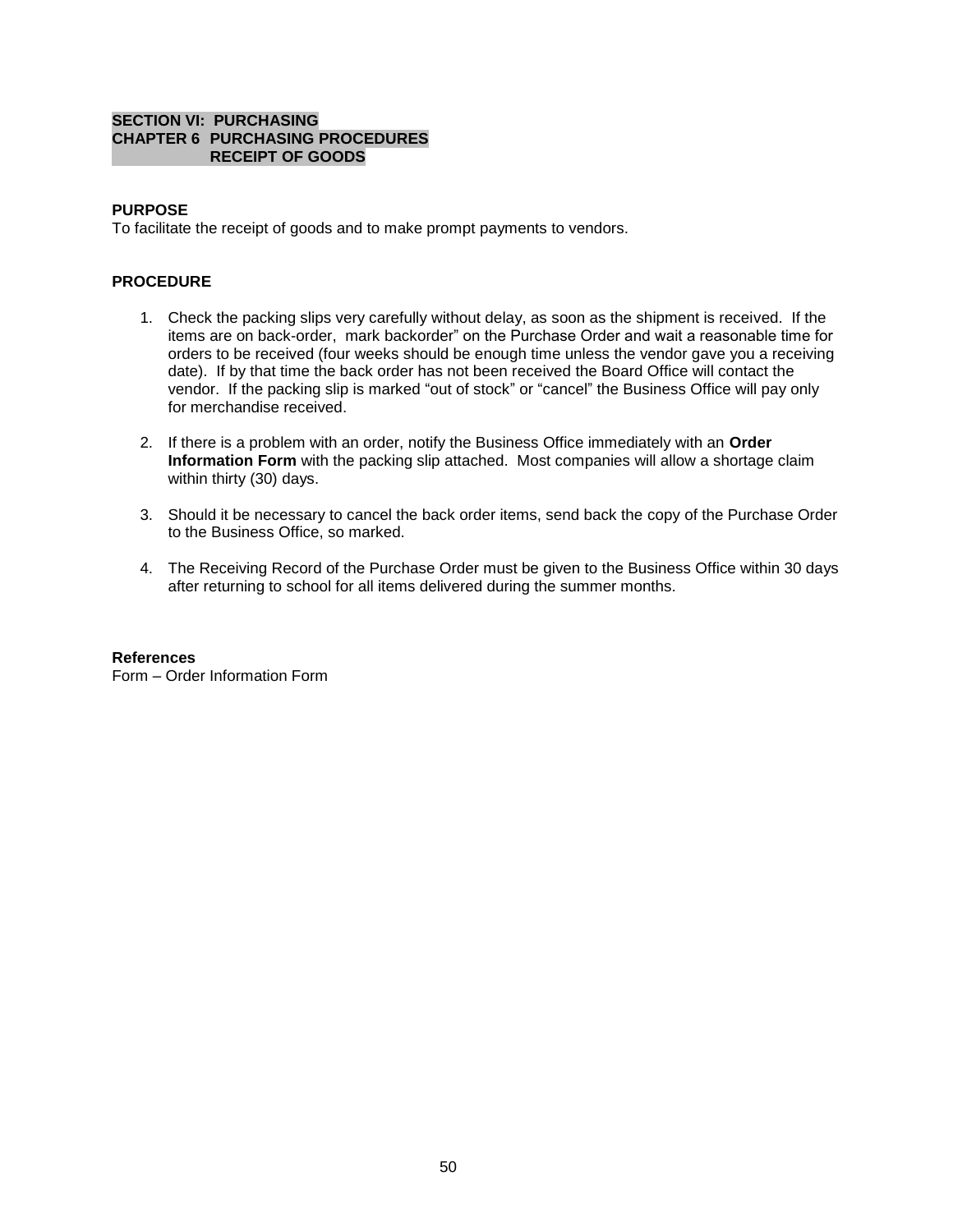### **SECTION VI: PURCHASING CHAPTER 7 PURCHASING PROCEDURES CONTRIBUTIONS TO BOARD MEMBERS AND CONTRACT AWARDS**

# **PURPOSE**

To ensure the school district maintains honest and ethical relations with vendors and shall guard against favoritism, improvidence, extravagance, and corruption in its contracting processes and practices.

# **PROCEDURE**

- 5. The Board will not vote upon or award any contact in the amount of \$17,500 or greater to any business entity which has made a contribution reportable by the recipient under P.L. 1973, c.83 (N.J.S.A. 19:44-1 et seq.) to a member of the Board during the preceding one-year period.
- 6. Contributions reportable by the recipient under P.L. 1973, c.83 (N.J.S.A. 19:44-1 et seq.) to any Board member from any business entity doing business with the school district are prohibitive during the term of the contract.
- 7. When a business entity referred to in 2. above is a natural person, a contribution by that person's spouse or child that resides in the same household shall be deemed to be a contribution by the business entity. Where a business entity is other than a natural person, a contribution by any person or other business entity having an interest therein shall be deemed to be a contribution by the business entity.
- 8. The disclosure requirement set forth in section 2 of P.L. 2005, c. 271 (N.J.S.A. 19:44A-20.26) also shall apply when the contract is required by law to be publicly advertised for bids.
- 9. The requirements of N.J.A.C. 6A:23A-6.3 shall not apply to a contract when a district emergency requires the immediate delivery of goods or services.

### **References**

N.J.A.C. 6A:23A-6.3 N.J.S.A. 19 :44-1 et seq. P.L. 1973, c.83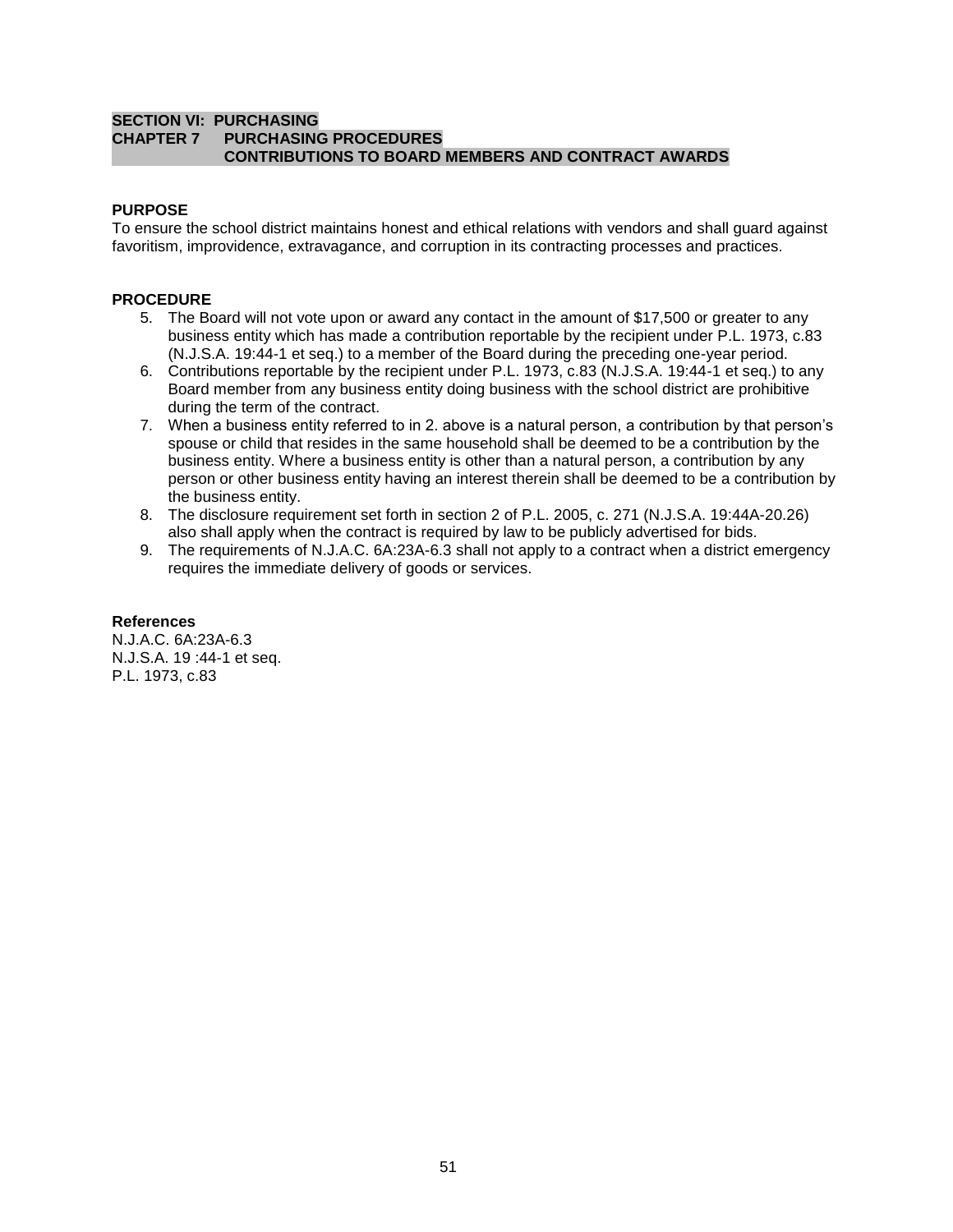### **SECTION VI: PURCHASING CHAPTER 8 – EXPENDITURE CONTROL END OF YEAR PROCEDURE**

### **PURPOSE**

To assure delivery and acceptance prior to June 30 for budgeted goods and services.

### **PROCEDURE**

The deadline for ordering items from the current operating budget is **February 1**, unless an earlier date is set by the Superintendent. **Exceptions** to this will be as follows:

- A. Miscellaneous Principals/ Supervisors Account
- B. Emergency end of the year supplies
- C. End of year activities such as field days, graduation, after school programs, assemblies, and workshop / in services
- D. Contractual responsibilities
- E. Special State and Federally Funded Programs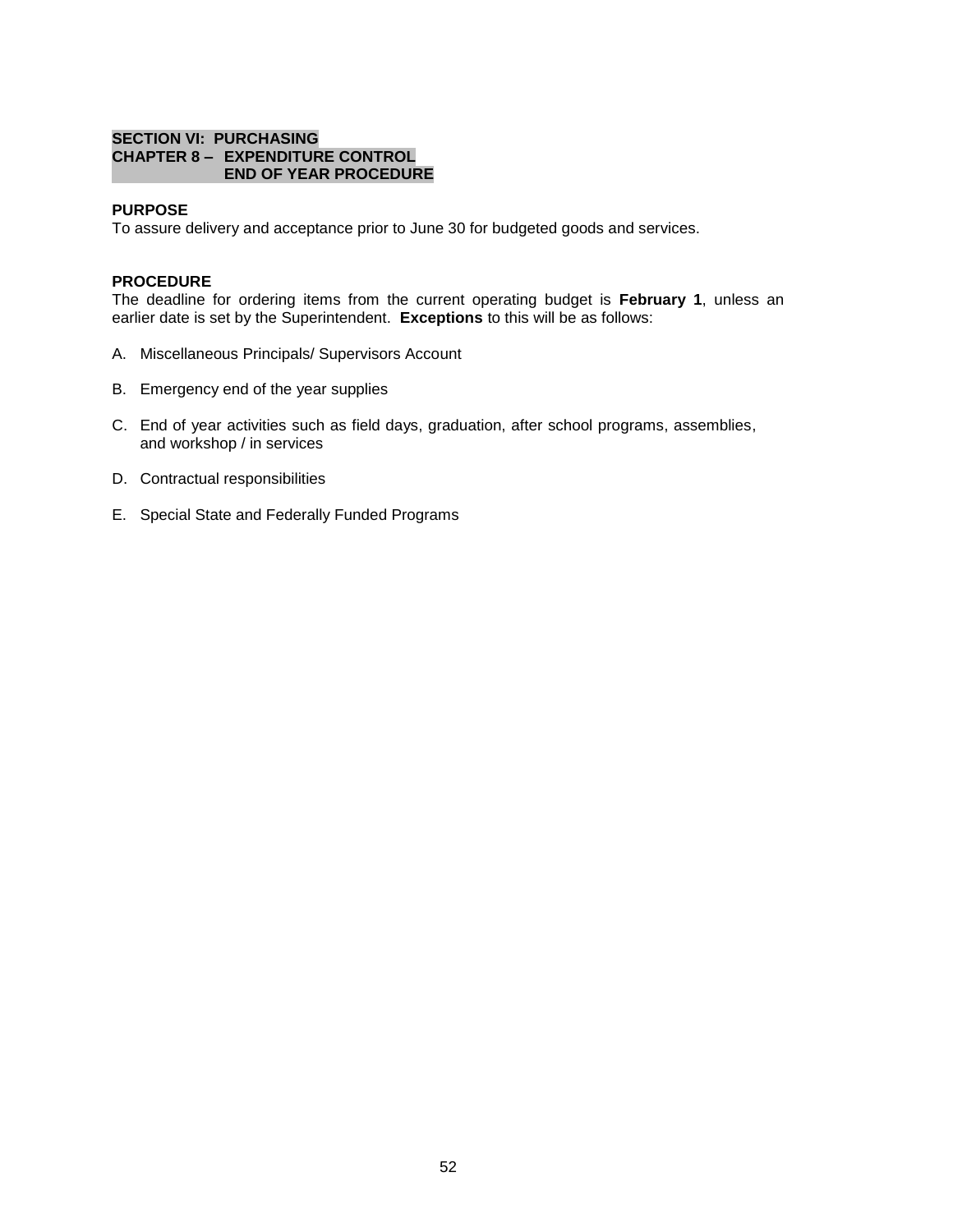### **SECTION VI: PURCHASING CHAPTER 9 - EXPENDITURE CONTROL PROFESSIONAL AFFILIATION / EXPENSE REIMBURSEMENT**

# **PROCEDURE**

### **Professional Affiliations**

Payment for approved professional affiliations requires all original bills to be attached to the Purchase Order Requests for verification with the account to be charged.

#### **Workshop/ Trip Reimbursement:**

- 1. A request for travel must be submitted to the employee's supervisor and then to the Superintendent of Schools which includes a **Professional Development Request Form**, prior to the travel date(s), and at least seven (7) days before a Board meeting. The request shall include supporting documentation to include a statement outlining the primary purpose for the travel and key issues that will be addressed and their relevance to improving instruction or the operation of the district. Additionally, the documentation must include the type of travel; location, date(s) of travel; and all related costs including transportation expenses, parking, tolls, lodging, meals, and other expenses. A requisition with the registration and/ or lodging request must be submitted at the same time. Lodging will only be paid at the Federal GSA (General Service Administration) rate. Any amount that exceeds that rate the individual must reimburse the Board the difference.
- 2. The Superintendent of Schools shall review and may approve or deny each request for travel expense. The Superintendent's signature designating approval is required on the request for travel reimbursement.
- 3. All requests for travel approved by the Superintendent of Schools shall be forwarded to the Business Administrator, or designee, to determine if the expenses as outlined in the request are in compliance with the New Jersey travel reimbursement guidelines as established by the Department of Treasury and with guidelines established by the Federal Office of Management and Budget (car rentals and/or limousine services are ineligible expense for reimbursement).
- 4. Expenses for travel and related expenses must meet two sets of tests in order to be reimbursable. First, there is the requirement that the expenses be incurred for matters affecting the Township Schools, and they are ordinary and necessary. Secondly, there is the requirement that travel and related expenses not be reimbursed unless adequately substantiated.
- 5. Lodging and meals must comply with the federal per diem rate. Lodging expenses may exceed the federal per diem rates if the hotel is the site of the convention, conference, seminar, or meeting and the going rate of the hotel is in excess of the federal per diem rate.
	- a. If expenses are in compliance with the guidelines, the Superintendent will include the Professional Development Request form information on the Board of Education agenda for approval.
	- b. If any expenses are not in compliance with the guidelines, the Business Administrator, or designee, will return the request to the Superintendent of Schools.
	- c. The Superintendent will notify the professional staff member or Board member of any expenses not in compliance with the guidelines. To receive final approval the staff member or Board member must agree to assume financial responsibility for the non-compliant expenses.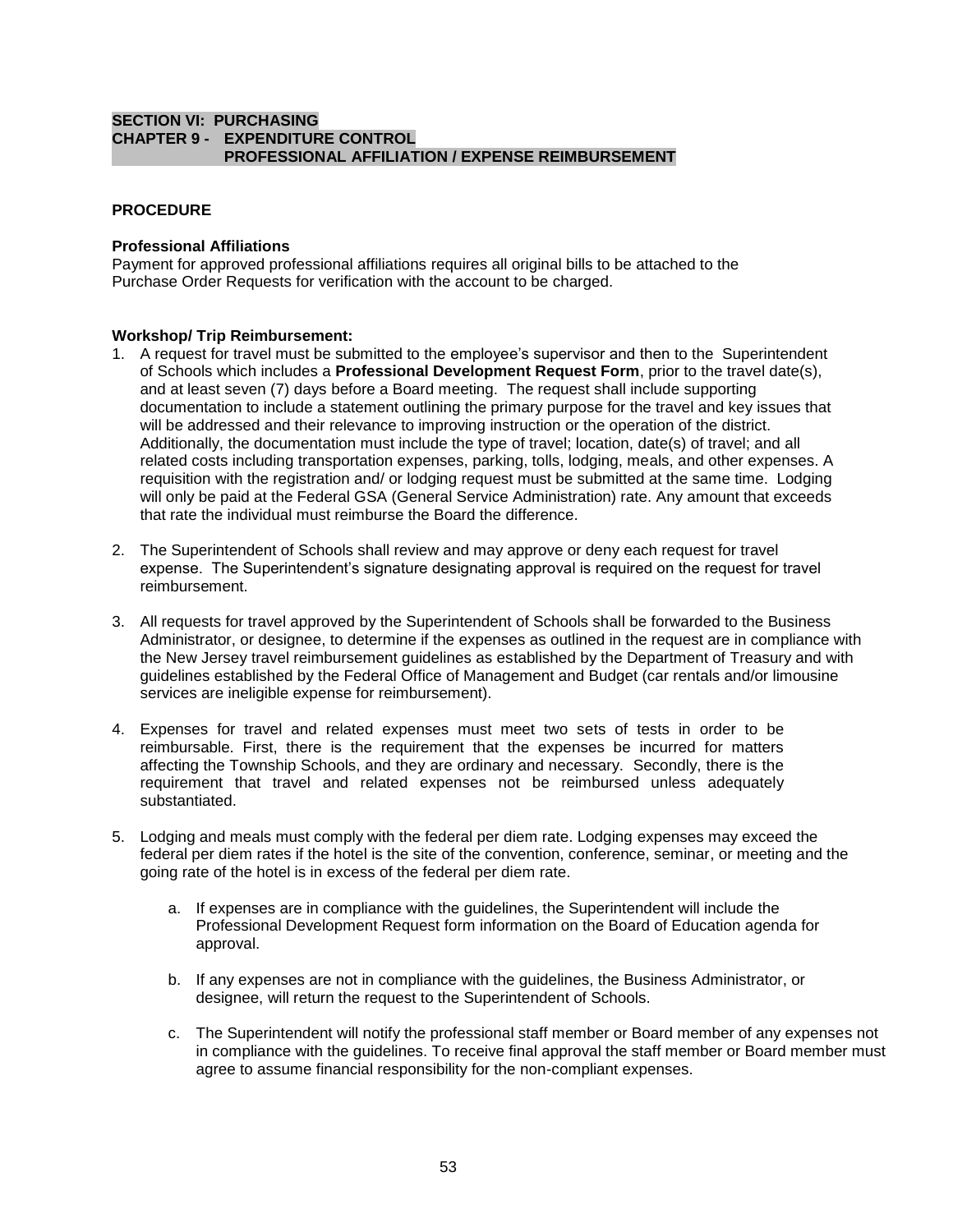- 6. Approval of the travel request requires a majority of the full voting membership of the Board of Education at a Board meeting.
- 7. If approval is given by the Superintendent and the Board of Education, a copy of the **Professional Development Request form** will be returned to the staff member. This copy along with **travel receipts** must be attached to the requisition for travel reimbursement and sent to the Business Office for reimbursement after the trip.
- 8. All fees or expenses not covered by the purchase order payment shall be made personally by the school district employee and reimbursed at the conclusion of the travel event.
- 9. The requisition for expenses should not be submitted until the staff member has the canceled check or a receipt from a credit card. The canceled check or the receipt from a credit card should be attached to the requisition.
- 10. A duly executed requisition for expenses should be submitted early enough to have it included for payment at the next regular Board meeting. If the requisition is submitted at the beginning of the monthly payment will be made after the next Board meeting.
- 11. At the time of submission of all expense reimbursements, the staff member must submit a **Post Professional Development (PD) Report** that will state the purpose of the travel, key issues addressed at the event, and their relevance to improving instruction or the operation of the school district.
- 12. Board members, officers, and designated employees of the Township School District who register for conferences, workshops, or other professional growth and development activities but fail to attend without proper notification shall be responsible for reimbursing the Board for all incurred expenses.

Exceptions caused by extenuating circumstances may be granted at the Board's discretion.

- 13. School district travel expenditures **shall not include** costs for the following:
	- a. Subsistence reimbursement for the day trips, except for meals expressly authorized by and in accordance with the provisions of N.J.A.C. 6A:XX-8.20
	- b. Subsistence reimbursement for overnight travel within the State, except where authorized by the Commissioner in accordance with the procedure set forth in N.J.A.C. 6A:XX-8.19(b).
	- c. Attendance by the appropriate people at NJSA, NJADA, or NJASBO shall only be permitted for reimbursement for lodging when the convention has received a waiver pursuant to N.J.A.C. 6A:XX-8.19(b) and where home to convention commutation exceeds 50 miles and the event occurs in two or more consecutive days.
	- d. Lunch or refreshments for training sessions and retreats held within the school district including in-service days and for employee participants traveling from other locations within the district.
	- e. Car rentals, limousine services, reverse telephone charges, or entertainment costs.
	- f. Airfare without documentation of quotes from at least 3 airlines and/or travel agencies and/or online services.

### **Out of State Travel**

Pursuant to N.J.S.A.18A:11-12, out-of-state travel shall be limited to the fewest number of board members or affected employees needed to acquire and present the content offered to all board members or staff, as applicable, at the conclusion of the event. Lodging may only be provided if the event occurs on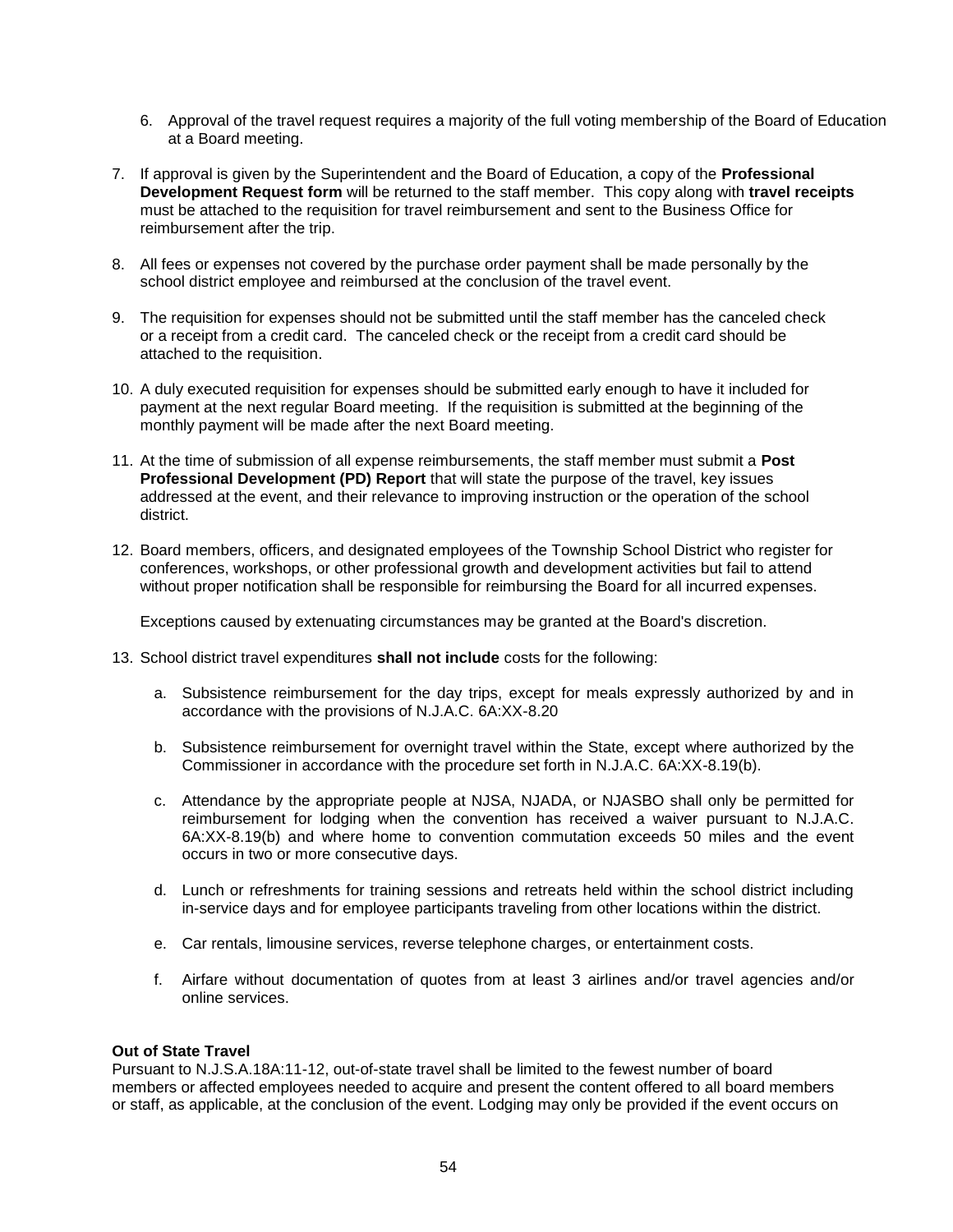two or more consecutive days and where home to event commute exceeds 50 miles.

Where a travel event has a total cost that exceeds \$5,000, regardless of the number of attendees, or where more than three individuals from the district are to attend, the school district shall obtain the prior written approval of the Executive County Superintendent.

### **Reimbursement for Mileage only:**

- 1. All staff members must submit a requisition to be reimbursed for all appropriate travel.
- 2. For one-day trips involving tolls and parking, all receipts must be attached to the requisition.
- 3. Final travel and mileage forms for June will be turned into the Business Office no later than the last day of the school year.

#### **References**

N.J.S.18A:19-1et seq N.J.S.A. 18A:11-12 N.J.A.C. 6A:XX-8.19(b). N.J.A.C. 6A:XX-8.20 N.J.S.A. 18A:11-12 Form - Professional Development Request Form Form – Post Professional Development (PD) Report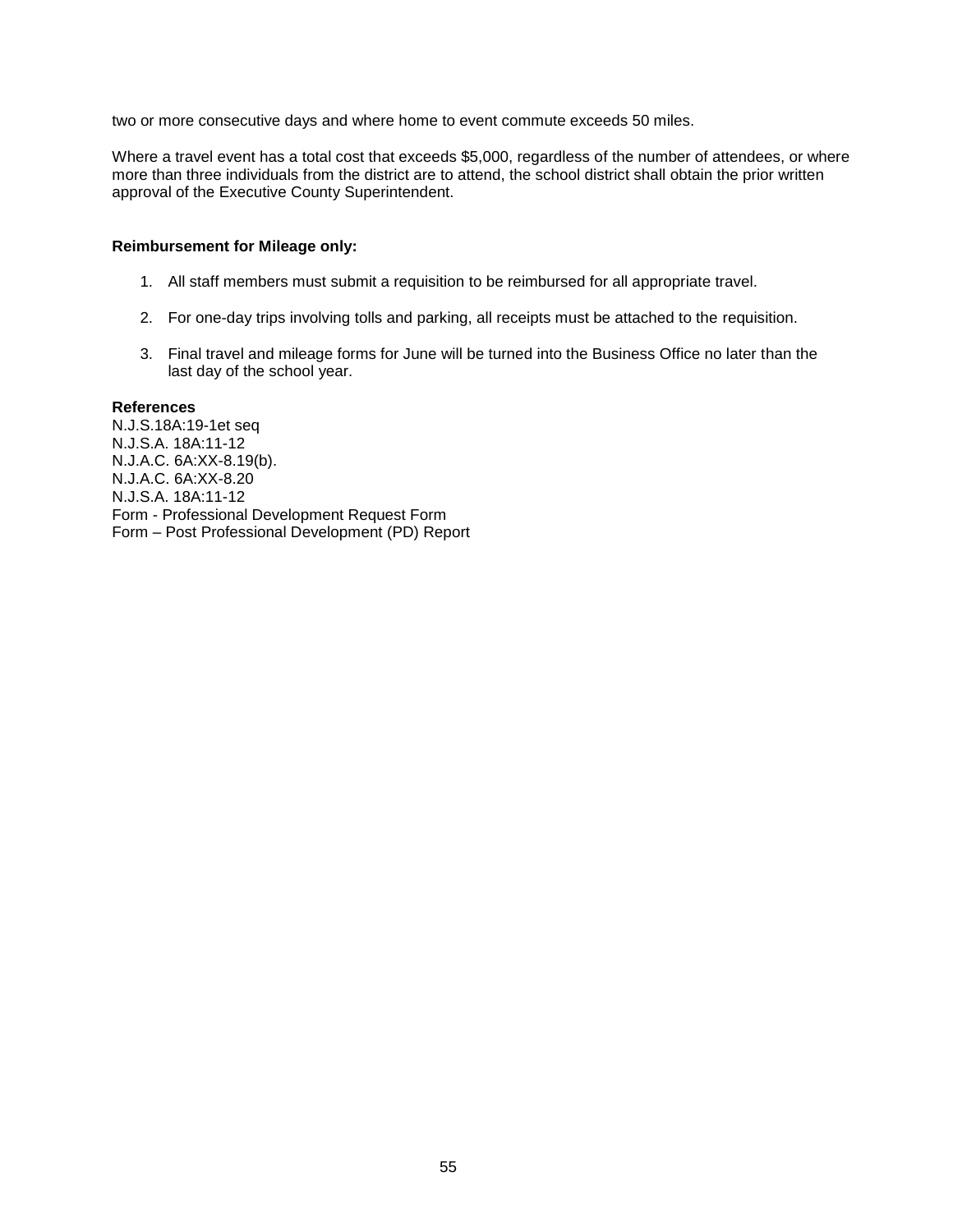# **SECTION VI: PURCHASING CHAPTER 10 – PROFESSIONAL SERVICES LEGAL SERVICES**

# **PROCEDURE**

- 1. In order to help minimize the cost of legal services, the Board will authorize the designated persons, Superintendent of Schools, School Business Administrator, or Board President to contact legal counsel. The designated persons shall ensure that contacted legal counsel is not contacted unnecessarily for management decisions or readily available information contained in district materials such as Board policies, administrative regulations, or guidance available through professional source materials.
- 2. If legal advice is requested by anyone other than the designated persons listed, a request for legal advice shall be made in writing and shall be maintained on file in the administrative office. The designated person(s) will determine whether the request warrants legal advice or if the information can be obtained elsewhere.
- 3. A log of all legal counsel contacts, will be maintained by the designated person(s) and will include: the name of legal counsel contacted, date of contact, issue discussed, and length of contact. Legal bills shall be compared to the contact log and any variances shall be investigated and resolved.
- 4. Payments for legal services will comply with payment requirements and restrictions pursuant to N.J.S.A.18A-19-1 et seq. as follows:
	- A. Advance payments are prohibited
	- B. Services to be provided shall be described in detail in the contract
	- C. Invoices for payment shall itemize the services provided for the billing period
	- D. Payment shall only be for services actually provided
- 5. The Board of Education will annually establish, prior to the budget preparation, a maximum dollar limit for each type of professional service, including legal services. In the event it becomes necessary to exceed the established maximum dollar limit for the professional service, the Superintendent shall recommend to the Board of Education an increase in the maximum dollar amount. Any increase shall require formal Board action.
- 6. Contracts for legal services will be issued by the Board in a deliberative and efficient manner such as through a request for proposals based on cost and other specified factors or another comparable process that ensures the district receives the highest quality services at a fair and competitive price or through a shared service arrangement. Contracts for legal services shall be limited to non-recurring or specialized work for which the district does not possess adequate inhouse resources or in-house expertise to conduct.

### **References**

N.J.A.C. 6A:23-5.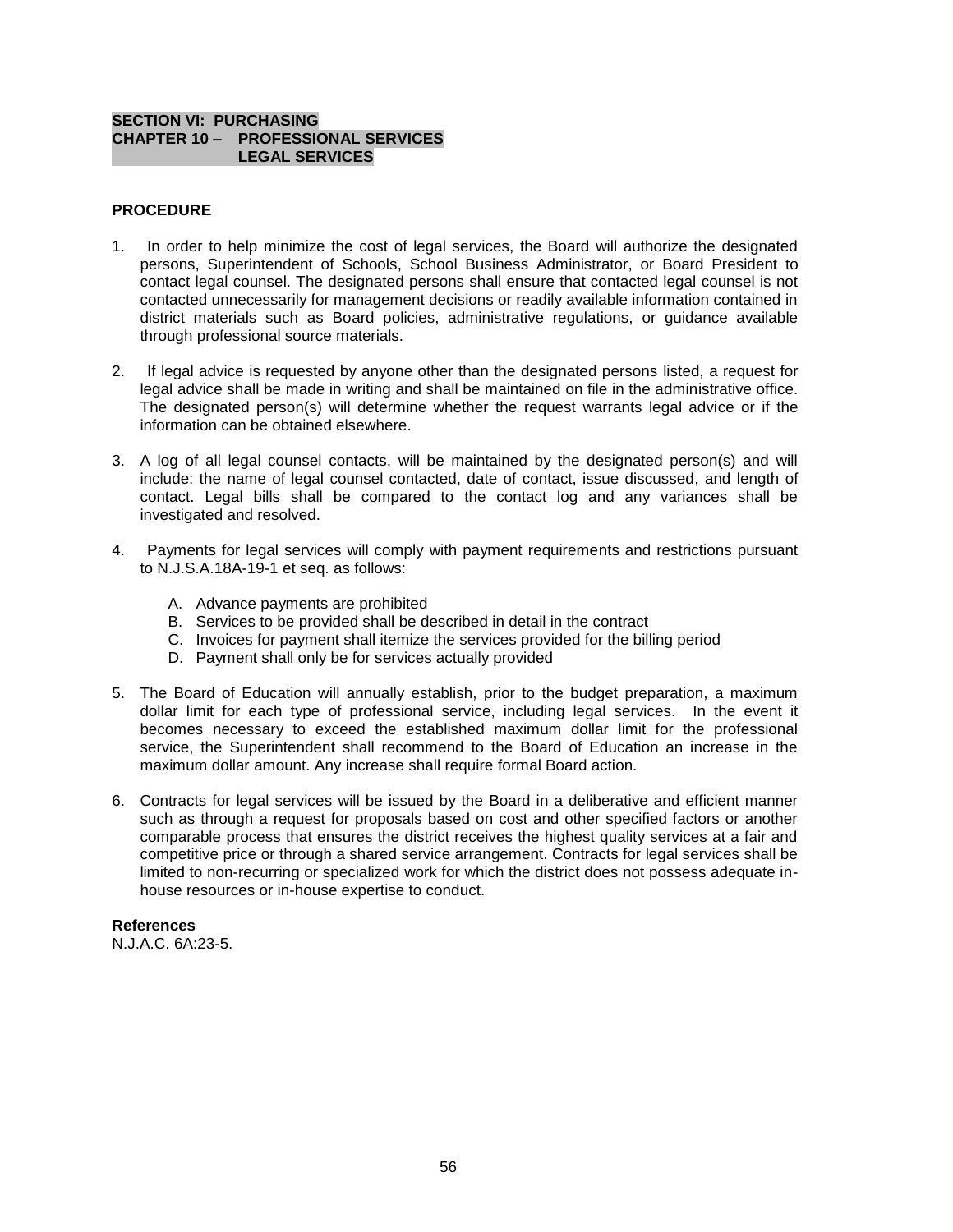# **SECTION VI: PURCHASING CHAPTER 11 - PROFESSIONAL SERVICES AUTHORIZED SERVICES**

# **PROCEDURE**

- 1. In order to help minimize the cost of legal services, the Board will establish annually prior to budget preparation a maximum dollar limit for each type of professional service. In the event it becomes necessary to exceed the established maximum amount, the Superintendent shall recommend to the Board an increase in the maximum dollar amount. This shall require formal Board action.
- 2. Contracts for professional services will be issued by the Board in a deliberative and efficient manner such as through a request for proposals based on cost and other specified factors or another comparable process that ensures the district receives the highest quality services at a fair and competitive price or through a shared service arrangement. Contracts for professional services shall be limited to non-recurring or specialized work for which the district does not possess adequate in-house resources or in-house expertise to conduct.
- 3. Nothing in this manual or N.J.A.C. 6A:23A-5.2 shall preclude the Board from complying with the requirements of any statute, administrative code, or regulation for the award of professional service contracts.

**References** N.J.A.C. 6A:23A-5.2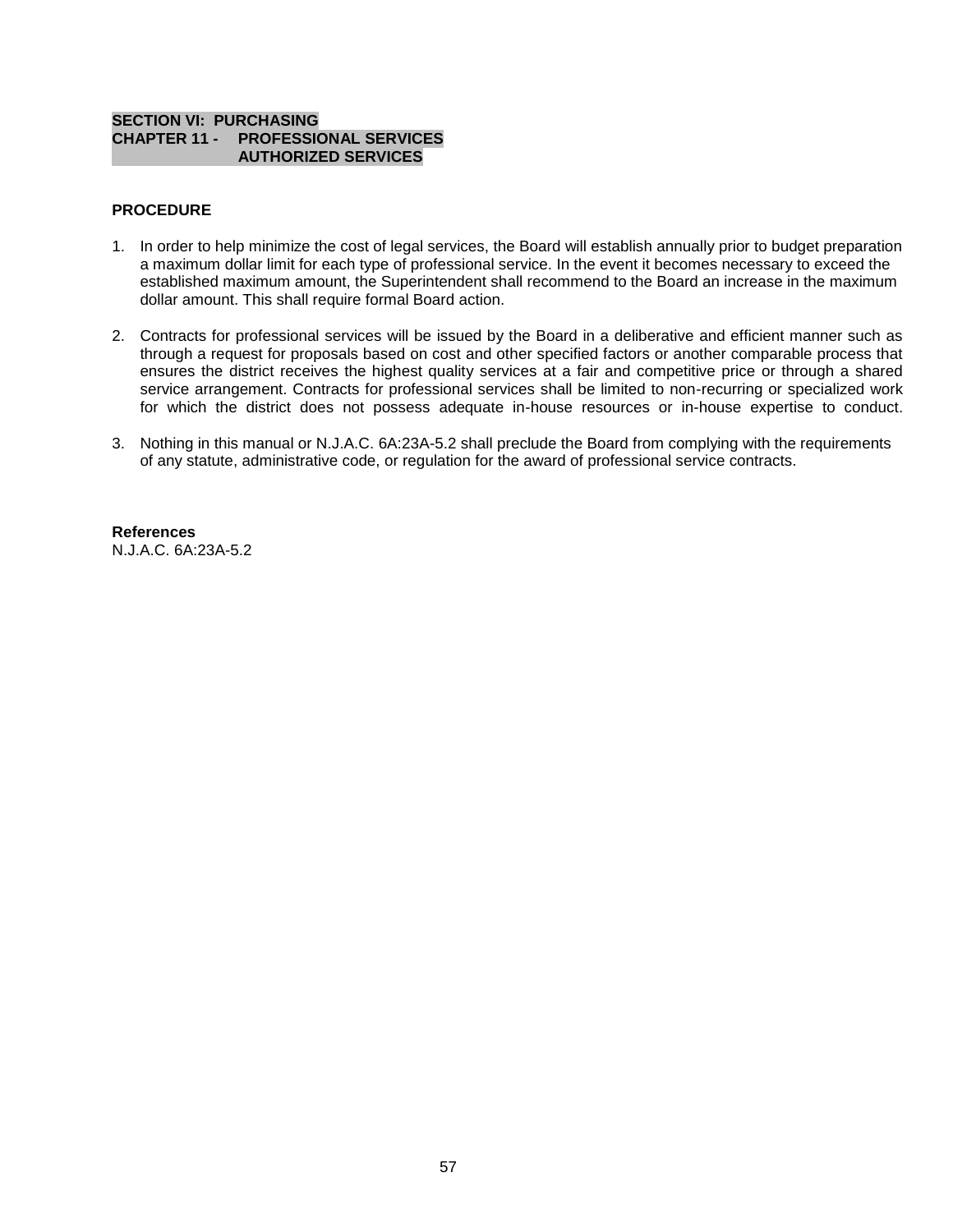### **SECTION VI: PURCHASING CHAPTER 12 - EXPENDITURE CONTROLS MAINTENANCE SERVICE CONTRACTS**

# **PROCEDURE**

- 1. Service contracts for continued maintenance and repair of office machines/typewriters are available for district-wide equipment.
- 2. The Business Office will provide each school office/department with the names(s) and phone numbers(s) of the successful bidders.
- 3. Whenever a repair is required, the school/department will call the Business Office for the availability of funds. The Business Office will authorize the school/department to notify the vendor of the need for repair.
- 4. When the repair is made, **the service call form from the company** who serviced the machine must be signed by the staff member and the copy forwarded to the Business Office.
- 5. The Business Office will match the service call from the company invoice with the bill as it comes in.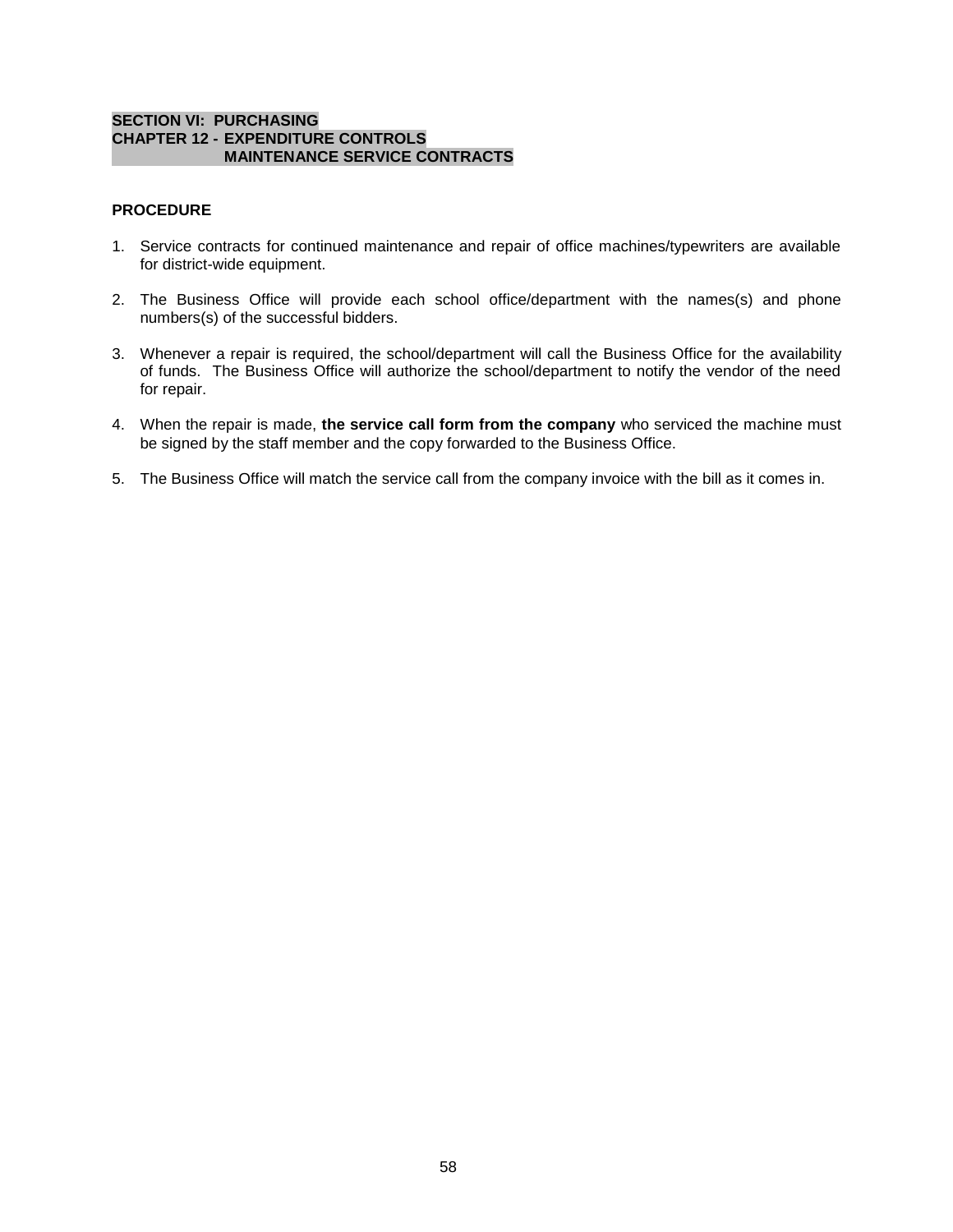# **SECTION VI: PURCHASING CHAPTER 13 - EXPENDITURE CONTROLS MAINTENANCE & COMPUTER WORK ORDER SYSTEMS**

# **PROCEDURE**

# **Maintenance Work Order System**

In order to ensure that building maintenance projects are done in a timely fashion, the Assist work order system must be used. Work orders may be generated by school personnel through the Assist program. All requests for the addition or removal of classroom furniture must be approved by the building principal. The program will ask for specific information regarding the exact location and the extent of the work. The work order for maintenance is automatically sent to the Building & Grounds office. No maintenance projects will be started without a work order request. The work orders will be processed in the order they are received. The Supervisor of Buildings and Grounds will prioritize the work orders according to the date needed and the severity of the work that needs to be done. The Supervisor of Buildings and Grounds will send a notice upon completion of the project.

### **Computer Work Order System**

In order to ensure that computer repairs are done in a timely fashion, the following procedure must be followed.

- 1. A work order ticket is generated through the Assist program indicating a description of the problem and the location.
- 2. Assist work order tickets for computer, software, and network problems are received by the Technology department and delegated to either the Technology Coordinator or Computer Technician. Assist tickets will then be processed in the order they are received unless there is one that is classified as a priority request.
- 3. Upon completion of the Assist work order ticket, the person initiating the request receives a report stating that the work is completed.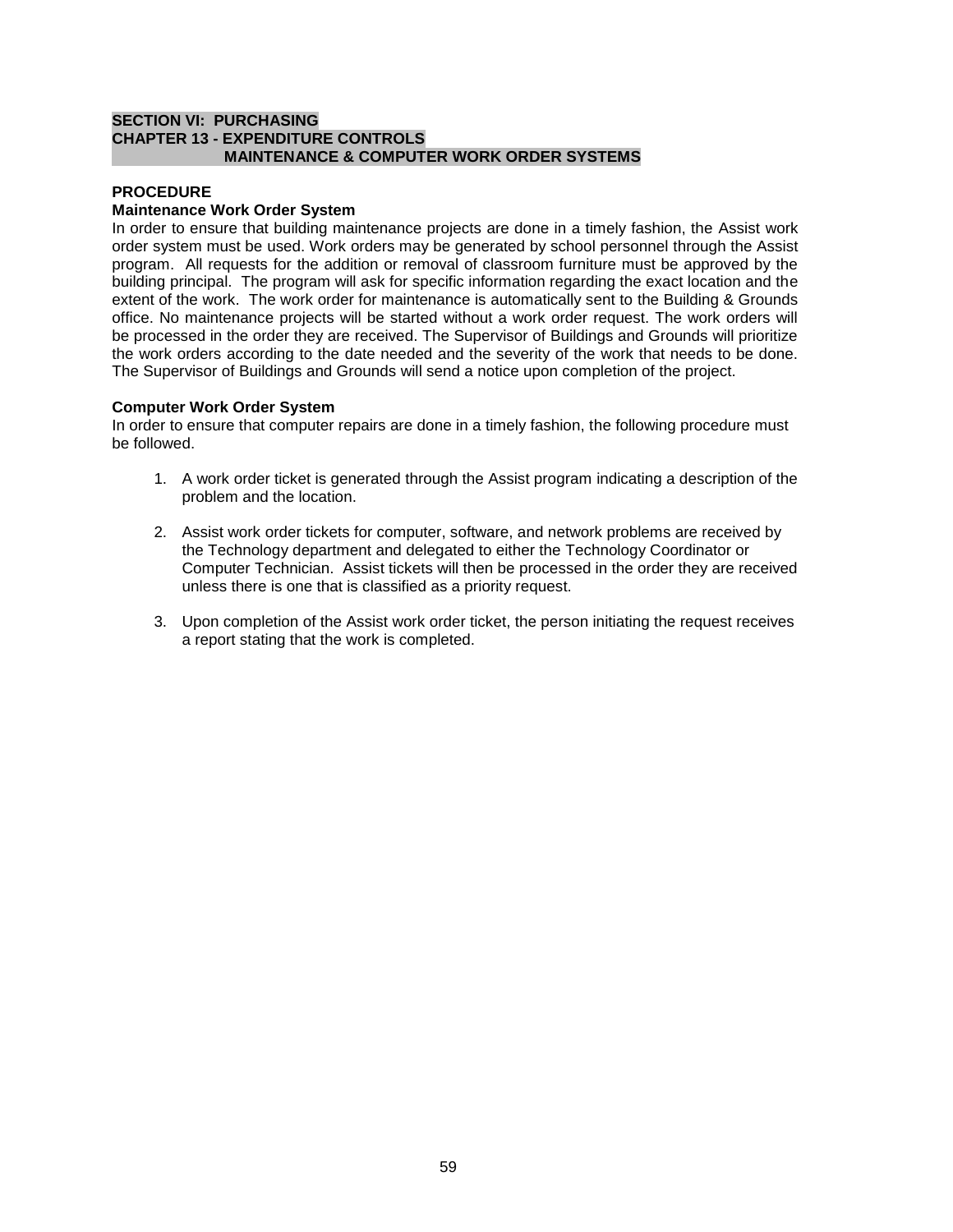# **SECTION VII: FACILITIES CHAPTER 1 - FACILITIES (INCLUDES ADMINISTRATION OF WORK, HEALTH & SAFETY)**

# **PURPOSE**

The Board of Education recognizes that adequate facilities must be provided to all students and that it must maintain all buildings so that students have a safe and healthy environment in which to learn.

### **PROCEDURE**

#### **Building Coordinator**

 While any staff member may contact the Buildings and Grounds Office, the Business Administrator or his/her designee has the responsibility to be the contact person for the facility to handle communication and administrative details. The Business Administrator generally approves written requests for long-term and elective maintenance.

### **Planning for Alterations and Remodeling**

- The first step that a school must take before deciding on all major or minor elective alterations or changes in the use of space is to communicate in writing to the Business Administrator. He/she will review and submit all requests for remodeling to the Superintendent of Schools.
- After the Superintendent approves the request, it will be sent to the Buildings and Grounds Department to obtain a project cost estimate for the proposed work. A source of funding must be identified before the project will move to the design and construction phases. Once the project is funded, the Business Administrator will prepare the proper documentation to submit to the County Superintendent or the Department of Education for approval. Application for building permits, bid specifications, plans and drawings must be produced to assist the requestor through the design and construction phases. Keep all concerned informed of scheduling and major events.

#### **Maintenance and Repair of Equipment**

- The Buildings and Grounds Department holds contracts with several service companies who provide maintenance and repair services such as elevators, fire alarms, burglar alarms, clock repairs, public address systems, gym door repairs and roof repairs.
- The Buildings and Grounds Department is prepared to carry out some renovations, alterations, and improvements and support buildings in order to offer a constant safe environment. These operations must be scheduled in advance.

### **Noise Control**

- The Buildings and Grounds Department attempts to schedule work with high noise potential at times least likely to be disruptive. However, it is not always possible to delay emergency repairs.
- Staff members bothered by noise caused by repair projects should call the Buildings and Grounds Department so they can try to remedy the situation.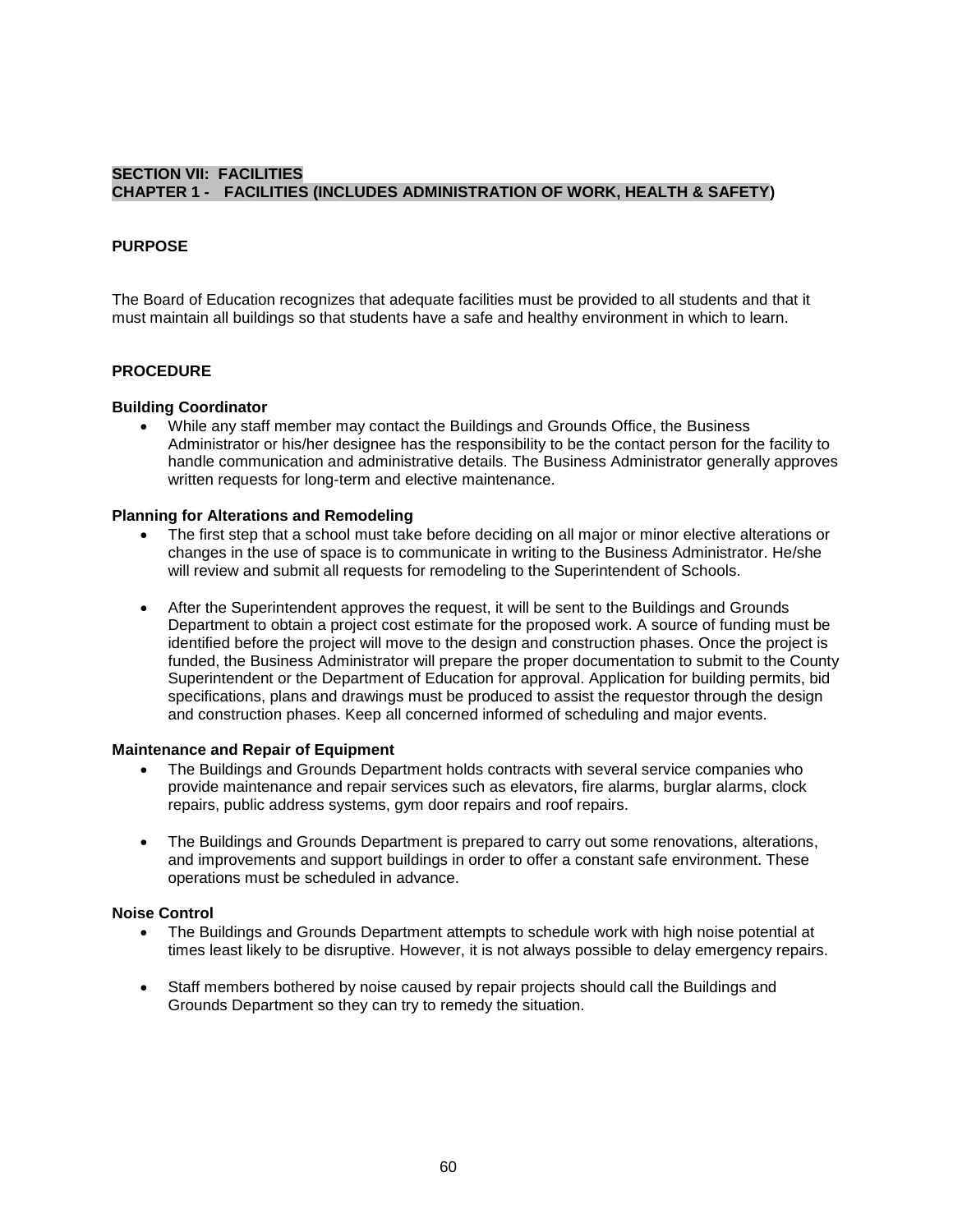# **Pest Control**

- The Buildings and Grounds Department provides exterminator services to rid the building of rodents, insects, and other pests in accordance with the district's Integrated Pest Management Plan.
- Employees may send an Assist work order to the Buildings and Grounds Department if this service is needed.

### **Recycling**

 Materials such as newspaper, glass containers, aluminum cans, office paper and corrugated cardboard are recycled. Recyclable materials are to be left in containers properly labeled and located in areas throughout the building.

#### **Refuse Collection Services**

 Trash collection is provided by contract and is under the supervision of the Buildings and Grounds Department. It is done on a regularly scheduled basis. Requests for special pickups should be directed to the Supervisor of Buildings and Grounds.

#### **Chemical Hygiene and Disposal of Hazardous Wastes**

- The district shall maintain its Chemical Hygiene plan and update it on an annual basis.
- Chemicals, oils, paints, radioactive materials, or other hazardous waste should not be disposed of in the trash or wastewater collection systems. Any questions regarding the storage or disposal of these materials should be directed to the Buildings and Grounds department.

#### **Right To Know**

- The district will maintain up-to-date Right to Know logs and ensure that all employees are provided training at the time of initial employment.
- The district will provide training on Right to Know regulations to all new employees. Retraining will also be provided as required.

#### **Safety/Accident Reporting**

 All accidents will be reported by the school nurse to the central office on the appropriate district-approved form. Following review by the Business Administrator, the accident form will be forwarded to the district insurance carrier in accordance with the district's risk management procedures.

#### **Asbestos Management**

• The school does not have any asbestos. A letter from the architect of record when the school was built in 1993 is on file.

#### **Indoor Air Quality**

 On a proactive basis, the district periodically will have indoor air quality testing, performed by an outside consultant.

#### **Fire Alarm Systems**

 The district shall ensure that annual inspections are performed on the fire alarm system. It shall also conduct monthly inspections of all fire extinguishers.

#### **Drinking-Water (for well systems)**

 The district shall conduct all required tests and inspections to ensure that all water coming from the well is potable.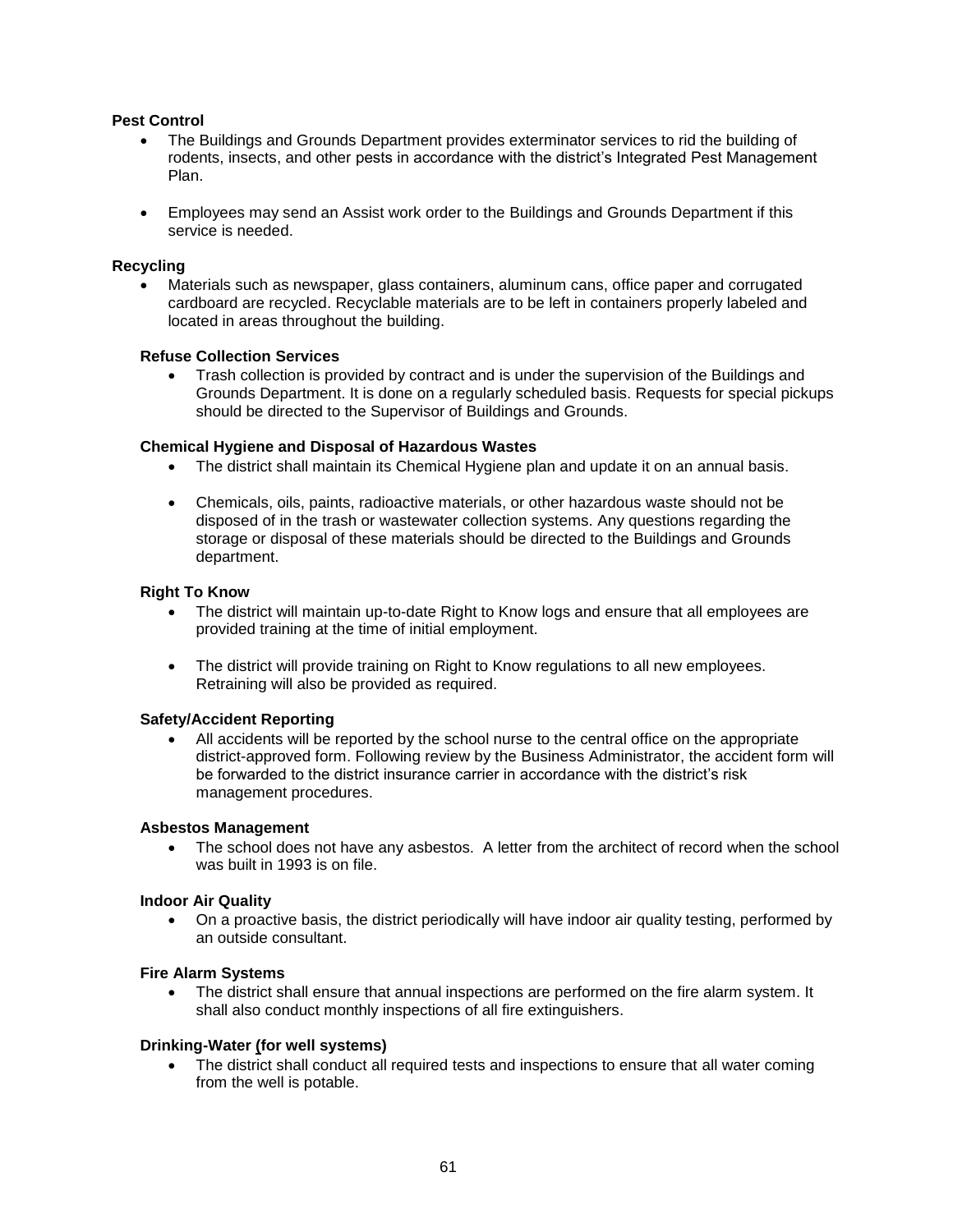# **Wastewater Treatment**

• The district will ensure that either a properly licensed person is on staff or that a professional firm is hired to ensure that all required DEP reports are filed as required.

# **Boilers**

- The district will ensure that all boilers are inspected annually
- The district will ensure that a properly licensed boiler operator is on-site whenever the boilers are running and buildings are occupied

### **Safety Inspections**

• The district will ensure that all health and safety inspections are done on a regular basis, in accordance with the NJ Department of Education evaluation of school buildings checklist

# **Long-Range Facility Plan**

• The district will ensure that it submits all required documents for its Long Range Facility Plan to the Department of Education on a timely basis

# **Comprehensive Maintenance Plan**

 The district shall annually approve its three year comprehensive maintenance plan which shall include corrective and preventative measures for the interior and exterior of the building

# **OSHA/PEOSHA requirements**

 The district shall comply with all OSHA and PEOSHA requirements including but not limited to lockout/tag out and confined spaces procedures

# **COVID-19**

Cleaning and disinfecting procedures followed in accordance to DCD guidelines.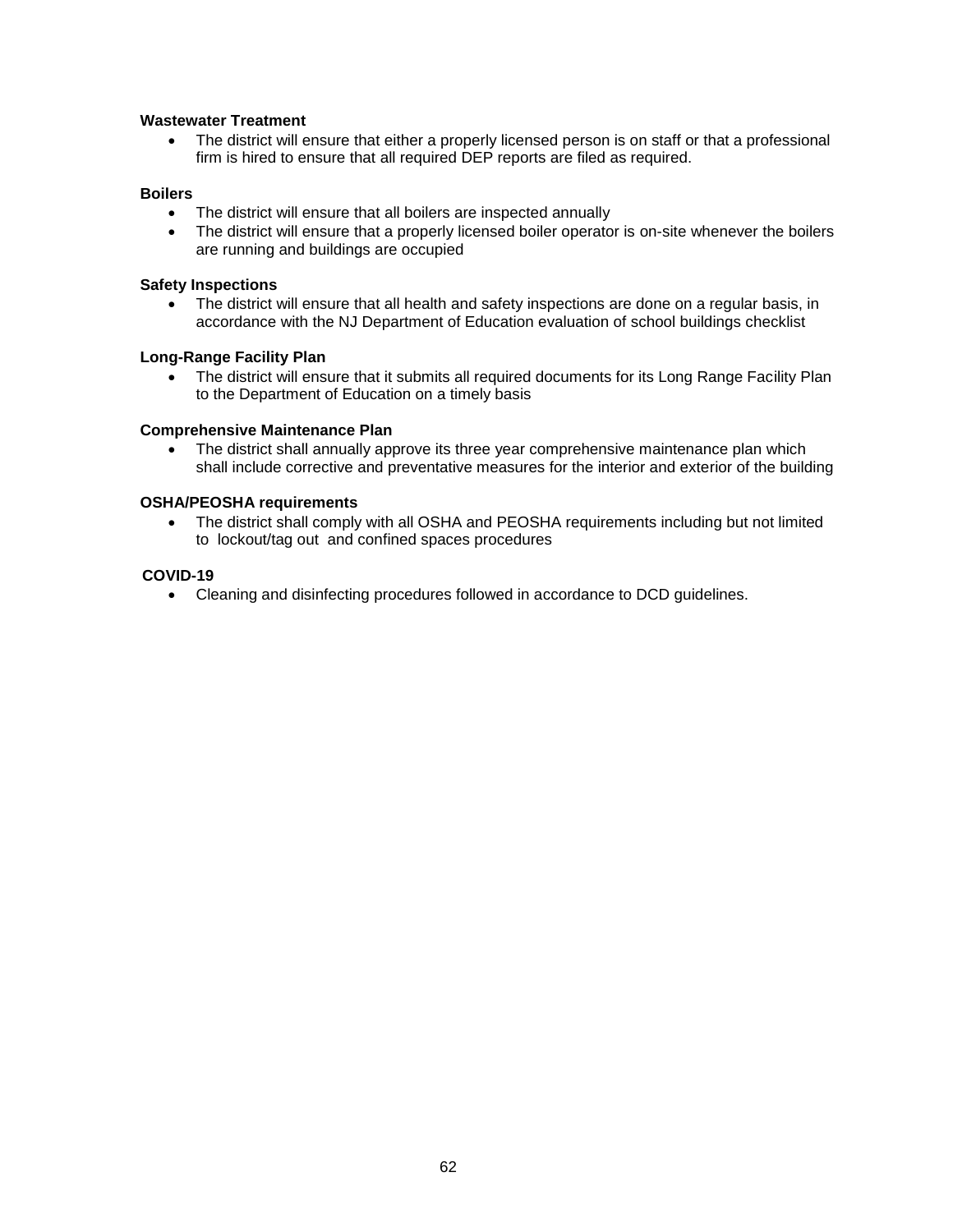# **SECTION VII: FACILITIES CHAPTER 2 - FACILITIES MAINTENANCE AND REPAIR**

# **PURPOSE**

To have an automated work order system for prioritizing, performing, and recording all maintenance repair requests for all district buildings and grounds.

Whenever a school district employee wants to request a repair or an enhancement from the Building and Grounds Department, they should complete a maintenance request through the Assist software program. The maintenance request should be generated by the person making the request. Employees are required to enter their requests directly into the web-based work order system. The Assist web-based system has been designed to include all information required by N.J.A.C. 6A:23A-6.9.

### **Prioritization**

The work orders will be performed in the following priority order:

- A. Emergency An emergency is a situation that poses an imminent threat to the health or safety of occupants of school property that requires the immediate delivery of goods or the performance of services. Normal purchasing procedures may be waived in the event of an emergency.
	- 1. An actual or imminent emergency must exist requiring the immediate delivery of the goods or the performance of the service.
	- 2. Within three days, the superintendent shall inform the County Superintendent of the nature of the emergency and the estimated needs to respond to it.
	- 3. The emergency purchasing procedures may not be used unless the need for the goods or the services could not have been reasonably foreseen.
	- 4. The contract shall only cover the necessary tasks to alleviate the emergency.
- B. Safety A safety issue exists when the issue could lead to the injury of any occupant of the building. Examples would include broken locks, water leaks, etc.
- C. High A work order should be categorized as high if the situation is in violation of laws or regulations or board of education policy. Examples would include broken heaters or air conditioners in violation of "Indoor Air Quality" rules or PEOSHA requirements.
- D. Medium A work order should be categorized as a medium for general repair work of an existing system that no longer works, such as a broken sink. The medium category also includes items included in the annual Comprehensive Maintenance Plan and the district's Strategic Plan.
- E. Low A work order should be categorized as low for requests that are new items, such as a new shelf.

Within each priority category, work orders should be completed in chronological order. The Buildings & Grounds Supervisor may group work orders in order to complete them in an efficient manner. The Business Administrator or Superintendent may authorize the completion of a work order in a priority order other than above.

### **Cost-Benefit Analysis**

Whenever the estimated cost of completing the work order, including labor and materials, is greater than the quote threshold, a cost-benefit analysis of outsourcing the work order shall be performed.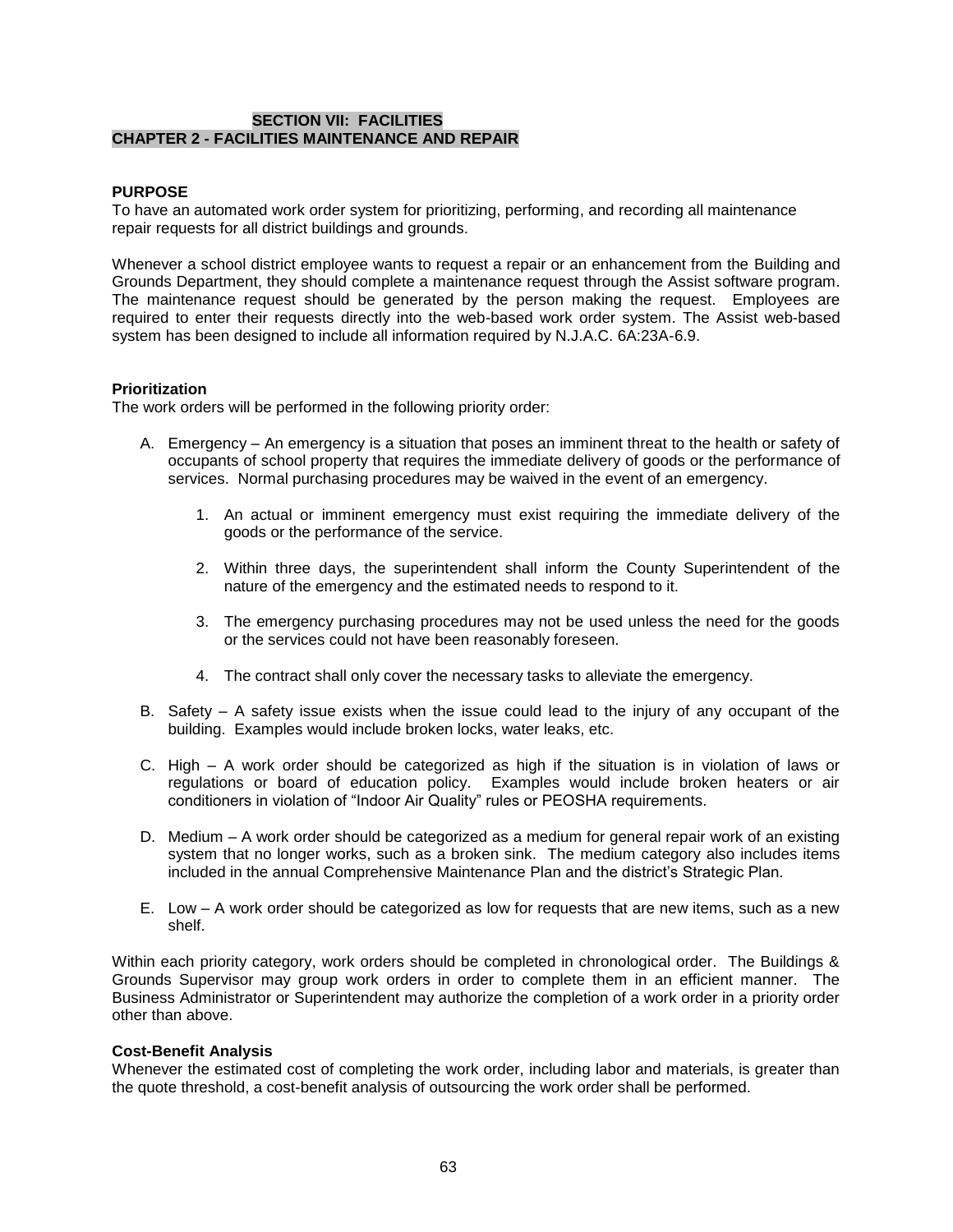If the results of the cost-benefit analysis indicate that it would be less expensive to outsource the work, the work shall be outsourced provided the work can be contracted in accordance with the Public Schools Contracts Law and it can be completed on time.

# **Completion Procedures**

Labor & Materials:

The technician shall record the following for each work order:

- A. The actual hours worked by date.
- B. Whether those hours were at regular or overtime rate.
- C. The actual materials and supplies needed to complete the order.

The technician shall record these items either directly into the work order software or on the paperwork order form and forward that form to the Maintenance Supervisor for recording in the work order software. The work order should be marked as completed after the transactions are entered.

### **Close-Out Procedures**

The Business Administrator shall review all completed work orders to ensure that they are properly classified and cost out for the Comprehensive Maintenance Plan. The work order should be marked as closed.

### **Contracted Services:**

When a work order requires the hiring of an outside contractor, it should be assigned (in the software) to the Maintenance Supervisor. If a contractor must be called in when the Maintenance Supervisor is unavailable, she must be informed that a contractor is called. The Maintenance Supervisor must mark on her calendar the contractor and the work order number for the service. She should initiate a requisition with an estimated amount for the service call. The work order number should be entered into the requisition.

When the service is complete, the Maintenance Supervisor should mark the work order as complete. When an invoice for the work is received, the Maintenance Supervisor should enter it as a purchase transaction into the work order. The work order should then be marked as closed.

### **Planning**

Prior to December 1<sup>st</sup> of each year, the School Business Administrator shall conduct an analysis of the work order system to plan for the following budget year. The analysis shall include:

- A. Productivity of staff as a whole and individually.
- B. Variations between estimated and actual labor and materials costs.
- C. Unusual trends for like projects.
- D. The projected life expectancy vs. the date a building system/piece of equipment was put into place.
- E. Other factors that will improve productivity and efficiency.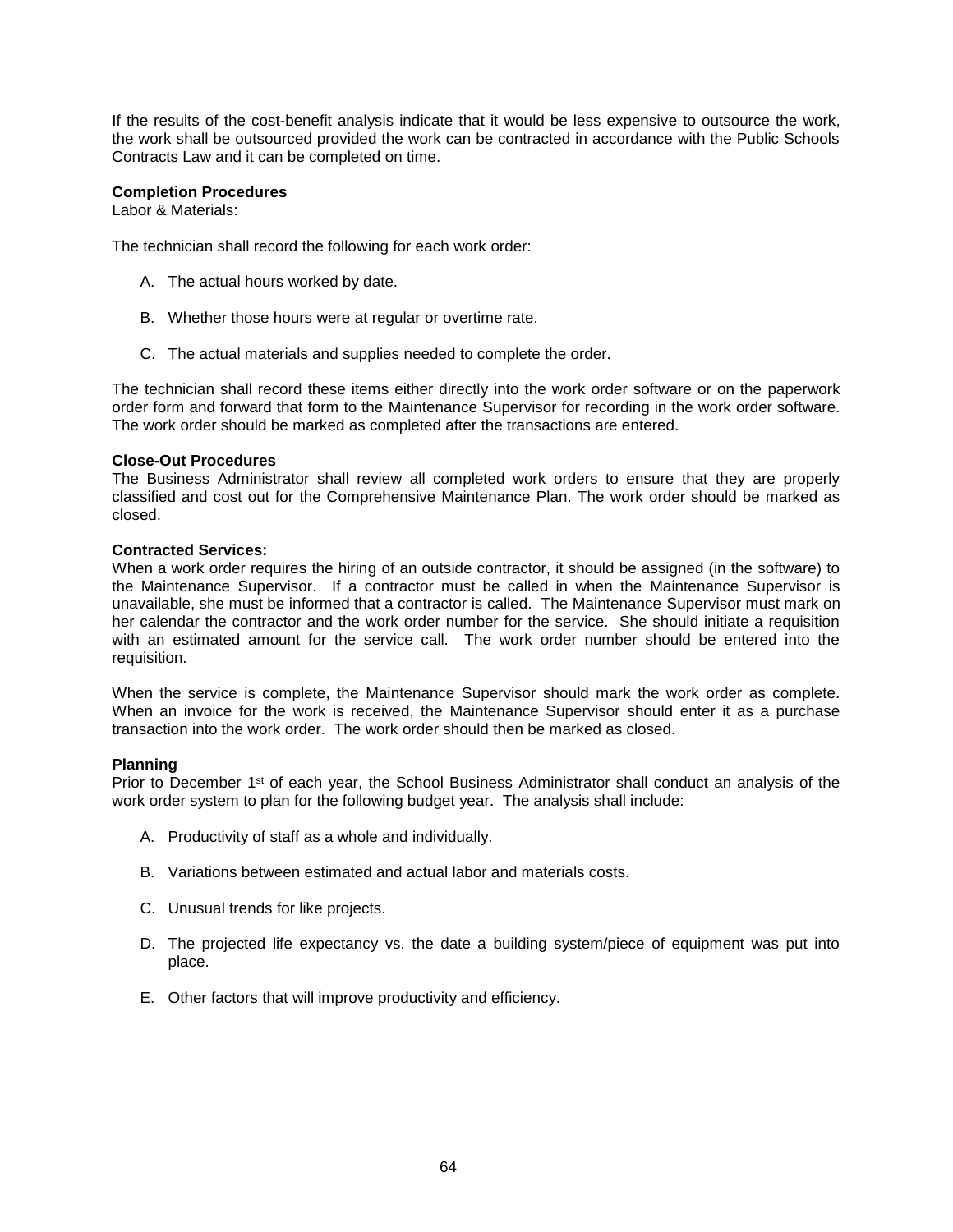# **SECTION VIII: SECURITY CHAPTER 1 - SECURITY**

# **PURPOSE**

The Board of Education believes that the buildings and facilities of the district represent a substantial community investment. The Board directs the implementation of procedures to protect this investment.

# **PROCEDURE**

# **Buildings and Grounds Security**

- The Building and Grounds Supervisor and staff are responsible for buildings and grounds security.
- All exterior building doors shall be locked at all times. Doors will be unlocked for student admittance during bus arrival times only.
- Staff members shall not prop doors open for any reason.
- In the evening, all doors shall be locked except those where access is required for public meetings or facility use events.

### **ID Badges**

- All employees shall wear district-issued identification badges when school is in session.
- All visitors in the building shall wear identification badges issued by the main office.

### **Visitors/Deliveries**

- All visitors during the school day will be permitted access to the building only through the main school office.
- Outside deliveries shall be accepted only at the main school office.
- Deliveries to the loading area shall be permitted only after the driver has checked into the main school office and a building and grounds staff member has been assigned to oversee the delivery.

# **Building Keys**

 The building principal is required to oversee the issuance of building keys to teaching staff members. Building keys are to be turned in to the building principal on the teachers' last day of school in June.

### **Parking Areas**

Staff members shall park in areas designated for staff.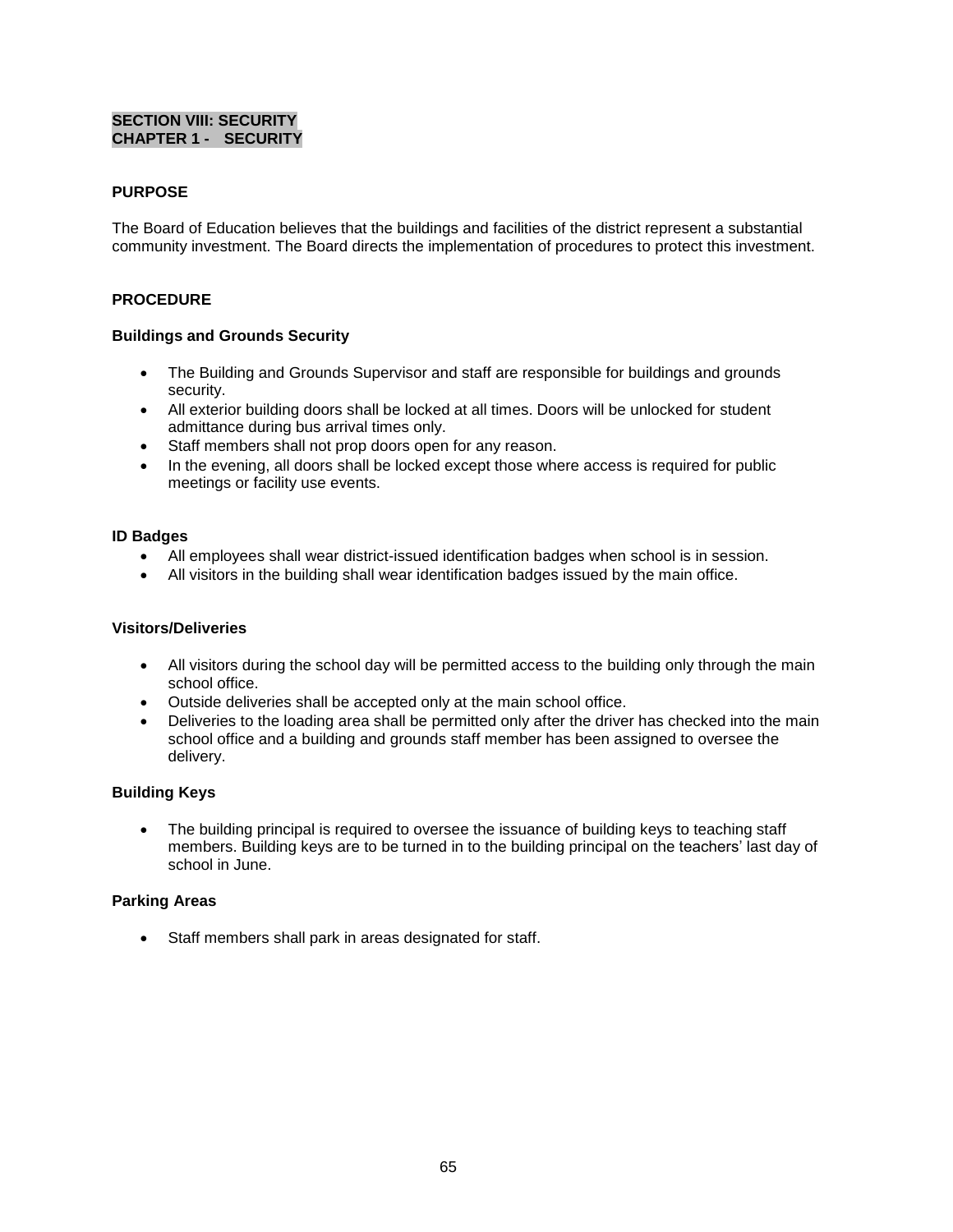# **SECTION IX: EMERGENCY PREPAREDNESS CHAPTER 1 - EMERGENCY PREPAREDNESS**

# **PURPOSE**

To provide district staff with a reference document and to provide the administration with detailed information to use in the event of an unforeseen crisis.

- 1. The administration shall create a detailed Emergency Management Plan (N.J.A.C. 6A:16-5.1 et seq.) which will provide additional detailed information available only to the Emergency Response Team. The Emergency Management Plan has sensitive information that should not be shared with the public. The Team shall keep the Plan in a locked cabinet in their office. It will also be distributed by an electronic file that each member should keep at their home.
- 2. The administration shall create a quick reference guide for staff to follow in the event of a crisis, including but not limited to:
	- a. Bomb Threats
	- b. Fire
	- c. Intruder with gun
	- d. Weather
	- e. Earthquakes
	- f. Intruder/Fights
	- g. Shooting
	- h. Sexual Battery

The quick reference guide shall be distributed to each staff member.

- 3. The administration shall create and maintain a plan in the event of a pandemic. The plan shall include the following areas:
	- a. Planning and Coordination
	- b. Continuity of Learning and Core Operations
	- c. Infection Control Policies and Procedures
	- d. Communications Planning
- 4. The administration shall create and maintain a Biosecurity Management Plan to keep the food products safe. The Biosecurity Management Plan shall be kept confidential except for members of the crisis management team.
- 5. Training on the Emergency Management Plan shall be conducted annually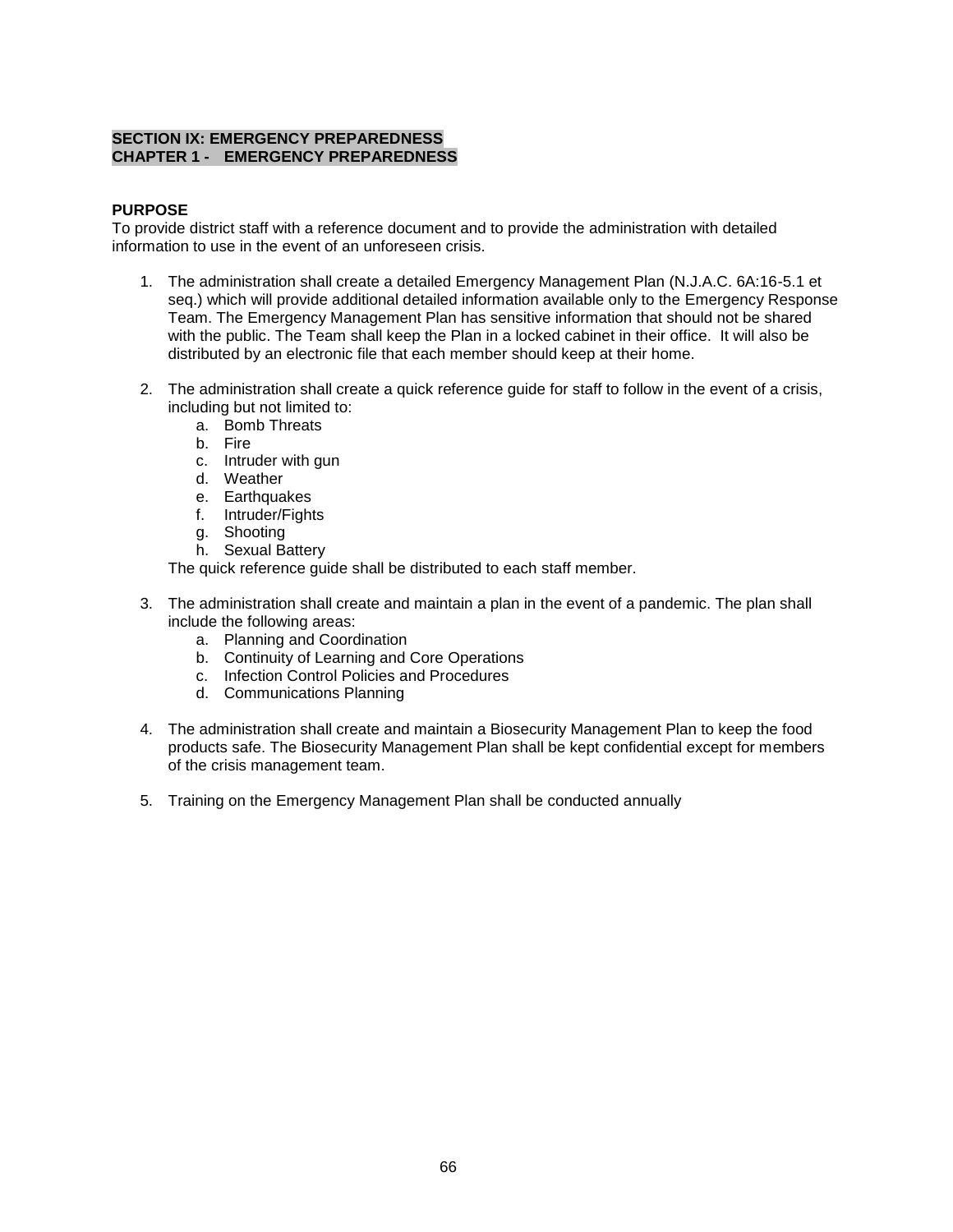# **SECTION X: RISK MANAGEMENT CHAPTER 1 - SAFETY**

### **PURPOSE**

It is our goal to provide a safe and healthful environment for everyone that utilizes the district's facilities. This includes employees, students, and visitors to our district.

Providing a safe environment goes beyond the obvious of properly maintaining buildings and grounds. A safe environment entails the attitude of the people occupying that environment. Therefore, we believe that safety is an attitude that must be cultivated and reinforced.

# **PROCEDURE**

The Superintendent of Schools shall appoint a District Safety Coordinator with the responsibility of establishing and implementing a continuing effective safety program. The district goal is to eliminate lost time accidents. The program must involve all employees and students of the district. Employees should be involved through periodic safety meetings. Students should be involved through classroom instruction by the appropriate educators.

The Safety Coordinator shall organize a safety committee with at least the following employees involved to ensure all areas of the operation of the district are represented: Supervisor of Buildings and Grounds, Cafeteria Supervisor, Supervisor of Transportation, School Business Administrator, a school nurse, principal and other staff deemed necessary.

The Safety Committee will meet periodically during the year. The Safety Coordinator will be responsible for working with the Safety Committee to define the safety program. However, these points must be covered:

- 1. Accident investigation and accident trend analysis.
- 2. Safety themes identified for use at meetings.
- 3. Remediation of hazards.
- 4. Modification to improper work methods.
- 5. Safety guidelines and specific rules for each area of each building in the district.
- 6. Proper PEOSH- 200 log maintenance.

Each employee and student will be responsible for obeying the safety rules established. Disregarding these rules will automatically cause a progressive disciplinary system to be enforced, which ultimately could lead to termination from the district.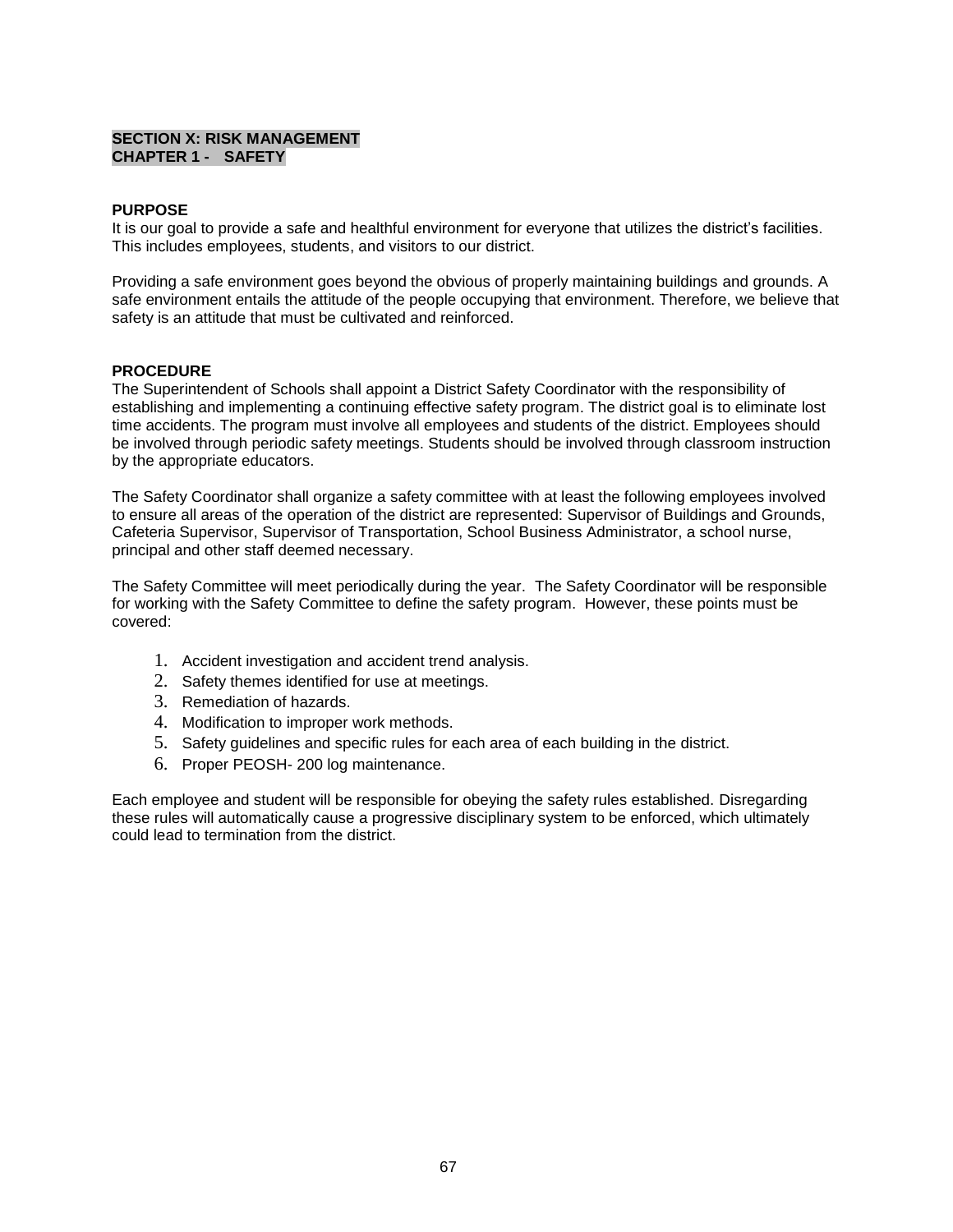### **SECTION X: RISK MANAGEMENT CHAPTER 2 - LOSS CONTROL REPORT OF INJURIES**

### **PROCEDURE**

#### **Staff Injuries**

Every employee is entitled to work under the safest possible conditions. In order to ensure this, it is necessary that every accident/injury be reported.

All incidents/ accidents must be reported by the employee to their Supervisor within twenty-four (24) hours after the incident occurs. In the case of injury, an accident report must be filled out within twentyfour (24) hours. If there is an employee accident, the employee is to report it to the nurse/ supervisor and fill out the **Notice of Employee Injury Form**. If the employee needs medical treatment they will then call the nurse at**:** 

The employee will speak to a nurse who will obtain detailed information and make the arrangements for treatment. If further specialized treatment is needed, it must be approved by the School Workers' Compensation physician who will refer the employee to a specialist for this treatment. Failure to go to the Board's doctor will result in a possible rejection of the claim. The school's workers' compensation doctor or the referred doctor will determine when the employee may return to work. The report will be given immediately to the assigned Principal/Supervisor for review and signature and sent to the Business Office.

If the accident or injury is an emergency, the employee may be treated at the nearest hospital and report the accident as soon as possible to the nurse. The employee should instruct the hospital, doctor, or pharmacy to forward all bills to Business Office (Workers' Compensation Claims). It is NOT recommended that the employee use his/her personal insurance card as this will complicate and delay the prompt payment of any medical bills.

After examination or treatment by the workers' compensation doctor, emergency doctor, or referred doctor, the employee must report back to work with the Return to Work Form.

#### **Litigation/Liability**

Any incidents having the slightest possibility of potential litigation/liability must be reported to the Business Administrator immediately.

#### **Injuries to Visitors on the Premises**

For injuries to visitors in the building or on the premises (day or evening), the same procedure should be followed as for injuries to pupils, except the office of the Business Administrator will be notified as to when and where the accident occurred. It is important that in the description of the accident it is clearly stated that the injuries are not a staff member or student. When an injury occurs call the **Business Office** for more information.

#### **References**

Form # - Accident Report Form – Employee

Form # - Accident Investigation Report

Form # - Accident Report Form - Student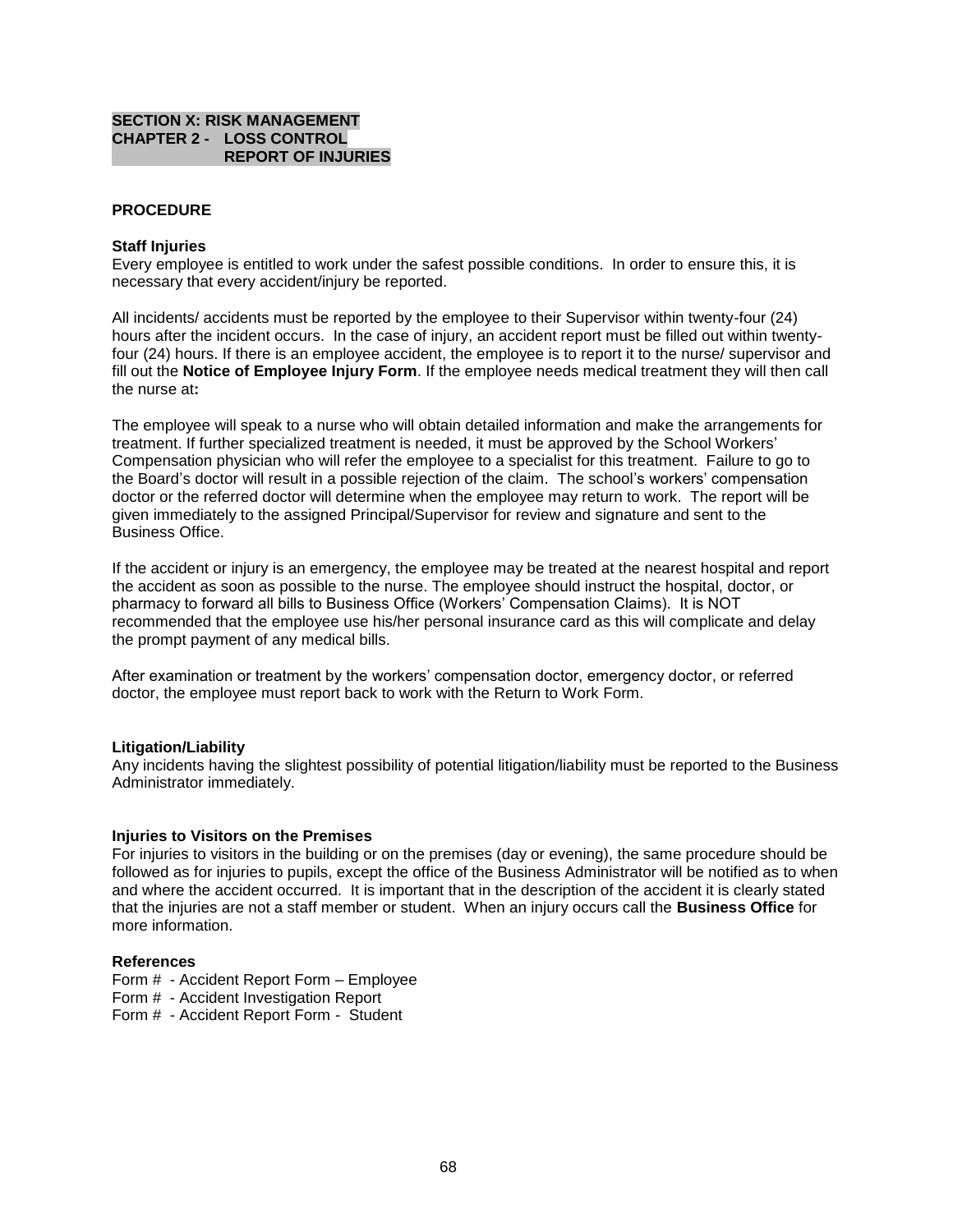# **SECTION X: RISK MANAGEMENT CHAPTER 3 - LOSS CONTROL RECORDING OF DAYS ABSENT**

# **PROCEDURE**

Days absent from work due to illness, injury or accident will be recorded as sick days initially. When the District receives a determination from the Workers' Compensation Insurance Carrier or a Workers' Compensation Court, that these days are designated as Workers' Compensation Days, the employee's attendance record will be adjusted accordingly.

**Legal Reference** N.J.S.A. 18A:30-2.1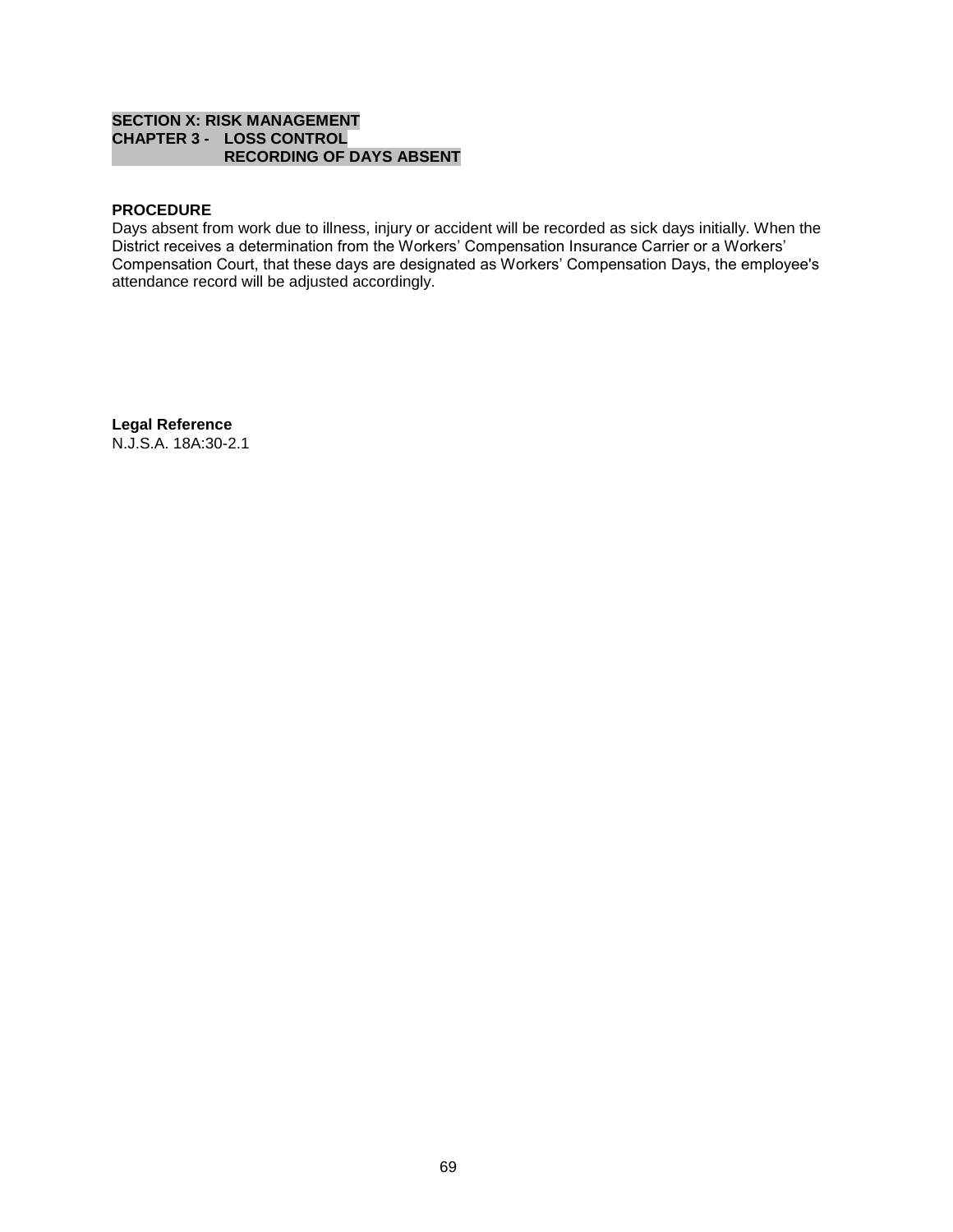# **SECTION X: RISK MANAGEMENT CHAPTER 4 - PERSONAL ITEMS – HEATERS, MICROWAVES, REFRIGERATORS**

# **PROCEDURE**

- 1. It is recommended that personal items not be brought to school or work. The district will not be responsible for any items lost or stolen. In bringing equipment or other items to school, the employee does so at his/her own risk.
- 1. The school also is not responsible for damage to vehicles while parking on school property. When parking on school property the employee assumes the risk for any damage that may occur.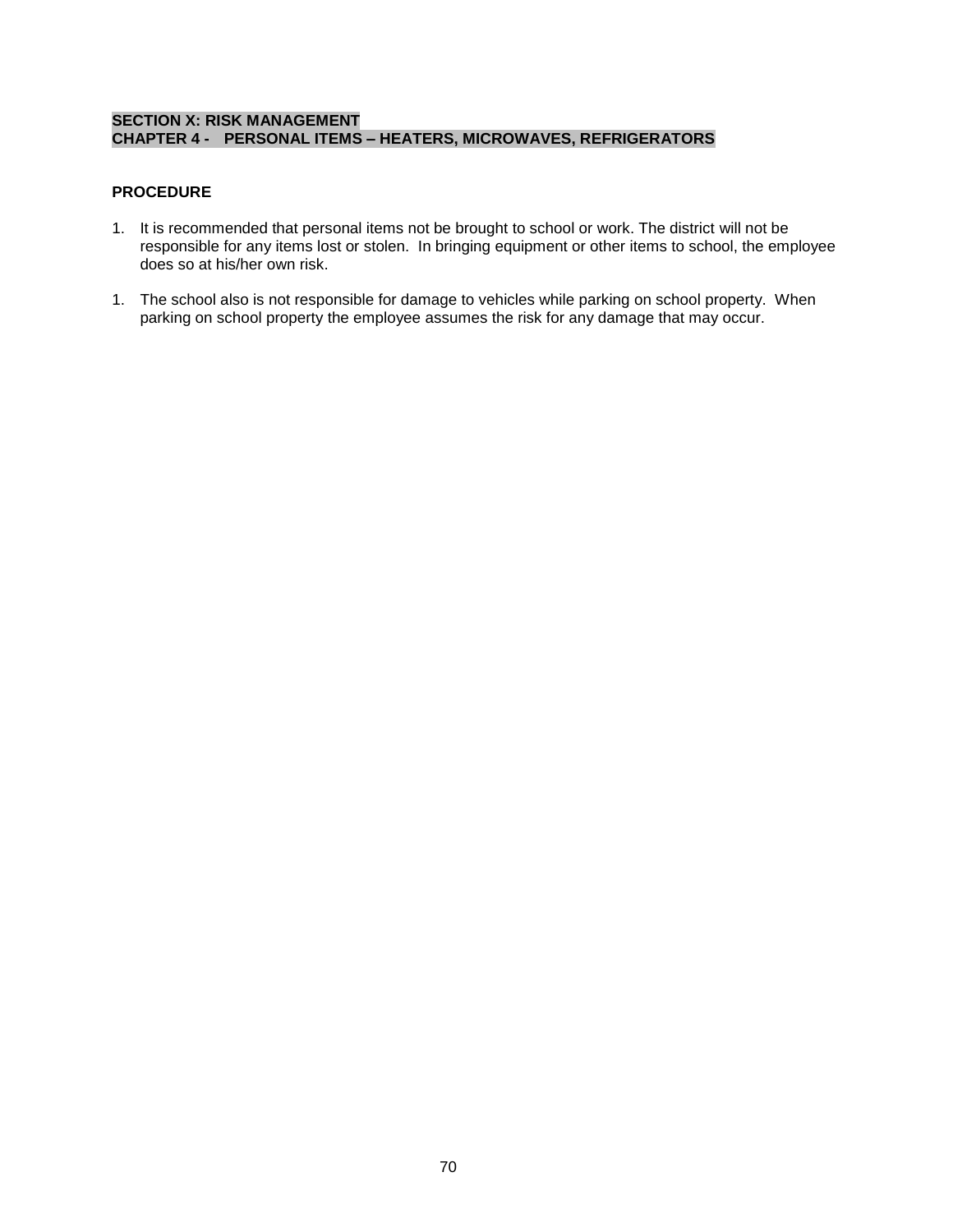# **SECTION XI: TRANSPROTATION CHAPTER 1 - TRANSPORTATION**

# **PURPOSE**

The Board of Education recognizes that transportation to and from school is required for the promotion of education. The Board has the responsibility to transport eligible students to and from their homes.

# **PROCEDURE**

### **New Students**

- School principal's office shall notify the transportation department of registration of new students
- Transportation department will assign bus and stop numbers to the new student
- Transportation department will communicate the bus stop information back to the school office and to the bus driver

### **Alternate Stop Request**

 Parents may request one alternate stop in accordance with Board Policy # xxxx. Child Care Provider forms must be completed by the parent/guardian and submitted to the transportation department.

### **Students Leaving District**

 School principal's office shall notify the transportation department when a student withdraws from the district.

#### **Field Trip/Athletic Buses**

 Requests for buses for field trips and athletic events shall be submitted to the School Secretary at the earliest possible date and after approval by the Board of Education. The School Secretary will schedule all special activity buses.

### **Contracted Bus Services**

 Bus services provided by outside contractors will be coordinated by the Business Administrator in consultation with the Transportation Coordinator and in accordance with NJ Public Contracts Law.

### **Non Public/ Aid-in-Lieu**

- Transportation or aid in lieu of transportation shall be provided in accordance with N.J.S.A. 18A:39-1.
- The Transportation Coordinator shall supply Application for Non-Public Transportation forms to non-public schools located within the district.
- The Transportation Coordinator shall determine students' eligibility for transportation or aid in lieu of transportation and shall notify parents and nonpublic school administrators of the determination for each application by August 1<sup>st</sup>.
- The Transportation Coordinator shall prepare the Nonpublic School Transportation Summary form and submit it to the nonpublic school administrators in January and May for certification of each.
- The Nonpublic Transportation Summary form shall also be forwarded to the Business Administrator in January and June for the issuance of aid in lieu of transportation reimbursement payments to parents.

**DRTRS**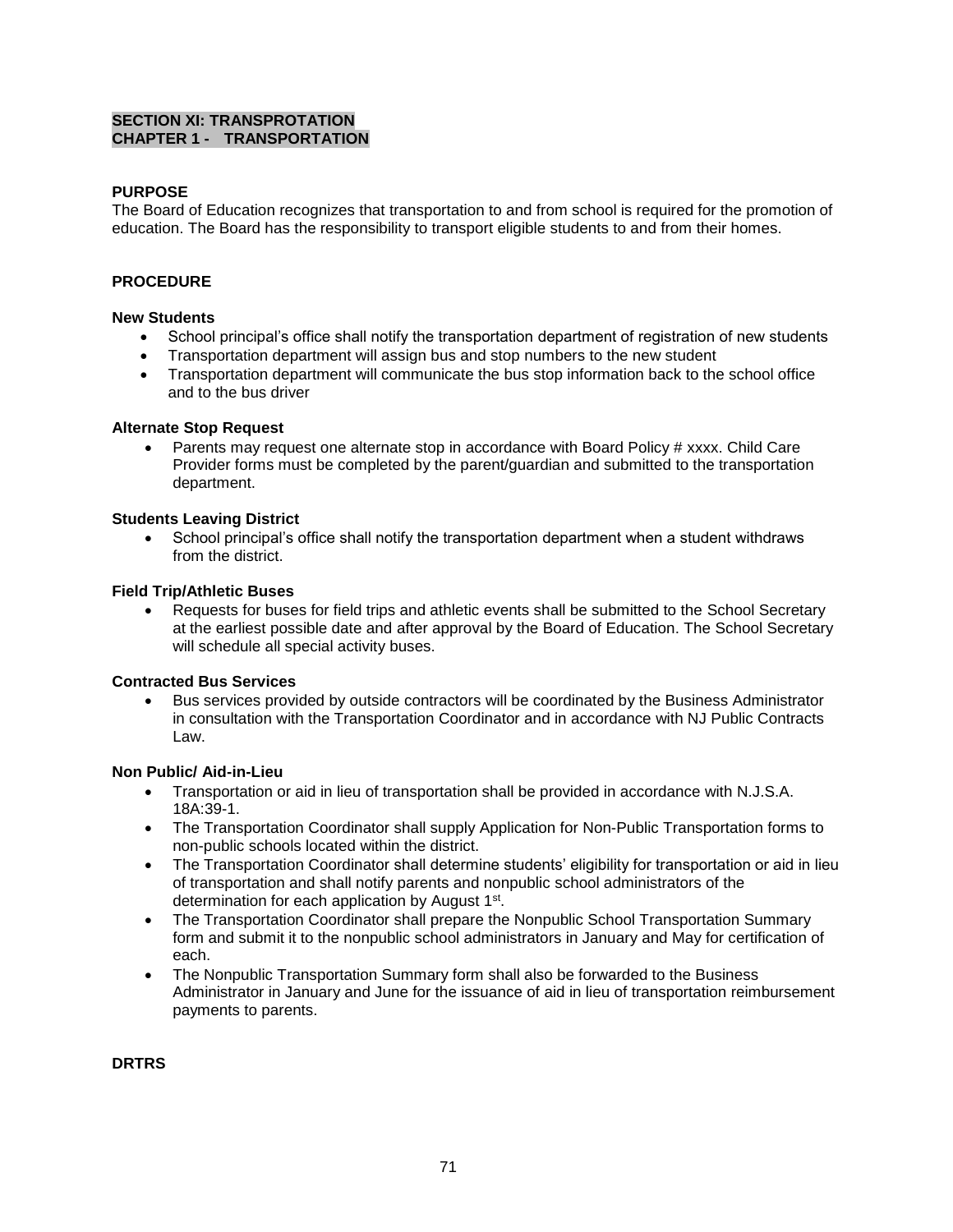The annual District Report of Transported Resident Students will be completed by the Transportation Coordinator and submitted within the State set timeframe.

# **Safety**

- School principal in cooperation with the Transportation Coordinator shall schedule and conduct bus evacuation drills at least twice during the school year for all students who are transported to and from school.
- The contracted bus company shall ensure that anyone driving a school vehicle used to transport students to and from school and school related activities meet all of the requirements of N.J.S.A 18A:39-17,18,19,and 20 and all New Jersey Department of Transportation rules governing school bus drivers.
- The contracted bus company shall ensure that anyone driving a school vehicle hold a valid Commercial Driver's License with appropriate endorsement(s) for the class and type of vehicle operated.
- The contracted bus company will file the Annual Certification of School Bus Drivers Report with the County Department of Education
- Random drug and alcohol testing of bus drivers shall be conducted in accordance applicable regulations.

# **Bus Accidents**

- In the event of a bus accident, the driver shall notify police via cell phone and request that they notify the Transportation Coordinator or Superintendent of Schools.
- The driver shall contact the Transportation Coordinator and/or agencies that can assist in promptly providing for the safety and welfare of the passengers.
- The driver shall NOT leave the students unattended under any circumstances.
- The Transportation Coordinator shall notify the Business Administrator, Building Principal and School Nurse of the accident.
- The Transportation Coordinator shall proceed to the scene of the accident as soon as possible.
- The Transportation Coordinator shall verify the accident with police, keep a written record of each accident, and report all accidents to the state.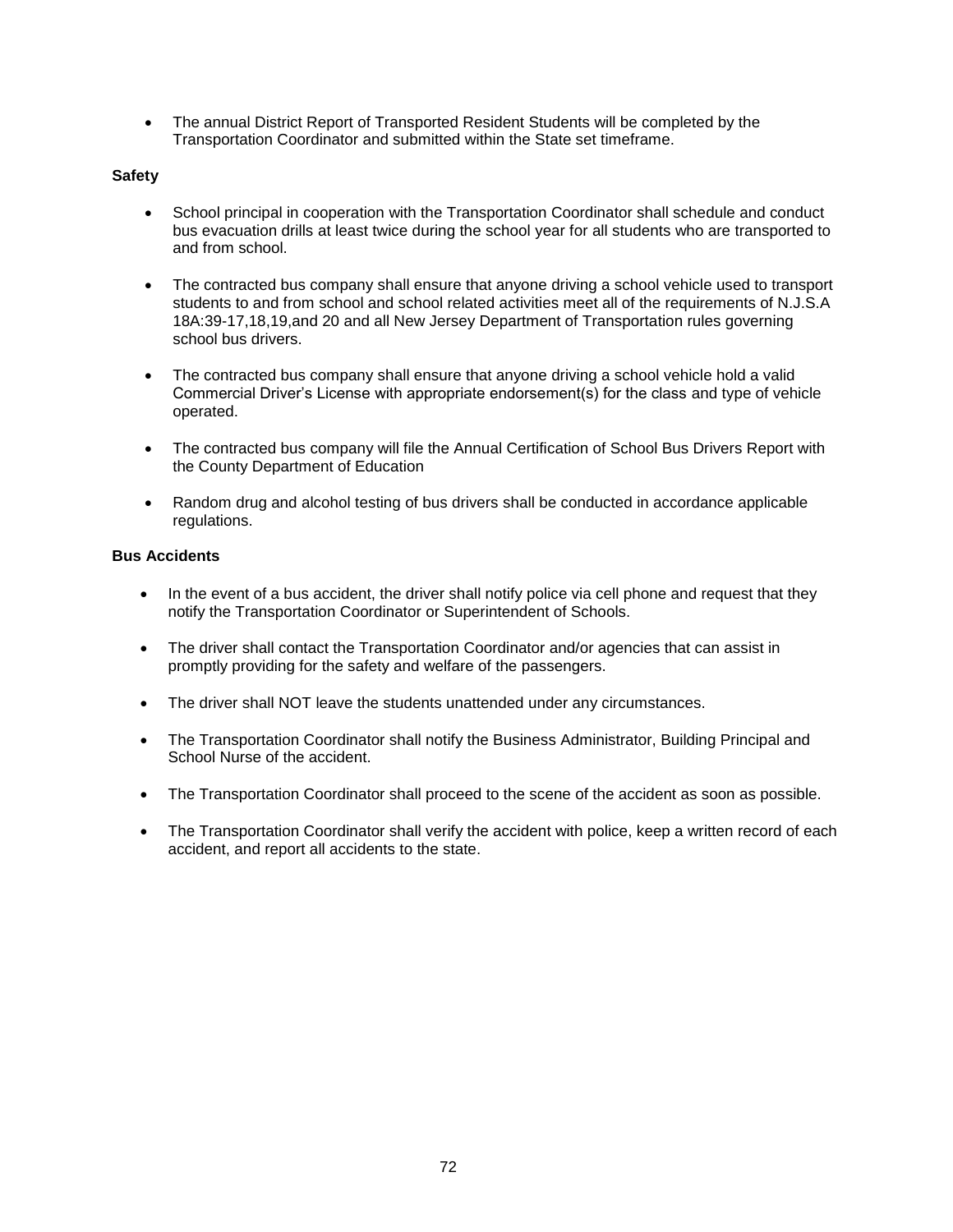# **SECTION XII: FOOD SERVICE CHAPTER 1 - FOOD SERVICE**

# **PURPOSE**

The Board of Education recognizes that Food Service is required for the promotion of education. The Board has the responsibility to provide food services to all students.

## **PROCEDURE**

## **Application for Participation in Child Nutrition Program**

 Before the beginning of each school year, Business Administrator files the appropriate paperwork with the Bureau of Child Nutrition to participate in the Free and Reduced Meal Program.

### **Direct Certification**

 Students eligible for TANF and/or Food Stamps may be directly certified by the State. In these cases, the district sends a letter to the household and notifies them of their child's lunch status before school even begins. In these instances, no lunch applications need to be filled out.

#### **New Students**

Upon registration, new students are given applications for free and reduced meals.

### **Free and Reduced Meal Applications**

 Business Office Secretary provides applications for free and reduced meals to the school office before the opening of school. The applications are disseminated by the school to students and then returned to school upon completion. Completed applications are then forwarded to Business Office Secretary.

### **Determining Eligibility for participation in the Child Nutrition Program**

 Business Office Secretary determines eligibility in accordance with applicable regulations established by the Department of Agriculture. After determination, letters are sent to all applicants advising them of their status (i.e. free, reduced or denied). All applications are maintained in the central office as required by the State.

### **Master Eligibility List**

 A master eligibility must be completed and is maintained by Business Office Secretary. This is a comprehensive list of all students who filed an application and indicates their status as free, reduced or denied. The master eligibility list is maintained for each school (location) as well as district-wide as required per regulations.

### **Civil Rights Compliance**

Per regulation, a Civil Rights Compliance is completed each year. Using the October 15<sup>th</sup> student data, lists are maintained by school, broken down by ethnic group and further broken down by status of free, reduced and denied.

### **Verification**

By November 15<sup>th</sup>, the required percentage of applications deemed eligible for free and reduced are verified. These applications are chosen at random and applicants are asked to provide name and social security number for each adult listed on the application as well as proof of income.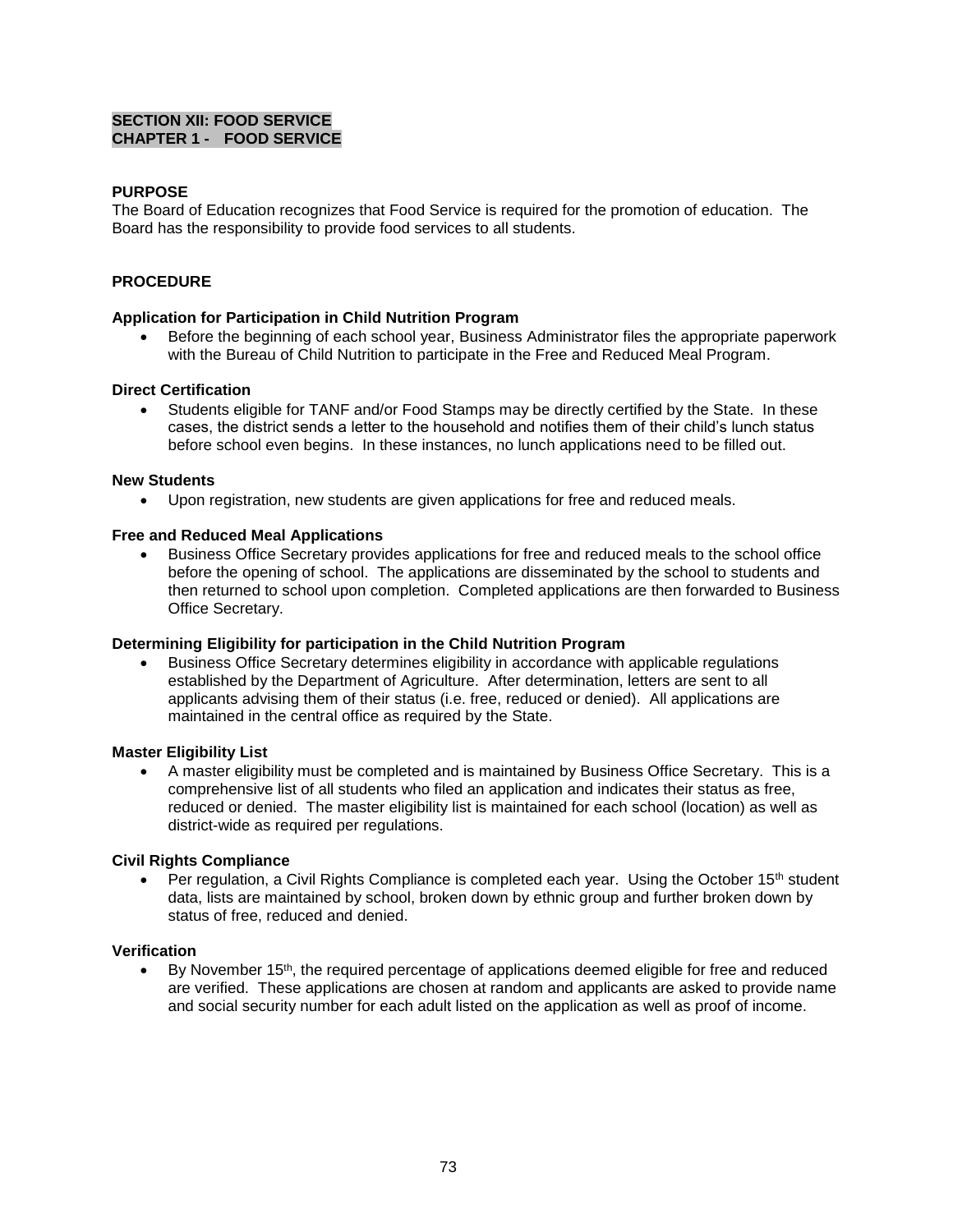# **Bidding**

 Milk and other food items are subject to the bidding requirement of the New Jersey State Contract Law. The Food Service Management Company contract will be renewed and/or re-bid in accordance with applicable law.

### **Daily Deposits**

 Deposits are prepared daily and reconciled to the register tapes by food service management company personnel. They are then brought to the bank. Deposit totals are reconciled to the bank statement by business office personnel

# **Setting Prices**

 Each year, the Board of Education sets prices for food services. Every effort is made to set prices that are affordable for students but enable the food services to operate without contribution from board funds.

### **Voucher Certification/submission**

 Each month, Food Service Management Company personnel enter meal counts into the Department of Agriculture meal reimbursement system in SNEARS (School Nutrition Electronic Application System). These meal counts are then verified by the Business office and then Certified so that State reimbursement can be made.

## **Commodities**

• The district shall participate in the commodities program offered by the New Jersey Department of Agriculture.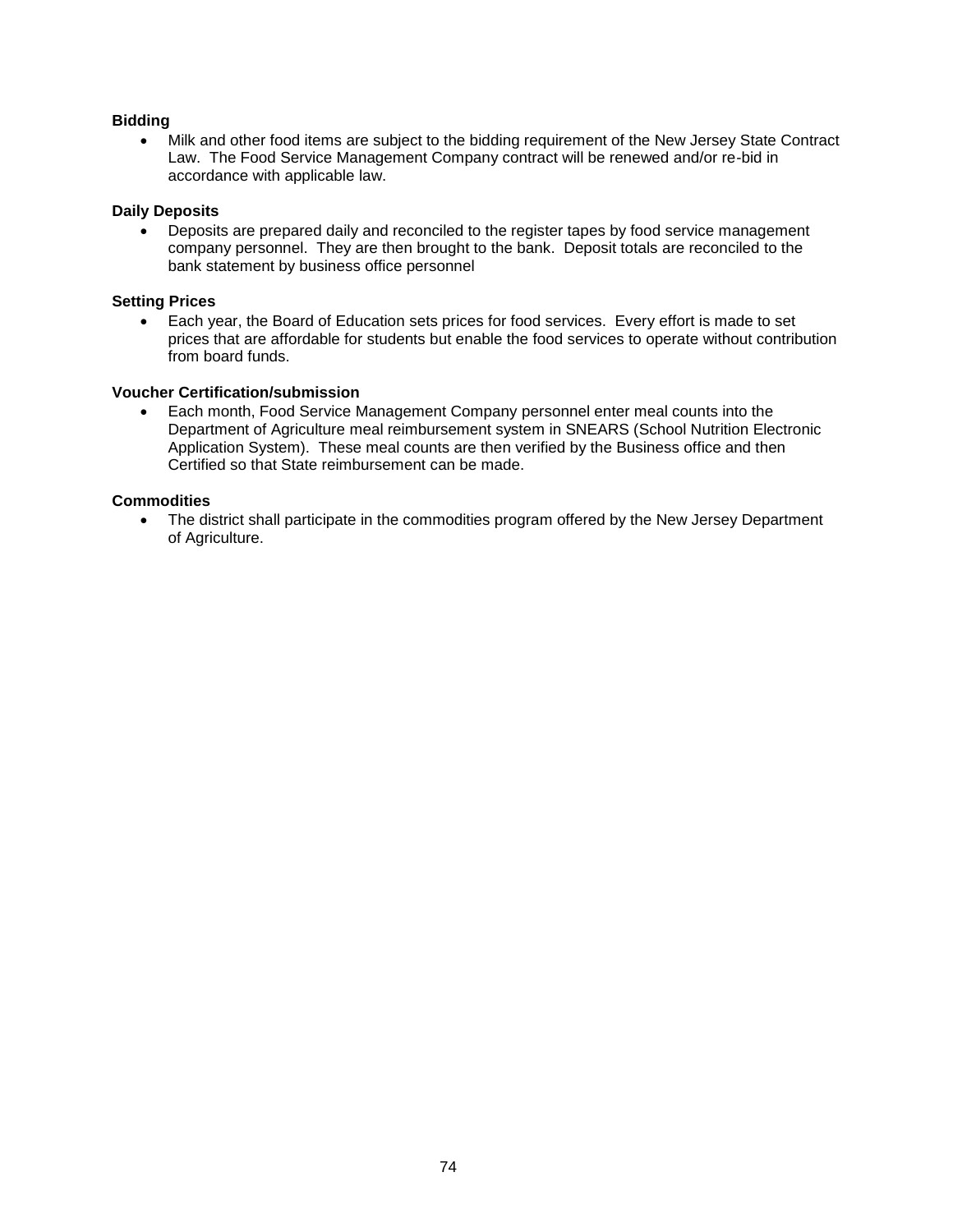#### **SECTION XII: FOOD SERVICE CHAPTER 2 - EXPENDITURE CONTROL END OF THE YEAR PROCEDURES**

### **PURPOSE**

To assure delivery and acceptance prior to June 30 for budgeted goods and services.

#### **PROCEDURE**

The deadline for ordering items from the current operating budget is **March 1**, unless an earlier date is set by the Superintendent. **Exceptions** to this will be as follows:

- A. Miscellaneous Principals/ Supervisors Account
- B. Emergency end of the year supplies
- C. End of year activities such as field days, graduation, after school programs, assemblies and workshop / in services
- D. Contractual responsibilities
- E. Special State and Federally Funded Programs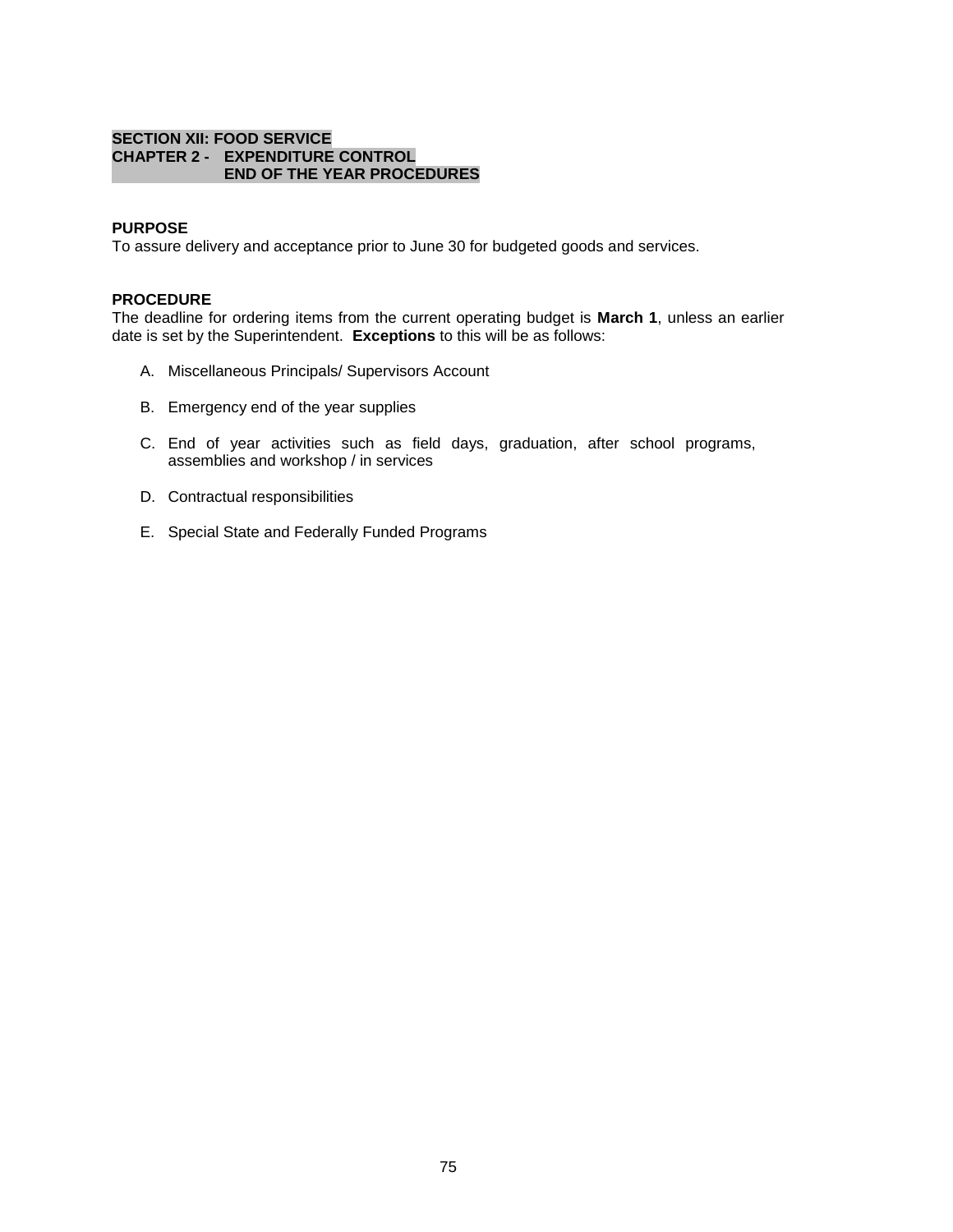### **SECTION XIII: TECHNOLOGY SYSTEMS CHAPTER 1 - PHYSICAL SECURITY OVER TECHNOLOGY EQUIPMENT, PERIPHERALS AND MEDIA**

### **PURPOSE**

In order to ensure the overall performance of the technology systems, the equipment must be protected from harm, abuse, misuse and pilfering.

- 1. Rooms or areas that house servers will be secured either by electronic door entry systems (card swipes or proximity cards) or by mechanical means (locks). Access to these areas should be restricted to authorized personnel only.
	- a. Keys or cards that allow access to the areas should be limited in number and accounted for regularly.
	- b. Review of the personnel who has access to these areas should be reviewed several times a year.
- 2. Rooms or areas that house large amounts of computer or technology equipment (including server rooms, switch closets and computer labs) should have environmental controls to ensure the proper heating, cooling, ventilation, and dehumidification is provided. Environmental controls should be monitored with a system to report environmental alarms.
- 3. All computer and technology equipment should be tagged and inventoried. Annually the equipment should be physically verified against the inventory log for existence and location verification.
	- a. Verification should be made periodically to ensure that equipment is still located where the inventory record states. When equipment is moved, the inventory record should be updated.
	- b. Laptops and other portable pieces of equipment should be accounted for periodically by requiring the users to provide the piece for physical inspection.
	- c. Software clients can be used to track inventory of computer-based assets. Updates of software clients should be made on a regular basis.
	- d. Inventory should be kept of computer related parts, supplies, consumables, and peripherals.
	- e. District should track cost of replacement on all technology equipment valued above \$500.
- 4. Cables and other locking mechanisms should be utilized when appropriate to secure individual pieces of equipment.
- 5. A master set of user manuals should be maintained and secured to ensure continuity of operations should other versions be destroyed. A master set of manuals should be held in another area, building, in a fire-rated cabinet or scanned and stored electronically in multiple locations
- 6. Media, such as disks, tape and other output should be protected in locked areas or cabinets. Media that is utilized for back-up of information, applications or systems should be held in another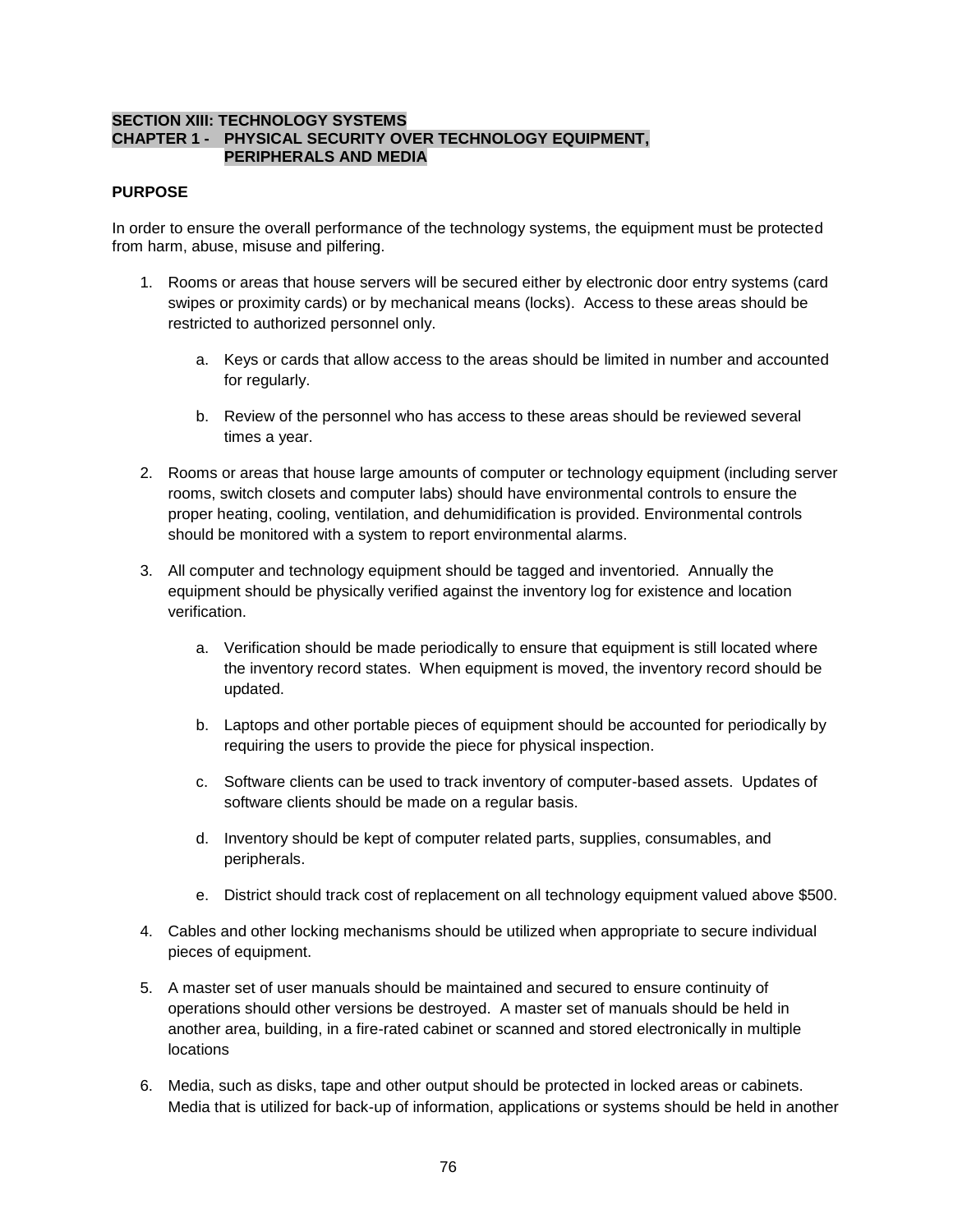area, building or in a fire-rated cabinet. Aging media should be transferred to a current technology.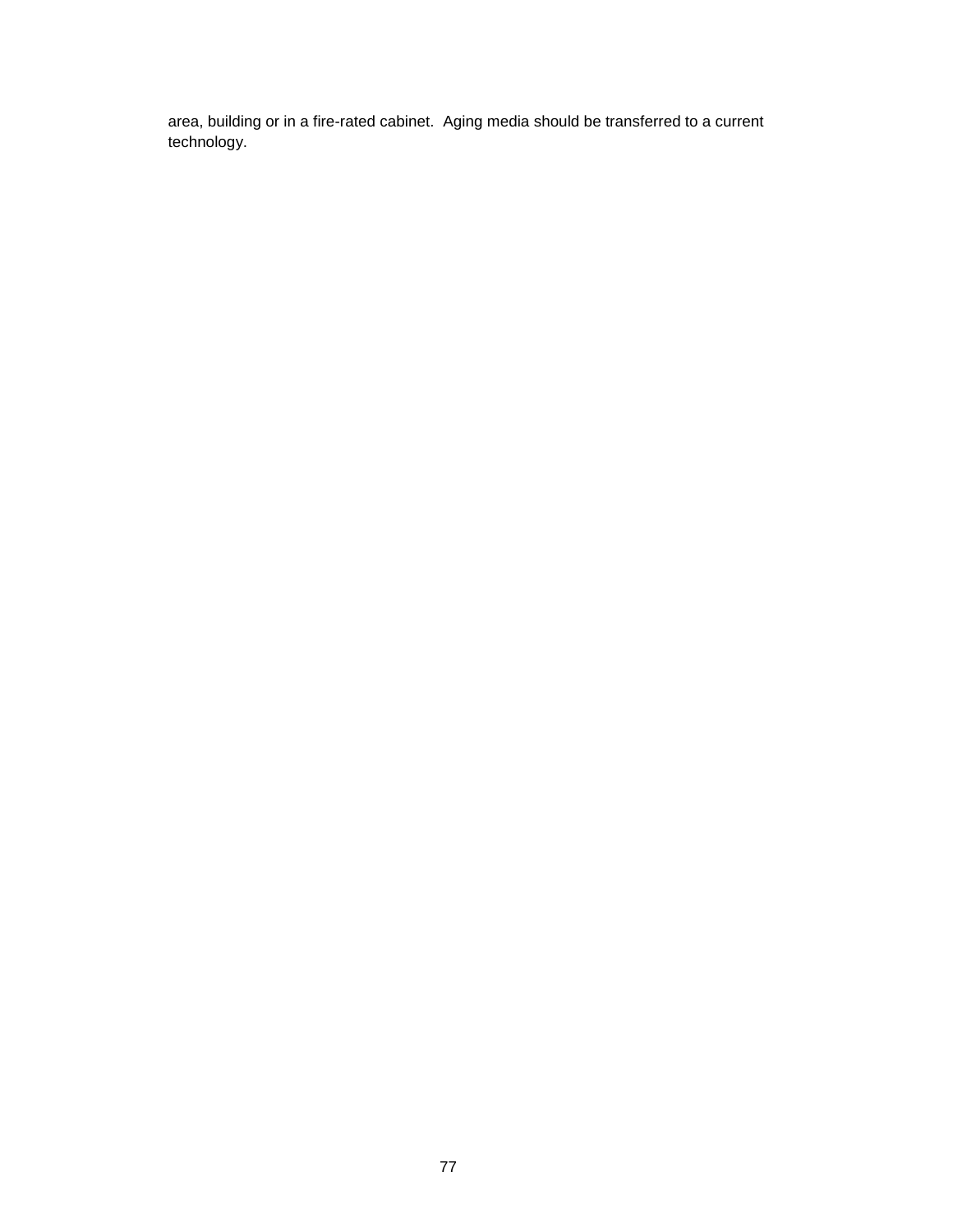## **SECTION XIII: TECHNOLOGY SYSTEMS CHAPTER 2 - SECURITY OVER DATA (PASSWORDS & USER ACCOUNTS)**

# **PURPOSE**

In order to ensure the overall performance of the district via its technology systems and data.

- 1. Password protection should be utilized for all network logons. Individual applications should also require users to have passwords.
	- a. Users should be reminded not share or write down passwords
	- b. Passwords should be "hardened" passwords and should be at least eight digits long, requiring upper and lower cases, numbers, and special characters. Passwords should not be "real" words or names of family, friends, pets, etc.
	- c. Passwords for network access should be forced to be changed periodically
	- d. Passwords for applications should be changed periodically.
	- e. Passwords should be user generated and not stored whenever possible, with only reset ability housed at the technology department level
	- f. Passwords should not be repeated for network access and application access, particularly the student information system.
- 2. User accounts should only be made for network access and individual application access as required for the completion of the staff duties or learning opportunities for students.
	- a. No user profiles should be created, changed or deleted without proper authorization. This should include a written (or electronic) request form that is authorized by central administration. This authorization should include the name of the individual, the applications and network services to be granted access to and the level of security in each.
	- b. Systems that employ automatic account/password creation should be monitored regularly to ensure software functionality.
	- c. Access to district wide public folders should be restricted based on user role.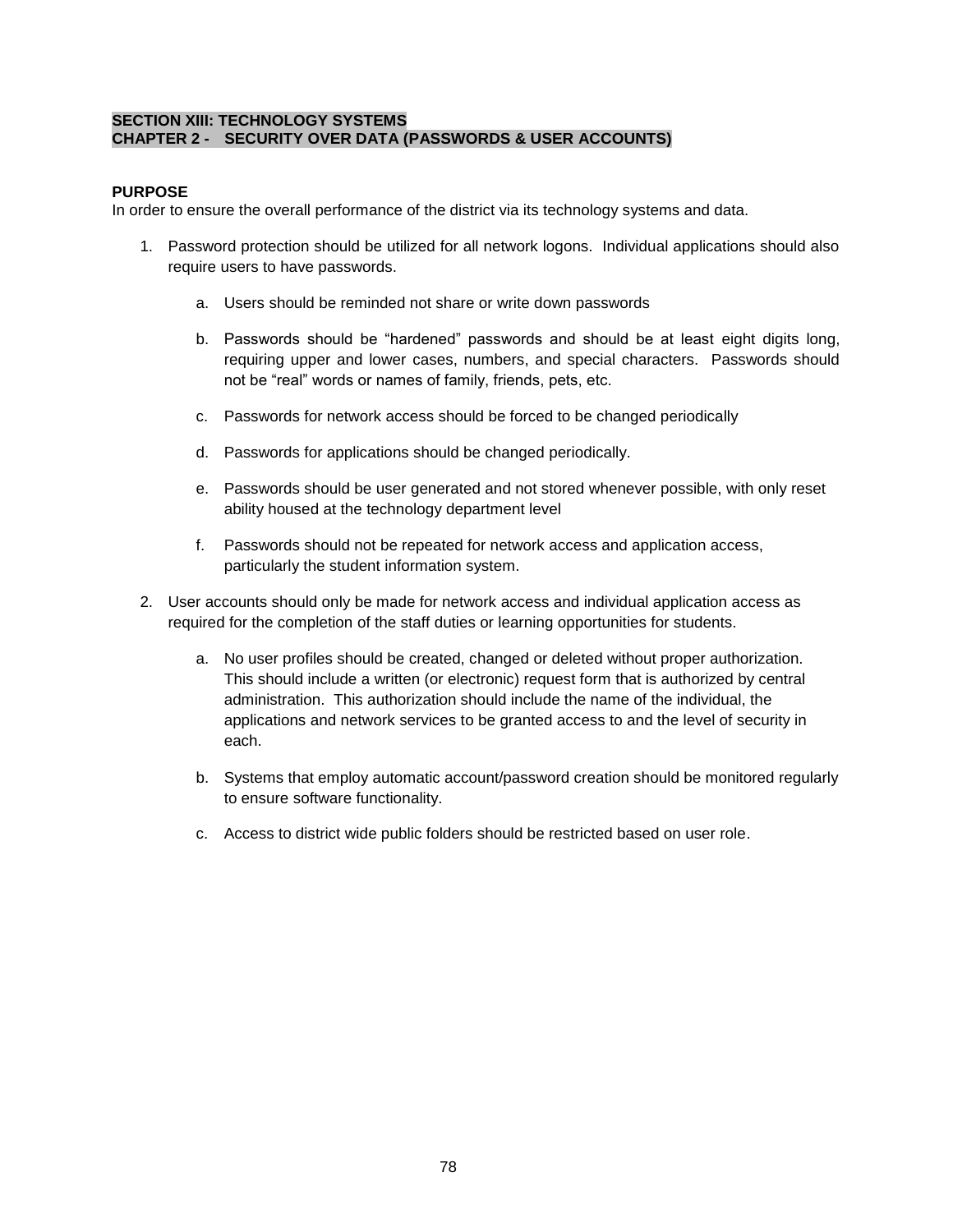## **SECTION XIII: TECHNOLOGY SYSTEMS CHAPTER 3 - SYSTEMS SOFTWARE**

# **PURPOSE**

The number, type and scope of individual applications should be monitored to maximize the efficiency of the technology while not creating an overly complex environment.

- 1. Purchase and use of new applications, including those that are web hosted and not actually owned by the district should require approval of the superintendent and business administrator. Among considerations should be any licensing issues, purpose of application, and compatibility of the new application with the current infrastructure. The need to expand the infrastructure as a result of the new application (for example, video sharing software may need additional storage).
	- a. Before new applications are purchased, there should be a determination of the needs of the district, a review of available solutions, a compatibility test with existing infrastructure and a determination of the needs satisfied by the application.
	- b. Before implementation of new applications, timelines and deliverables should be established. The deliverables would include what is expected of the application and the time frame for each.
	- c. Before installation of new applications, back-up of systems should be done in case of incompatibility and adverse reactions to the new software. Baseline information should be held.
	- d. Hardware requirements for the new application should be identified and purchased well in advance of installation of new applications, if needed. This allows for the proper testing of the new hardware.
- 2. For existing applications and systems software, a listing should be created and maintained and submitted by the technology department for periodic review by central administration. The list should include:
	- a. Hardware utilized, including name of server or location of software or application
	- b. Summarized description of user
	- c. Number of users
	- d. Licensing information, including expiry dates
	- e. Application owner responsible for user authorities
	- f. Date of original purchase and dates of updated purchases
	- g. Version information
	- h. Vendor contact information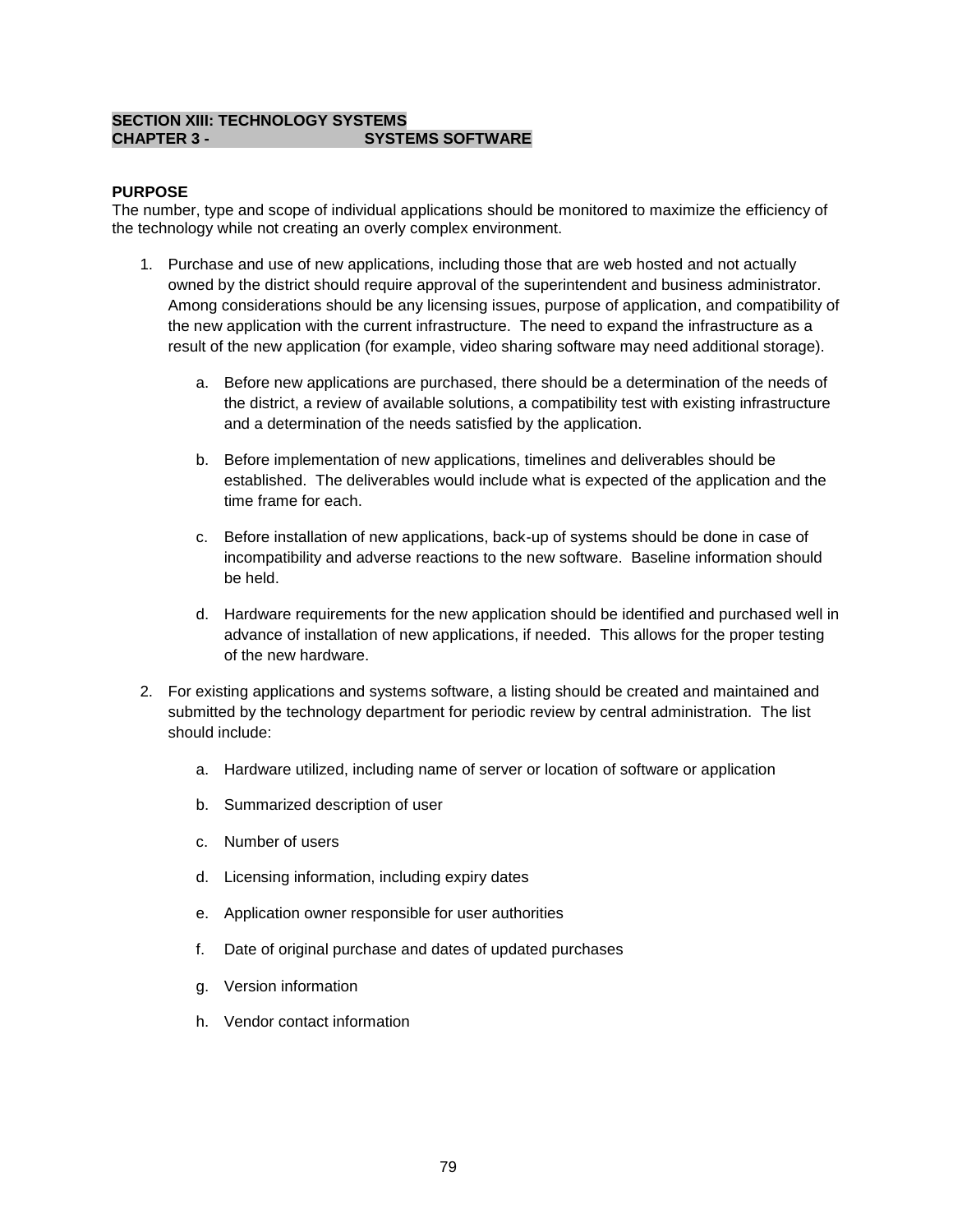# **SECTION XIII: TECHNOLOGY SYSTEMS CHAPTER 4 -PROTECTING DISTRICT'S NETWORK FROM INTERNET DANGERS**

# **PURPOSE**

The district needs to employ several layers of protection to ensure that unauthorized access to the network does not occur.

- 1. Anti-virus Application is in use and automatically updated and forced automatic rollouts to all district computers occurs on a regular basis to protect from computer virus contamination.
- 2. The district utilizes spam filters and anti-spyware software to minimize the potential for unsolicited and unauthorized access to the network.
- 3. The district utilizes an external firewall to prevent access from unauthorized sources.
	- a. Any applications or web pages that will be viewable by the general public or by certain users, will be held in the "DMZ", or that portion of the network where is there is limited trust.
	- b. Network resources that are relegated to the "DMZ" will be completely separated from any internal networks, thereby blocking firewall avoidance.
	- c. The available and open ports should be reviewed periodically.
- 4. Obtain automatic updates for operating systems and common applications such as Microsoft Office.
- 5. The district will secure the wireless network by using WEP, WPA or other network level protective encryption to avoid access by unauthorized sources.
- 6. District will monitor wireless transmission to verify authentication of users.
- 7. Network administrators will periodically check systems ability to bind IP addresses to users on the network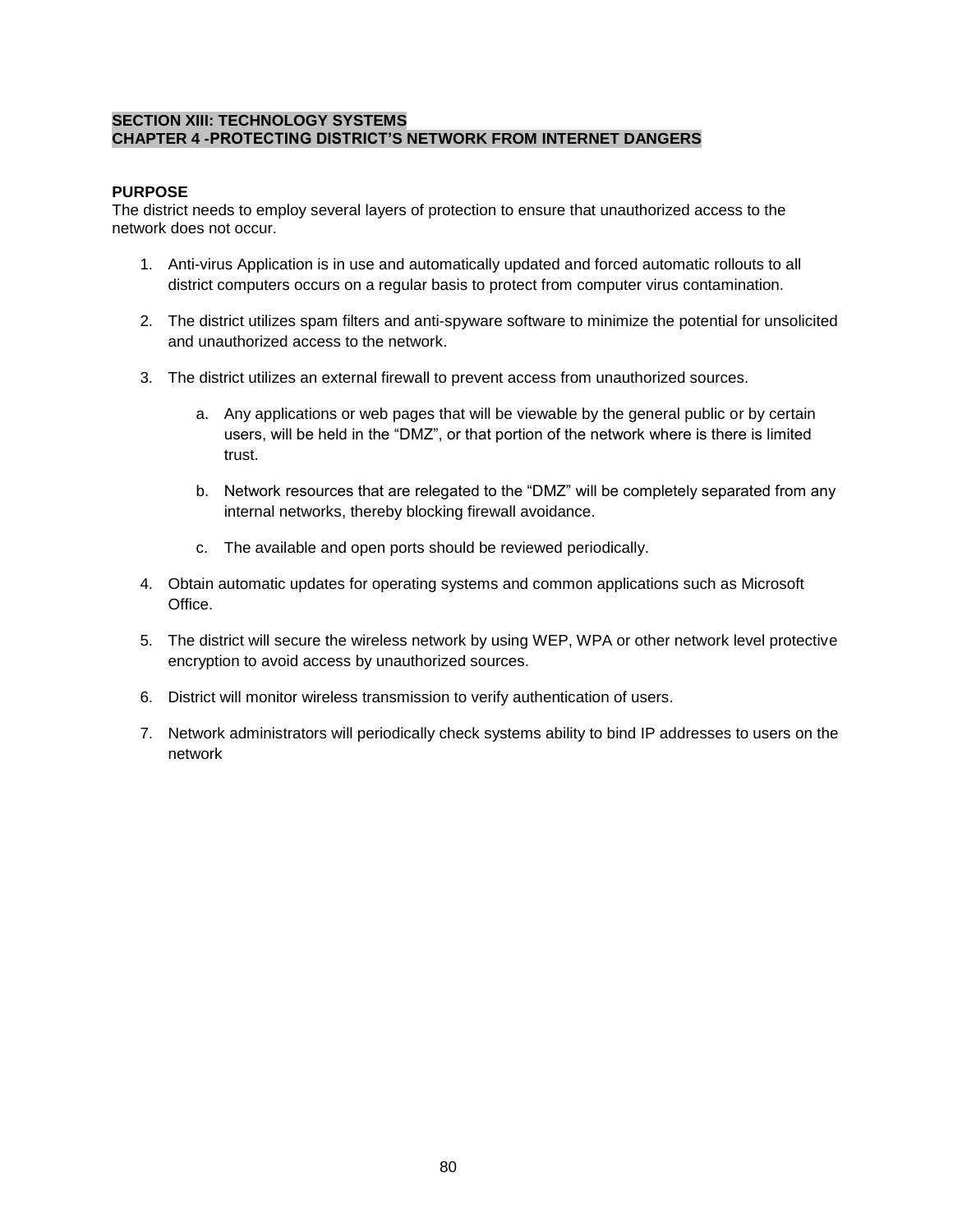## **SECTION XIII: TECHNOLOGY SYSTEMS CHAPTER 5 - PROTECT DISTRICT'S NETWORK FROM INTERNAL DANGERS**

# **PURPOSE**

Create procedures that prevent unauthorized use from within the district

- 1. The district utilizes "Lock Out", where the workstations and screensavers should automatically lock the unit when not in use for several minutes.
- 2. Access to the network should be requested, changed, added and deleted by authorized personnel only on behalf of those staff members who need access. There should be a form that requires signatures and sign-off by the technology staff that has completed the tasks.
- 3. The district will maintain logs of all users and access levels for all systems applications. Application administrators will maintain logs of all user and access levels for all applications.
- 4. User roles should be defined that allows for many users to be grouped together. The use of profiles allows for more standardization and efficiency in administering the security access of each application.
- 5. All application access will be reviewed periodically for discrepancies in the user roles and the access to sensitive information.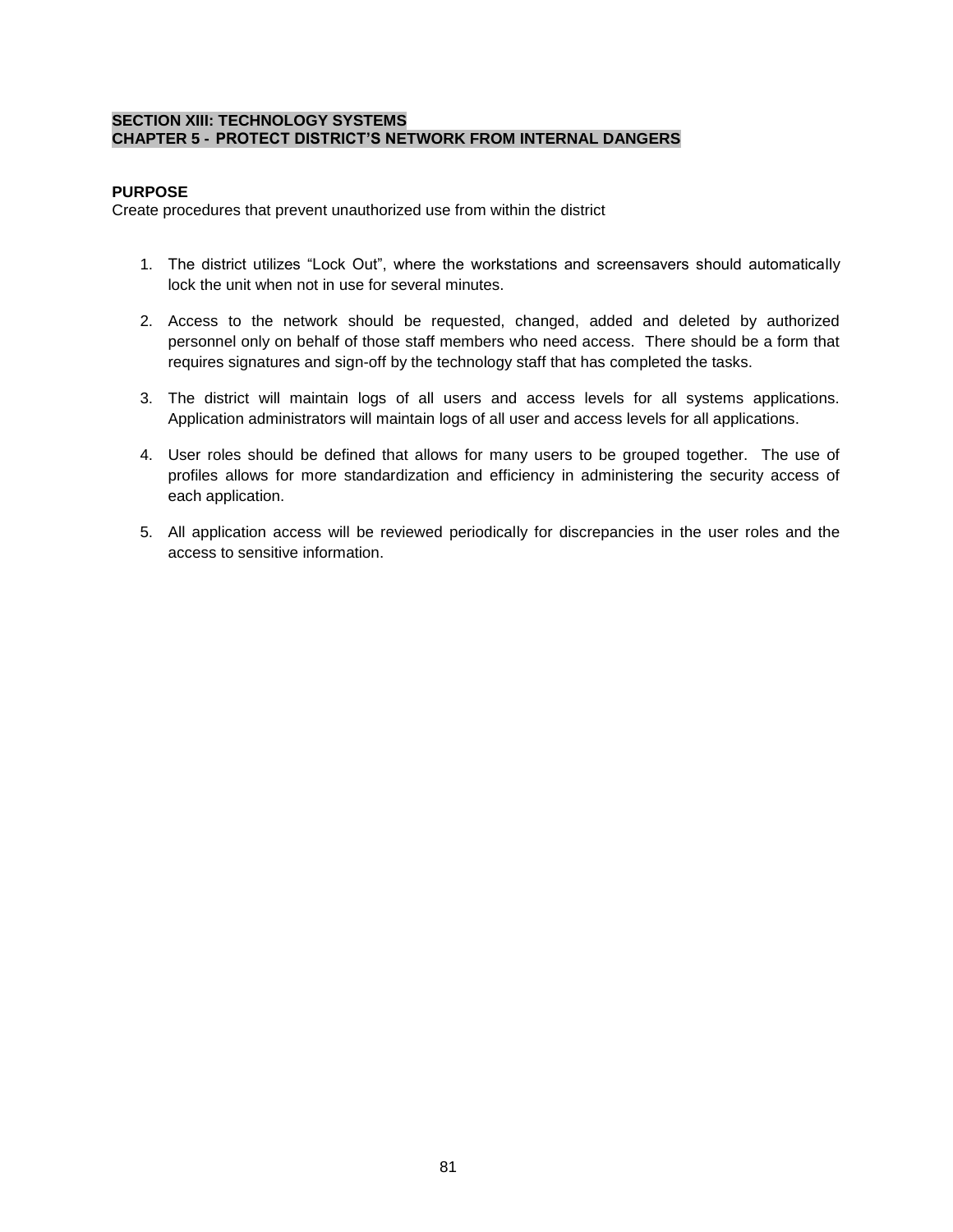## **SECTION XIII: TECHNOLOGY SYSTEMS CHAPTER 6 - ELECTRONIC COMMUNICATION ARCHIVAL**

# **PURPOSE**

Store electronic communications made within district

- 1. District will employ hardware solution to maintain electronic backups of all communications.
- 2. District will store for a period of three years, all inbound and outbound messages
- 3. Email archival system access will be restricted to secure district personnel
- 4. Periodic checks of the email archival system will be made to ensure reliability.
- 5. Regular password changes will be made to the archival system to limit potential security breaches.
- 6. The district will setup network policies to block any electronic instant messaging/chat program that cannot be monitored/archived.
- 7. District will archive all inbound and outbound instant messaging communications.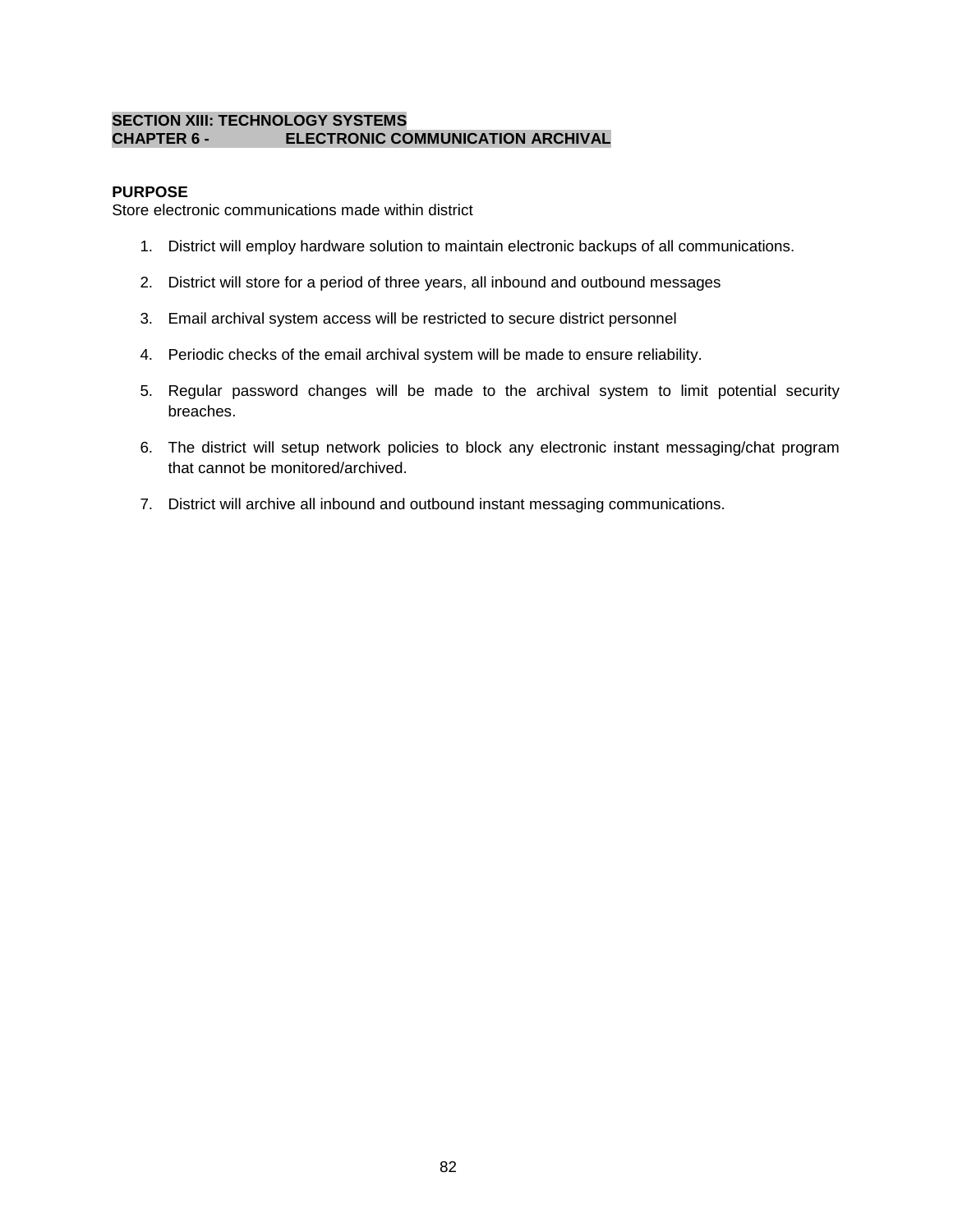## **SECTION XIII: TECHNOLOGY SYSTEMS CHAPTER 7 - VIDEO SURVEILLANCE SECURITY**

# **PURPOSE**

To ensure a safe and secure environment for student learning

- 1. District will install optical cameras in key locations to record activities at all hours.
- 2. Surveillance cameras will interface will digital video recording system.
- 3. Digital recording system will provide enough storage to monitor key locations for a period of three to five days at a minimum.
- 4. Digital recording systems will be checked regularly to ensure recording quality, reliability, and ability to retrieve information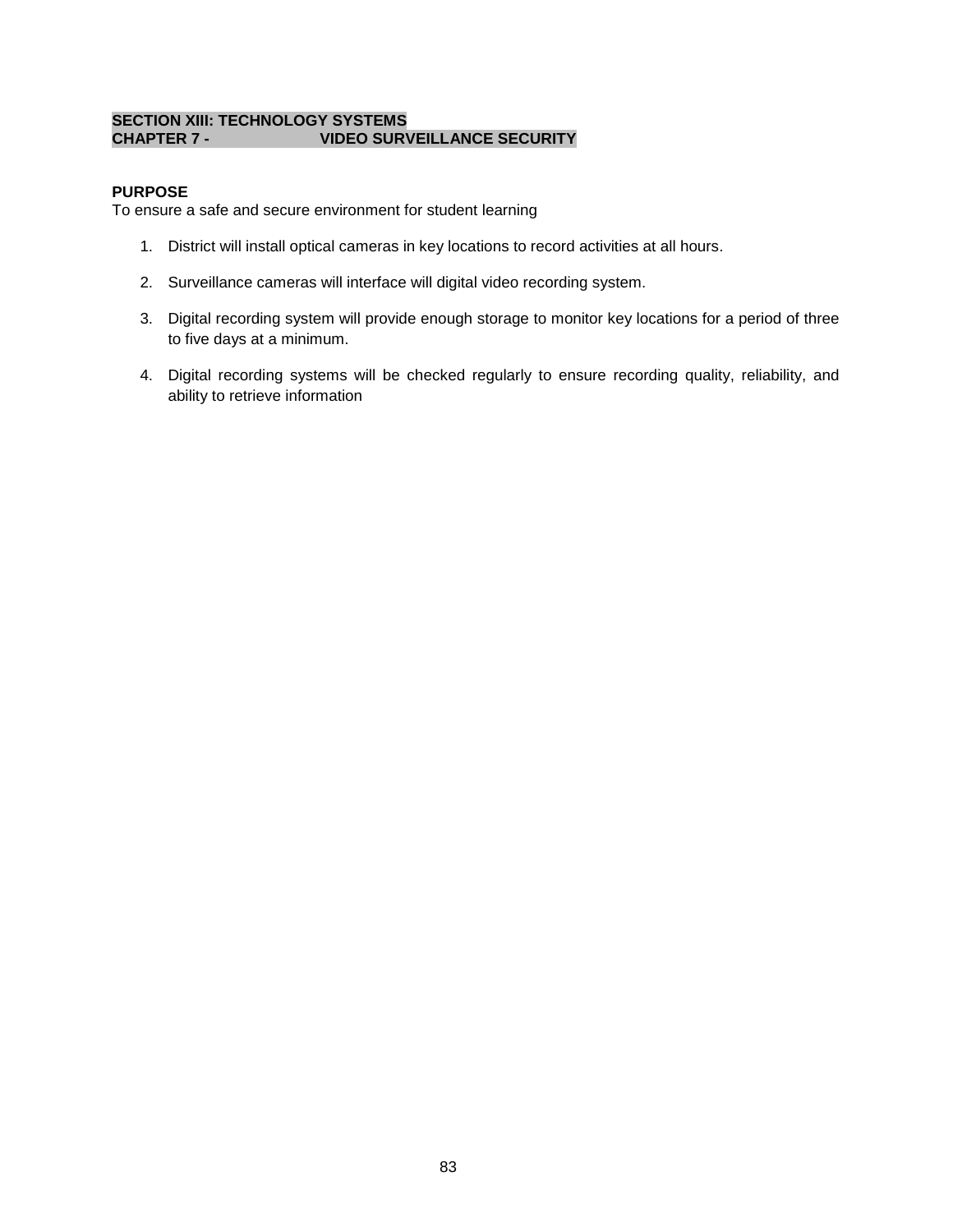## **SECTION XIII: TECHNOLOGY SYSTEMS CHAPTER 8 - WEB CONTENT FILTERING AND SUPERVISION**

# **PURPOSE**

To ensure a safe and secure electronic environment for students.

- 1. District will employ tools to monitor access to web sites. Using a hardware or software "proxy" solution, the district will put into place a method to filter web sites containing content that is against the district's acceptable use policy.
- 2. "Proxy" system will filter web sites that contain viruses, spyware, malware, unsecure connections and improper certificates.
- 3. District will develop a system to log attempts at blocked web sites
- 4. Technology staff will conduct regular maintenance of the "proxy" filter.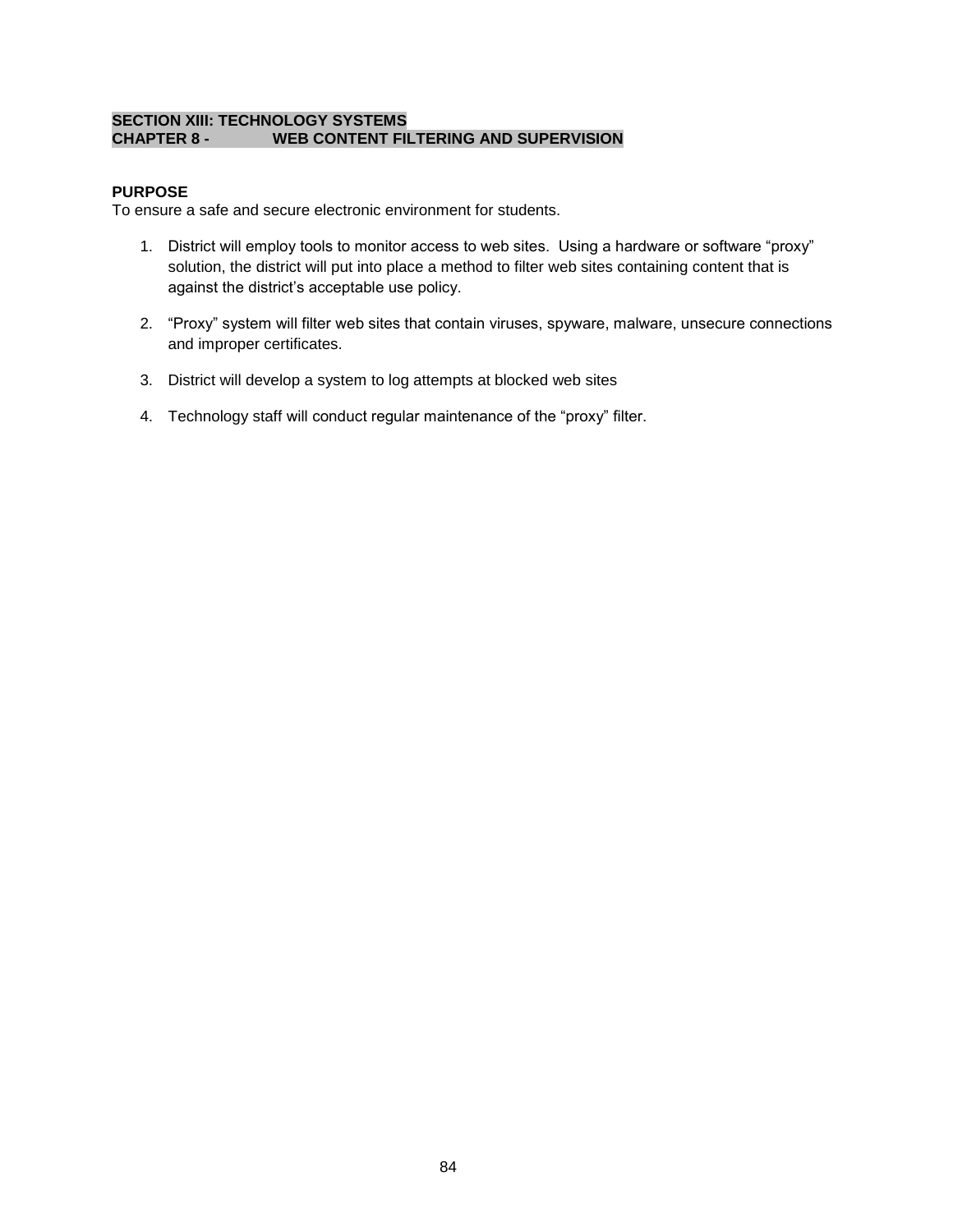## **SECTION XIII: TECHNOLOGY SYSTEMS CHAPTER 9 - NETWORK STORAGE AVAILABILITY**

# **PURPOSE**

To provide users with a secure area on the network to store files.

- 1. District will employ tools to allow users to save files on a secure server.
- 2. Systematic and regular backups will be made of network-stored data.
- 3. Access to individual network space will be restricted to individual users and network administrators.
	- a. Network administrators will create space limitations so as to not exceed the capacity of the server space
	- b. Users of the network storage system will agree to store content that is in agreement with the district's acceptable use policy.
- 4. Shared network storage will be monitored to ensure proper access based on security groups.
- 5. Network administrators will periodically check backups of the system.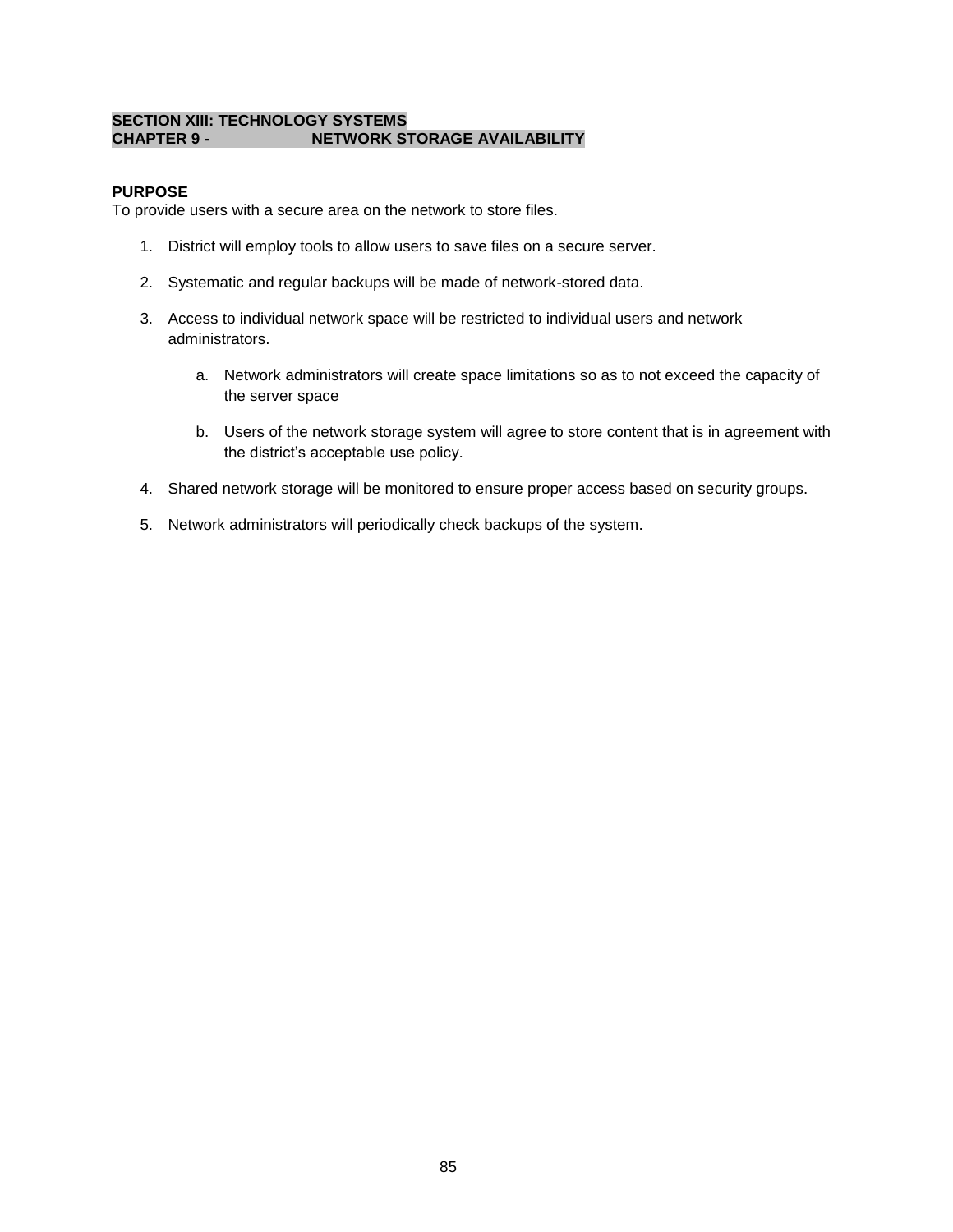# **SECTION XIII: TECHNOLOGY SYSTEMS CHAPTER 10 - MAINTENANCE & COMPUTER WORK ORDER SYSTEM**

# **PROCEDURE**

### **Maintenance Work Order System**

In order to ensure that building maintenance projects are done in a timely fashion, the Assist work order system must be used. Work orders may be generated by the teachers or other school personnel. The Principal's office will log in the work order request through the School Dude program. The work order is automatically sent to the Building & Grounds Office. No maintenance projects will be started without a work order request. The work orders will be processed in the order they are received. The Supervisor of Buildings and Grounds will prioritize the work orders according to the date needed and the severity of the work that needs to be done. The Supervisor of Buildings and Grounds will send a notice upon completion of the project.

## **Computer Work Order System**

In order to ensure that computer repairs are done in a timely fashion, the following procedure must be followed.

- 1. A work order is generated through Assist indicating a description of the problem and the location.
- 2. Work orders are received and delegated to the Computer Technicians. They will be processed in the order they are received, unless there is one that is classified as a priority request.
- 3. Upon completion of the work order, the person initiating the request receives a report stating that the work is completed.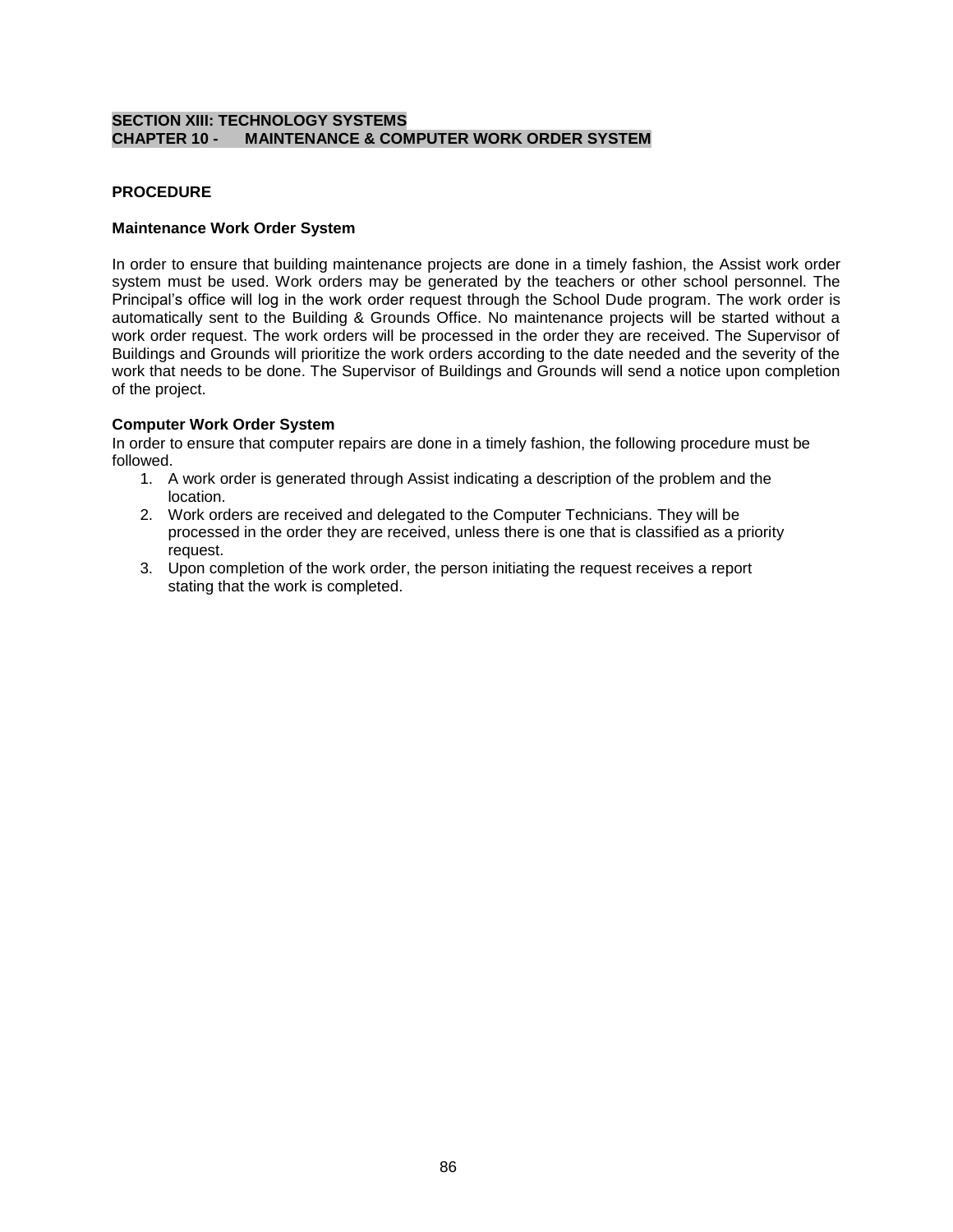# **SECTION XIV: INFORMATION MANAGEMENT CHAPTER 1 -ACCEPTABLE USE OF DISTRICT'S TECHNOLOGY & INFORMATION**

# **PURPOSE**

To ensure that anyone who has access to district electronic resources understands what is acceptable use of the technology and information and ensure that anyone who has access to sensitive information understands the acceptable uses of that information.

# **PROCEDURE**

- 1. The board will establish a policy that informs all users of the districts' data, systems and information of the acceptable and non-acceptable uses of those district assets. The policy should identify students, staff, parents and guardians, and other users who may have access to the district's data, systems and information.
	- a. The students and staff should be required to sign an acknowledgment of the policy and return that form to the district. Forms should be updated at least annually.
	- b. Parents who utilize information of the district via the internet (student's grades, lunch accounts, library information, etc) should have an electronic acceptance on the web pages before data is displayed. This acceptance of assurances should include nondisclosure of information that is displayed and other assurances that would appear in a written acceptable use policy.
	- c. All persons with sign-on to the district's network or to district data, i.e., parent portals, should be required to agree to the acceptable use policy, which should be listed.
- 2. The board will adopt an acceptable use policy that at a minimum should prohibit the following regarding electronic systems conduct that interferes with or stops district activities, including but not limited to excess download, uploads, printing, copying, bandwidth usage, etc.
	- a. conduct any activity not related to the district's operation, including, but not limited to, advertising, soliciting business, or political lobbying
	- b. Involvement in the violation of, or conviction for violation of, federal, state, or local statutes or regulations regarding computers, electronic communications, interstate commerce and/or security regulations. This includes, but is not limited to, material protected by copyright, trade secret, obscenity and related laws.
	- c. Threats, harassment, libel or slander
- 3. This policy should be reviewed annually for changes in the types of information used and in the types of technology used
- 4. Information as referred to in the policy should not be limited to electronic information or simply the use of electronic systems. Controls need to exist over written information and paper files.
	- a. Individuals who have access to district records should not use the information for personal reasons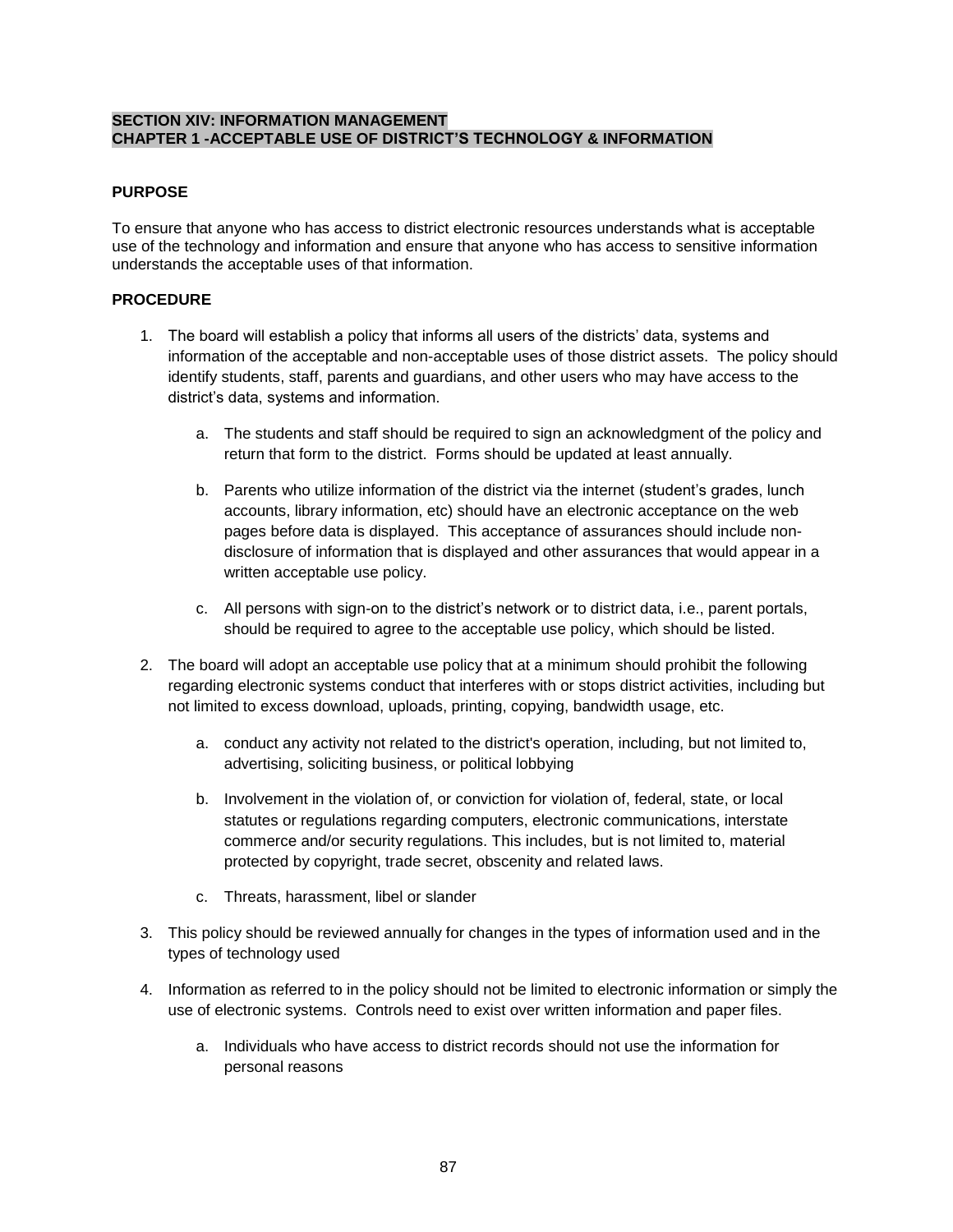- b. Sensitive information should be stored in a manner that does not allow for easy access. In the case of electronic information, passwords and restrictions based on user should be employed. For written and paper files, information should be secured by locking cabinets, drawers and doors to offices that hold such information.
- c. Copies of sensitive material should only be made in cases where it is necessary. Any copies of information that is sensitive in nature should be destroyed in appropriate manner, such as shredding.
- 5. All users of technology and all those who have access to sensitive district information, should be required to sign an acceptable use form that states the person signing has read and agrees to uphold the policies set forth.
	- a. Forms should be signed at least annually and for any major change in position that allows access to additional information.
- 6. Violations of AUP should be spelled out in student and staff code of conduct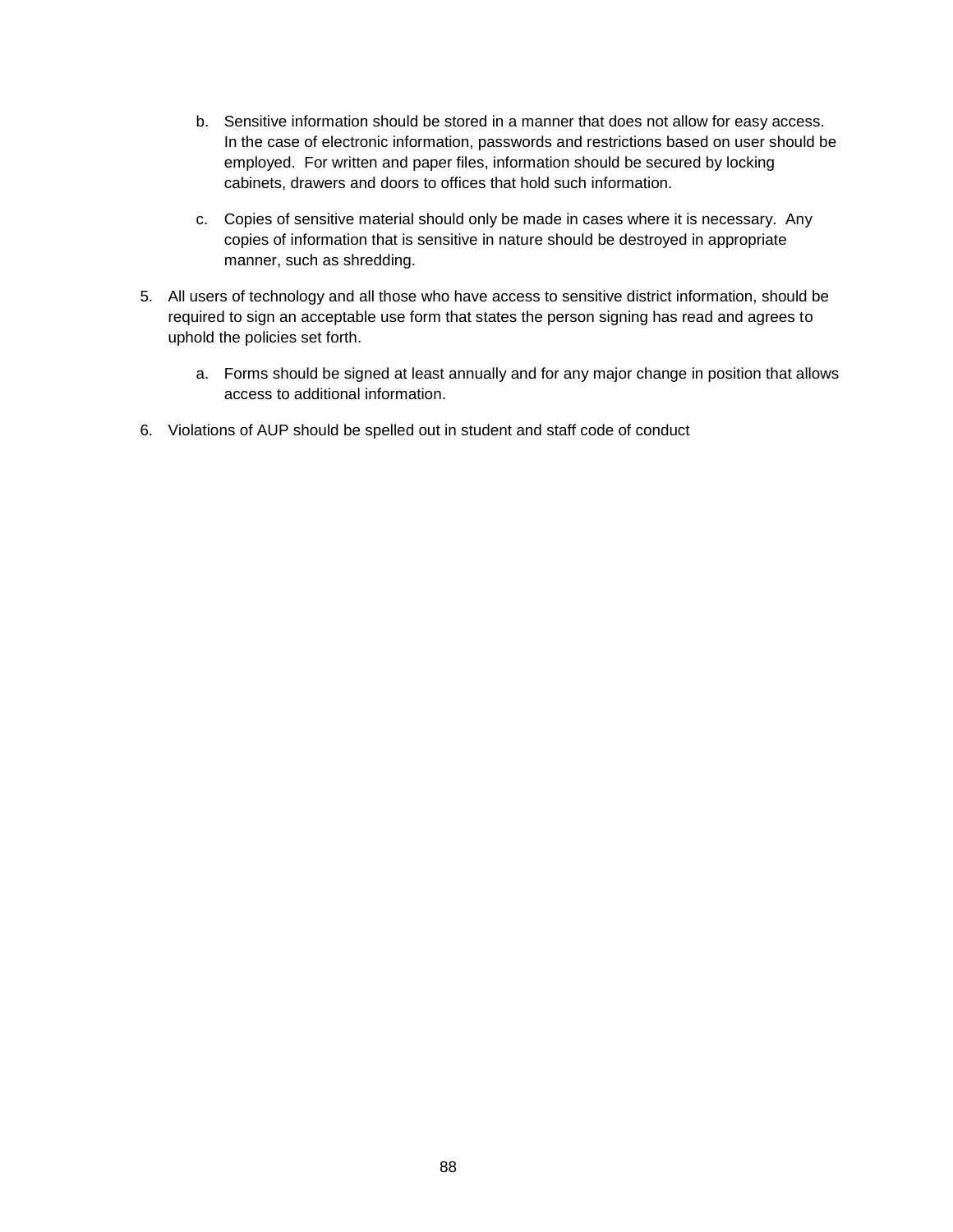# **SECTION XIV: INFORMATION MANAGEMENT CHAPTER 2 - SECURING OF SENSITIVE MATERIAL (WRITTEN OR PAPER) INFORMATION**

# **PURPOSE**

To ensure that sensitive information is properly handled and limit the potential exposure of information from being obtained through the district

# **PROCEDURE**

- 1. All employees who have access to any of the following information, will be required to sign an acceptable use form at least annually on the proper methods of use, compilation, dissemination, and destruction, when appropriate, and safeguarding of that information.
- 2. The superintendent and business administrator or designees will determine those records of a sensitive nature held in the district. The records include but are not limited to staff, student volunteers, and board members' personal information such as an address, unlisted phone number, social security number, marital or guardian status, garnishment information, healthrelated information, free and reduced lunch status, and disciplinary information.
- 3. Sensitive information should be housed in a locked cabinet or behind locked doors.
	- a. Access to keys is restricted to personnel authorized to view the information
		- 1. Keys should have "do not duplicate" on them and copies should be prohibited, except as needed
	- b. Areas housing sensitive information should be locked whenever the areas are not staffed
	- c. Wherever possible, sensitive information should be stored away from high traffic areas.
- 4. Original sensitive information files, should be housed in a fire-rated cabinet, where possible.
- 5. Backups of paper documents should be treated as sensitive. Electronic documents should be backed up daily and paper documents should be housed in locked areas.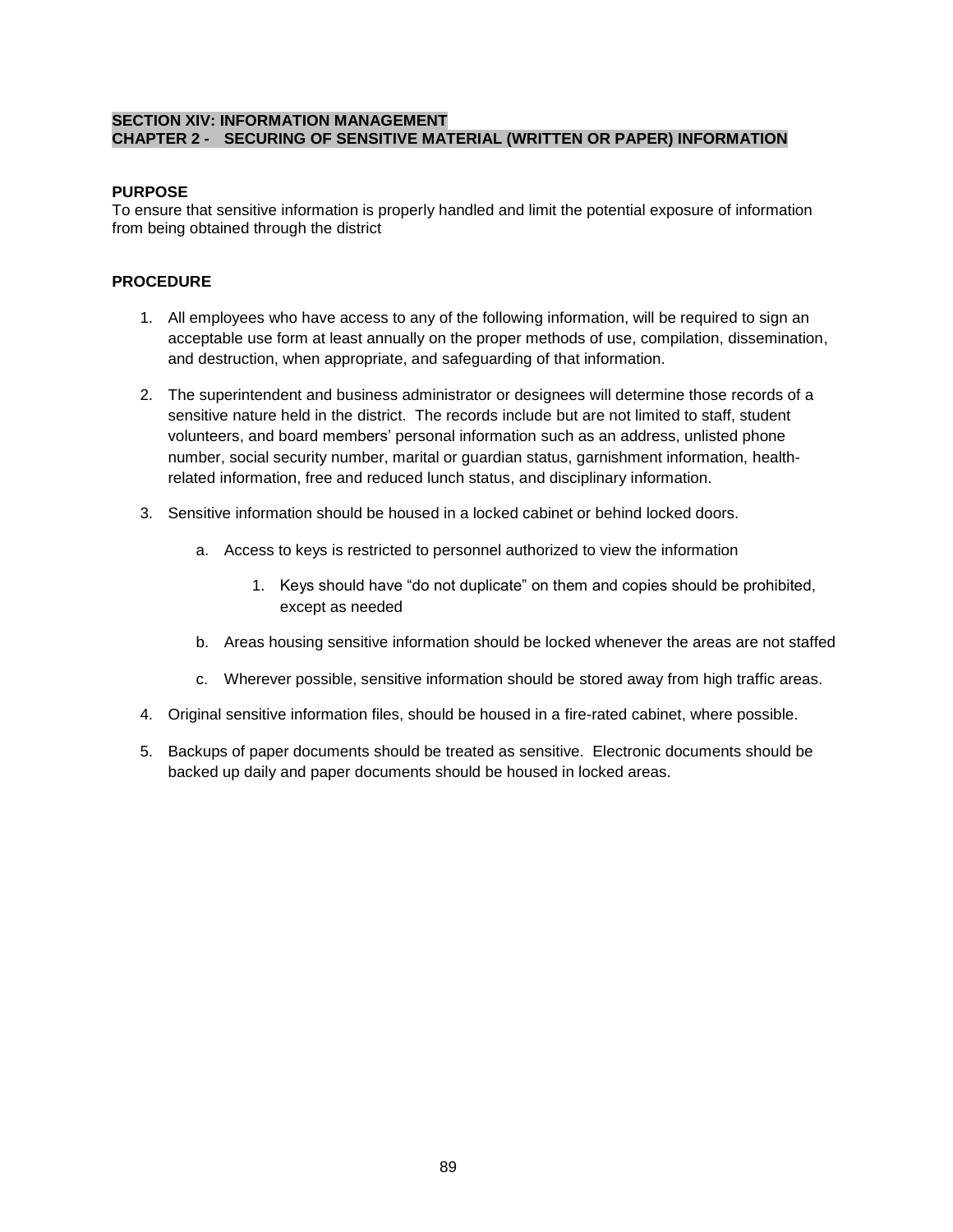# **SECTION XV: FISCAL AND HUMAN RESOURCE MANAGEMENT SYSTEMS CHAPTER 1 - FISCAL MANAGEMENT SYSTEMS**

### **Directive**

Pursuant to 6A:23A-6.7 school districts and county vocational school districts with budgets in excess of \$25,000,000 or with more than 300 employees shall maintain an enterprise resource planning (ERP) system which integrates all data and processes of an organization into a unified system. An ERP system uses multiple components of computer software and hardware and a unified database to store data for the various system modules to achieve integration. NOTE: This system does not include student, transportation, or food service databases or modules.

## **ERP System Integration Features**

Three applications – comprise an ERP; accounting, payroll, and human resources system. System integration permits data sharing among the three applications, therefore eliminating any duplication of data entry. System integration features facilitate data sharing not only among the applications, but may also with third-party payroll, substitute placement/absence tracking, and bidding applications. Integration between these applications allows for the automation of many functions, enabling:

## **In Accounting**

System-generation of the payroll purchase order and encumbrances at the start of each new fiscal year (salary amounts and expense account information from Payroll is used to create the file needed to generate the payroll PO encumbrances in Accounting).

Update/adjust payroll PO encumbrances throughout the year to reflect any staff/budget changes (updated salary/expense account information from Payroll is used to update payroll PO encumbrances in Accounting). Automatically reduce payroll PO encumbrances to expenditures each pay period (transfer of payroll expenditure data from Payroll, or a third-party application such as ADP, to Accounting). Import next year's budget preparation data directly into a Budget Projection Module (transfer of salary data either from Personnel, or a third-party application such as Microsoft Excel, into Accounting). Import purchase order data from third-party bidding applications (such as Educational Data) to Accounting, automating purchase order entry.

### **In Payroll**

Automatically update new fiscal year payroll salaries for all employees (transfer of contracted salary data from Personnel to Payroll). Or synchronize remaining contract days that can be printed on employees' payroll check stubs (transfer of remaining sick/personal/vacation day balances from Personnel to Payroll).

### **In Personnel**

Import attendance information (automatically generating employee attendance records within Personnel from your AESOP or SUBFINDER system). Implement position control codes (transfer of employee budget spread data from Payroll via alpha/numeric position control code for each employee record within Personnel). Automatically update position control budget spread information (based on payroll budget spread changes – transfer of updated budget spread data from Payroll updates Position Control Code budget spread data in Personnel). Generate projected salary data, by expense account, for budget preparation (transfer of employee salary data and Position Control Code budget spread information from Personnel to an Accounting's Budget Projection Module).

Payroll budget spread information can also be imported into Accounting from third-party applications such as ADP. Those not utilizing system integration will obtain the payroll budget spread database file from their individual payroll provider instead. If utilizing an outside provider, districts should ensure that the expense account structure for the employee's budget spread in the third-party application is consistent with the expense account structure established within Accounting.

Import Budget Preparation Data into a Budget Projection Module (Personnel to Accounting)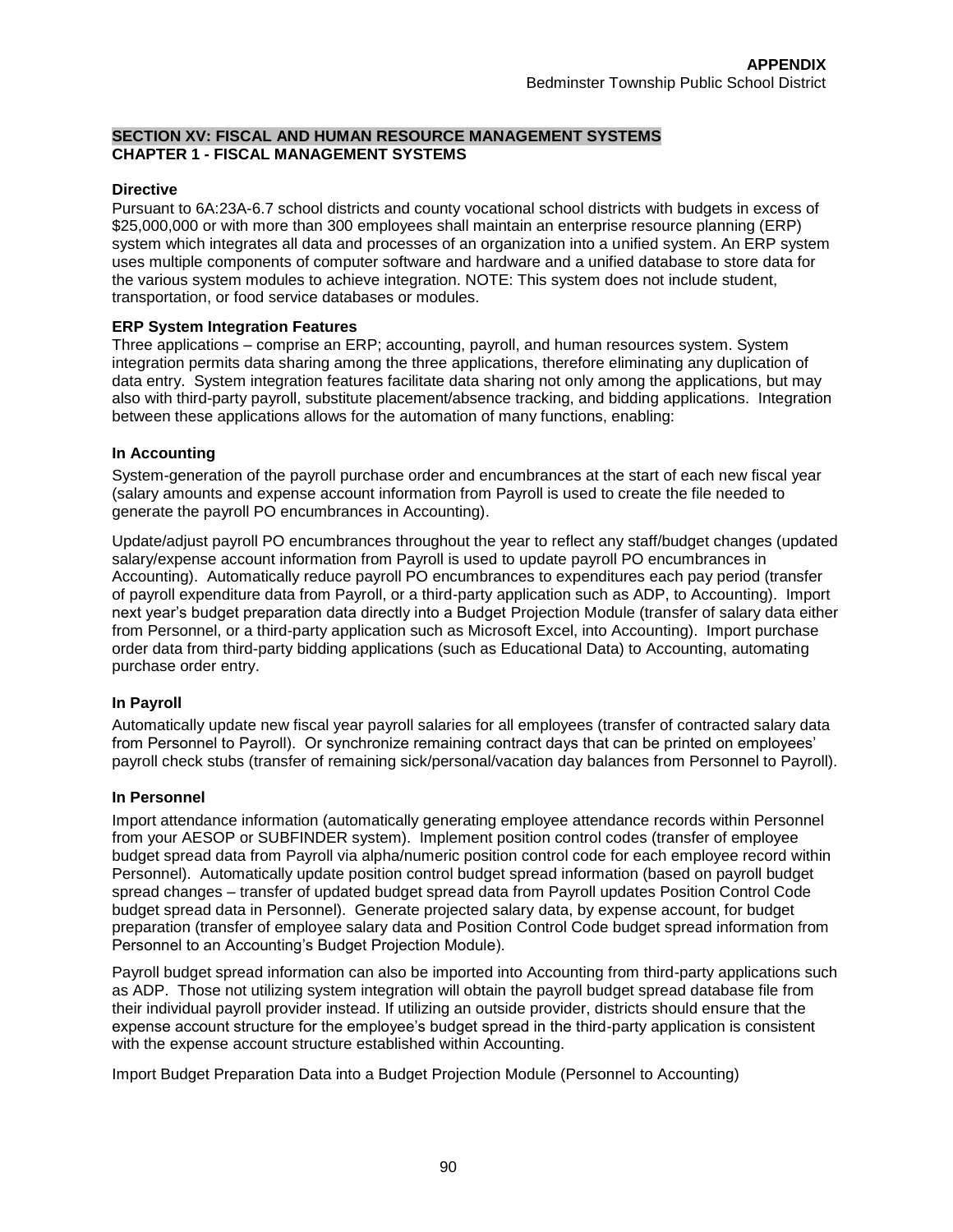Accounting may include a budget projection module designed specifically to assist school districts with next year's budget preparation. This module includes a function allowing for the import of data (either from Personnel or a third-party application such as Microsoft Excel). This Projected Salary Data File (with the use of unique position codes, the system will automatically project, based on your district's settled contract information, the total amount needed for each salary expense account).

Additional Benefit:

• Import the Projected Salary Data into the Accounting's Budget Projection Module (all employee names and salaries that comprise the projected total will be detailed for each expense account).

### Bidding to Budget Transfer

(Third-Party Bidding Software to Accounting)

Many districts utilize outside bidding companies (such as Educational Data) assist with the process of procuring needed supplies for the upcoming year. These bidding companies deal with the individual vendors and award the bids based on district criteria. The data received from the third-party bidding application then needs to be entered into the district's accounting software application to generate the purchase order encumbrances. Entering these purchase orders can be time-consuming and laborintensive. To expedite this process, the Accounting system should be able to provide a "Bidding to Budget Transfer" function.

Automatically Update New Fiscal Year Payroll Salaries for all Employees (Personnel to Payroll)

At the beginning of each new fiscal year, salary information can be updated for all employees automatically. Districts who utilize third-party payroll applications (such as ADP) may have to manually enter in each new salary amount for every single employee. If system integration is used this should be an automated process for those districts that utilize both Payroll and Personnel applications. Personnel provides the ability to maintain historic, current, and future year salary information, allowing Payroll to access this data when it is time to update individual employee salaries.

#### Synchronize Contracted Salaries

This function would update the "Salary" field with employees' total calculated salary amounts from Personnel.

Print Sick/Personal/Vacation Day Balances on Employee Check Stubs (Personnel to Payroll)

Districts routinely provide employees with their balance of contract days throughout the year. One method to provide this information is to generate a hard copy report (which can take some time to print and distribute to each and every employee). Districts that utilize system integration have the ability to streamline this process by synchronizing this information between the two applications, allowing the balance of contract days to be printed directly on the employee's check stub in Payroll.

Synchronize Contract Days Remaining

### (AESOP or SUBFINDER Systems to Personnel)

Many districts take advantage of utilizing outside automated substitute placement systems (such as AESOP or SUBFINDER). These systems provide online solutions for absence tracking and substitute placement.

Entering the district's daily attendance and substitute information can be time-consuming and labor-intensive. System integration should be able to import attendance records,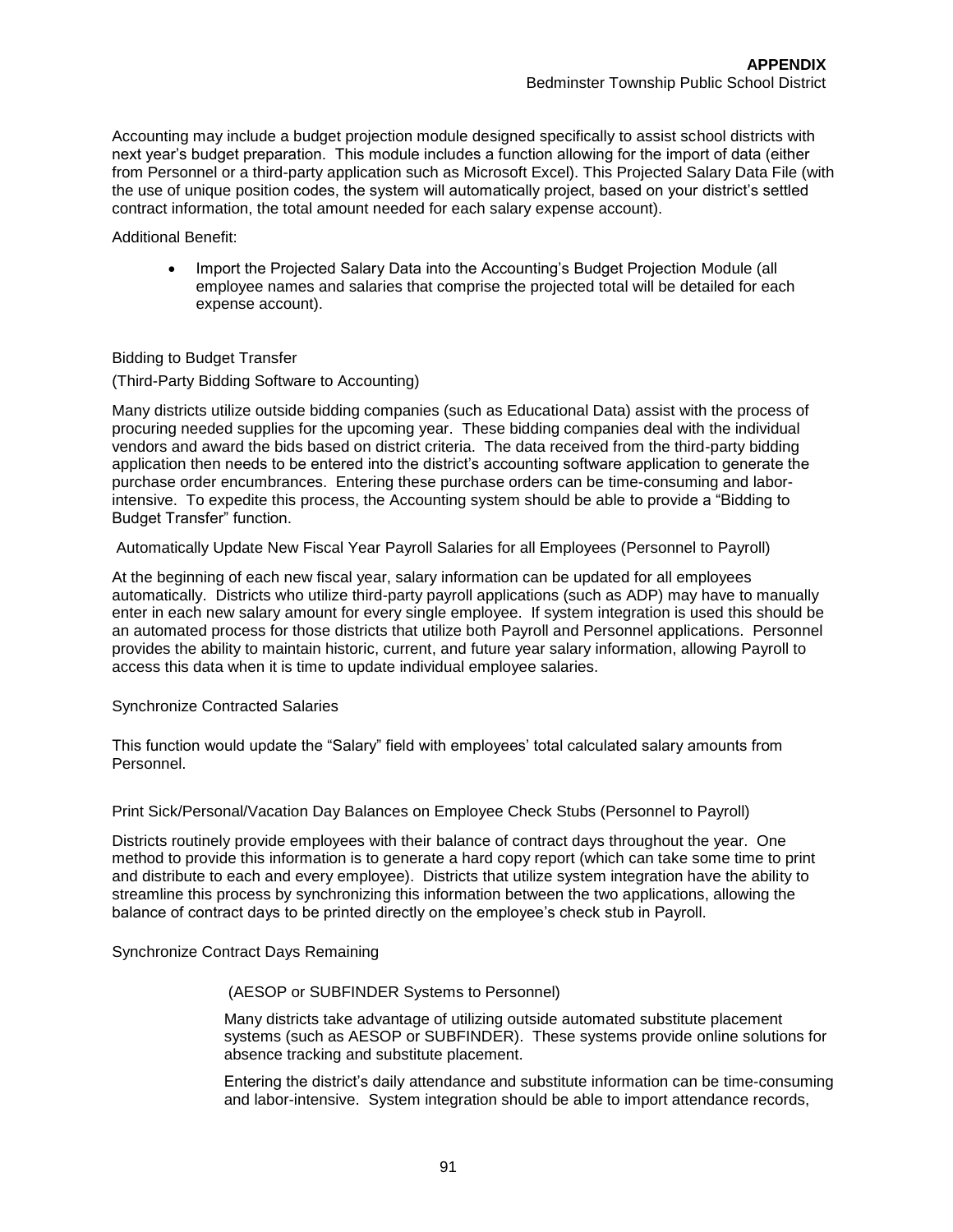which automatically generate employee attendance records within Personnel from your AESOP or SUBFINDER file, reducing the need to manually enter this information in. This function is available to all districts that utilize either the AESOP or SUBFINDER systems.

Key benefits include increasing the district's efficiency in 1.) filling teacher absences with substitute teachers, and 2.) automating the attendance data entry process. For those districts whose attendance is not entered on a daily basis (due to work overloads or staff absences), integration between the two applications aids districts with keeping their attendance current and up-to-date, providing school administrators access to accurate and reliable absence information in a timely basis.

Implement Position Control Codes or Numbers (PCN), and Automatically Update Position Control Budget Spread Information (Payroll to Personnel)

Utilizing synchronized Personnel and Payroll applications give the ability to implement position control codes, as well as automatically update position control budget spread information as necessary. Position Control Codes or Numbers (PCNs) represent distinct, board-approved, contracted job positions. The budget spread for each position is defined, providing a powerful in-house management and budgeting tool. Key benefits of utilizing PCNs include features that allow your district to:

Validate current year budget appropriations against Personnel contracted salaries, by account.

Present salary projection analysis to the board to assist with budget projection for the next fiscal year.

Track and project the district's vacant positions, allowing for more accurate budget projections.

Import future year salary data directly into Accounting's Budget Projection Module.

Utilize employee budget spread information from Payroll to generate PCN in Personnel.

In short, a unique code is created to represent each board-approved contracted position within your district. These codes are referred to PCNs. The budget spread is attached to these codes, telling the system which accounts the position is to be paid from. As the positions are filled, the corresponding PCN is linked to the employee who is currently filling the position. PCNs that are not linked to any employees represent vacant positions. For example, if your district has five board-approved positions for high school math teachers, you would establish five PCNs to represent the five separate positions.

PCNs are independent of employee records. Each PCN represents a separate position within the district, not the employee who fills it at any particular time. Thus, if an employee leaves a position and the position remains open, the PCN remains active in the system representing a vacant position to be filled. Once an employee is hired for that position, the vacant PCN is then assigned to that person.

Vacant PCNs provide an area where a projected estimated salary amount may be entered, providing the district with the ability to budget for positions that are expected to be filled. When a PCN is linked to an employee record, the calculated salary for that employee overrides the vacant salary amount entered for the PCN. As PCNs represent positions within the district, they are only added or deleted when a job position itself is either created or phased out.

Meaningful vs. Non-Meaningful PCNs

Each PCN must be unique and can be up to 20 characters or digits. A PCN can either be a random string of numbers with no meaning attached to it – like a PO number – or it can be a string containing meaningful segments – like an expense account number.

Meaningful PCNs are critical for position control, as they allow the positions they represent to be more easily identified. They are also easier to relate to when using the PCN-associated reports.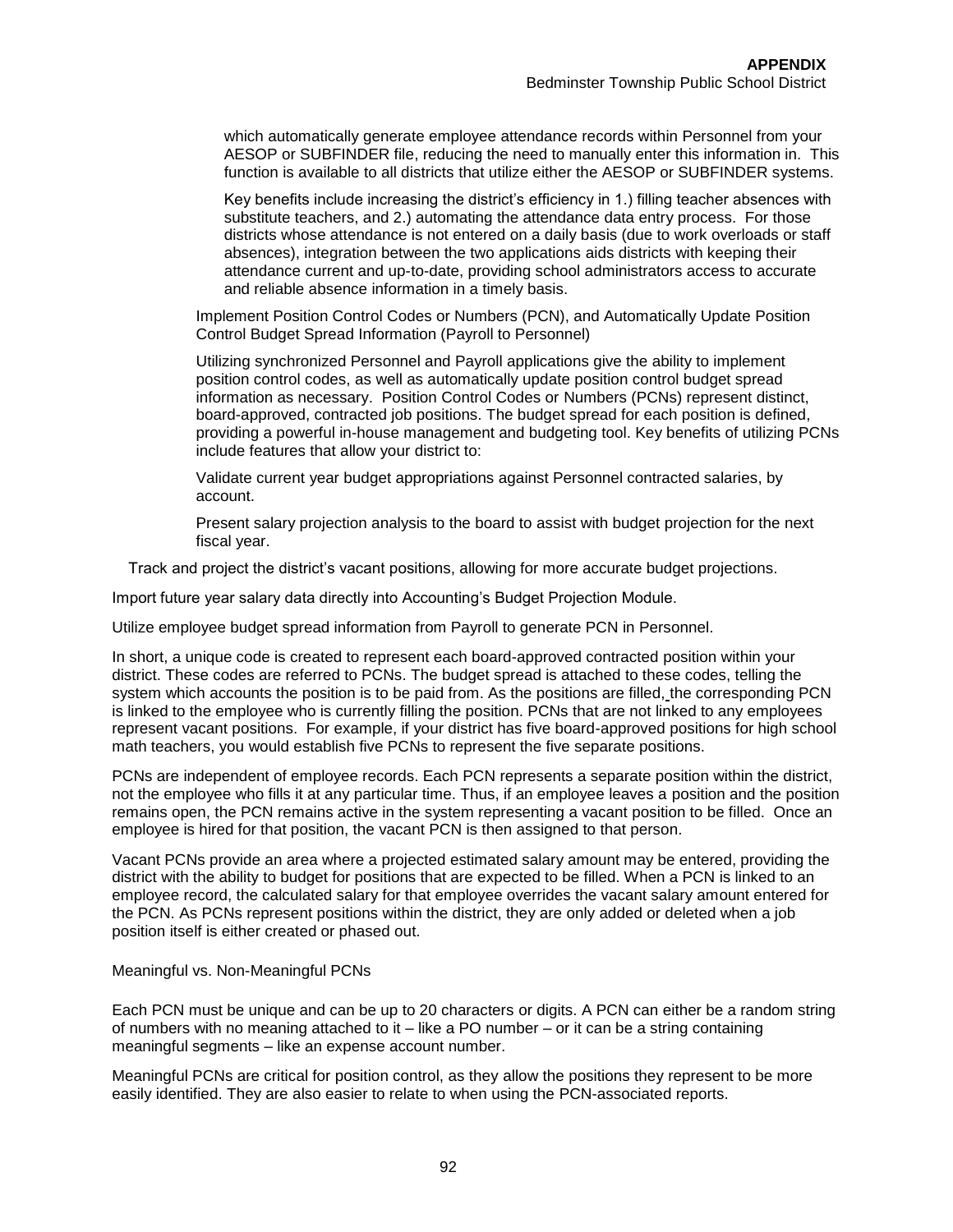Non-meaningful PCNs are a random string of numbers with no meaning attached to them. Position control is more difficult, as is using the related reports.

Generate Annual Contract Letters/Create Mailing Labels, etc.

Export Employee Data from Personnel

Generate Letters or Labels using Microsoft Word

Export Employee Data from Personnel

Generate Letters/Labels from Microsoft Word

Export Employee Salary Data from Personnel

# **WHAT A SBA SHOULD DO….TO IMPLEMENT 6A:23A-6.7?**

- 1. Do we need to comply given district budget or populace?
- 2. Look at current systems utilized (i.e. fund accounting, payroll, and personnel) for integration or expansion.
- 3. Define needs-are systems in place fully utilized? Is training necessary to implement system capabilities? Is there no integration in place?
- 4. If utilizing multi modules (systems) i.e. ADP payroll, Microsoft Excel position control, outside fund accounting module….can they be integrated? If so, have approval for utilization been obtained from the ESC?
- 5. Does the system….. (Fund accounting, personnel, and payroll) currently being utilized sufficiently meet the requirements of 6A:23A-6.7? If so, has approval been obtained from the ESC?
- 6. If not able to expand current systems for appropriate utilization, is there another district or county organization that can accommodate needs? (Remember to check with the ESC for potential providers)
- 7. What expenditures are available to extend to the full integration of systems (ERP)? Does the additional cost add directly to the district's administrative limits or can the additional cost be shifted to an outside agency (i.e. bank payment for services)?
- 8. What are the "quiet" costs of system integration?
	- $\rightarrow$  New equipment (servers, wiring, computers)
	- $\rightarrow$  Supplies ( paper, checks, ink, and associated copy costs)
	- $\rightarrow$  Staffing (training and number to respond to necessary reporting, daily updates, etc.)
	- $\rightarrow$  Facilities (is there room for all necessary equipment, supplies, and staff?)
- 9. If it is necessary to research outside ERP systems, are they able to give you a BETA for 2009/2010? Are they state-approved for compliance?
	- $\rightarrow$  In looking at ERP systems, does the potential system allow for control over access and audit trail for access to all system components?
	- $\rightarrow$  Does the anticipated ERP system allow for appropriate updates for all systems within or outside pursuant to DOE requirements?
	- $\rightarrow$  Has the proposed ERP system been used in full by NJASBO members within the last three (3) years?
	- $\rightarrow$  Is the proposed ERP system harmonious to NJSA and NJAC requirements
	- $\rightarrow$  Does the proposed ERP system allow for staff training, support updates, appropriate backup of information, and backup for the start-up?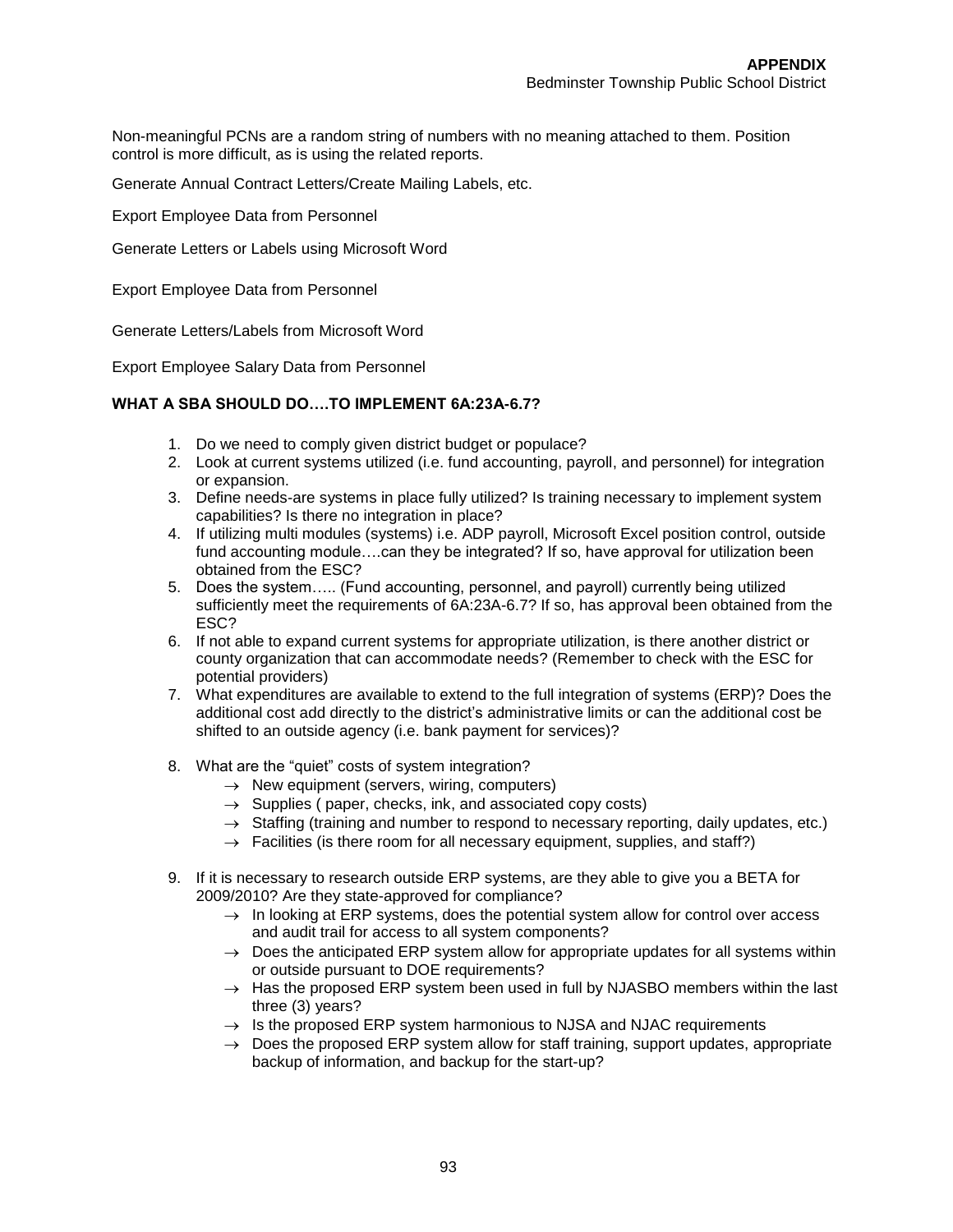## **Determination**

Once the aforementioned is reviewed and the priorities or direction of the district is established the SBA in conjunction with the CSA should approach the Board of Education with their findings. The Board of Education should prior to determination, analyze the recommendation for ERP compliance, but make sure that all changes in procedure and process also adhere to Board of Education policy, maintain appropriate user authority and user access, and district-wide protocols for accessibility.

### **Internal Controls**

The Board of Education should establish internal control procedures for all systems (fund accounting, personnel, and payroll) regardless of true system integration or multi-systems (many modules) integration. No one individual should have control within all systems. An annual review should be done via an internal control check. (See attached sample document- which should be completed in-house and by the district auditor independently).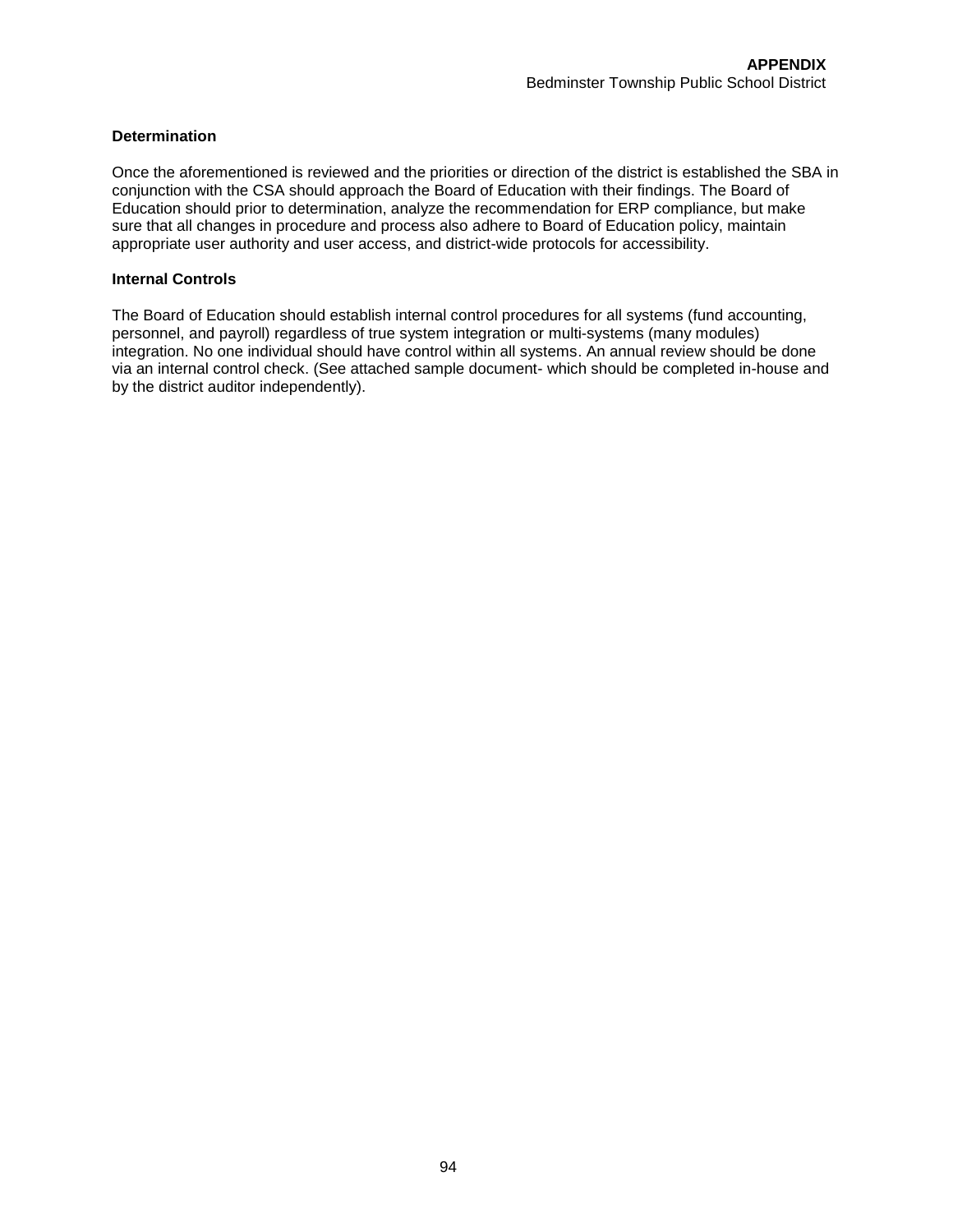## **SECTION XVI: REPORTING CHAPTER 1 - ASSA REPORTING**

# **PROCEDURE:**

The information for the Application for State School Aid (ASSA) is generated through and completed by the Assistant Superintendent of Schools. In September a memo is sent out to all Principals/Supervisors from the Assistant Superintendent detailing the directions for submitting the school ASSA information along with the importance of its accuracy. Below is a breakdown of how the information is generated:

| <b>Information</b>                                           | <b>Person Responsible</b>    | <b>Documentation</b>                                                                               |  |  |
|--------------------------------------------------------------|------------------------------|----------------------------------------------------------------------------------------------------|--|--|
| Students on roll-<br>full and shared                         | Principal                    | Attendance registers maintained by<br>principal. Documentation to be submitted<br>with the report. |  |  |
| Sent full-time<br>Received full time<br>Received shared time | Dir of Student Sycs.         | SIRS data                                                                                          |  |  |
| Private schools for the<br>Handicapped                       | <b>Business Office</b>       | Maintain tuition contracts for private<br>school for the handicapped                               |  |  |
| Sent shared time                                             | <b>GCIT</b>                  | Documentation to be provided to<br>Supervisor of Special Education.                                |  |  |
| <b>Resident students</b>                                     | Dir of Student Sycs.         | SIRS data                                                                                          |  |  |
| At-Risk                                                      | Principal                    | SIRS data                                                                                          |  |  |
| Transportation                                               | <b>Transportation Coord.</b> | Documentation to be submitted with report                                                          |  |  |
| English Language<br>Learners                                 | Curriculum Super.            | SIRS data                                                                                          |  |  |
| Tier I students                                              | Dir of Student Sycs.         | <b>Project Special documentation</b>                                                               |  |  |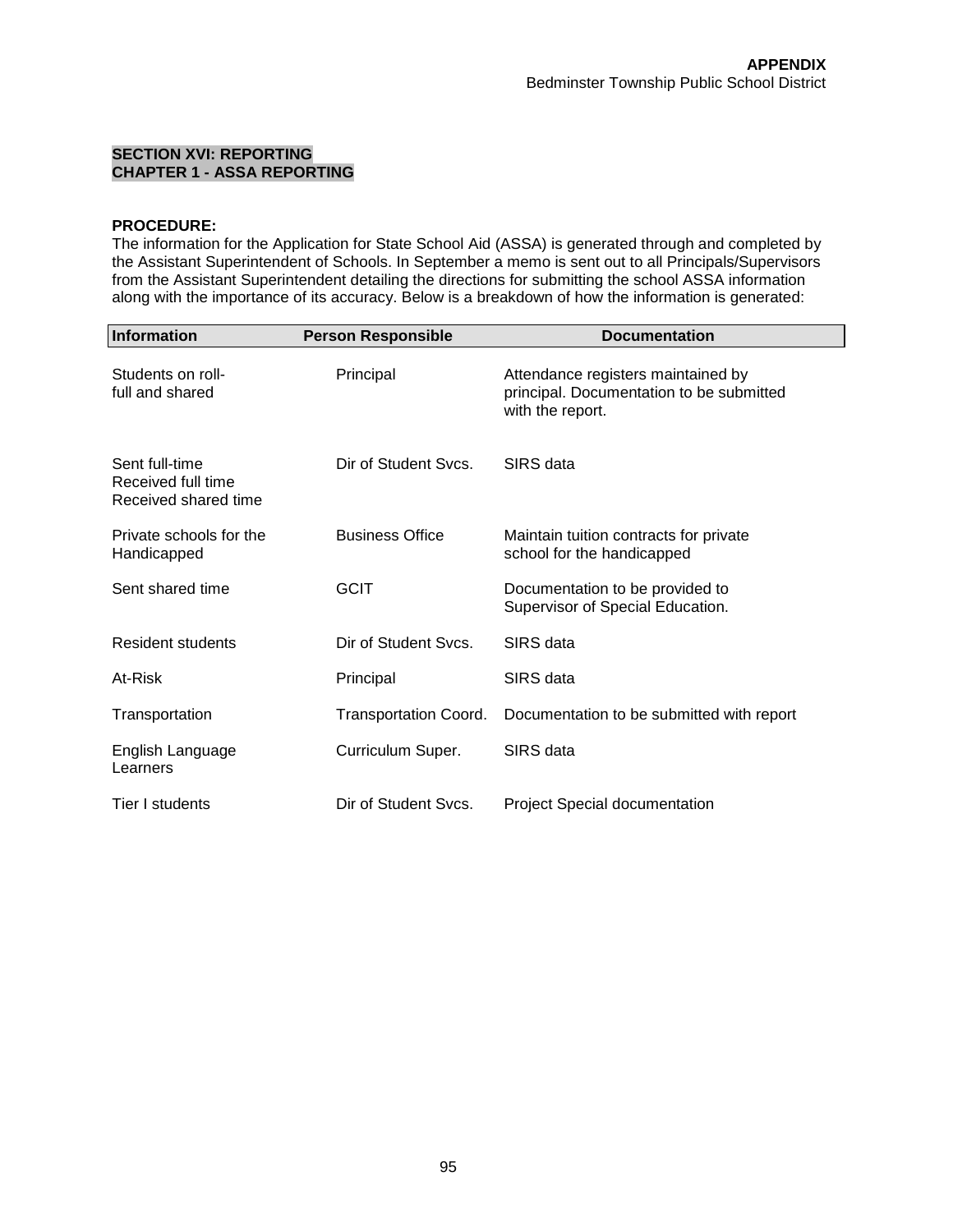# **SECTION XVI: REPORTING CHAPTER 2 - FREE AND REDUCED LUNCH APPLICATIONS**

### **PROCEDURE**

The Free and Reduced Meal applications are sent to the district electronically by the state. It is mandated that these forms be used without change. The Business Office is responsible for copying and distributing applications to the school office. Applications are mailed to each household in the summer packet prior to the first day of school. Once completed by the parent all applications returned are sent to the Business Office for processing. The Business Office sends home a meal status notification letter to all applicants. Applications are kept in the Business Office throughout the school year. Using the Food Service Solutions FORMS program for processing the applications, the eligibility determination is forwarded to each student file and to the Point of Sale system. Verification of qualification for free and reduced meals is the responsibility of the Business Office. Verification of applications must be completed in November.

### **School Procedures**

The cafeteria has a computerized point of sale cash register. After the student identifies himself with a PIN number, the picture of the student comes up on the screen along with the meal status code and any balance the student may have.

Student lunch accounts can be replenished with funds in several ways. Students may deposit money directly with the cashier while they are purchasing meals. Parents can deposit money in student accounts electronically via ACH transfer or parents may send checks to the cafeteria manager for posting to the student's account.

The meal eligibility status is on the point of sale screen, reducing overt identification. All meal statuses are shown by a symbol.

At the end of the day the cafeteria manager prints out the daily sales reports. The cashiers can view these numbers prior to printing to verify cash received against sales. Any problems are referred to the cafeteria manager. The cashiers need to advise their managers of any money discrepancies.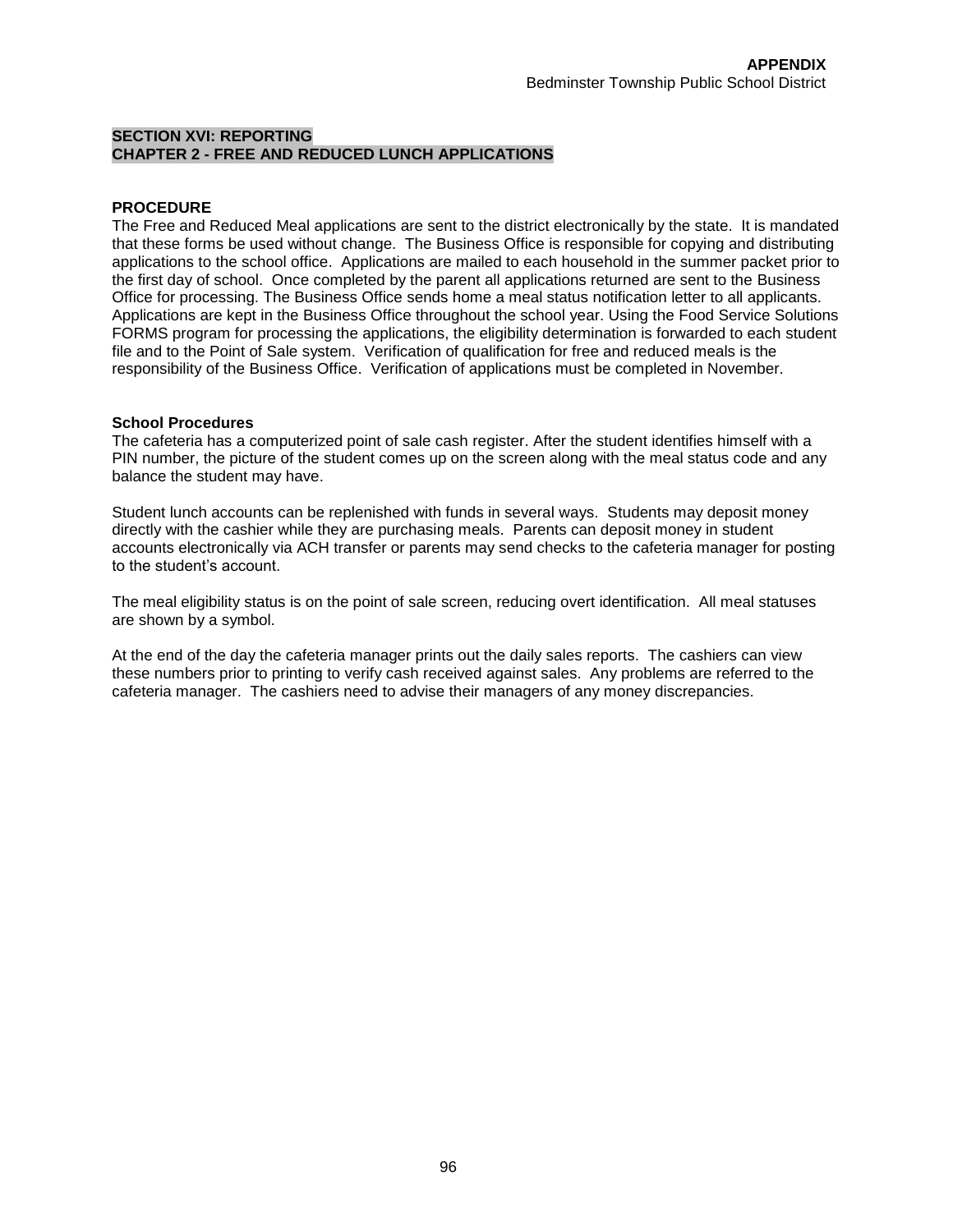# **SECTION XVI: REPORTING CHAPTER 1 - FALL REPORT DATA COLLECTION SCHEDULE**

# **PROCEDURE**

Below is a listing of the required Fall Reports along with the personnel responsible for its completion:

| <b>District Contact</b><br><b>Person</b>              | <b>Data</b><br><b>Collection</b>            | <b>Distribution</b><br><b>Medium</b> | <b>Distribution</b><br>Date | <b>Due Back</b><br><b>Medium</b> | Due Back<br>Date       | Due In<br>Supt's Off. |
|-------------------------------------------------------|---------------------------------------------|--------------------------------------|-----------------------------|----------------------------------|------------------------|-----------------------|
| Supervisor of<br>Curriculum,<br>Instruction & Tech.   | <b>NJ Smart</b>                             | <b>DOEnet</b>                        | Beg. Sept                   | <b>DOEnet</b>                    | End Sept.              |                       |
| <b>STATE AID</b>                                      |                                             |                                      |                             |                                  |                        |                       |
| Super. of Spec Ed                                     | <b>ASSA</b>                                 | <b>DOEnet</b>                        | Beg.Oct                     | <b>DOEnet</b>                    | End Oct.               | Middle Oct.           |
| Bus.Admin.                                            | Debt Serv.                                  | <b>DOEnet</b>                        | Beg. Nov.                   | <b>DOEnet</b>                    | Middle Nov.            |                       |
| Transp. Super.                                        | Transp. Report                              | <b>Diskette</b>                      | Mid-Nov.                    | <b>Diskette</b>                  | Middle-Dec.            |                       |
| Sup. of Spec. Ed.                                     | <b>LEP</b>                                  | <b>DOEnet</b>                        | Beg.-Oct.                   | <b>DOEnet</b>                    | Beg.-Nov.              | Middle-Oct.           |
| <b>FALL SURVEY</b>                                    |                                             |                                      |                             |                                  |                        |                       |
| Supt's Sec-Data                                       | <b>Certificated Staff</b>                   | <b>Diskette</b>                      | Mid.-Oct.                   | <b>DOEnet</b>                    | Mid.-Nov.              |                       |
| Supt's Sec.                                           | Enroll./<br><b>Dropouts</b>                 | <b>DOEnet</b>                        | Mid.-Oct.                   | <b>DOEnet</b>                    | Beg.Nov.               | First-Nov.            |
| Supt's Sec.                                           | Graduates/Non<br>Cert. Staff                | <b>DOEnet</b>                        | Mid.-Oct.                   | <b>DOEnet</b>                    | Beg.-Nov.              | First-Nov.            |
| Super of. Spec.Ed.<br>Super. of Curr &<br>Instruction | Special Ed.Report<br><b>ECPA &amp; NCLB</b> | <b>DOEnet</b><br><b>DOEnet</b>       | End-Nov.<br>End-Nov.        | <b>DOEnet</b><br><b>DOEnet</b>   | Beg.-Dec.<br>Beg.-Dec. |                       |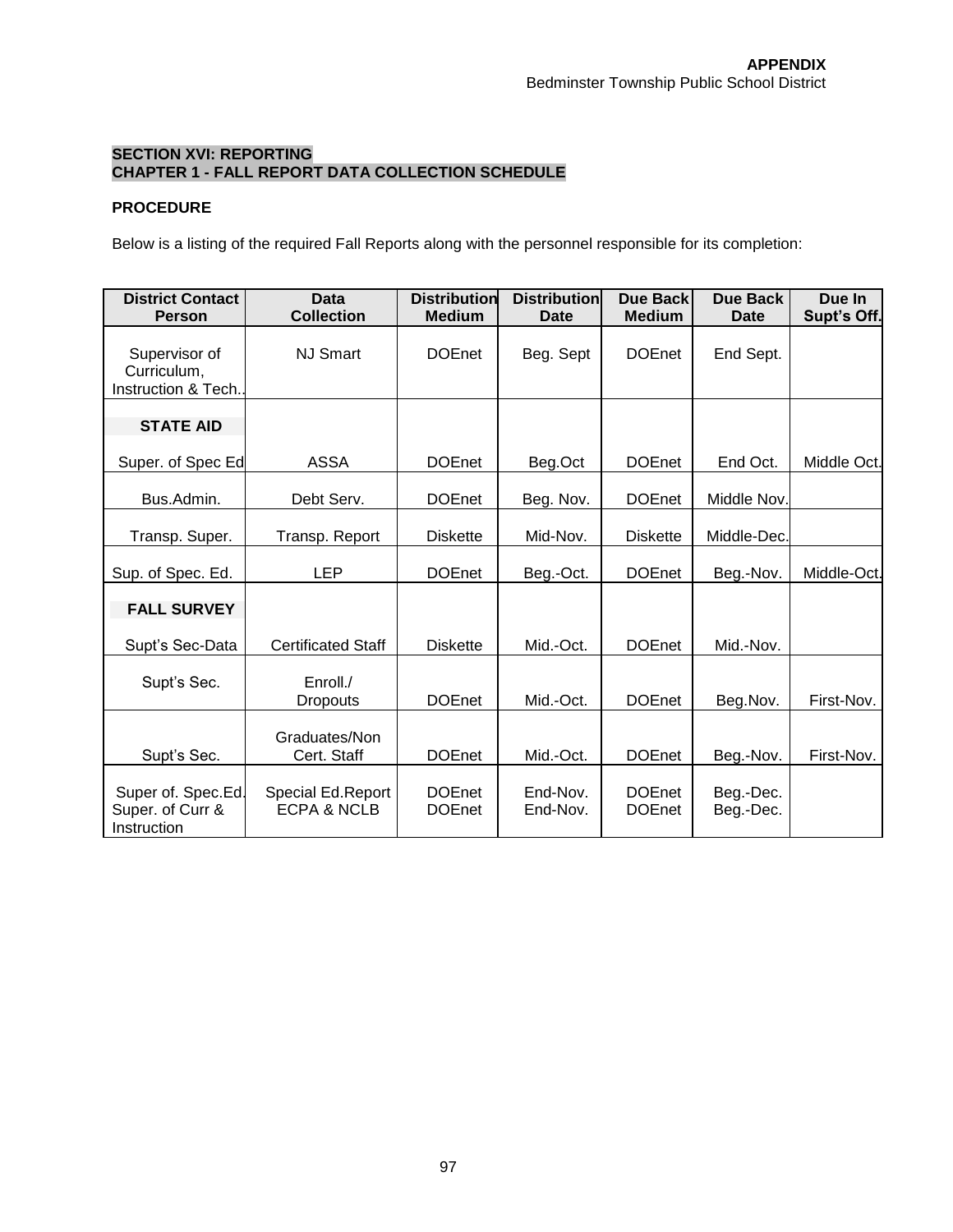### **SECTION XVII: APPENDIX GLOSSARY OF COMMON SCHOOL ACCOUNTING TERMS**

- **ACCOUNT** A descriptive heading under which are recorded financial transactions that are similar in terms of a given frame of references, such as purpose, object, or source.
- **APPROPRIATION** An authorization granted by a legislative body to make expenditures and to incur obligations for specific purposes.
- **AUDIT** The examination of records and documents and the securing of other evidence for one or more of the following purposes:
	- A. Determining the propriety, legality, and mathematical accuracy of proposed or completed transactions.
	- B. Ascertaining whether all transactions have been recorded.
	- C. Determining whether transactions are accurately recorded in the accounts and in the statement drawn from the accounts.
	- D. To determine whether the statements prepared present fairly the financial position of the school district.
- **AVERAGE DAILY ATTENDANCE, ADA** The aggregate days; attendance of a given school during a reporting period divided by the number of days school is in session during this period. Only days on which the pupils are under the guidance and direction of teachers should be considered as days in session.
- **BID** The process which includes legal advertising and direct contact, sought from appropriate vendors for goods and services individually or in the aggregate, whose cost is above the mandated bid threshold.
- **BUDGET** A plan of financial operation embodying an estimate of proposed expenditures for a given period or purpose and the proposed means of financing them.
- **CAPITAL OUTLAY** An expenditure that results in the acquisition of fixed assets or additions to fixed assets. It is an expenditure for land or existing buildings, improvements of grounds, construction of buildings, additions to buildings, and the remodeling of buildings, with a life expectancy of at least ten years.
- **CASH** Currency, checks, postal and express money orders, and bankers' drafts on hand on deposit with an official or agent designated as custodian of cash, and bank deposits.
- **CHART OF ACCOUNTS** A list of all accounts generally used in an individual accounting system. In addition to the account title, the chart includes an account number that has been assigned to each account. Accounts in the chart are arranged by Fund, Program, Function, and Object.
- **CONTRACTED SERVICES** Services rendered by personnel who are not on the payroll of the Board of Education including all related expenses covered by the contract. Also, see Purchased Services.
- **CURRENT** The term refers to the fiscal year in progress.
- **DEFICIT** The excess of the obligations of a fund over the fund's resources.
- **DISBURSEMENTS** Payment in cash.
- **ENCUMBRANCES** Purchase orders, contracts, and salary or other commitments which are chargeable to an appropriation and for which a part of the appropriation is reserved. They cease to be encumbrances when paid.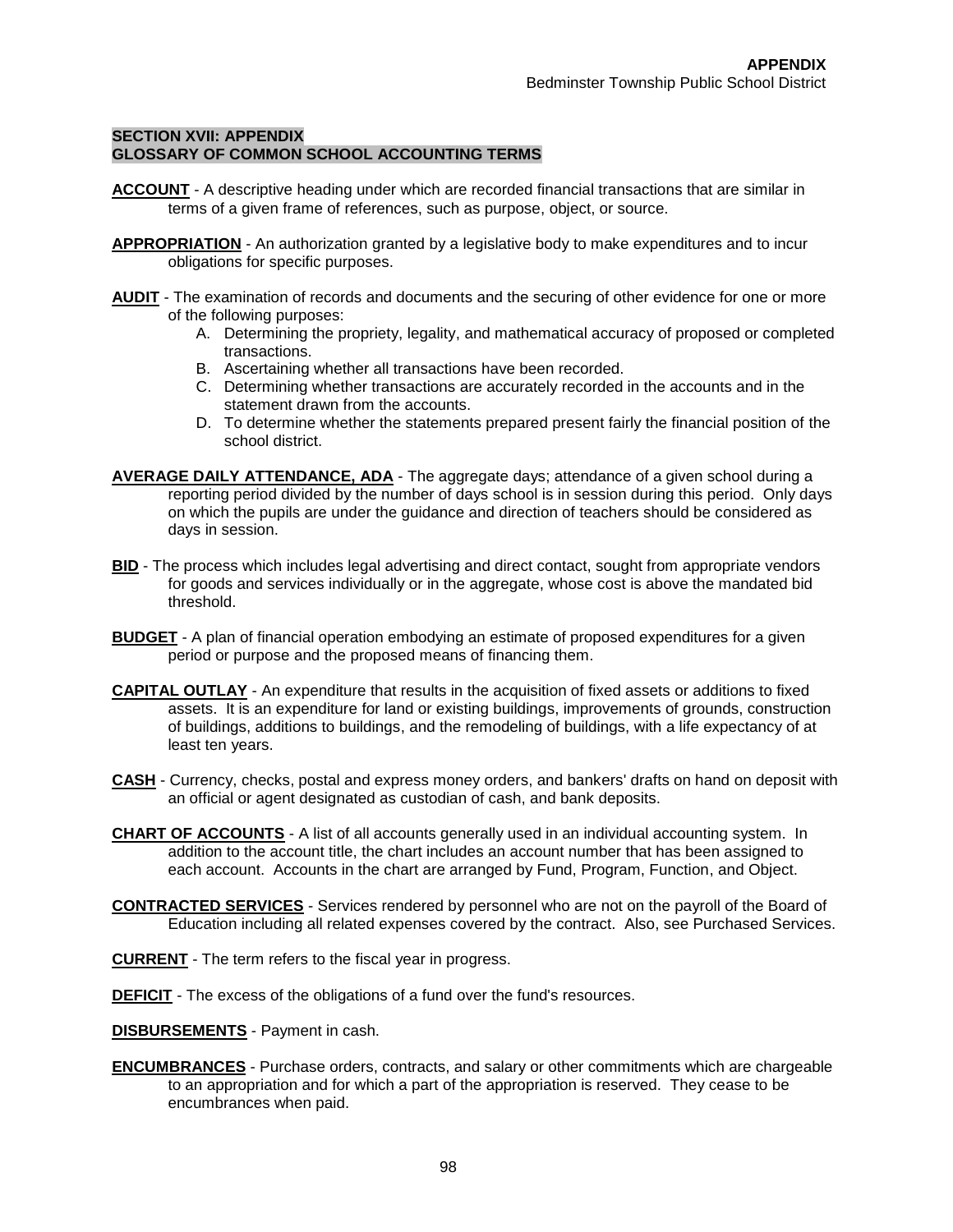- **EQUIPMENT** An instrument, machine, apparatus, or set of articles with a value of at least \$500 which retains its original shape and appearance with use and/or is nonexpendable; i.e., if the article is damaged or some of its parts are lost or worn out, it is usually more feasible to repair than to replace it with an entirely new unit.
- **EXPENDITURES** Charges incurred, whether paid or unpaid, which are presumed to benefit the current fiscal year.
- **FISCAL YEAR** The twelve-month period from July 1, through June 30, during which the financial transactions of the school system are conducted.
- **FIXED ASSETS** Land, buildings, machinery, furniture, and other equipment which the Board of Education intends to hold or continue to use over a long period of time and costs over **\$500.00** when purchased. "Fixed" denotes probability or intent to continue use or possession and does not indicate immobility of an asset.
- **FUNCTION** A group of related activities which are aimed at accomplishing a major service for which the school system is responsible.
- **FUND** All accounts necessary to set forth the financial position, the financial operations, the changes in residual equities or balances, and the changes in the financial position of a fund.
- **GENERAL FUND** Used to account for all transactions in the ordinary operations of the Board of Education.
- **INVENTORY**  A detailed list or record showing quantities, descriptions, values, and frequently, units of measure and unit prices of property on hand at a given time. Also, the cost of supplies and equipment on hand not yet distributed to requisitioning units.
- **INVOICE** An itemized list of merchandise purchased from a particular vendor from which payment is made. The list includes quantity, description, price, terms, date, and the like, and is matched with the signed receiving copy.
- **OBJECT** The commodity or service obtained from a specific expenditure.
- **OBLIGATIONS** Amounts which the Board of Education will be required to meet out of its resources, including both liabilities and encumbrances.
- **PETTY CASH** A sum of money set aside for the purpose of paying small obligations for which the issuance of a formal voucher and check would be too expensive and time-consuming. Also, a sum of money, in the form of a special bank deposit, set aside for the purpose of making immediate payments of comparatively small amounts.
- **PROGRAM** A plan of activities and procedures designed to accomplish a predetermined objective or set of allied objectives.
- **PROGRAM MANAGER** The individual responsible for monitoring the expenditures within a particular program of the budget. This person usually determines what to purchase, originates purchase orders and receives goods and/or services.
- **PRORATING** The allocation of parts of a single expenditure to two or more different accounts. The allocation is made in proportion to the benefits which the expenditure provides for the respective purposes or programs for which the accounts were established.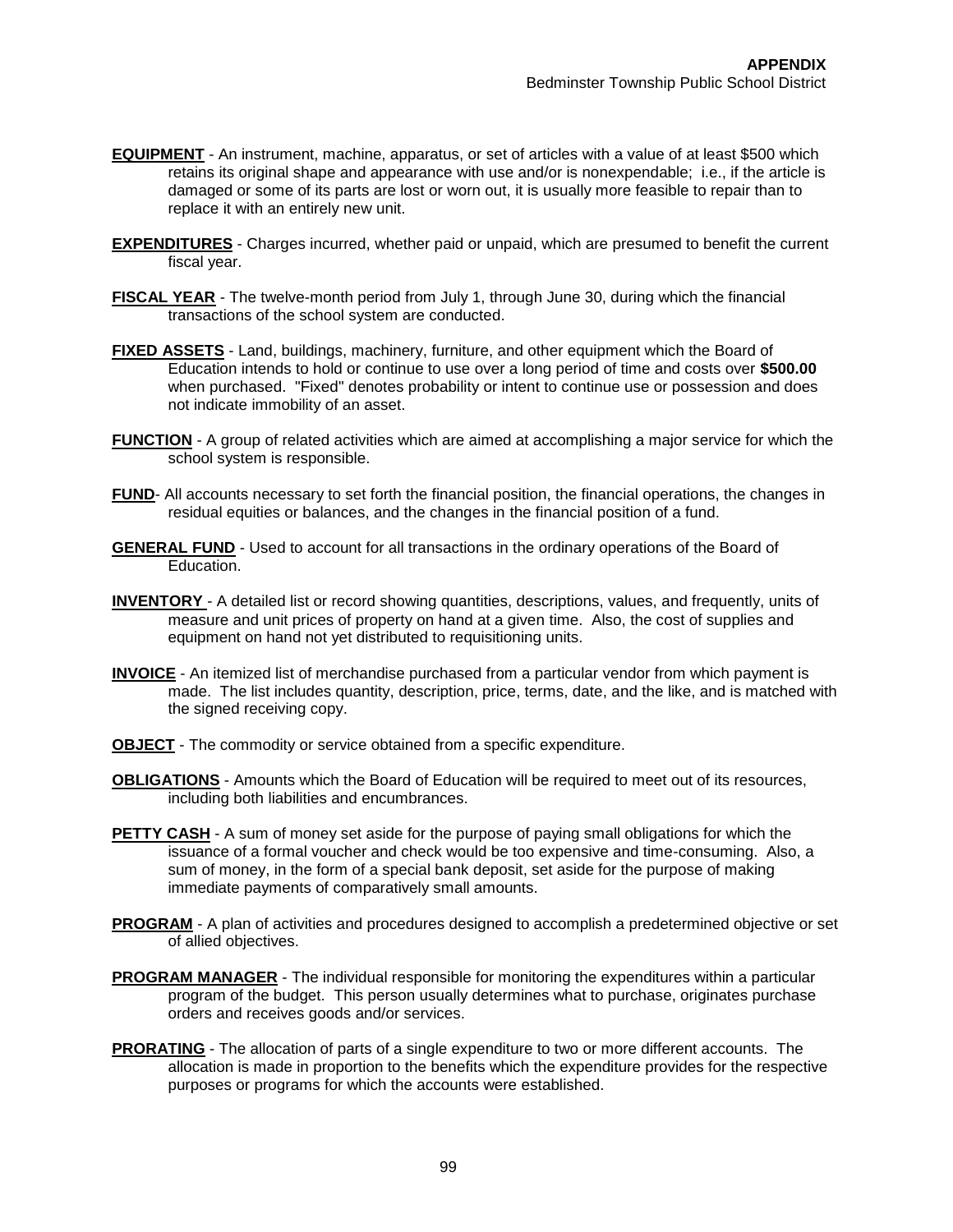- **PURCHASE ORDER** A written request to a vendor to provide materials or services at a price set forth in the order and is used as an encumbrance document.
- **PURCHASED SERVICES** personal services rendered by personnel who are not on the payroll of the Board of Education, and other services which may be purchased by the Board of Education.
- **REFUND** A return of an overpayment of over collection. The return may be either in the form of cash or a credit to an account.
- **REIMBURSEMENT** The return of an overpayment or over collection in cash.
- **REPLACEMENT OF EQUIPMENT** A complete unit of equipment purchased to take the place of another complete unit of equipment which is to be sold, scrapped or written off the record and serving the same purpose as the replaced unit in the same way.
- **REQUISITION** A written request to a school official for specified articles or services. It is a request from one school official to another school official, whereas a purchase order is from a school official to a vendor.
- **STUDENT ACTIVITY FUND** Financial transactions related to school-sponsored student activities and interscholastic activities. These activities are supported in whole or in part by income from students, gate receipts, and other fund-raising activities.
- **SUPPLY** A material item of an inexpensive, expendable nature that is consumed, worn out or deteriorated in use; loses its identity through fabrication or incorporation into a different or more complex unit or substance. Is expendable or subject to replace rather than repair if damaged or if some of its parts are lost or worn out.
- **TRAVEL** Costs for transportation, meals, hotel, and other expenses associated with traveling on business for the Board of Education.
- **UNIT COST** Expenditures for a function, activity, or service divided by the total number of units for which the functional activity or service was provided.
- **VOUCHER** A document that authorizes the payment of money and usually indicates the accounts to be charged.
- From: John Greenhalgh, Practitioner's Guide to School Business Management, Allyn and Bacon, Boston, 1978, pp. 261-273.
- Sam B. Tidwell, *Financial and Managerial Accounting for Elementary and Secondary Schools, 3<sup>rd</sup> Ed.,* 1985, pp.597 -628.